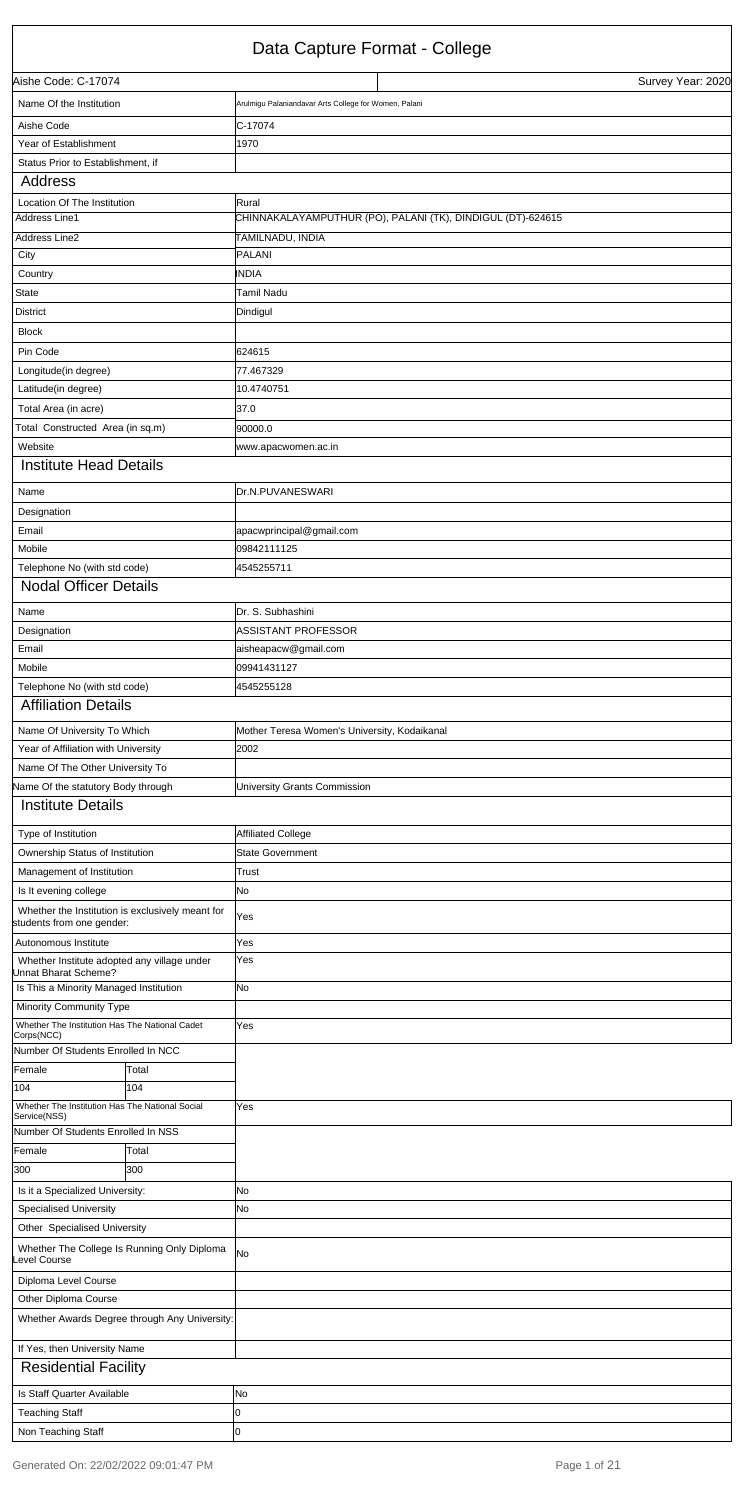|                 |                                                                                                                                                                                                                                                                                                                                                                                                                                                                                                                  | Aishe Code: C-17074                 |                           |                                          |                         |                              |      |                                    |                            |                |     |                      |          |                             |                          | Survey Year: 2020              |
|-----------------|------------------------------------------------------------------------------------------------------------------------------------------------------------------------------------------------------------------------------------------------------------------------------------------------------------------------------------------------------------------------------------------------------------------------------------------------------------------------------------------------------------------|-------------------------------------|---------------------------|------------------------------------------|-------------------------|------------------------------|------|------------------------------------|----------------------------|----------------|-----|----------------------|----------|-----------------------------|--------------------------|--------------------------------|
|                 | <b>Total Staff Quarter</b>                                                                                                                                                                                                                                                                                                                                                                                                                                                                                       |                                     |                           |                                          | 0                       |                              |      |                                    |                            |                |     |                      |          |                             |                          |                                |
|                 | No Of Hostels                                                                                                                                                                                                                                                                                                                                                                                                                                                                                                    | Is Students Hostel Available        |                           |                                          | Yes                     |                              |      |                                    |                            |                |     |                      |          |                             |                          |                                |
|                 | S.No                                                                                                                                                                                                                                                                                                                                                                                                                                                                                                             |                                     |                           |                                          | Name                    |                              |      |                                    |                            |                |     | Capacity             |          |                             |                          |                                |
| 11.             |                                                                                                                                                                                                                                                                                                                                                                                                                                                                                                                  |                                     | KURINJI HOSTEL            |                                          |                         |                              |      | <b>Type</b><br><b>Girls Hostel</b> |                            | 500            |     |                      |          | 373                         | <b>Students Residing</b> |                                |
|                 |                                                                                                                                                                                                                                                                                                                                                                                                                                                                                                                  | <b>List Of Departments:</b>         |                           |                                          |                         |                              |      |                                    |                            |                |     |                      |          |                             |                          |                                |
|                 |                                                                                                                                                                                                                                                                                                                                                                                                                                                                                                                  |                                     |                           |                                          |                         |                              |      |                                    |                            |                |     |                      |          |                             |                          |                                |
| S.No            |                                                                                                                                                                                                                                                                                                                                                                                                                                                                                                                  |                                     |                           |                                          |                         | Name OF Department / Centers |      |                                    |                            |                |     |                      |          |                             |                          |                                |
| 11              |                                                                                                                                                                                                                                                                                                                                                                                                                                                                                                                  | ENGLISH(SF)                         |                           |                                          |                         |                              |      |                                    |                            |                |     |                      |          |                             |                          |                                |
| 2               | TAMIL(SF)                                                                                                                                                                                                                                                                                                                                                                                                                                                                                                        |                                     |                           |                                          |                         |                              |      |                                    |                            |                |     |                      |          |                             |                          |                                |
| 3               |                                                                                                                                                                                                                                                                                                                                                                                                                                                                                                                  | TAMIL(AIDED)                        |                           |                                          |                         |                              |      |                                    |                            |                |     |                      |          |                             |                          |                                |
| 14              |                                                                                                                                                                                                                                                                                                                                                                                                                                                                                                                  | B.Com (SF)                          |                           |                                          |                         |                              |      |                                    |                            |                |     |                      |          |                             |                          |                                |
| 5               | BCA(SF)                                                                                                                                                                                                                                                                                                                                                                                                                                                                                                          |                                     |                           |                                          |                         |                              |      |                                    |                            |                |     |                      |          |                             |                          |                                |
| 6               |                                                                                                                                                                                                                                                                                                                                                                                                                                                                                                                  | B.Sc (CS) (SF)                      |                           |                                          |                         |                              |      |                                    |                            |                |     |                      |          |                             |                          |                                |
| 17              |                                                                                                                                                                                                                                                                                                                                                                                                                                                                                                                  | ZOOLOGY (AIDED)                     |                           |                                          |                         |                              |      |                                    |                            |                |     |                      |          |                             |                          |                                |
| 8               |                                                                                                                                                                                                                                                                                                                                                                                                                                                                                                                  | <b>BOTANY (AIDED)</b>               |                           |                                          |                         |                              |      |                                    |                            |                |     |                      |          |                             |                          |                                |
| 9               | <b>CHEMISTRY (AIDED)</b><br>PHYSICS (AIDED)<br>MATHEMATICS (AIDED)                                                                                                                                                                                                                                                                                                                                                                                                                                               |                                     |                           |                                          |                         |                              |      |                                    |                            |                |     |                      |          |                             |                          |                                |
| 10              |                                                                                                                                                                                                                                                                                                                                                                                                                                                                                                                  |                                     |                           |                                          |                         |                              |      |                                    |                            |                |     |                      |          |                             |                          |                                |
| 11              | COMMERCE (AIDED)                                                                                                                                                                                                                                                                                                                                                                                                                                                                                                 |                                     |                           |                                          |                         |                              |      |                                    |                            |                |     |                      |          |                             |                          |                                |
| $\overline{12}$ | <b>ECONOMICS (AIDED)</b>                                                                                                                                                                                                                                                                                                                                                                                                                                                                                         |                                     |                           |                                          |                         |                              |      |                                    |                            |                |     |                      |          |                             |                          |                                |
| 13              | <b>HISTORY (AIDED)</b>                                                                                                                                                                                                                                                                                                                                                                                                                                                                                           |                                     |                           |                                          |                         |                              |      |                                    |                            |                |     |                      |          |                             |                          |                                |
| 14              |                                                                                                                                                                                                                                                                                                                                                                                                                                                                                                                  |                                     |                           |                                          |                         |                              |      |                                    |                            |                |     |                      |          |                             |                          |                                |
| $\overline{15}$ | <b>ENGLISH (AIDED)</b>                                                                                                                                                                                                                                                                                                                                                                                                                                                                                           |                                     |                           |                                          |                         |                              |      |                                    |                            |                |     |                      |          |                             |                          |                                |
|                 |                                                                                                                                                                                                                                                                                                                                                                                                                                                                                                                  |                                     |                           |                                          |                         |                              |      |                                    |                            |                |     |                      |          |                             |                          |                                |
|                 | Regular Programme Details                                                                                                                                                                                                                                                                                                                                                                                                                                                                                        |                                     |                           |                                          |                         |                              |      |                                    |                            |                |     |                      |          |                             |                          |                                |
|                 |                                                                                                                                                                                                                                                                                                                                                                                                                                                                                                                  |                                     |                           |                                          |                         |                              |      |                                    |                            |                |     |                      |          |                             |                          |                                |
| S.No            | Regular Programmes offered by Institution<br>Course<br>Statuatory<br>Name Of The<br>Broad<br><b>Broad</b><br>University<br>Duratio<br>Dsicipline/<br><b>Body Through</b><br>Whether<br>Discipline<br>Programme<br>Discipline<br>Examination<br>Through<br>Year of<br>Approved<br>Admission<br>Subject<br>Vocational<br>Type<br>Which<br>Level<br>Group<br>Which<br>Group Name<br>Start<br>Intake<br>Criterion<br>System<br>Course<br>Approved<br>Y<br>M<br>Category<br>Approved<br>M.Phil.<br>Mother Teresa  Yes |                                     |                           |                                          |                         |                              |      |                                    |                            |                |     |                      |          |                             |                          | Accreditation<br><b>Status</b> |
|                 |                                                                                                                                                                                                                                                                                                                                                                                                                                                                                                                  | M.Phil.-<br>Master of               | <b>COMMER</b><br>СE       | Commerce                                 | Commerce                | No                           | 2005 | 3                                  | University level 1         |                | O   | Self<br>Financing    | Semester | University<br>Grants        |                          |                                |
| $\overline{2}$  | Under<br>Graduate                                                                                                                                                                                                                                                                                                                                                                                                                                                                                                | <b>B.A.-</b><br>Bachelor of         | <b>ECONOMI</b> Arts<br>СS |                                          | Arts                    | No                           | 1986 | 58                                 | <b>Direct</b><br>Admission | 3              | Iо  | General              | Semester | University<br>Grants        | Mother Teresa No         |                                |
| 3               | M.Phil.                                                                                                                                                                                                                                                                                                                                                                                                                                                                                                          | M.Phil.-<br>Master of               | TAMIL                     | Indian<br>Language                       | Tamil                   | No                           | 2005 | 12                                 | University level 1         |                | lo. | Self<br>Financing    | Semester | University<br>Grants        | Mother Teresa Yes        |                                |
| 4               | Under<br>Graduate                                                                                                                                                                                                                                                                                                                                                                                                                                                                                                | B.Sc.-<br>Bachelor of               | <b>BOTANY</b>             | Science                                  | Science                 | No                           | 1971 | 35                                 | Direct<br>Admission        | 3              | l0  | General              | Semester | University<br>Grants        | Mother Teresa No         |                                |
| 5               | Under                                                                                                                                                                                                                                                                                                                                                                                                                                                                                                            | B.Com.-                             | COMMER<br>СE              | Commerce                                 | Commerce                | No                           | 1982 | 69                                 | Direct<br>Admission        | 3              | Iо  | General              | Semester | University                  | Mother Teresa No         |                                |
| 6               | Graduate<br>Under                                                                                                                                                                                                                                                                                                                                                                                                                                                                                                | Bachelor of<br>B.Sc.-               | COMPUT                    | IT & Computer                            | Computer                | No                           | 1999 | 35                                 | <b>Direct</b>              | 3              | O   | Self                 | Semester | Grants<br>University        | Mother Teresa No         |                                |
|                 | Graduate<br>Under                                                                                                                                                                                                                                                                                                                                                                                                                                                                                                | Bachelor of<br>B.Sc.-               | ER<br><b>CHEMIST</b>      | Science                                  | Science<br>Science      | No                           | 1983 | 35                                 | Admission<br>Direct        | 3              | 0   | Financing<br>General | Semester | Grants<br>University        | Mother Teresa No         |                                |
| 8<br>Post       | Graduate                                                                                                                                                                                                                                                                                                                                                                                                                                                                                                         | Bachelor of<br>M.Sc.-Master         | RY<br><b>COMPUT</b>       | IT & Computer                            | Computer                | No                           | 2005 | 20                                 | Admission<br>Direct        | $\overline{2}$ | IО  | Self                 | Semester | Grants<br>University        | Mother Teresa No         |                                |
| 9<br>Post       | Graduate                                                                                                                                                                                                                                                                                                                                                                                                                                                                                                         | of<br>M.A.-Master                   | ER<br><b>HISTORY</b>      | Social Science                           | Science<br>History      | No                           | 1984 | 20                                 | Admission<br><b>Direct</b> | $\overline{2}$ | O   | Financing<br>General | Semester | Grants<br>University        | Mother Teresa No         |                                |
| 10              | Graduate<br>M.Phil.                                                                                                                                                                                                                                                                                                                                                                                                                                                                                              | of Arts<br>M.Phil.-                 | <b>ENGLISH</b>            | Foreign                                  | English                 | No                           | 2007 | $\overline{2}$                     | Admission<br>Direct        |                | Iо  | Self                 | Semester | Grants<br>University        | Mother Teresa No         |                                |
| 11<br>Post      |                                                                                                                                                                                                                                                                                                                                                                                                                                                                                                                  | Master of<br>M.A.-Master            | <b>ENGLISH</b>            | Language<br>Foreign                      | English                 | No                           | 2006 | 20                                 | Admission<br>Direct        | $\overline{2}$ | IО  | Financing<br>Self    | Semester | Grants                      | Mother Teresa No         |                                |
|                 | Graduate                                                                                                                                                                                                                                                                                                                                                                                                                                                                                                         | of Arts                             |                           | Language                                 |                         |                              |      |                                    | Admission                  |                |     | Financing            |          | University<br>Grants        |                          |                                |
| 12              | Under<br>Graduate                                                                                                                                                                                                                                                                                                                                                                                                                                                                                                | <b>B.C.A.-</b><br>Bachelor of       | <b>BCA</b>                | IT & Computer                            | Computer<br>Application | No                           | 2008 | 35                                 | <b>Direct</b><br>Admission | 3              | O   | Self<br>Financing    | Semester | <b>University</b><br>Grants | Mother Teresa No         |                                |
| 13              | Under<br>Graduate                                                                                                                                                                                                                                                                                                                                                                                                                                                                                                | <b>B.A.-</b><br>Bachelor of         | <b>ENGLISH</b>            | Arts                                     | Arts                    | No                           | 1980 | 58                                 | Direct<br>Admission        | 3              | O   | <b>Both</b>          | Semester | University<br>Grants        | Mother Teresa No         |                                |
| 14              | Under<br>Graduate                                                                                                                                                                                                                                                                                                                                                                                                                                                                                                | B.Com.-<br>Bachelor of              | -SF                       | B.Com(CA Commerce                        | Commerce                | No                           | 2000 | 66                                 | <b>Direct</b><br>Admission | 3              | O   | Self<br>Financing    | Semester | University<br>Grants        | Mother Teresa No         |                                |
| 15<br>Post      | Graduate                                                                                                                                                                                                                                                                                                                                                                                                                                                                                                         | M.Com.-<br>Master of                |                           | M.Com(CA Commerce                        | Commerce                | No                           | 2000 | 20                                 | <b>Direct</b><br>Admission | $\overline{2}$ | O   | Self<br>Financing    | Semester | <b>University</b><br>Grants | Mother Teresa No         |                                |
| 16              | Under<br>Graduate                                                                                                                                                                                                                                                                                                                                                                                                                                                                                                | B.Sc.-<br>Bachelor of               | MATHEM<br><b>ATICS</b>    | Science                                  | Science                 | No                           | 1974 | 35                                 | Direct<br>Admission        | 3              | l0  | General              | Semester | University<br>Grants        | Mother Teresa No         |                                |
| 17              | M.Phil.                                                                                                                                                                                                                                                                                                                                                                                                                                                                                                          | M.Phil.-<br>Master of               | <b>HISTORY</b>            | Social Science                           | History                 | No                           | 2007 | 3                                  | <b>Direct</b><br>Admission |                | Iо  | Self<br>Financing    | Semester | University<br>Grants        | Mother Teresa No         |                                |
| 18              | Under<br>Graduate                                                                                                                                                                                                                                                                                                                                                                                                                                                                                                | <b>B.A.-</b><br>Bachelor of         | <b>HISTORY</b>            | Arts                                     | Arts                    | No                           | 1970 | 58                                 | <b>Direct</b><br>Admission | 3              | O   | General              | Semester | <b>University</b><br>Grants | Mother Teresa No         |                                |
| 19              | Under<br>Graduate                                                                                                                                                                                                                                                                                                                                                                                                                                                                                                | <b>B.A.-</b><br>Bachelor of         | Tamil(SF)                 | Arts                                     | Arts                    | No                           | 2012 | 55                                 | Direct<br>Admission        | 3              | l0  | Self<br>Financing    | Semester | <b>University</b><br>Grants | Mother Teresa Yes        |                                |
| 20<br>Post      | Graduate                                                                                                                                                                                                                                                                                                                                                                                                                                                                                                         | M.A.-Master<br>of Arts              | <b>TAMIL</b>              | Indian<br>Language                       | Tamil                   | No                           | 1975 | 20                                 | Direct<br>Admission        | $\overline{2}$ | O   | General              | Semester | University<br>Grants        | Mother Teresa No         |                                |
| 21<br>Post      | Graduate                                                                                                                                                                                                                                                                                                                                                                                                                                                                                                         | M.Sc.-Master ZOOLOGY Science<br>lof |                           |                                          | Zoology                 | No                           | 1986 | 20                                 | Direct<br>Admission        | $\overline{2}$ | 0   | General              | Semester | University<br>Grants        | Mother Teresa No         |                                |
| 22              | Under<br>Graduate                                                                                                                                                                                                                                                                                                                                                                                                                                                                                                | B.Sc.-<br>Bachelor of               | PHYSICS                   | Science                                  | Science                 | No                           | 1985 | 35                                 | Direct<br>Admission        | 3              | 0   | General              | Semester | University<br>Grants        | Mother Teresa No         |                                |
| 23              | Under                                                                                                                                                                                                                                                                                                                                                                                                                                                                                                            | <b>B.A.-</b>                        | <b>TAMIL</b>              | Arts                                     | Arts                    | No                           | 1970 | 58                                 | Direct                     | 3              | l0  | <b>Both</b>          | Semester | University                  | Mother Teresa No         |                                |
| 24              | Graduate<br>Under                                                                                                                                                                                                                                                                                                                                                                                                                                                                                                | Bachelor of<br>B.Sc.-               | ZOOLOGY Science           |                                          | Science                 | No                           | 1970 | 35                                 | Admission<br>Direct        | 3              | 0   | General              | Semester | Grants<br>University        | Mother Teresa No         |                                |
| 25              | Graduate<br>Under                                                                                                                                                                                                                                                                                                                                                                                                                                                                                                | Bachelor of<br><b>B.A.-</b>         | English(SF Arts           |                                          | Arts                    | No                           | 2012 | 55                                 | Admission<br><b>Direct</b> | 3              | O   | Self                 | Semester | Grants<br>University        | Mother Teresa Yes        |                                |
|                 | Graduate                                                                                                                                                                                                                                                                                                                                                                                                                                                                                                         | Bachelor of                         |                           |                                          |                         |                              |      |                                    | Admission                  |                |     | Financing            |          | Grants                      |                          |                                |
|                 |                                                                                                                                                                                                                                                                                                                                                                                                                                                                                                                  |                                     |                           | <b>Student Enrollment Regular Course</b> |                         |                              |      |                                    |                            |                |     |                      |          |                             |                          |                                |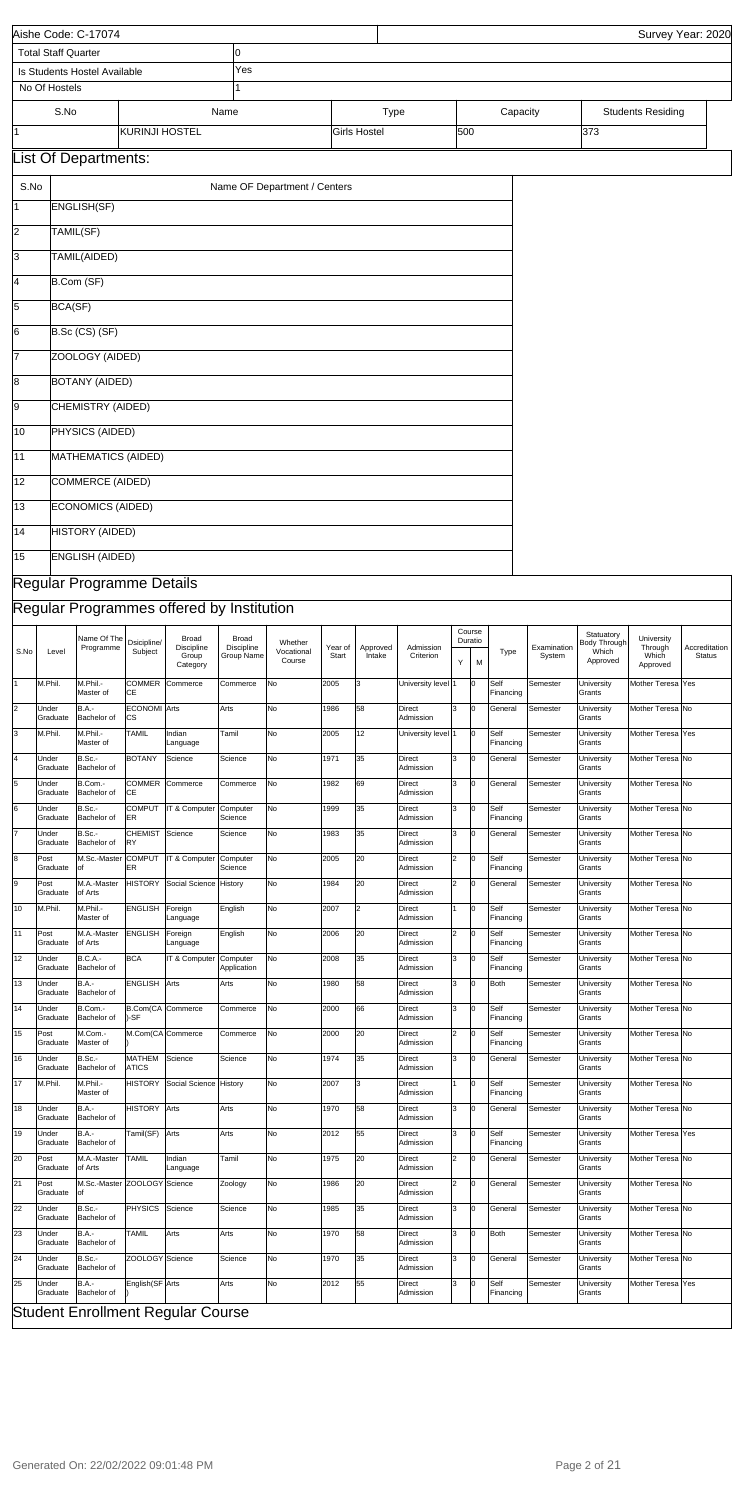## Programmes offered by Institution:

Note-<br>D. Department<br>D. S. Discipline/Subject<br>D/S- Discipline/Subject<br>O/S- Discipline/Subject<br>CV-C-Whether Viccational Course<br>OM- Other Minority<br>SE-SG - Seats earmarked as per GOI/State Govt.<br>T- Total<br>T-S- Transgender

|                      |                                                          |      |                     |                                       |                                 |                            |                       |                |            |                        |     |         |     |                         |     |                 |     |                              |    |             |                 | Number Of Students Enrolled |        |                 |                 |                        |               |             |     |                         |    |                |                 |                                          |
|----------------------|----------------------------------------------------------|------|---------------------|---------------------------------------|---------------------------------|----------------------------|-----------------------|----------------|------------|------------------------|-----|---------|-----|-------------------------|-----|-----------------|-----|------------------------------|----|-------------|-----------------|-----------------------------|--------|-----------------|-----------------|------------------------|---------------|-------------|-----|-------------------------|----|----------------|-----------------|------------------------------------------|
|                      |                                                          |      | Broad               |                                       |                                 |                            |                       |                |            |                        |     | General |     |                         |     | EWS             |     |                              |    | SC          |                 |                             |        | <b>ST</b>       |                 |                        |               | OBC         |     |                         |    | <b>TOTAL</b>   |                 |                                          |
| S.No                 |                                                          | P    | Discipline<br>Group | Broad<br>Discipline                   | D/S                             | Whether<br>Vocational Type |                       |                | ory        | Year Categ SEAP        |     |         |     | SEAP                    |     |                 |     | <b>SEAP</b>                  |    |             |                 | SEAP                        |        |                 |                 | SEAP                   |               |             |     | SEAP                    |    |                |                 | <b>REMARKS</b>                           |
|                      |                                                          |      | Category            | Group                                 |                                 | Course                     |                       |                |            | GOI,<br>State<br>Govt. | T   | F       | TG  | GOI /<br>State<br>Govt. | T   | F               | TG  | <b>GOI</b><br>State<br>Govt. | T  | $\mathsf F$ | TG              | GOI /<br>State<br>Govt.     | $\top$ | $\mathsf F$     | TG              | GOI/<br>State<br>Govt. | $\top$        | $\mathsf F$ | TG  | GOI /<br>State<br>Govt. | T  | F              | TG              |                                          |
|                      |                                                          |      |                     |                                       |                                 |                            |                       |                |            |                        |     |         |     |                         |     |                 |     |                              |    |             |                 |                             |        |                 |                 |                        |               |             |     |                         |    |                |                 |                                          |
|                      | Und<br>er<br>Gra                                         | Arts | Arts                | <b>ECONOM</b><br>ICS(Unde<br>г.       | <b>B.A.-</b><br>Bachel<br>or of | No                         | Gen<br>eral           | $\mathbf{1}$   | T          | o                      | lo  | Iо      | O   | 0                       | O   | Iо              | l0  | lo.                          | 16 | 16          | lo.             | Iо                          | O      | Iо              | 0               | O                      | 42            | 42          | Iо  | lo.                     | 58 | 58             | 0               | <b>NA</b>                                |
|                      | duat<br>$\mathbf{e}% _{t}\left( t\right)$                |      |                     | Graduate)                             | Arts                            |                            |                       |                | <b>PWD</b> |                        | lo  | Iо      | lo. |                         | I٥  | Iо              | O   |                              | I٥ | Iо          | lo.             |                             | I٥     | Iо              | O               |                        | lo.           | Iо          | Iо  |                         | Iо | l0             | $\Omega$        | Category-                                |
|                      |                                                          |      |                     |                                       |                                 |                            |                       |                |            |                        |     |         |     |                         |     |                 |     |                              |    |             |                 |                             |        |                 |                 |                        |               |             |     |                         |    |                |                 | wise data not<br>maintained              |
|                      |                                                          |      |                     |                                       |                                 |                            |                       |                | MM         |                        | lo  | Iо      | lo. |                         | I٥  | Iо              | O   |                              | I٥ | Iо          | lo.             |                             | I٥     | $\overline{0}$  | $\circ$         |                        | $\mathsf{I}2$ | 2           | Iо  |                         | 2  | $\overline{2}$ | $\Omega$        | <b>NA</b>                                |
|                      |                                                          |      |                     |                                       |                                 |                            |                       |                |            |                        |     |         |     |                         |     |                 |     |                              |    |             |                 |                             |        |                 |                 |                        |               |             |     |                         |    |                |                 |                                          |
|                      |                                                          |      |                     |                                       |                                 |                            |                       |                | OM         |                        | lo  | Iо      | lo. |                         | I٥  | lо              | O   |                              | I٥ | lо          | O               |                             | I٥     | Iо              | $\circ$         |                        | lo            | Iо          | lo. |                         | lо | Iо             | 0               | Category-<br>wise data not               |
|                      |                                                          |      |                     |                                       |                                 |                            |                       |                |            |                        |     |         |     |                         |     |                 |     |                              |    |             |                 |                             |        |                 |                 |                        |               |             |     |                         |    |                |                 | maintained                               |
| $\vert$ <sub>2</sub> | Und<br>er<br>Gra                                         | Arts | Arts                | <b>ECONOM</b><br>ICS(Unde<br>- 11     | <b>B.A.-</b><br>Bachel<br>or of | No                         | Gen<br>eral           | $\overline{2}$ |            | lo.                    | lo. | Iо      | O   | O                       | O   | Iо              | O   | l0                           | 16 | 16          | lo.             | lо                          | O      | Iо              | O               | O                      | 40            | 40          | O   | l0                      | 56 | 56             | 0               | <b>NA</b>                                |
|                      | duat<br>$\mathbf{e}% _{t}\left  \mathbf{1}\right\rangle$ |      |                     | Graduate)                             | Arts                            |                            |                       |                | <b>PWD</b> |                        | lo  | Iо      | lo. |                         | I٥  | Iо              | o   |                              | I٥ | Iо          | O               |                             | I٥     | O               | O               |                        | Iо            | Iо          | lo. |                         | Iо | O              | 0               | Category-                                |
|                      |                                                          |      |                     |                                       |                                 |                            |                       |                |            |                        |     |         |     |                         |     |                 |     |                              |    |             |                 |                             |        |                 |                 |                        |               |             |     |                         |    |                |                 | wise data not<br>maintained              |
|                      |                                                          |      |                     |                                       |                                 |                            |                       |                | MM         |                        | lo  | Iо      | l0  |                         | I٥  | Iо              | O   |                              | I٥ | Iо          | lo.             |                             | I٥     | Iо              | O               |                        | 15            | 5           | Iо  |                         | 5  | 5              | $\Omega$        | <b>NA</b>                                |
|                      |                                                          |      |                     |                                       |                                 |                            |                       |                |            |                        |     |         |     |                         |     |                 |     |                              |    |             |                 |                             |        |                 |                 |                        |               |             |     |                         |    |                |                 |                                          |
|                      |                                                          |      |                     |                                       |                                 |                            |                       |                | OM         |                        | lo  | Iо      | lo. |                         | I٥  | Iо              | o   |                              | I٥ | lо          | lo.             |                             | I٥     | Iо              | O               |                        | lo            | Iо          | lo. |                         | Iо | O              | $\Omega$        | Category-<br>wise data not<br>maintained |
| 3                    | Und                                                      | Arts | Arts                | <b>ECONOM</b>                         | <b>B.A.-</b>                    | No                         | Gen                   | $\mathbf{3}$   |            | l0                     | lo. | Iо      | lo. | O                       | O   | Iо              | l0  | l0                           | 13 | 13          | lo.             | Iо                          | O      | O               | O               | O                      | 38            | 38          | Iо  | l٥                      | 51 | 51             | $\Omega$        | <b>NA</b>                                |
|                      | er<br>Gra<br>duat                                        |      |                     | ICS(Unde<br>- 11<br>Graduate)         | Bachel<br>or of<br>Arts         |                            | eral                  |                |            |                        |     |         |     |                         |     |                 |     |                              |    |             |                 |                             |        |                 |                 |                        |               |             |     |                         |    |                |                 |                                          |
|                      | $\mathbf{e}% _{t}\left( t\right)$                        |      |                     |                                       |                                 |                            |                       |                | <b>PWD</b> |                        | lo  | Iо      | lo. |                         | I٥  | Iо              | o   |                              | I٥ | Iо          | lo.             |                             | I٥     | Iо              | O               |                        | lo.           | Iо          | Iо  |                         | Iо | O              | $\Omega$        | Category-<br>wise data not               |
|                      |                                                          |      |                     |                                       |                                 |                            |                       |                |            |                        |     |         |     |                         |     |                 |     |                              |    |             |                 |                             |        |                 |                 |                        |               |             |     |                         |    |                |                 | maintained                               |
|                      |                                                          |      |                     |                                       |                                 |                            |                       |                | MM         |                        | lo  | Iо      | lo. |                         | I٥  | Iо              | 0   |                              | I٥ | Iо          | lo.             |                             | I٥     | $\overline{0}$  | $\circ$         |                        | lo            | Iо          | Iо  |                         | Iо | lo.            | $\Omega$        | Category-<br>wise data not<br>maintained |
|                      |                                                          |      |                     |                                       |                                 |                            |                       |                | OM         |                        | lo  | Iо      | lo. |                         | I٥  | Iо              | O   |                              | I٥ | lо          | lo.             |                             | I٥     | $\overline{0}$  | $\circ$         |                        | lo            | Iо          | lo. |                         | lо | Iо             | $\Omega$        | Category-                                |
|                      |                                                          |      |                     |                                       |                                 |                            |                       |                |            |                        |     |         |     |                         |     |                 |     |                              |    |             |                 |                             |        |                 |                 |                        |               |             |     |                         |    |                |                 | wise data not<br>maintained              |
| 4                    | Und<br>er                                                | Arts | Arts                | English(S<br>F)(Under                 | <b>B.A.-</b><br>Bachel          | No                         | Self<br>Fina          | $\mathbf{1}$   | Iт         | o                      | lo. | Iо      | O   | O                       | O   | Iо              | O   | lo.                          | 23 | 23          | lo.             | lо                          | O      | Iо              | O               | O                      | 32            | 32          | O   | l0                      | 55 | 55             | 0               | <b>NA</b>                                |
|                      | Gra<br>duat<br>$\mathbf{e}% _{t}\left( t\right)$         |      |                     | Graduate)                             | or of<br>Arts                   |                            | ncing                 |                |            |                        |     |         |     |                         |     |                 |     |                              |    |             |                 |                             |        |                 |                 |                        |               |             |     |                         |    |                |                 |                                          |
|                      |                                                          |      |                     |                                       |                                 |                            |                       |                | <b>PWD</b> |                        | Iо  | Iо      | lo. |                         | I٥  | lо              | O   |                              | I٥ | Iо          | lo.             |                             | I٥     | O               | O               |                        | lo.           | Iо          | O   |                         | Iо | O              | O               | Category-<br>wise data not<br>maintained |
|                      |                                                          |      |                     |                                       |                                 |                            |                       |                | MM         |                        | Iо  | O       | o   |                         | 0   | $\vert 0 \vert$ | Jо  |                              | 10 | O           | $\vert 0 \vert$ |                             | 0      | $\vert 0 \vert$ | O               |                        |               |             | O   |                         | 17 | 7              | $\vert 0 \vert$ | <b>NA</b>                                |
|                      |                                                          |      |                     |                                       |                                 |                            |                       |                |            |                        |     |         |     |                         |     |                 |     |                              |    |             |                 |                             |        |                 |                 |                        |               |             |     |                         |    |                |                 |                                          |
|                      |                                                          |      |                     |                                       |                                 |                            |                       |                | OM         |                        | I٥  | Iо      | lo. |                         | I٥  | lо              | O   |                              | I٥ | Iо          | lo.             |                             | I٥     | Iо              | o               |                        | lo            | Iо          | lo. |                         | lо | Iо             | O               | Category-<br>wise data not               |
|                      |                                                          |      |                     |                                       |                                 |                            |                       |                |            |                        |     |         |     |                         |     |                 |     |                              |    |             |                 |                             |        |                 |                 |                        |               |             |     |                         |    |                |                 | maintained                               |
| $\overline{5}$       | Und<br>er<br>Gra                                         | Arts | Arts                | English(S<br>F)(Under<br>Graduate)    | B.A.-<br>Bachel<br>or of        | No                         | Self<br>Fina<br>ncing | $\overline{2}$ |            | o                      | lo  | lо      | O   | O                       | O   | lo.             | O   | O                            | 15 | 15          | O               | Iо                          | 0      | Iо              | lо              | O                      | 33            | 33          | Iо  | lо                      | 48 | 48             | O               | <b>NA</b>                                |
|                      | duat<br>$\mathbf{e}% _{t}\left( t\right)$                |      |                     |                                       | Arts                            |                            |                       |                | <b>PWD</b> |                        | Iо  | Iо      | l0  |                         | O   | O               | o   |                              | I٥ | O           | O               |                             | I٥     | O               | O               |                        | lo.           | Iо          | Iо  |                         | 10 | O              | 0               |                                          |
|                      |                                                          |      |                     |                                       |                                 |                            |                       |                |            |                        |     |         |     |                         |     |                 |     |                              |    |             |                 |                             |        |                 |                 |                        |               |             |     |                         |    |                |                 | Category-<br>wise data not<br>maintained |
|                      |                                                          |      |                     |                                       |                                 |                            |                       |                | MM         |                        | lo  | Iо      | l0  |                         | I٥  | lo.             | o   |                              | I٥ | Iо          | O               |                             | I٥     | Iо              | O               |                        | 17            |             | Iо  |                         | 17 |                | $\Omega$        | <b>NA</b>                                |
|                      |                                                          |      |                     |                                       |                                 |                            |                       |                |            |                        |     |         |     |                         |     |                 |     |                              |    |             |                 |                             |        |                 |                 |                        |               |             |     |                         |    |                |                 |                                          |
|                      |                                                          |      |                     |                                       |                                 |                            |                       |                | OM         |                        | lo  | Iо      | lo. |                         | I٥  | Iо              | lo. |                              | I٥ | lо          | lo.             |                             | I٥     | Iо              | O               |                        | lo            | Iо          | lo. |                         | Iо | O              | 0               | Category-<br>wise data not<br>maintained |
| 6                    | Und                                                      | Arts | Arts                | English(S                             | B.A.-                           | No                         | Self                  | $\mathbf{3}$   |            | O                      | lo. | Iо      | O   | O                       | O   | lo.             | O   | O                            | 17 | 17          | O               | lо                          | 0      | Iо              | lо              | O                      | 33            | 33          | Iо  | lо                      | 50 | 50             | O               | <b>NA</b>                                |
|                      | er<br>Gra<br>duat                                        |      |                     | F)(Under<br>Graduate)                 | Bachel<br>or of<br>Arts         |                            | Fina<br>ncing         |                |            |                        |     |         |     |                         |     |                 |     |                              |    |             |                 |                             |        |                 |                 |                        |               |             |     |                         |    |                |                 |                                          |
|                      | $\mathsf{e}% _{0}\left( \mathsf{e}\right)$               |      |                     |                                       |                                 |                            |                       |                | <b>PWD</b> |                        | lo  | Iо      | lo. |                         | I٥  | Iо              | o   |                              | I٥ | lо          | O               |                             | I٥     | Iо              | O               |                        | lo.           | Iо          | Iо  |                         | Iо | O              | 0               | Category-<br>wise data not               |
|                      |                                                          |      |                     |                                       |                                 |                            |                       |                |            |                        |     |         |     |                         |     |                 |     |                              |    |             |                 |                             |        |                 |                 |                        |               |             |     |                         |    |                |                 | maintained                               |
|                      |                                                          |      |                     |                                       |                                 |                            |                       |                | MM         |                        | I٥  | Iо      | lo. |                         | I٥  | Iо              | O   |                              | I٥ | Iо          | O               |                             | I٥     | $\overline{0}$  | lо              |                        | 17            | l7          | Iо  |                         | 17 | 17             | $\Omega$        | <b>NA</b>                                |
|                      |                                                          |      |                     |                                       |                                 |                            |                       |                | OM         |                        | lo  | Iо      | lo. |                         | I٥  | Iо              | o   |                              | I٥ | Iо          | lo.             |                             | I٥     | Iо              | O               |                        | lo            | Iо          | lo. |                         | lо | O              | 0               | Category-                                |
|                      |                                                          |      |                     |                                       |                                 |                            |                       |                |            |                        |     |         |     |                         |     |                 |     |                              |    |             |                 |                             |        |                 |                 |                        |               |             |     |                         |    |                |                 | wise data not<br>maintained              |
| l7                   | Und<br>er                                                | Arts | Arts                | <b>ENGLISH</b><br>(Under              | B.A.-<br>Bachel                 | No                         | <b>Both</b>           | $1$ T          |            | O                      | lo  | lо      | O   | O                       | O   | lo.             | O   | O                            | 13 | 13          | O               | Iо                          | 0      | Iо              | O               | O                      | 45            | 45          | Iо  | lо                      | 58 | 58             | O               | <b>NA</b>                                |
|                      | Gra<br>duat<br>$\mathbf{e}% _{t}\left( t\right)$         |      |                     | Graduate)                             | or of<br>Arts                   |                            |                       |                |            |                        |     |         |     |                         |     |                 |     |                              |    |             |                 |                             |        |                 |                 |                        |               |             |     |                         |    |                |                 |                                          |
|                      |                                                          |      |                     |                                       |                                 |                            |                       |                | <b>PWD</b> |                        | lo  | Iо      | lo. |                         | I٥  | lo.             | o   |                              | I٥ | O           | O               |                             | I٥     | Iо              | O               |                        | Iо            | Iо          | Iо  |                         | Iо | O              | 0               | Category-<br>wise data not<br>maintained |
|                      |                                                          |      |                     |                                       |                                 |                            |                       |                | MM         |                        | I٥  | Iо      | l0  |                         | I٥  | lo.             | o   |                              | I٥ | Iо          | O               |                             | I٥     | Iо              | O               |                        | l6            | l6          | Iо  |                         | 6  | 6              | $\Omega$        | <b>NA</b>                                |
|                      |                                                          |      |                     |                                       |                                 |                            |                       |                |            |                        |     |         |     |                         |     |                 |     |                              |    |             |                 |                             |        |                 |                 |                        |               |             |     |                         |    |                |                 |                                          |
|                      |                                                          |      |                     |                                       |                                 |                            |                       |                | OM         |                        | lo  | Iо      | lo. |                         | I٥  | lo.             | o   |                              | I٥ | Iо          | lo.             |                             | I٥     | O               | o               |                        | lo            | Iо          | lo. |                         | lо | O              | 0               | Category-<br>wise data not               |
|                      |                                                          |      |                     |                                       |                                 |                            |                       |                |            |                        |     |         |     |                         |     |                 |     |                              |    |             |                 |                             |        |                 |                 |                        |               |             |     |                         |    |                |                 | maintained                               |
| 8                    | Und<br>er<br>Gra                                         | Arts | Arts                | <b>ENGLISH</b><br>(Under<br>Graduate) | <b>B.A.-</b><br>Bachel<br>or of | No                         | <b>Both</b>           | $2$ T          |            | O                      | 0   | Iо      | l0  | O                       | O   | l0              | l0  | l0                           | 12 | 12          | O               | Iо                          | 0      | Iо              | O               | O                      | 43            | 43          | lo. | lо                      | 55 | 55             | 0               | <b>NA</b>                                |
|                      | duat<br>$\mathbf{e}% _{t}\left( t\right)$                |      |                     |                                       | Arts                            |                            |                       |                | PWD        |                        | I٥  | Iо      | lo. |                         | I٥  | Iо              | o   |                              | I٥ | lо          | O               |                             | I٥     | Iо              | O               |                        | lo.           | Iо          | Iо  |                         | Iо | O              | 0               |                                          |
|                      |                                                          |      |                     |                                       |                                 |                            |                       |                |            |                        |     |         |     |                         |     |                 |     |                              |    |             |                 |                             |        |                 |                 |                        |               |             |     |                         |    |                |                 | Category-<br>wise data not<br>maintained |
|                      |                                                          |      |                     |                                       |                                 |                            |                       |                | MM         |                        | I٥  | lо      | l0  |                         | lo. | O               | o   |                              | I٥ | Iо          | O               |                             | I٥     | Iо              | $\overline{10}$ |                        | 16            | 6           | Iо  |                         | 6  | 6              | $\Omega$        | <b>NA</b>                                |
|                      |                                                          |      |                     |                                       |                                 |                            |                       |                |            |                        |     |         |     |                         |     |                 |     |                              |    |             |                 |                             |        |                 |                 |                        |               |             |     |                         |    |                |                 |                                          |
|                      |                                                          |      |                     |                                       |                                 |                            |                       |                | OM         |                        | lo  | Iо      | O   |                         | O   | lo.             | 0   |                              | 10 | Iо          | O               |                             | I٥     | Iо              | O               |                        | lo            | Iо          | Iо  |                         | lо | $\overline{0}$ | O               | Category-<br>wise data not               |
|                      |                                                          |      |                     |                                       |                                 |                            |                       |                |            |                        |     |         |     |                         |     |                 |     |                              |    |             |                 |                             |        |                 |                 |                        |               |             |     |                         |    |                |                 | maintained                               |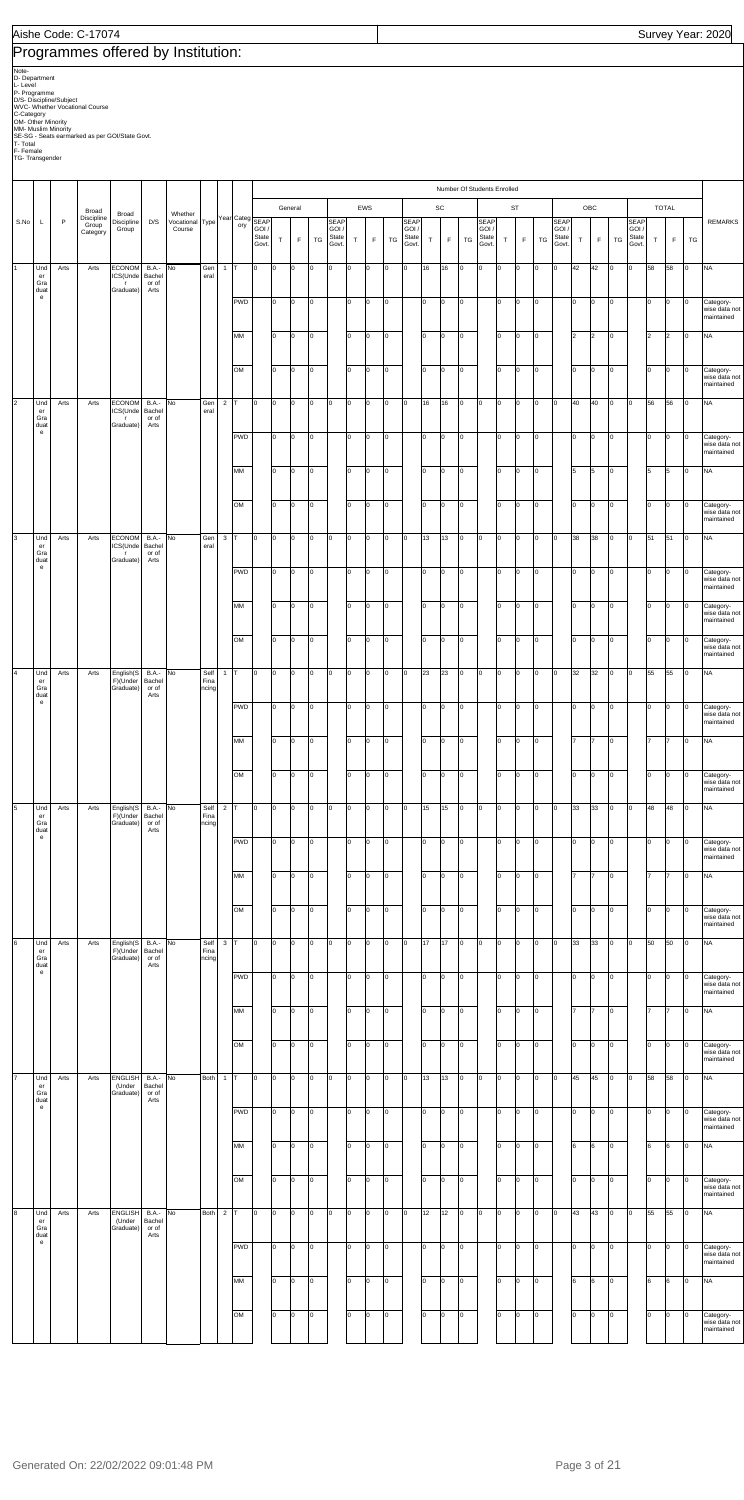|      |                               |      | Aishe Code: C-17074             |                                       |                                         |                                            |                       |                |                  |                |                 |                      |                      |                                 |                  |                           |              |                                 |                      |                                  |                                             |                                |                   |                           |                              |                                 |                            |             |          |                                      |           |                      |             |            | Survey Year: 2020                                     |
|------|-------------------------------|------|---------------------------------|---------------------------------------|-----------------------------------------|--------------------------------------------|-----------------------|----------------|------------------|----------------|-----------------|----------------------|----------------------|---------------------------------|------------------|---------------------------|--------------|---------------------------------|----------------------|----------------------------------|---------------------------------------------|--------------------------------|-------------------|---------------------------|------------------------------|---------------------------------|----------------------------|-------------|----------|--------------------------------------|-----------|----------------------|-------------|------------|-------------------------------------------------------|
|      |                               |      | Broad                           |                                       |                                         |                                            |                       |                |                  |                |                 | General              |                      |                                 |                  | EWS                       |              |                                 |                      | $\mathsf{SC}$                    |                                             | Number Of Students Enrolled    |                   | ST                        |                              |                                 |                            | OBC         |          |                                      |           | <b>TOTAL</b>         |             |            |                                                       |
| S.No | L                             | P    | Discipline<br>Group<br>Category | Broad<br>Discipline<br>Group          | D/S                                     | Whether Vocational Type Year Category SEAP |                       |                |                  | State<br>Govt. | $\top$          | $\mathsf F$          | TG                   | SEAP<br>GOI /<br>State<br>Govt. | $\top$           | F                         | TG           | SEAP<br>GOI /<br>State<br>Govt. | T.                   | $\mathsf F$                      | TG                                          | SEAP<br>GOI/<br>State<br>Govt. | $\top$            | F                         | TG                           | SEAP<br>GOI /<br>State<br>Govt. | $\top$                     | $\mathsf F$ | TG       | <b>SEAP</b><br>GOI<br>State<br>Govt. | T         |                      | $\mathsf F$ | ${\tt TG}$ | <b>REMARKS</b>                                        |
| 9    | Und<br>er<br>Gra<br>duat      | Arts | Arts                            | ENGLISH<br>(Under<br>Graduate)        | <b>B.A.-</b><br>Bachel<br>or of<br>Arts | No                                         | Both                  | $3$ T          |                  | O              |                 |                      | $\circ$              | lо                              | O                | 0                         | O            | l0                              | 12                   | 12                               | $\overline{0}$                              | 0                              | O                 | lо                        | $\vert$ 0                    | O                               | 38                         | 38          | lо       | o                                    | 51        | 51                   |             | $\circ$    | <b>NA</b>                                             |
|      | e                             |      |                                 |                                       |                                         |                                            |                       |                | <b>PWD</b>       |                | I٥              | O                    | 0                    |                                 | I٥               | 0                         | O            |                                 | lo.                  | $\circ$                          | $\overline{0}$                              |                                | 10                | $\circ$                   | $\vert$ 0                    |                                 | I٥                         | Iо          | lо       |                                      | lo.       | $\circ$              |             | 0          | Category-<br>wise data not<br>maintained              |
|      |                               |      |                                 |                                       |                                         |                                            |                       |                | MM               |                | lo.             | $\circ$              | $\vert 0 \vert$      |                                 | lo.              | $\circ$                   | O            |                                 | I٥                   | $\circ$                          | $\overline{0}$                              |                                | I٥                | $\circ$                   | $\circ$                      |                                 | 8                          | 8           | O        |                                      | 8         | 8                    |             | 0          | <b>NA</b>                                             |
| 10   | Und<br>er                     | Arts | Arts                            | <b>HISTORY</b><br>(Under              | <b>B.A.-</b><br>Bachel                  | No                                         | Gen<br>eral           | $\mathbf{1}$   | OM<br>IT.        | O              | lo.<br>O        | $\overline{0}$<br>O  | 0<br>$\circ$         | <b>O</b>                        | I٥<br>0          | $\overline{0}$<br>$\circ$ | O<br>O       | o                               | I٥<br>19             | lo.<br>19                        | $\overline{0}$<br>$\overline{0}$            | 0                              | I٥<br>O           | $\vert$ 0<br>$\circ$      | $\vert$ 0<br>$\vert$ 0       | Iо                              | lo<br>38                   | Iо<br>38    | lо<br>O  | Iо                                   | I٥<br>57  | $\circ$<br>57        |             | 0<br>o     | Category-<br>wise data not<br>maintained<br><b>NA</b> |
|      | Gra<br>duat<br>e              |      |                                 | Graduate)                             | or of<br>Arts                           |                                            |                       |                | <b>PWD</b>       |                | I٥              | O                    | 0                    |                                 | I٥               | $\overline{0}$            | O            |                                 | lo.                  | $\circ$                          | $\overline{0}$                              |                                | 10                | $\circ$                   | $\vert$ 0                    |                                 | lo.                        | Iо          | lо       |                                      | lo.       | $\vert 0 \vert$      |             | 0          | Category-<br>wise data not<br>maintained              |
|      |                               |      |                                 |                                       |                                         |                                            |                       |                | MM<br>OM         |                | lo.<br>lo.      | $\vert 0 \vert$<br>O | 0<br>0               |                                 | lo.<br>I٥        | $\circ$<br>$\circ$        | O<br>O       |                                 | I٥<br>I٥             | $\circ$<br>$\overline{0}$        | $\overline{0}$<br>$\mathsf{I}^{\mathsf{o}}$ |                                | I٥<br>I٥          | $\circ$<br>$\vert$ 0      | $\circ$<br>$\vert$ 0         |                                 | $\vert$ 4<br>lо            | 4<br>Iо     | lо<br>lо |                                      | 4<br>I٥   | 4<br>$\circ$         |             | O<br>0     | <b>NA</b><br>Category-<br>wise data not<br>maintained |
| 11   | Und<br>er<br>Gra              | Arts | Arts                            | <b>HISTORY</b><br>(Under<br>Graduate) | <b>B.A.-</b><br>Bachel<br>or of         | No                                         | Gen<br>eral           | $\overline{2}$ | Iт               | l0             | O               | O                    | $\circ$              | lо                              | 0                | $\circ$                   | O            | o                               | 21                   | 21                               | $\mathsf{I}^{\mathsf{o}}$                   | 0                              | O                 | lо                        | $\vert$ 0                    | Iо                              | 29                         | 29          | O        | Iо                                   | 50        | 50                   |             | o          | <b>NA</b>                                             |
|      | duat<br>e                     |      |                                 |                                       | Arts                                    |                                            |                       |                | <b>PWD</b>       |                | lo.             | O                    | 0                    |                                 | I٥               | <b>O</b>                  | O            |                                 | lo.                  | $\circ$                          | $\circ$                                     |                                | 10                | $\circ$                   | $\vert$ 0                    |                                 | lо                         | Iо          | lо       |                                      | 0         | $\circ$              |             | 0          | Category-<br>wise data not<br>maintained              |
|      |                               |      |                                 |                                       |                                         |                                            |                       |                | MM<br>OM         |                | I٥<br>I٥        | Iо<br>O              | 0<br>$\vert 0 \vert$ |                                 | I٥<br>lo.        | $\circ$<br>0              | O<br>lо      |                                 | I٥<br>I٥             | $\overline{0}$<br>$\overline{0}$ | $\overline{0}$<br>$\overline{0}$            |                                | I٥<br>I٥          | $\circ$<br>$\vert$ 0      | $\circ$<br>$\vert$ 0         |                                 | 14<br>lо                   | 4<br>Iо     | lо<br>lо |                                      | 4<br>I٥   | 4<br>$\vert 0 \vert$ |             | O<br>0     | <b>NA</b><br>Category-                                |
| 12   | Und<br>er<br>Gra              | Arts | Arts                            | <b>HISTORY</b><br>(Under<br>Graduate) | <b>B.A.-</b><br>Bachel<br>or of         | No                                         | Gen<br>eral           | $3$ T          |                  | l0             | O               | O                    | $\circ$              | lо                              | 0                | $\circ$                   | O            | l0                              | 19                   | 19                               | $\overline{0}$                              | 0                              | O                 | $\vert$ 0                 | $\vert$ 0                    | Iо                              | 25                         | 25          | O        | Iо                                   | 44        | 44                   |             | o          | wise data not<br>maintained<br><b>NA</b>              |
|      | duat<br>e                     |      |                                 |                                       | Arts                                    |                                            |                       |                | <b>PWD</b>       |                | lo.             | $\vert 0 \vert$      | 0                    |                                 | 0                | <b>O</b>                  | O            |                                 | lo.                  | $\circ$                          | $\overline{0}$                              |                                | lo.               | $\circ$                   | $\vert$ 0                    |                                 | lо                         | O           | lо       |                                      | 0         | $\vert 0 \vert$      |             | 0          | Category-<br>wise data not<br>maintained              |
|      |                               |      |                                 |                                       |                                         |                                            |                       |                | <b>MM</b><br>OM  |                | lo.<br>I٥       | O<br>O               | O<br>O               |                                 | I٥<br>lo.        | 0<br>0                    | Iо<br>Iо     |                                 | lo<br>I٥             | lо<br>lо                         | $\overline{0}$<br>$\circ$                   |                                | o<br>I٥           | lо<br>0                   | $\vert$ 0<br>$\vert$ 0       |                                 | I1.<br>lo                  | 11<br>Iо    | lо<br>lо |                                      | I1.<br>I٥ | I1<br>Iо             |             | O<br>0     | <b>NA</b><br>Category-                                |
| 13   | Und<br>er                     | Arts | Arts                            | Tamil(SF)<br>(Under                   | <b>B.A.-</b><br>Bachel                  | No                                         | Self<br>Fina          | $1$ T          |                  | O              | l0.             | O                    | Iо                   | lо                              | O                | 0                         | O            | l0                              | 29                   | 29                               | $\overline{0}$                              | 0                              | O                 | $\circ$                   | $\vert$ 0                    | Iо                              | 25                         | 25          | O        | O                                    | 54        | 54                   |             | o          | wise data not<br>maintained<br><b>NA</b>              |
|      | Gra<br>duat<br>e              |      |                                 | Graduate)                             | or of<br>Arts                           |                                            | ncing                 |                | PWD              |                | O               | O                    | Iо                   |                                 | I٥               | O                         | Iо           |                                 | I٥                   | lо                               | l0                                          |                                | I٥                | 0                         | $\vert 0 \vert$              |                                 | I٥                         | Iо          | o        |                                      | I٥        | Iо                   |             | 0          | Category-<br>wise data not<br>maintained              |
|      |                               |      |                                 |                                       |                                         |                                            |                       |                | MM               |                | I٥              | O                    | Iо                   |                                 | I٥               | l0                        | Iо           |                                 | I٥                   | lо                               | Iо                                          |                                | I٥                | $\circ$                   | $\vert$ 0                    |                                 | 1                          | I1          | lo.      |                                      | I1        |                      |             |            | <b>NA</b>                                             |
| 14   | Und                           | Arts | Arts                            | Tamil(SF)                             | <b>B.A.-</b>                            | No                                         | Self                  | $2$ T          | OM               | O              | I٥<br>lo.       | O<br>O               | O<br>Iо              | $\overline{0}$                  | Iо<br>O          | 0<br>0                    | Iо<br>O      | l0                              | I٥<br>25             | lо<br>25                         | l0<br>$\circ$                               | O                              | I٥<br>O           | Iо<br>$\circ$             | $\vert 0 \vert$<br>$\vert$ 0 | Iо                              | lo<br>29                   | Iо<br>29    | lо<br>O  | O                                    | I٥<br>54  | Iо<br>54             |             | 0<br>0     | Category-<br>wise data not<br>maintained<br><b>NA</b> |
|      | er<br>Gra<br>duat<br>e        |      |                                 | (Under<br>Graduate)                   | Bachel<br>or of<br>Arts                 |                                            | Fina<br>ncing         |                | PWD              |                | O               | O                    | O                    |                                 | I٥               | 0                         | Iо           |                                 | I٥                   | lо                               | lo.                                         |                                | I٥                | 0                         | $\vert 0 \vert$              |                                 | I٥                         | Iо          | o        |                                      | I٥        | Iо                   |             | 0          | Category-<br>wise data not                            |
|      |                               |      |                                 |                                       |                                         |                                            |                       |                | MM               |                | I٥              | O                    | Iо                   |                                 | I٥               | l0                        | Iо           |                                 | I٥                   | lо                               | Iо                                          |                                | I٥                | $\circ$                   | $\vert$ 0                    |                                 | 4                          | 4           | lо       |                                      | 4         | l4                   |             | 0          | maintained<br><b>NA</b>                               |
|      |                               |      |                                 |                                       |                                         |                                            |                       |                | OM               |                | I٥              | O                    | O                    |                                 | I٥               | 0                         | Iо           |                                 | I٥                   | lо                               | O                                           |                                | I٥                | Iо                        | Iо                           |                                 | lo                         | Iо          | lо       |                                      | I٥        | $\circ$              |             | 0          | Category-<br>wise data not<br>maintained              |
| 15   | Und<br>er<br>Gra<br>duat<br>e | Arts | Arts                            | Tamil(SF)<br>(Under<br>Graduate)      | $BA.-$ No<br>Bachel<br>or of<br>Arts    |                                            | Self<br>Fina<br>ncing | $3$ T          | <b>PWD</b>       | O              | l0<br>I٥        | O<br>O               | $\circ$<br>Iо        | $\overline{0}$                  | O<br>I٥          | $\circ$<br>0              | O<br>Iо      | l0                              | 24<br>Iо             | 24<br>lо                         | $\circ$<br>lo.                              | O                              | O<br>I٥           | $\circ$<br>0              | $\vert$ 0<br>$\vert 0 \vert$ | O                               | 22<br>I٥                   | 22<br>Iо    | O<br>lо  | O                                    | 46<br>I٥  | 46<br>Iо             |             | 0<br>0     | <b>NA</b>                                             |
|      |                               |      |                                 |                                       |                                         |                                            |                       |                | MM               |                | I٥              | O                    | Iо                   |                                 | I٥               | 0                         | Iо           |                                 | I٥                   | lо                               | lo.                                         |                                | I٥                | $\circ$                   | $\vert$ 0                    |                                 | 1                          | I1          | lо       |                                      | 11.       |                      |             | 0          | Category-<br>wise data not<br>maintained<br><b>NA</b> |
|      |                               |      |                                 |                                       |                                         |                                            |                       |                | OM               |                | I٥              | O                    | O                    |                                 | I٥               | 0                         | Iо           |                                 | I٥                   | lо                               | lo.                                         |                                | I٥                | 0                         | $\vert 0 \vert$              |                                 | lo                         | Iо          | lо       |                                      | I٥        | $\circ$              |             | 0          | Category-<br>wise data not<br>maintained              |
| 16   | Und<br>er<br>Gra<br>duat      | Arts | Arts                            | TAMIL(Un<br>der<br>Graduate)          | <b>B.A.-</b><br>Bachel<br>or of<br>Arts | No                                         | Both                  |                | $1$ T            | O              | lo.             | O                    | $\vert 0 \vert$      | $\overline{0}$                  | 0                | $\circ$                   | O            | lo.                             | 21                   | 21                               | $\circ$                                     | O                              | O                 | $\circ$                   | $\circ$                      | Iо                              | 37                         | 37          | O        | O                                    | 58        | 58                   |             | 0          | <b>NA</b>                                             |
|      | e                             |      |                                 |                                       |                                         |                                            |                       |                | <b>PWD</b>       |                | I٥              | O                    | 0                    |                                 | I٥               | 0                         | Iо           |                                 | 1                    | 1                                | lo.                                         |                                | I٥                | $\circ$                   | $\circ$                      |                                 | 11                         | I1          | o        |                                      | 2         | $\overline{2}$       |             | 0          | <b>NA</b>                                             |
|      |                               |      |                                 |                                       |                                         |                                            |                       |                | MM<br>OM         |                | lo<br>I٥        | $\vert$ 0<br>O       | $\vert$ 0<br>Iо      |                                 | $\sqrt{2}$<br>I٥ | $\overline{0}$<br>$\circ$ | $\circ$<br>O |                                 | $\overline{0}$<br>I٥ | Iо<br><b>lo</b>                  | $\overline{0}$<br>$\overline{0}$            |                                | $\boxed{0}$<br>I٥ | $\vert$ 0<br>$\vert$ 0    | $\vert$ 0<br>$\vert$ 0       |                                 | $\sqrt{3}$<br>lо           | 3<br>Iо     | o<br>O   |                                      | 3<br>lо   | $\vert$ 3<br>$\circ$ |             | lо<br>0    | <b>NA</b><br>Category-<br>wise data not<br>maintained |
| 17   | Und<br>er<br>Gra<br>duat      | Arts | Arts                            | TAMIL(Un<br>der<br>Graduate)          | <b>B.A.-</b><br>Bachel<br>or of<br>Arts | No                                         | Both                  | 2 $\Gamma$     |                  | O              |                 |                      | O                    | <b>O</b>                        | O                | 0                         | Iо           | lo.                             | 18                   | 18                               | lo.                                         | O                              | O                 | $\circ$                   | $\circ$                      | O                               | 33                         | 33          | Iо       | O                                    | 52        | 52                   |             | O          | <b>NA</b>                                             |
|      | e                             |      |                                 |                                       |                                         |                                            |                       |                | <b>PWD</b><br>MM |                | O<br>lo.        | O<br>O               | O<br>Iо              |                                 | I٥<br>I٥         | 0<br>$\circ$              | Iо<br>Iо     |                                 | lo.<br>I٥            | O<br>lо                          | $\overline{0}$<br>$\overline{0}$            |                                | I٥<br>I٥          | $\circ$<br>$\overline{0}$ | $\circ$<br>$\circ$           |                                 | I٥<br>$\vert$ <sub>2</sub> | Iо<br>2     | Iо<br>O  |                                      | I٥<br>l2  | lo.<br>2             |             | 0<br>O     | Category-<br>wise data not<br>maintained<br><b>NA</b> |
|      |                               |      |                                 |                                       |                                         |                                            |                       |                | OM               |                | $\overline{10}$ | O                    | O                    |                                 | I٥               | 0                         | Iо           |                                 | I٥                   | lо                               | lo.                                         |                                | I٥                | Iо                        | lо                           |                                 | lо                         | Iо          | Iо       |                                      | I٥        | Iо                   |             | 0          | Category-<br>wise data not<br>maintained              |
|      |                               |      |                                 |                                       |                                         |                                            |                       |                |                  |                |                 |                      |                      |                                 |                  |                           |              |                                 |                      |                                  |                                             |                                |                   |                           |                              |                                 |                            |             |          |                                      |           |                      |             |            |                                                       |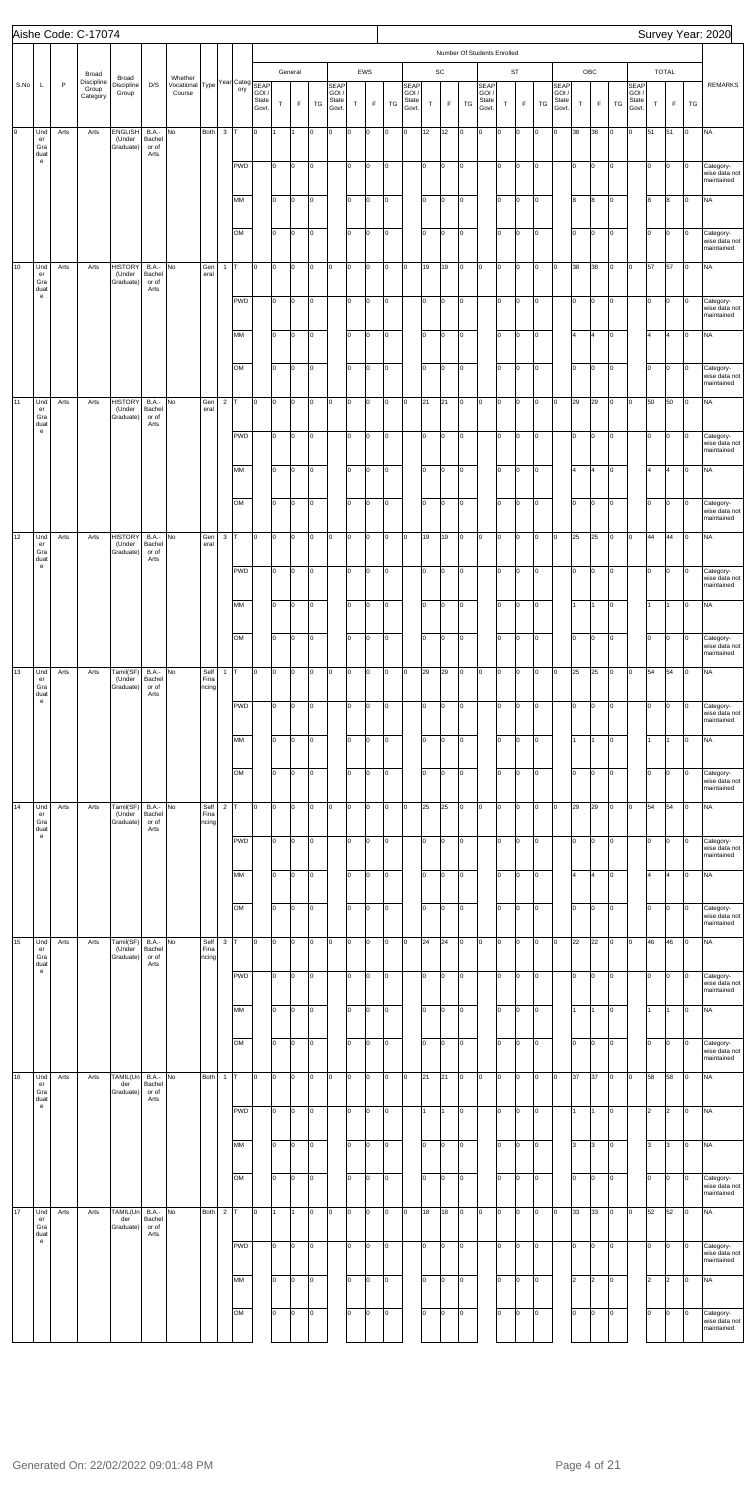|      |                                   |                           | Aishe Code: C-17074             |                                                                |                                  |                                      |                       |                |                        |                         |                |         |                |                                        |                |                |           |                                       |                 |                |                             |                                             |            |                           |                |                                |           |     |                |                               |             |                      |         | Survey Year: 2020                        |
|------|-----------------------------------|---------------------------|---------------------------------|----------------------------------------------------------------|----------------------------------|--------------------------------------|-----------------------|----------------|------------------------|-------------------------|----------------|---------|----------------|----------------------------------------|----------------|----------------|-----------|---------------------------------------|-----------------|----------------|-----------------------------|---------------------------------------------|------------|---------------------------|----------------|--------------------------------|-----------|-----|----------------|-------------------------------|-------------|----------------------|---------|------------------------------------------|
|      |                                   |                           | Broad                           |                                                                |                                  |                                      |                       |                |                        |                         |                | General |                |                                        |                | EWS            |           |                                       |                 | SC             | Number Of Students Enrolled |                                             |            | <b>ST</b>                 |                |                                |           | OBC |                |                               |             | <b>TOTAL</b>         |         |                                          |
| S.No | L                                 | P                         | Discipline<br>Group<br>Category | Broad<br>Discipline<br>Group                                   | D/S                              | Whether<br>Vocational Type<br>Course |                       |                | Year Categ SEAP<br>ory | GOI /<br>State<br>Govt. | T.             | F       | TG             | <b>SEAP</b><br>GOI /<br>State<br>Govt. | T              | $\mathsf F$    | TG        | <b>SEAP</b><br>GOI.<br>State<br>Govt. | T               | $\mathsf F$    | TG                          | <b>SEAP</b><br><b>GOI</b><br>State<br>Govt. | T          | F                         | TG             | SEAP<br>GOI.<br>State<br>Govt. | $\top$    | F   | TG             | SEAP<br>GOI.<br>State<br>Govt | T           | F                    | TG      | <b>REMARKS</b>                           |
| 18   | Und<br>er<br>Gra                  | Arts                      | Arts                            | TAMIL(Un<br>der<br>Graduate)                                   | <b>B.A.-</b><br>Bachel<br>or of  | No                                   | Both                  | $3$ T          |                        | lo.                     | I1             |         | O              | lо                                     | lo.            | $\Omega$       | o         | o                                     | 19              | 19             | $\circ$                     | lо                                          | lo.        | O                         | $\overline{0}$ | Iо                             | 29        | 29  | Iо             | Iо                            | 49          | 49                   | Iо      | <b>NA</b>                                |
|      | duat<br>$\mathbf{e}$              |                           |                                 |                                                                | Arts                             |                                      |                       |                | <b>PWD</b>             |                         | I٥             | l0      | lo.            |                                        | Iо             | $\Omega$       | o         |                                       | lо              | O              | lo.                         |                                             | I٥         | O                         | Iо             |                                | lo.       | O   | Iо             |                               | I٥          | O                    | Iо      | Category-<br>wise data not<br>maintained |
|      |                                   |                           |                                 |                                                                |                                  |                                      |                       |                | MM                     |                         | Iо             | lo.     | O              |                                        | $\vert$ 0      | $\overline{0}$ | o         |                                       | I٥              | o              | Iо                          |                                             | lo.        | lo.                       | $\overline{0}$ |                                | lз        | 3   | Iо             |                               | 3           | l3                   | Iо      | <b>NA</b>                                |
|      |                                   |                           |                                 |                                                                |                                  |                                      |                       |                | OM                     |                         | Iо             | lo.     | O              |                                        | $\vert$ 0      | $\Omega$       | o         |                                       | I٥              | O              | $\circ$                     |                                             | lo.        | O                         | Iо             |                                | lo        | o   | Iо             |                               | Iо          | O                    | Iо      | Category-                                |
| 19   | Und                               | Comput                    | IT&                             | BCA(Und   B.C.A.- No                                           |                                  |                                      | Self                  | $\mathbf{1}$   |                        | lo                      | lo.            | lo.     | O              | lо                                     | O              | $\Omega$       | o         | lо                                    | l3              | 3              | Iо                          | lо                                          | O          | O                         | $\circ$        | <b>l</b> o                     | 12        | 12  | Iо             | Iо                            | 15          | 15                   | Iо      | wise data not<br>maintained<br><b>NA</b> |
|      | er<br>Gra<br>duat<br>$\mathbf{e}$ | er<br>Applicati<br>on     | Computer                        | $\mathop{\text{er}}$<br>Graduate)                              | Bachel<br>or of<br>Comput<br>er  |                                      | Fina<br>ncing         |                | <b>PWD</b>             |                         | I٥             | l0      | O              |                                        | I٥             | $\Omega$       | o         |                                       | Iо              |                | lo.                         |                                             | I٥         |                           |                |                                | lo        |     |                |                               | I٥          | O                    |         |                                          |
|      |                                   |                           |                                 |                                                                | Applicat<br>ions                 |                                      |                       |                |                        |                         |                |         |                |                                        |                |                |           |                                       |                 | O              |                             |                                             |            | O                         | Iо             |                                |           | o   | Iо             |                               |             |                      | Iо      | Category-<br>wise data not<br>maintained |
|      |                                   |                           |                                 |                                                                |                                  |                                      |                       |                | MM                     |                         | Iо             | o       | O              |                                        | $\vert$ 0      | $\overline{0}$ | o         |                                       | I٥              | lо             | $\mathsf{I}^{\mathsf{o}}$   |                                             | lo.        | lo.                       | $\vert$ 0      |                                | lo        | o   | Iо             |                               | Iо          | O                    | Iо      | Category-<br>wise data not<br>maintained |
|      |                                   |                           |                                 |                                                                |                                  |                                      |                       |                | OM                     |                         | Iо             | lo.     | O              |                                        | $\vert$ 0      | $\Omega$       | o         |                                       | I٥              | O              | lo.                         |                                             | lo.        | O                         | Iо             |                                | lo        | o   | Iо             |                               | I٥          | $\overline{0}$       | Iо      | Category-<br>wise data not<br>maintained |
| 20   | Und<br>er<br>Gra                  | Comput<br>er<br>Applicati | IT&<br>Computer                 | BCA(Und B.C.A.- No<br>$\mathop{\text{er}}$<br>Graduate)        | Bachel<br>or of                  |                                      | Self<br>Fina<br>ncing | $\overline{2}$ |                        | lo                      | lo.            | lo.     | O              | lо                                     | O              | $\Omega$       | o         | Iо                                    | 10              | 10             | $\circ$                     | lо                                          | O          | lo.                       | $\circ$        | <b>l</b> o                     | 18        | 18  | Iо             | Iо                            | 28          | 28                   | Iо      | <b>NA</b>                                |
|      | duat<br>$\mathbf{e}$              | on                        |                                 |                                                                | Comput<br>er<br>Applicat<br>ions |                                      |                       |                | <b>PWD</b>             |                         | I٥             | l0      | O              |                                        | I٥             | $\Omega$       | o         |                                       | lо              | O              | lo.                         |                                             | I٥         | O                         | Iо             |                                | lo.       | o   | Iо             |                               | I٥          | lo.                  | Iо      | Category-<br>wise data not<br>maintained |
|      |                                   |                           |                                 |                                                                |                                  |                                      |                       |                | MM                     |                         | lo.            | lo.     | O              |                                        | lo             | $\overline{0}$ | o         |                                       | I٥              | lо             | Iо                          |                                             | lo.        | lo.                       | $\vert$ 0      |                                | l2        | 2   | Iо             |                               | l2          | $\overline{2}$       | Iо      | <b>NA</b>                                |
|      |                                   |                           |                                 |                                                                |                                  |                                      |                       |                | OM                     |                         | Iо             | lo.     | O              |                                        | $\vert$ 0      | $\Omega$       | o         |                                       | I٥              | o              | lo.                         |                                             | lo.        | O                         | O              |                                | lo        | o   | Iо             |                               | I٥          | O                    | Iо      | Category-<br>wise data not               |
| 21   | Und                               | Comput                    | IT&                             | BCA(Und   B.C.A.- No                                           |                                  |                                      | Self                  | $\mathbf{3}$   |                        | lo.                     | lo.            | lo.     | O              | lо                                     | O              | $\Omega$       | O         | lо                                    | 6               | 6              | $\circ$                     | lо                                          | O          | lo.                       | $\circ$        | $\overline{0}$                 | 24        | 24  | lо             | Iо                            | 30          | 30                   | Iо      | maintained<br><b>NA</b>                  |
|      | er<br>Gra<br>duat<br>$\mathbf{e}$ | er<br>Applicati<br>on     | Computer                        | $\mathop{\text{er}}$<br>Graduate)                              | Bachel<br>or of<br>Comput<br>er  |                                      | Fina<br>ncing         |                | PWD                    |                         | I٥             | O       | O              |                                        | I٥             | $\Omega$       | o         |                                       | Iо              | o              | Iо                          |                                             | I٥         | O                         | O              |                                | lo.       | o   | Iо             |                               | I٥          | <b>lo</b>            | O       | Category-                                |
|      |                                   |                           |                                 |                                                                | Applicat<br>ions                 |                                      |                       |                |                        |                         |                |         |                |                                        |                |                |           |                                       |                 |                |                             |                                             |            |                           |                |                                |           |     |                |                               |             |                      |         | wise data not<br>maintained              |
|      |                                   |                           |                                 |                                                                |                                  |                                      |                       |                | MM                     |                         | lo             | lo.     | O              |                                        | lo.            | $\overline{0}$ | o         |                                       | I٥              | o              | $\overline{0}$              |                                             | lo.        | $\mathsf{I}^{\mathsf{O}}$ | $\vert$ 0      |                                |           | I1  | lо             |                               | I1.         |                      | Iо      | <b>NA</b>                                |
|      |                                   |                           |                                 |                                                                |                                  |                                      |                       |                | OM                     |                         | lo.            | lo.     | O              |                                        | $\vert$ 0      | lo.            | o         |                                       | I٥              | o              | lo.                         |                                             | I٥         | Iо                        | lо             |                                | lo        | o   | Iо             |                               | lo.         | $\overline{0}$       | Iо      | Category-<br>wise data not<br>maintained |
| 22   | Und<br>er<br>Gra                  | ce                        | Commer Commerc<br>e             | B.Com(C B.Com. No<br>A)-<br>SF(Under Bachel<br>Graduate) or of |                                  |                                      | Self<br>Fina<br>ncing | $\mathbf{1}$   |                        | lo.                     | $\overline{2}$ | 2       | $\overline{0}$ | lo.                                    | $\overline{0}$ | lo.            | o         | Iо                                    | 11              | 11             | $\circ$                     | Iо                                          | O          | $\circ$                   | $\circ$        | $\overline{0}$                 | 53        | 53  | $\overline{0}$ | $\mathsf{I}^{\mathsf{o}}$     | 66          | 66                   | Iо      | <b>NA</b>                                |
|      | duat<br>$\mathbf{e}$              |                           |                                 |                                                                | Comme<br>rce                     |                                      |                       |                | <b>PWD</b>             |                         | I٥             | lo.     | O              |                                        | lo.            | $\Omega$       | o         |                                       | Iо              | o              | $\circ$                     |                                             | I٥         | O                         | Iо             |                                | lo.       | o   | Iо             |                               | I٥          | $\overline{0}$       | Iо      | Category-<br>wise data not<br>maintained |
|      |                                   |                           |                                 |                                                                |                                  |                                      |                       |                | MM                     |                         | Iо             | lo.     | O              |                                        | lo             | $\Omega$       | o         |                                       | I٥              | o              | $\overline{0}$              |                                             | lo         | lo.                       | $\vert$ 0      |                                | 4         | 4   | Iо             |                               | l4          | 14                   | Iо      | <b>NA</b>                                |
|      |                                   |                           |                                 |                                                                |                                  |                                      |                       |                | OM                     |                         | lo.            | lo.     | O              |                                        | $\vert$ 0      | lo.            | o         |                                       | I٥              | o              | lo.                         |                                             | I٥         | Iо                        | lо             |                                | lo        | O   | Iо             |                               | lo.         | $\overline{0}$       | lо      | Category-<br>wise data not               |
| 23   | Und                               | Commer                    | Commerc                         | B.Com(C B.Com. No                                              |                                  |                                      | Self                  | $2 \mathsf{T}$ |                        | lo.                     | I1.            | 1       | $\overline{0}$ | $\overline{0}$                         | $\overline{0}$ | lo.            | o         | Iо                                    | 14              | 14             | $\overline{0}$              | Iо                                          | O          | $\overline{0}$            | $\circ$        | $\overline{0}$                 | 48        | 48  | $\circ$        | $\mathsf{I}^{\mathsf{o}}$     | 63          | 63                   | Iо      | maintained<br><b>NA</b>                  |
|      | er<br>Gra<br>duat<br>$\mathbf{e}$ | ce                        | e                               | A)-<br>SF(Under Bachel<br>Graduate) or of                      | Comme                            |                                      | Fina<br>ncing         |                | <b>PWD</b>             |                         | I٥             | lo.     | O              |                                        | lo.            | $\Omega$       | o         |                                       | Iо              | o              | lo.                         |                                             | I٥         | O                         | Iо             |                                | lo.       | o   | Iо             |                               | I٥          | $\overline{0}$       | Iо      | Category-                                |
|      |                                   |                           |                                 |                                                                | rce                              |                                      |                       |                |                        |                         |                |         |                |                                        |                |                |           |                                       |                 |                |                             |                                             |            |                           |                |                                |           |     |                |                               |             |                      |         | wise data not<br>maintained              |
|      |                                   |                           |                                 |                                                                |                                  |                                      |                       |                | MM                     |                         | Iо             | lo.     | O              |                                        | lo             | $\Omega$       | o         |                                       | I٥              | o              | $\circ$                     |                                             | lo.        | lo.                       | $\vert$ 0      |                                | l2        | 2   | lо             |                               | 2           | $\vert$ <sub>2</sub> | Iо      | <b>NA</b>                                |
|      |                                   |                           |                                 |                                                                |                                  |                                      |                       |                | OM                     |                         | lo.            | lo.     | O              |                                        | $\vert$ 0      | lo.            | o         |                                       | I٥              | o              | lo.                         |                                             | I٥         | Iо                        | Iо             |                                | lo        | O   | Iо             |                               | lo.         | $\overline{0}$       | Iо      | Category-<br>wise data not<br>maintained |
| 24   | Und<br>er<br>Gra<br>duat          | Commer<br>ce              | Commerc<br>e                    | B.Com(C   B.Com. No<br>A)-<br>SF(Under<br>Graduate)            | Bachel<br>or of                  |                                      | Self<br>Fina<br>ncing | $3 \mid T$     |                        | lo.                     | O              | lo.     | $\overline{0}$ | $\overline{0}$                         | $\overline{0}$ | lo.            | o         | Iо                                    | 19              | 19             | $\overline{0}$              | Iо                                          | O          | $\overline{0}$            | $\circ$        | $\overline{0}$                 | 36        | 36  | $\circ$        | $\mathsf{I}^{\mathsf{o}}$     | 55          | 55                   | Iо      | <b>NA</b>                                |
|      | $\mathbf{e}$                      |                           |                                 |                                                                | Comme<br>rce                     |                                      |                       |                | <b>PWD</b>             |                         | I٥             | lo.     | O              |                                        | lo.            | $\Omega$       | o         |                                       | Iо              | o              | $\circ$                     |                                             | I٥         | O                         | Iо             |                                | lo.       | o   | Iо             |                               | I٥          | $\overline{0}$       | Iо      | Category-<br>wise data not<br>maintained |
|      |                                   |                           |                                 |                                                                |                                  |                                      |                       |                | MM                     |                         | lo.            | lo.     | O              |                                        | lo             | lo.            | o         |                                       | I٥              | o              | $\circ$                     |                                             | lo.        | lo.                       | $\vert$ 0      |                                | lз        | 3   | lо             |                               | l3          | 3                    | Iо      | <b>NA</b>                                |
|      |                                   |                           |                                 |                                                                |                                  |                                      |                       |                | OM                     |                         | lo.            | lo.     | O              |                                        | $\vert$ 0      | lo.            | o         |                                       | I٥              | o              | $\circ$                     |                                             | I٥         | Iо                        | Iо             |                                | lo.       | o   | Iо             |                               | lo.         | $\overline{0}$       | lо      | Category-<br>wise data not               |
| 25   | Und<br>er                         | Commer<br>ce              | e                               | Commerc COMMER B.Com. No<br>CE(Under                           | $\sim$                           |                                      | Gen<br>eral           | $\mathbf{1}$   |                        | $\overline{0}$          | O              | lo.     | $\vert$ 0      | $\overline{0}$                         | $\overline{0}$ | lo.            | o         | Iо                                    | 14              | 14             | $\overline{0}$              | Iо                                          | O          | $\overline{0}$            | $\circ$        | $\overline{0}$                 | 55        | 55  | $\vert$ 0      | $\mathsf{I}^{\mathsf{o}}$     | 69          | 69                   | Iо      | maintained<br><b>NA</b>                  |
|      | Gra<br>duat<br>$\mathbf{e}$       |                           |                                 | Graduate)                                                      | Bachel<br>or of<br>Comme<br>rce  |                                      |                       |                | <b>PWD</b>             |                         | I٥             | o       | O              |                                        | I٥             | $\Omega$       | o         |                                       | I1              | 11             | $\circ$                     |                                             | I٥         | Iо                        | Iо             |                                |           | 11  | $\vert$ 0      |                               | 2           | $\overline{2}$       | Iо      | <b>NA</b>                                |
|      |                                   |                           |                                 |                                                                |                                  |                                      |                       |                | MM                     |                         | $\sqrt{2}$     | $\circ$ | $\vert$ 0      |                                        | $\sqrt{2}$     | $\circ$        | $\vert$ o |                                       | $\vert 0 \vert$ | $\overline{0}$ | $\overline{0}$              |                                             | $\sqrt{2}$ | $\overline{0}$            | $\overline{0}$ |                                | $\vert$ 9 | 9   | $\circ$        |                               | $\boxed{9}$ | 9                    | $\circ$ | <b>NA</b>                                |
|      |                                   |                           |                                 |                                                                |                                  |                                      |                       |                |                        |                         |                |         |                |                                        |                |                |           |                                       |                 |                |                             |                                             |            |                           |                |                                |           |     |                |                               |             |                      |         |                                          |
|      |                                   |                           |                                 |                                                                |                                  |                                      |                       |                | OM                     |                         | lo.            | lo.     | O              |                                        | $\vert$ 0      | lo.            | o         |                                       | I٥              | lо             | $\overline{0}$              |                                             | I٥         | O                         | lо             |                                | lo        | o   | Iо             |                               | lo.         | $\overline{0}$       | Iо      | Category-<br>wise data not<br>maintained |
| 26   | Und<br>er<br>Gra<br>duat          | Commer<br>ce              | e                               | Commerc COMMER B.Com. No<br>CE(Under<br>Graduate)              | $\sim$<br>Bachel<br>or of        |                                      | Gen<br>eral           | $\overline{2}$ |                        | lo.                     | lo.            | lo.     | O              | lо                                     | lo.            | $\Omega$       | O         | Iо                                    | 14              | 14             | lo.                         | Iо                                          | lo.        | O                         | $\circ$        | <b>l</b> o                     | 50        | 50  | Iо             | Iо                            | 64          | 64                   | Iо      | <b>NA</b>                                |
|      | $\mathbf{e}$                      |                           |                                 |                                                                | Comme<br>rce                     |                                      |                       |                | <b>PWD</b>             |                         | lo.            | l0      | 0              |                                        | lo.            | $\Omega$       | O         |                                       | lо              | O              | lo.                         |                                             | I٥         | O                         | 0              |                                | lo.       | o   | Iо             |                               | I٥          | lo.                  | Iо      | Category-<br>wise data not<br>maintained |
|      |                                   |                           |                                 |                                                                |                                  |                                      |                       |                | MM                     |                         | lo.            | lo.     | O              |                                        | $\vert$ 0      | $\overline{0}$ | o         |                                       | I٥              | o              | $\overline{0}$              |                                             | lo         | lo.                       | $\overline{0}$ |                                | l5.       | 5   | Iо             |                               | 5           | 5                    | Iо      | <b>NA</b>                                |
|      |                                   |                           |                                 |                                                                |                                  |                                      |                       |                | OM                     |                         | Iо             | lo.     | O              |                                        | $\vert$ 0      | $\Omega$       | o         |                                       | I٥              | o              | lo.                         |                                             | lo.        | O                         | O              |                                | lo        | o   | lо             |                               | lo.         | lo.                  | Iо      | Category-<br>wise data not               |
|      |                                   |                           |                                 |                                                                |                                  |                                      |                       |                |                        |                         |                |         |                |                                        |                |                |           |                                       |                 |                |                             |                                             |            |                           |                |                                |           |     |                |                               |             |                      |         | maintained                               |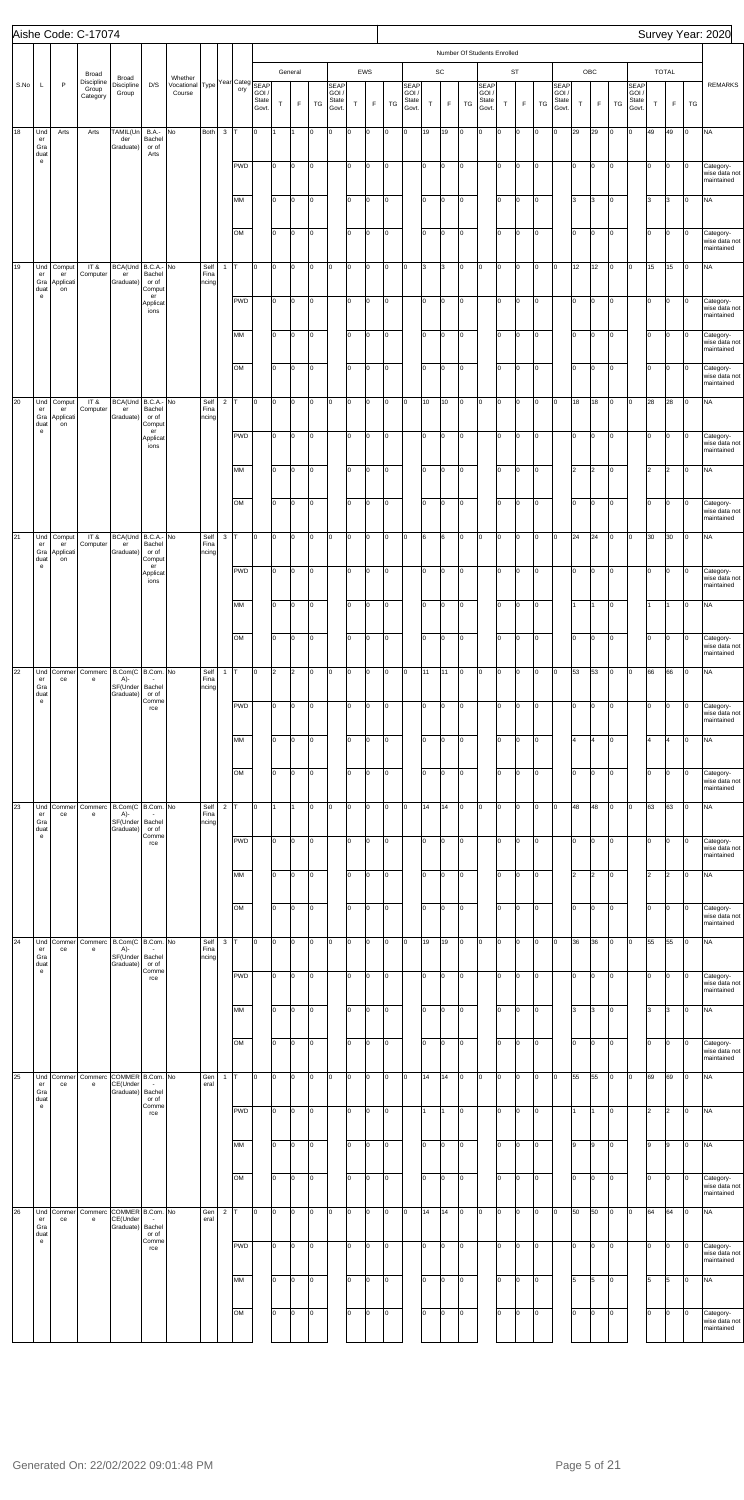|      |                                                                 |              | Aishe Code: C-17074                      |                                                    |                                         |                                 |              |                |                      |                |                  |                                  |                      |                                 |           |                    |          |                                       |          |                              |                             |                                       |                       |                      |                     |                                 |             |                     |                      |                                        |                            |                             |               | Survey Year: 2020                                     |
|------|-----------------------------------------------------------------|--------------|------------------------------------------|----------------------------------------------------|-----------------------------------------|---------------------------------|--------------|----------------|----------------------|----------------|------------------|----------------------------------|----------------------|---------------------------------|-----------|--------------------|----------|---------------------------------------|----------|------------------------------|-----------------------------|---------------------------------------|-----------------------|----------------------|---------------------|---------------------------------|-------------|---------------------|----------------------|----------------------------------------|----------------------------|-----------------------------|---------------|-------------------------------------------------------|
|      |                                                                 |              |                                          |                                                    |                                         |                                 |              |                |                      |                |                  |                                  |                      |                                 |           |                    |          |                                       |          |                              | Number Of Students Enrolled |                                       |                       |                      |                     |                                 |             |                     |                      |                                        |                            |                             |               |                                                       |
| S.No | L                                                               | P            | Broad<br>Discipline<br>Group<br>Category | Broad<br>Discipline<br>Group                       | D/S                                     | Whether<br>/ocational<br>Course |              |                | Type Year Categ SEAP | State<br>Govt. | $\top$           | General<br>F                     | TG                   | SEAP<br>GOI /<br>State<br>Govt. | $\top$    | EWS<br>$\mathsf F$ | TG       | <b>SEAP</b><br>GOI.<br>State<br>Govt. | T        | $\mathsf{SC}$<br>$\mathsf F$ | TG                          | <b>SEAP</b><br>GOI/<br>State<br>Govt. | $\mathsf T$           | ST<br>$\mathsf F$    | TG                  | SEAP<br>GOI /<br>State<br>Govt. | $\mathsf T$ | OBC<br>$\mathsf F$  | TG                   | <b>SEAP</b><br>GOI /<br>State<br>Govt. | T                          | <b>TOTAL</b><br>$\mathsf F$ | TG            | <b>REMARKS</b>                                        |
| 27   | Und<br>er<br>Gra<br>duat                                        | Commer<br>ce | Commerc<br>e                             | COMMER B.Com. No<br>CE(Under -<br>Graduate) Bachel | or of                                   |                                 | Gen<br>eral  | $\mathbf{3}$   | IT.                  | 0              | O                | lo.                              | $\circ$              | O                               | l0        | Iо                 | l0       | lо                                    | 14       | 14                           | 0                           | O                                     | Iо                    | $\circ$              | 0                   | lo.                             | 49          | 49                  | O                    | Iо                                     | 63                         | 63                          | Iо            | <b>NA</b>                                             |
|      | $\mathsf{e}% _{0}\left( \mathsf{e}\right)$                      |              |                                          |                                                    | Comme<br>rce                            |                                 |              |                | PWD                  |                | I٥               | $\overline{0}$                   | 0                    |                                 | I٥        | Iо                 | o        |                                       | 2        | $\overline{2}$               | 0                           |                                       | I٥                    | $\circ$              | O                   |                                 | Iо          | O                   | $\circ$              |                                        | 2                          | 2                           | O             | <b>NA</b>                                             |
|      |                                                                 |              |                                          |                                                    |                                         |                                 |              |                | MM                   |                | I٥               | $\overline{0}$                   | $\vert 0 \vert$      |                                 | lo.       | O                  | o        |                                       | Iо       | l0                           | 0                           |                                       | I٥                    | $\overline{0}$       | 0                   |                                 | l4          | 4                   | 0                    |                                        | l4                         | 4                           | O             | <b>NA</b>                                             |
| 28   | Und<br>er                                                       | Comput<br>er | IT &<br>Computer                         | <b>COMPUT</b><br>ER                                | B.Sc.-<br>Bachel                        | No                              | Self<br>Fina | $1$ T          | OM                   | 0              | I٥<br>O          | $\overline{0}$<br><b>O</b>       | 0<br>l0              | O                               | lo<br>lo. | Iо<br>Iо           | o<br>o   | O                                     | Iо<br>9  | l0<br>9                      | O<br>O                      | O                                     | Iо<br>lo.             | $\circ$<br>$\circ$   | O<br>O              | Iо                              | lо<br>20    | O<br>20             | 0<br>O               | Iо                                     | $\overline{0}$<br>29       | lo.<br>29                   | 0<br>Iо       | Category-<br>wise data not<br>maintained<br><b>NA</b> |
|      | Gra<br>duat<br>$\mathsf{e}% _{0}\left( \mathsf{e}\right)$       | Science      |                                          | <b>SCIENCE</b><br>(Under<br>Graduate               | or of<br>Science                        |                                 | ncing        |                | PWD                  |                | I٥               | $\overline{0}$                   | $\vert 0 \vert$      |                                 | lo.       | Iо                 | o        |                                       | Iо       | l0                           | 0                           |                                       | I٥                    | $\circ$              | O                   |                                 | Iо          | O                   | 0                    |                                        | Iо                         | lo.                         | 0             | Category-<br>wise data not<br>maintained              |
|      |                                                                 |              |                                          |                                                    |                                         |                                 |              |                | MM<br>OM             |                | I٥<br>I٥         | $\overline{0}$<br>$\overline{0}$ | $\vert 0 \vert$<br>0 |                                 | lo.<br>lо | O<br>Iо            | o<br>o   |                                       | Iо<br>Iо | l0<br>l0                     | 0<br>O                      |                                       | I٥<br>Iо              | $\overline{0}$<br>lо | $\overline{0}$<br>O |                                 | l3<br>lо    | 3<br>O              | $\vert 0 \vert$<br>0 |                                        | 3<br>$\mathsf{I}$          | 3<br>lo.                    | Iо<br>Iо      | <b>NA</b><br>Category-                                |
| 29   | Und<br>er                                                       | Comput<br>er | IT &<br>Computer                         | <b>COMPUT</b><br>ER                                | B.Sc.-<br>Bachel                        | No                              | Self<br>Fina | $2$ T          |                      | 0              | O                | <b>O</b>                         | $\circ$              | O                               | l0        | Iо                 | o        | O                                     | 11       | 11                           | O                           | O                                     | $\circ$               | lо                   | 0                   | Iо                              | 19          | 19                  | 0                    | Iо                                     | 30                         | 30                          | Iо            | wise data not<br>maintained<br><b>NA</b>              |
|      | Gra<br>duat<br>$\mathbf{e}$                                     | Science      |                                          | <b>SCIENCE</b><br>(Under<br>Graduate               | or of<br>Science                        |                                 | ncing        |                | PWD                  |                | I٥               | $\overline{0}$                   | $\vert 0 \vert$      |                                 | lo.       | Iо                 | o        |                                       | Iо       | l0                           | l0.                         |                                       | I٥                    | $\circ$              | O                   |                                 | Iо          | O                   | 0                    |                                        | lo                         | lo.                         | 0             | Category-<br>wise data not<br>maintained              |
|      |                                                                 |              |                                          |                                                    |                                         |                                 |              |                | MM                   |                | I٥               | $\overline{0}$                   | $\vert 0 \vert$      |                                 | lo.       | O                  | o        |                                       | Iо       | l0                           | 0                           |                                       | I٥                    | $\overline{0}$       | $\overline{0}$      |                                 | 2           | $\overline{2}$      | $\circ$              |                                        | $\sqrt{2}$                 | 2                           | Iо            | <b>NA</b>                                             |
| 30   | Und<br>er                                                       | Comput<br>er | IT &<br>Computer                         | <b>COMPUT</b><br>ER                                | B.Sc.-<br>Bachel                        | No                              | Self<br>Fina | $3$ T          | OM                   | 0              | I٥<br>O          | $\overline{0}$<br><b>O</b>       | 0<br>$\circ$         | O                               | lо<br>0   | Iо<br>O            | O<br>l0  | o                                     | Iо<br>13 | l0<br>13                     | O<br>l0                     | $\overline{0}$                        | Iо<br>Iо              | lо<br>$\overline{0}$ | lо<br>O             | Iо                              | lо<br>13    | O<br>13             | 0<br>O               | Iо                                     | $\mathsf{I}$<br>26         | lo.<br>26                   | Iо<br>Iо      | Category-<br>wise data not<br>maintained<br><b>NA</b> |
|      | Gra<br>duat<br>${\bf e}$                                        | Science      |                                          | <b>SCIENCE</b><br>(Under<br>Graduate)              | or of<br>Science                        |                                 | ncing        |                | <b>PWD</b>           |                | I٥               | $\overline{0}$                   | 0                    |                                 | lo.       | O                  | o        |                                       | Iо       | l0                           | O                           |                                       | Iо                    | $\circ$              | O                   |                                 | I٥          | O                   | $\vert 0 \vert$      |                                        | lо                         | lo.                         | O             | Category-<br>wise data not<br>mamamed                 |
|      |                                                                 |              |                                          |                                                    |                                         |                                 |              |                | MM                   |                | I٥               | $\overline{0}$                   | O                    |                                 | lo        | Iо                 | o        |                                       | Iо       | l0                           | O                           |                                       | I٥                    | $\overline{0}$       | $\vert$ 0           |                                 | lо          | O                   | O                    |                                        | lо                         | Iо                          | Iо            | Category-<br>wise data not<br>maintained              |
| 31   | Und<br>er                                                       | Science      | Science                                  | BOTANY(                                            | $B.Sc.$ - No<br>Bachel                  |                                 | Gen<br>eral  | $1$ T          | OM                   | 0              | I٥<br>O          | $\overline{0}$<br><b>O</b>       | 0<br>$\circ$         | O                               | lo<br>0   | Iо<br>Iо           | o<br>lo. | O                                     | Iо<br>11 | l0<br>11                     | l0.<br>O                    | $\circ$                               | Iо<br>$\circ$         | lо<br>$\circ$        | O<br>0              | $\circ$                         | lо<br>23    | O<br>23             | 0<br>0               | Iо                                     | $\mathsf{I}$<br>34         | lo.<br>34                   | Iо<br>Iо      | Category-<br>wise data not<br>maintained<br><b>NA</b> |
|      | Gra<br>duat<br>$\mathsf{e}% _{0}\left( \mathsf{e}\right)$       |              |                                          | Under<br>Graduate)                                 | or of<br>Science                        |                                 |              |                | PWD                  |                | I٥               | $\overline{0}$                   | 0                    |                                 | I٥        | Iо                 | o        |                                       | Iо       | l0                           | O                           |                                       | I٥                    | $\circ$              | O                   |                                 | Iо          | O                   | 0                    |                                        | lo                         | lo.                         | 0             | Category-<br>wise data not<br>maintained              |
|      |                                                                 |              |                                          |                                                    |                                         |                                 |              |                | MM                   |                | I٥               | <b>O</b>                         | 0                    |                                 | lo.       | Iо                 | o        |                                       | Iо       | l0                           | O                           |                                       | I٥                    | $\overline{0}$       | O                   |                                 | 2           | $\overline{2}$      | 0                    |                                        | $\sqrt{2}$                 | $\vert$ 2                   | Iо            | <b>NA</b>                                             |
| 32   | Und                                                             | Science      | Science                                  | BOTANY(                                            | B.Sc.- No                               |                                 | Gen          | 2 <sub>T</sub> | OM                   | 0              | I٥<br>O          | $\overline{0}$<br><b>O</b>       | 0<br>$\circ$         | O                               | lo<br>0   | Iо<br>Iо           | o<br>lo. | O                                     | Iо<br>12 | l0<br>12                     | lo.<br>0                    | $\circ$                               | Iо<br>$\vert 0 \vert$ | lо<br>$\circ$        | O<br>0              | $\circ$                         | lо<br>23    | O<br>23             | 0<br>0               | Iо                                     | lо<br>35                   | lo.<br>35                   | Iо<br>Iо      | Category-<br>wise data not<br>maintained<br><b>NA</b> |
|      | er<br>Gra<br>duat<br>$\mathsf{e}% _{0}\left( \mathsf{e}\right)$ |              |                                          | Under<br>(Graduate                                 | Bachel<br>or of<br>Science              |                                 | eral         |                | PWD                  |                | I٥               | $\overline{0}$                   | 0                    |                                 | lo.       | Iо                 | O        |                                       | Iо       | l0                           | 0                           |                                       | I٥                    | $\circ$              | O                   |                                 | Iо          | O                   | 0                    |                                        | lo                         | lo.                         | 0             | Category-<br>wise data not                            |
|      |                                                                 |              |                                          |                                                    |                                         |                                 |              |                | MM                   |                | I٥               | $\overline{0}$                   | 0                    |                                 | lo.       | Iо                 | o        |                                       | Iо       | l0                           | O                           |                                       | I٥                    | $\overline{0}$       | O                   |                                 | l1          |                     | 0                    |                                        | I1.                        |                             | Iо            | maintained<br><b>NA</b>                               |
| 33   | Und                                                             | Science      | Science                                  | BOTANY(                                            | B.Sc.- No                               |                                 | Gen          | $3$ T          | OM                   | 0              | I٥<br>O          | $\overline{0}$<br><b>O</b>       | 0<br>$\circ$         | O                               | lo<br>0   | Iо<br>Iо           | o<br>lo. | O                                     | Iо<br>10 | l0<br>10                     | lo.<br>0                    | $\overline{0}$                        | Iо<br>$\circ$         | lо<br>$\circ$        | lо<br>0             | $\circ$                         | lо<br>22    | O<br>22             | 0<br>0               | Iо                                     | $\mathsf{I}$<br>32         | lo.<br>32                   | Iо<br>Iо      | Category-<br>wise data not<br>maintained<br><b>NA</b> |
|      | er<br>Gra<br>duat<br>$\mathsf{e}% _{0}\left( \mathsf{e}\right)$ |              |                                          | Under<br>Graduate)                                 | Bachel<br>or of<br>Science              |                                 | eral         |                | PWD                  |                | I٥               | $\overline{0}$                   | 0                    |                                 | lo.       | Iо                 | O        |                                       | Iо       | l0                           | O                           |                                       | I٥                    | $\circ$              | O                   |                                 | Iо          | O                   | 0                    |                                        | lo                         | lo.                         | Iо            | Category-                                             |
|      |                                                                 |              |                                          |                                                    |                                         |                                 |              |                | MM                   |                | I٥               | $\overline{0}$                   | 0                    |                                 | lo        | O                  | o        |                                       | Iо       | l0                           | O                           |                                       | I٥                    | $\overline{0}$       | O                   |                                 | l1          |                     | 0                    |                                        | I1.                        |                             | o             | wise data not<br>maintained<br><b>NA</b>              |
|      |                                                                 |              |                                          |                                                    |                                         |                                 |              |                | OM                   |                | I٥               | $\overline{0}$                   | 0                    |                                 | lo        | Iо                 | o        |                                       | Iо       | l0                           | lo.                         |                                       | Iо                    | lо                   | lо                  |                                 | lо          | O                   | 0                    |                                        | lo                         | lo.                         | Iо            | Category-<br>wise data not<br>maintained              |
| 34   | Und<br>er<br>Gra<br>duat<br>$\mathbf{e}$                        | Science      | Science                                  | <b>CHEMIST</b><br>RY(Under<br>Graduate)            | B.Sc.- No<br>Bachel<br>or of<br>Science |                                 | Gen<br>eral  |                | $1$ T                | 0              | O                | <b>O</b>                         | $\circ$              | O                               | $\circ$   | Iо                 | lo       | O                                     | 9        | 9                            | O                           | O                                     | $\circ$               | $\circ$              | 0                   | $\circ$                         | 26          | 26                  | 0                    | Iо                                     | 35                         | 35                          | Iо            | <b>NA</b>                                             |
|      |                                                                 |              |                                          |                                                    |                                         |                                 |              |                | <b>PWD</b><br>MM     |                | I٥<br>$\sqrt{2}$ | $\overline{0}$<br>$\sqrt{2}$     | 0<br>$\vert$ 0       |                                 | lo.<br>lо | Iо<br>O            | o<br>o   |                                       | Iо<br>Iо | l0<br>$\overline{0}$         | O<br>Iо                     |                                       | Iо<br>lо              | $\circ$<br>$\vert$ 0 | 0<br>$\vert$ 0      |                                 | Iо<br>1     | O<br>I1.            | $\circ$<br>$\vert$ 0 |                                        | 10<br>$\vert$ 1            | lo.<br>$\vert$ 1            | Iо<br>$\circ$ | Category-<br>wise data not<br>maintained<br><b>NA</b> |
|      |                                                                 |              |                                          |                                                    |                                         |                                 |              |                | OM                   |                | I٥               | <b>O</b>                         | 0                    |                                 | lo        | O                  | O        |                                       | Iо       | l0                           | 0                           |                                       | I٥                    | lo.                  | 0                   |                                 | lо          | O                   | $\circ$              |                                        | $\overline{0}$             | lo.                         | Iо            | Category-<br>wise data not<br>maintained              |
| 35   | Und<br>er<br>Gra<br>duat<br>e                                   | Science      | Science                                  | <b>CHEMIST</b><br>RY(Under<br>Graduate)            | B.Sc.- No<br>Bachel<br>or of<br>Science |                                 | Gen<br>eral  | $\overline{2}$ | IT.                  | 0              | O                | <b>O</b>                         | <b>O</b>             | O                               | l0        | Iо                 | l0       | O                                     | 17       | 17                           | 0                           | O                                     | lo.                   | $\circ$              | 0                   | I0.                             | 29          | 29                  | O                    | Iо                                     | 36                         | 36                          | Iо            | <b>NA</b>                                             |
|      |                                                                 |              |                                          |                                                    |                                         |                                 |              |                | PWD<br>MM            |                | I٥<br>I٥         | lo.<br>$\overline{0}$            | l0<br>l0             |                                 | I٥<br>lo. | Iо<br>O            | o<br>o   |                                       | Iо<br>Iо | l0<br>l0                     | O<br>0                      |                                       | I٥<br>I٥              | $\circ$<br>$\circ$   | O<br>lo.            |                                 | Iо<br>2     | O<br>$\overline{2}$ | 0<br>$\circ$         |                                        | Iо<br>$\vert$ <sub>2</sub> | 0<br>2                      | 0<br>Iо       | Category-<br>wise data not<br>maintained<br><b>NA</b> |
|      |                                                                 |              |                                          |                                                    |                                         |                                 |              |                | OM                   |                | I٥               | <b>O</b>                         | 0                    |                                 | I٥        | Iо                 | o        |                                       | Iо       | 0                            | O                           |                                       | Iо                    | $\circ$              | 0                   |                                 | lо          | O                   | 0                    |                                        | $\mathsf{I}^{\mathsf{o}}$  | lo.                         | Iо            | Category-<br>wise data not<br>maintained              |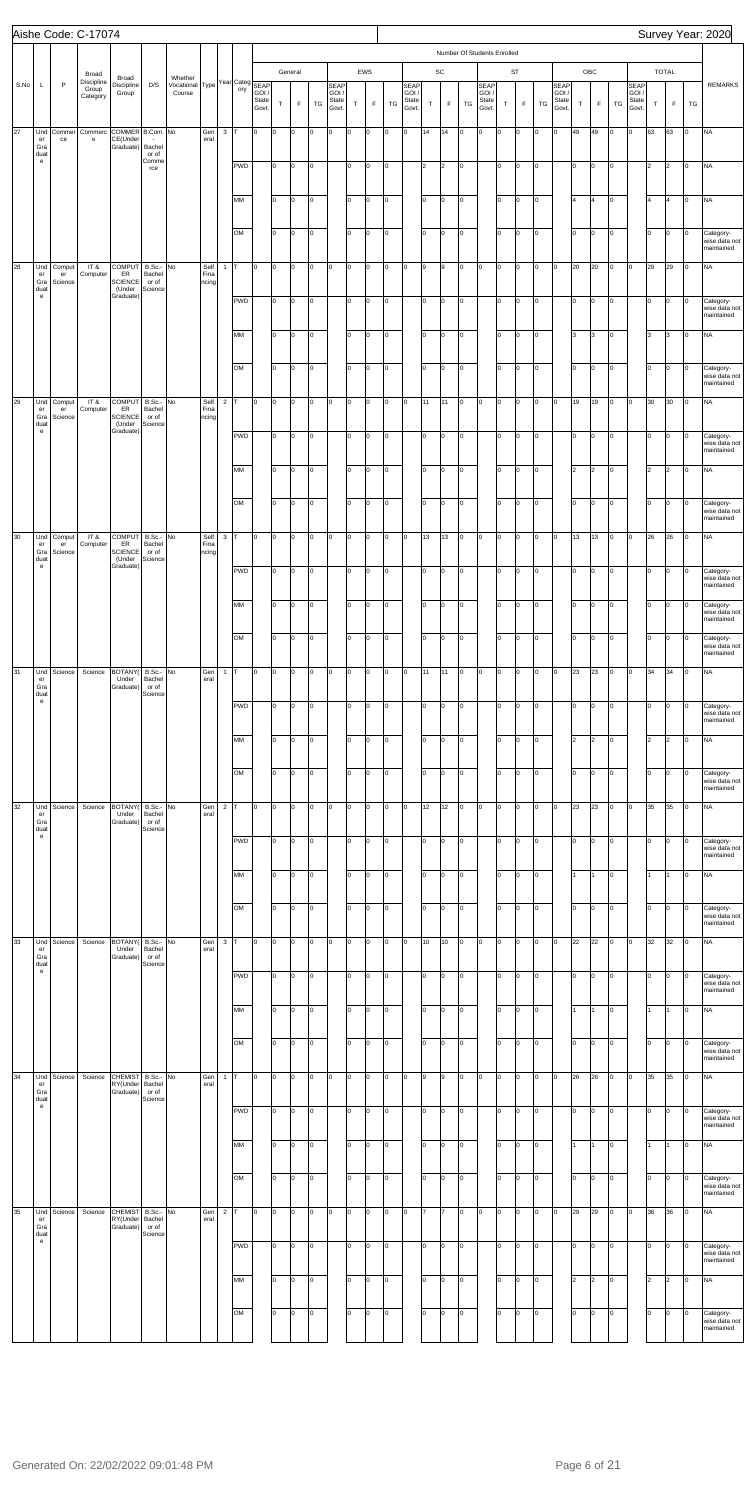|      |                                           |              | Aishe Code: C-17074             |                                         |                                         |                                            |             |                |            |                |        |             |    |                                 |           |             |         |                                 |    |               |                |                                       |        |                |                 |                                 |         |             |           |                                 |             |                |                | Survey Year: 2020                        |
|------|-------------------------------------------|--------------|---------------------------------|-----------------------------------------|-----------------------------------------|--------------------------------------------|-------------|----------------|------------|----------------|--------|-------------|----|---------------------------------|-----------|-------------|---------|---------------------------------|----|---------------|----------------|---------------------------------------|--------|----------------|-----------------|---------------------------------|---------|-------------|-----------|---------------------------------|-------------|----------------|----------------|------------------------------------------|
|      |                                           |              | Broad                           |                                         |                                         |                                            |             |                |            |                |        | General     |    |                                 |           | EWS         |         |                                 |    | $\mathsf{SC}$ |                | Number Of Students Enrolled           |        | <b>ST</b>      |                 |                                 |         | ${\sf OBC}$ |           |                                 |             | TOTAL          |                |                                          |
| S.No | L                                         | $\mathsf{P}$ | Discipline<br>Group<br>Category | Broad<br>Discipline<br>Group            | D/S                                     | Whether Vocational Type Year Category SEAP |             |                |            | State<br>Govt. | $\top$ | $\mathsf F$ | TG | SEAP<br>GOI /<br>State<br>Govt. | $\top$    | $\mathsf F$ | TG      | SEAP<br>GOI /<br>State<br>Govt. | T  | $\mathsf F$   | TG             | <b>SEAP</b><br>GOI.<br>State<br>Govt. | $\top$ | $\mathsf F$    | TG              | SEAP<br>GOI /<br>State<br>Govt. | $\sf T$ | $\mathsf F$ | TG        | SEAP<br>GOI /<br>State<br>Govt. | $\mathsf T$ | F.             | TG             | <b>REMARKS</b>                           |
| 36   | Und<br>er<br>Gra                          | Science      | Science                         | <b>CHEMIST</b><br>RY(Under<br>Graduate) | B.Sc.- No<br>Bachel<br>or of<br>Science |                                            | Gen<br>eral | 3 <sup>1</sup> | Iт         | O              | Iо     | O           | 0  | lo.                             | O         | 0           | O       | O                               | 10 | 10            | $\circ$        | Iо                                    | O      | $\circ$        | O               | O                               | 26      | 26          | O         | l0                              | 36          | 36             | $\circ$        | <b>NA</b>                                |
|      | duat<br>$\mathbf{e}% _{t}\left( t\right)$ |              |                                 |                                         |                                         |                                            |             |                | <b>PWD</b> |                | lо     | O           | O  |                                 | lo.       | 0           | O       |                                 | 10 | O             | $\circ$        |                                       | I٥     | lо             | O               |                                 |         |             | O         |                                 | 1           |                | $\circ$        | <b>NA</b>                                |
|      |                                           |              |                                 |                                         |                                         |                                            |             |                | MM         |                | I٥     | 0           | l0 |                                 | $\vert$ 0 | O           | O       |                                 | I٥ | O             | $\circ$        |                                       | I٥     | $\vert$ 0      | $\vert 0 \vert$ |                                 | I1.     | 11          | O         |                                 | 1           |                | $\circ$        | <b>NA</b>                                |
|      |                                           |              |                                 |                                         |                                         |                                            |             |                | OM         |                | lо     | 0           | l0 |                                 | $\vert$ 0 | 0           | O       |                                 | lo | O             | $\circ$        |                                       | I٥     | lо             | lо              |                                 | Iо      | Iо          | O         |                                 | I٥          | Iо             | 0              | Category-<br>wise data not<br>maintained |
| 37   | Und<br>er<br>Gra<br>duat                  | Science      | Science                         | MATHEM<br>ATICS(Un<br>der<br>Graduate)  | B.Sc.- No<br>Bachel<br>or of<br>Science |                                            | Gen<br>eral | $\mathbf{1}$   | т          | O              | Iо     | O           | l0 | lo.                             | l0        | 0           | O       | O                               | 17 |               | lo.            | Iо                                    | O      | Iо             | O               | 0                               | 27      | 27          | O         | Iо                              | 34          | 34             | 0              | <b>NA</b>                                |
|      | $\mathbf{e}% _{t}\left( t\right)$         |              |                                 |                                         |                                         |                                            |             |                | <b>PWD</b> |                | lо     | O           | 0  |                                 | lo.       | 0           | O       |                                 | 10 | O             | $\circ$        |                                       | I٥     | lо             | O               |                                 | I٥      | Iо          | O         |                                 | I٥          | Iо             | 0              | Category-<br>wise data not<br>maintained |
|      |                                           |              |                                 |                                         |                                         |                                            |             |                | MM         |                | I٥     | 0           | l0 |                                 | $\vert$ 0 | O           | O       |                                 | I٥ | O             | $\circ$        |                                       | I٥     | $\vert$ 0      | Iо              |                                 | 2       | 2           | O         |                                 | l2          | 2              | 0              | <b>NA</b>                                |
|      |                                           |              |                                 |                                         |                                         |                                            |             |                | OM         |                | lо     | O           | 0  |                                 | $\vert$ 0 | 0           | O       |                                 | lo | O             | $\circ$        |                                       | I٥     | lо             | lо              |                                 | Iо      | Iо          | O         |                                 | I٥          | Iо             | 0              | Category-<br>wise data not<br>maintained |
| 38   | Und<br>er<br>Gra<br>duat                  | Science      | Science                         | MATHEM<br>ATICS(Un<br>der<br>Graduate)  | B.Sc.- No<br>Bachel<br>or of<br>Science |                                            | Gen<br>eral | $\overline{2}$ | т          | l0             | O      | O           | l0 | lo.                             | l0        | 0           | O       | O                               | 17 |               | lo.            | Iо                                    | O      | Iо             | O               | 0                               | 28      | 28          | O         | Iо                              | 35          | 35             | 0              | <b>NA</b>                                |
|      | $\mathbf{e}% _{t}\left( t\right)$         |              |                                 |                                         |                                         |                                            |             |                | <b>PWD</b> |                | lо     | O           | l0 |                                 | lo.       | 0           | O       |                                 | 10 | O             | $\circ$        |                                       | I٥     | lо             | O               |                                 | I٥      | Iо          | O         |                                 | I٥          | Iо             | 0              | Category-<br>wise data not<br>maintained |
|      |                                           |              |                                 |                                         |                                         |                                            |             |                | MM         |                | I٥     | 0           | l0 |                                 | $\vert$ 0 | O           | O       |                                 | I٥ | 0             | $\circ$        |                                       | I٥     | $\vert$ 0      | Iо              |                                 | I1.     | 11          | O         |                                 | 1           | 11             | 0              | <b>NA</b>                                |
|      |                                           |              |                                 |                                         |                                         |                                            |             |                | OM         |                | lо     | O.          | O  |                                 | $\vert$ 0 | 0           | O       |                                 | lo | O             | $\circ$        |                                       | I٥     | Iо             | lо              |                                 | Iо      | Iо          | O         |                                 | I٥          | $\circ$        | O              | Category-<br>wise data not<br>maintained |
| 39   | Und<br>er<br>Gra<br>duat                  | Science      | Science                         | MATHEM<br>ATICS(Un<br>der<br>Graduate)  | B.Sc.- No<br>Bachel<br>or of<br>Science |                                            | Gen<br>eral | 3 <sup>1</sup> | T.         | l0             | lo.    | 0           | O  | $\overline{0}$                  | l0        | 0           | O       | O                               | 6  | 6             | $\circ$        | $\overline{0}$                        | O      | $\vert$ 0      | O               | 0                               | 23      | 23          | O         | Iо                              | 29          | 29             | 0              | <b>NA</b>                                |
|      | $\mathbf{e}$                              |              |                                 |                                         |                                         |                                            |             |                | PWD        |                | I٥     | O           | 0  |                                 | lo.       | O           | O       |                                 | 10 | O             | $\circ$        |                                       | I٥     | $\vert$ 0      | Iо              |                                 | l1      |             | O         |                                 | 1           | $\overline{1}$ | 0              | <b>NA</b>                                |
|      |                                           |              |                                 |                                         |                                         |                                            |             |                | MM         |                | lо     | o           | O  |                                 | I٥        | $\Omega$    | O       |                                 | I٥ | O             | lо             |                                       | lo     | Iо             | lо              |                                 | 2       | 2           | O         |                                 | 2           | $\overline{2}$ | O              | <b>NA</b>                                |
|      |                                           |              |                                 |                                         |                                         |                                            |             |                | OM         |                | lо     | o           | O  |                                 | lo        | $\Omega$    | O       |                                 | Iо | O             | lо             |                                       | I٥     | Iо             | Iо              |                                 | Iо      | Iо          | O         |                                 | I٥          | Iо             | 0              | Category-<br>wise data not<br>maintained |
| 40   | Und<br>er<br>Gra<br>duat                  | Science      | Science                         | <b>PHYSICS</b><br>(Under<br>Graduate)   | B.Sc.- No<br>Bachel<br>or of<br>Science |                                            | Gen<br>eral | $\mathbf{1}$   | т          | O              | Iо     | O           | O  | lo.                             | l0        | $\Omega$    | O       | O                               | 8  | 8             | $\circ$        | O                                     | O      | $\overline{0}$ | $\circ$         | 0                               | 25      | 25          | O         | O                               | 33          | 33             | 0              | <b>NA</b>                                |
|      | $\mathbf{e}$                              |              |                                 |                                         |                                         |                                            |             |                | PWD        |                | lо     | o           | o  |                                 | I٥        | O           | O       |                                 | lo | O             | $\circ$        |                                       | I٥     | $\circ$        | Iо              |                                 | I٥      | Iо          | O         |                                 | I٥          | Iо             | 0              | Category-<br>wise data not<br>maintained |
|      |                                           |              |                                 |                                         |                                         |                                            |             |                | MM         |                | I٥     | O           | O  |                                 | lо        | $\Omega$    | O       |                                 | I٥ | O             | lо             |                                       | lo     | Iо             | Iо              |                                 | lо      | lо          | O         |                                 | lо          | Iо             | O              | Category-<br>wise data not<br>maintained |
|      |                                           |              |                                 |                                         |                                         |                                            |             |                | OM         |                | lо     | o           | o  |                                 | $\vert$ 0 | $\Omega$    | O       |                                 | Iо | O             | lo.            |                                       | I٥     | Iо             | Iо              |                                 | lо      | Iо          | O         |                                 | I٥          | Iо             | 0              | Category-<br>wise data not<br>maintained |
| 41   | Und<br>er<br>Gra<br>duat                  | Science      | Science                         | <b>PHYSICS</b><br>(Under<br>Graduate)   | B.Sc.- No<br>Bachel<br>or of<br>Science |                                            | Gen<br>eral | $2$ T          |            | l0             | I1     |             | l0 | lo.                             | l0        | $\Omega$    | O       | O                               | 17 |               | lo.            | Iо                                    | O      | $\circ$        | $\overline{0}$  | 0                               | 27      | 27          | O         | O                               | 35          | 35             | 0              | <b>NA</b>                                |
|      | $\mathbf{e}$                              |              |                                 |                                         |                                         |                                            |             |                | PWD        |                | lо     | o           | O  |                                 | I٥        | O           | O       |                                 | lo | O             | $\circ$        |                                       | I٥     | Iо             | O               |                                 | I٥      | O           | O         |                                 | I٥          | Iо             | 0              | Category-<br>wise data not<br>maintained |
|      |                                           |              |                                 |                                         |                                         |                                            |             |                | MM         |                | I٥     | O           | O  |                                 | lо        | $\Omega$    | O       |                                 | I٥ | O             | lо             |                                       | lo     | Iо             | Iо              |                                 | l4      | l4          | O         |                                 | 4           | 4              | O              | <b>NA</b>                                |
|      |                                           |              |                                 |                                         |                                         |                                            |             |                | OM         |                | lо     | o           | o  |                                 | $\vert$ 0 | $\Omega$    | O       |                                 | Iо | O             | lo.            |                                       | I٥     | Iо             | Iо              |                                 | Iо      | Iо          | O         |                                 | I٥          | Iо             | 0              | Category-<br>wise data not<br>maintained |
| 42   | Und<br>er<br>Gra<br>duat                  | Science      | Science                         | <b>PHYSICS</b><br>(Under<br>Graduate)   | B.Sc.- No<br>Bachel<br>or of<br>Science |                                            | Gen<br>eral | $\mathbf{3}$   | T          | l0             | Iо     | O           | l0 | lo.                             | l0        | $\Omega$    | O       | O                               | 17 |               | lo.            | Iо                                    | O      | $\circ$        | $\overline{0}$  | 0                               | 23      | 23          | O         | Iо                              | 30          | 30             | 0              | <b>NA</b>                                |
|      | e                                         |              |                                 |                                         |                                         |                                            |             |                | PWD        |                | lо     | o           | O  |                                 | I٥        | 0           | O       |                                 | lo | O             | $\circ$        |                                       | I٥     | Iо             | O               |                                 | I٥      | O           | O         |                                 | I٥          | Iо             | 0              | Category-<br>wise data not<br>maintained |
|      |                                           |              |                                 |                                         |                                         |                                            |             |                | MM         |                | lо     | O           | O  |                                 | lo        | $\Omega$    | O       |                                 | I٥ | O             | lо             |                                       | lo     | Iо             | Iо              |                                 | 2       | 2           | O         |                                 | 2           | 2              | Iо             | <b>NA</b>                                |
|      |                                           |              |                                 |                                         |                                         |                                            |             |                | OM         |                | lо     | O           | o  |                                 | $\vert$ 0 | $\Omega$    | O       |                                 | Iо | O             | lo.            |                                       | I٥     | Iо             | Iо              |                                 | Iо      | lо          | O         |                                 | I٥          | Iо             | 0              | Category-<br>wise data not<br>maintained |
| 43   | Und<br>er<br>Gra<br>duat                  | Science      | Science                         | ZOOLOG<br>Y(Under<br>Graduate)          | B.Sc.- No<br>Bachel<br>or of<br>Science |                                            | Gen<br>eral | $\mathbf{1}$   | т          | l0             | Iо     | O           | l0 | lo.                             | l0        | 0           | O       | O                               | 10 | 10            | $\circ$        | Iо                                    | O      | $\circ$        | $\overline{0}$  | 0                               | 24      | 24          | O         | Iо                              | 34          | 34             | 0              | <b>NA</b>                                |
|      | e                                         |              |                                 |                                         |                                         |                                            |             |                | <b>PWD</b> |                | lо     | O           | O  |                                 | Iо        | $\Omega$    | O       |                                 | lo | O             | $\circ$        |                                       | I٥     | lо             | O               |                                 | I٥      | Iо          | 0         |                                 | I٥          | Iо             | 0              | Category-<br>wise data not<br>maintained |
|      |                                           |              |                                 |                                         |                                         |                                            |             |                | MM         |                | lо     | $\vert$ 0   | Iо |                                 | $\vert$ 0 | lо          | $\circ$ |                                 | lо | lо            | $\overline{0}$ |                                       | lо     | $\vert$ 0      | Iо              |                                 | 11      | I1.         | $\vert$ 0 |                                 | I1.         | I1.            | $\overline{0}$ | <b>NA</b>                                |
|      |                                           |              |                                 |                                         |                                         |                                            |             |                | OM         |                | I٥     | 0           | O  |                                 | $\vert$ 0 | O           | O       |                                 | lo | 0             | $\circ$        |                                       | Iо     | $\overline{0}$ | O               |                                 | I٥      | Iо          | O         |                                 | lо          | $\circ$        | 0              | Category-<br>wise data not<br>maintained |
| 44   | Und<br>er<br>Gra<br>duat                  | Science      | Science                         | <b>ZOOLOG</b><br>Y(Under<br>Graduate)   | B.Sc.- No<br>Bachel<br>or of<br>Science |                                            | Gen<br>eral | $2$ T          |            | l0             | O      | O           | l0 | lo.                             | l0        | 0           | O       | O                               | 10 | 10            | $\circ$        | Iо                                    | O      | $\circ$        | lo.             | O                               | 26      | 26          | O         | l0                              | 36          | 36             | 0              | <b>NA</b>                                |
|      | $\mathbf{e}$                              |              |                                 |                                         |                                         |                                            |             |                | <b>PWD</b> |                | I٥     | o           | 0  |                                 | lo.       | $\Omega$    | O       |                                 | Iо | O             | $\circ$        |                                       | I٥     | $\circ$        | 0               |                                 | I٥      | 0           | O         |                                 | I٥          | Iо             | 0              | Category-<br>wise data not<br>maintained |
|      |                                           |              |                                 |                                         |                                         |                                            |             |                | MM         |                | I٥     | 0           | l0 |                                 | lo        | O           | O       |                                 | I٥ | O             | $\circ$        |                                       | I٥     | $\overline{0}$ | lo.             |                                 | I1.     |             | O         |                                 | 1           |                | O              | <b>NA</b>                                |
|      |                                           |              |                                 |                                         |                                         |                                            |             |                | OM         |                | lо     | o           | 0  |                                 | $\vert$ 0 | 0           | O       |                                 | lo | O             | $\circ$        |                                       | I٥     | $\circ$        | O               |                                 | Iо      | 0           | O         |                                 | I٥          | Iо             | O              | Category-<br>wise data not<br>maintained |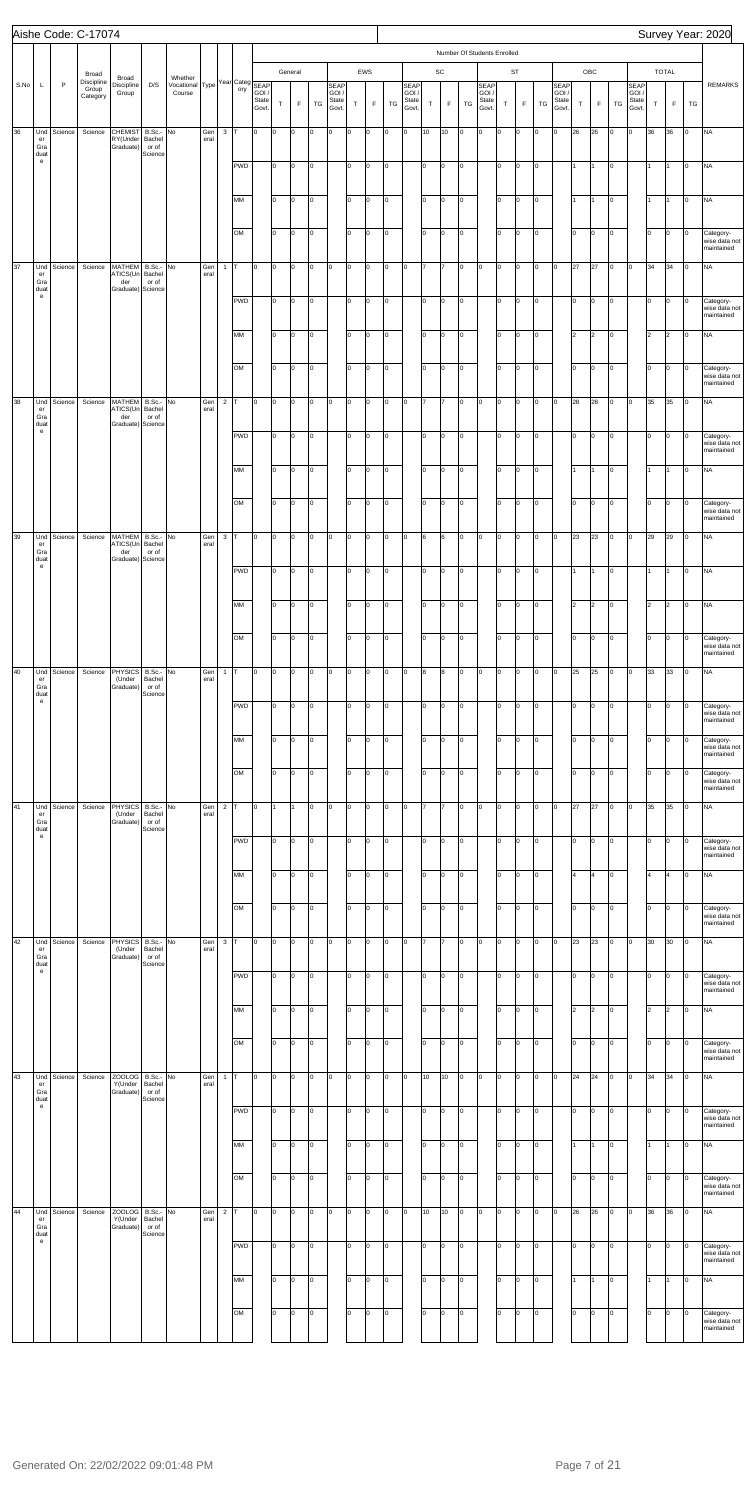| Number Of Students Enrolled<br>EWS<br>SC<br><b>ST</b><br>OBC<br>TOTAL<br>General<br>Broad<br>Broad<br>Discipline<br>Whether Vocational Type Year Category SEAP<br>$\mathsf{P}$<br>S.No<br>D/S<br>SEAP<br>GOI /<br>L<br>Discipline<br>SEAP<br>GOI /<br>SEAP<br>GOI /<br>SEAP<br>GOI /<br><b>SEAP</b><br>Group<br>GOI /<br>Group<br>Category<br>State<br>State<br>State<br>State<br>State<br>State<br>$\mathsf F$<br>$\top$<br>$\mathsf T$<br>$\mathsf F$<br>$\mathsf T$<br>$\mathsf F$<br>TG<br>$\mathsf T$<br>$\mathsf F$<br>TG<br>TG<br>$\mathsf F$<br>TG<br>TG<br>T<br>F<br>TG<br>$\mathsf T$<br>Govt.<br>Govt.<br>Govt.<br>Govt<br>Govt.<br>Govt.<br>45<br><b>ZOOLOG</b><br>B.Sc.- No<br>$3$ T<br>10<br>10<br>$\overline{0}$<br>O<br>22<br>22<br>Iо<br>32<br>32<br><b>NA</b><br>Und<br>Science<br>Science<br>Gen<br>l0<br>lо<br>o<br>O<br>$\circ$<br>lo<br>o<br>O<br>O<br>O<br>$\circ$<br>O<br>$\circ$<br>O<br>O<br>Y(Under<br>Bachel<br>eral<br>er<br>Graduate)<br>Gra<br>or of<br>duat<br>Science<br>$\mathbf{e}% _{t}\left( t\right)$<br>PWD<br>lо<br>l0<br>O<br>o<br>lо<br>I٥<br>Iо<br>lо<br>lo.<br>o<br>10<br>o<br>O<br>$\circ$<br>Iо<br>O<br>0<br>0<br>Category-<br>MM<br>$\vert$ 0<br>lo.<br>I٥<br>$\vert$ 0<br><b>NA</b><br>I٥<br>O<br>O<br>o<br>O<br>Iо<br>1<br>O<br>O<br>$\circ$<br>l1<br>I1.<br>O<br>11<br>OM<br>lo.<br>O<br>$\vert$ 0<br>lо<br>I٥<br>$\vert$ 0<br>$\overline{0}$<br>O.<br>o<br>O<br>Iо<br>lo.<br>Category-<br>wise data not<br>o<br>$\circ$<br>Iо<br>O<br>$\vert 0 \vert$<br>0<br>46<br>$M.A.-$ No<br>O<br>13<br>13<br>18<br>18<br><b>NA</b><br>English<br><b>ENGLISH</b><br>Self<br>$\overline{0}$<br>I1.<br>O<br>O<br>o<br>$\overline{4}$<br>$\overline{4}$<br>Iо<br>O<br>$\vert$ 0<br>o<br>Iо<br>$\circ$<br>Post<br>Foreign<br>$\mathbf{1}$<br>T.<br>O<br>O<br>O<br>Iо<br>O<br>11<br>(Post<br>Gra<br>Master<br>Fina<br>Language<br>Graduate)<br>of Arts<br>duat<br>ncing<br>$\mathbf{e}% _{t}\left( t\right)$<br><b>PWD</b><br>lо<br>lo.<br>O<br>o<br>lо<br>O<br>I٥<br>Iо<br>lо<br>lo.<br>O<br>10<br>o<br>$\circ$<br>Iо<br>O<br>0<br>0<br>wise data not<br>MM<br>$\vert$ 0<br>lo.<br>I٥<br>$\vert$ 0<br>$\overline{0}$<br><b>NA</b><br>I٥<br>O<br>O<br>o<br>O<br>1<br>O<br>O<br>$\circ$<br>l1<br>I1.<br>O<br>11<br>OM<br>lo.<br>O<br>$\vert$ 0<br>lо<br>I٥<br>$\vert$ 0<br>lо<br>O.<br>o<br>O<br>Iо<br>I٥<br>o<br>$\circ$<br>Iо<br>O<br>$\vert 0 \vert$<br>0<br>maintained<br>47<br>English<br><b>ENGLISH</b><br>$M.A.-$ No<br>Self<br>$2$ T<br>O<br>15<br>15<br>19<br>19<br><b>NA</b><br>Foreign<br>$\overline{0}$<br>O<br>O.<br>O<br>O<br>o<br>$\overline{4}$<br>$\overline{4}$<br>Iо<br>O<br>Iо<br>Iо<br>$\circ$<br>Post<br>O<br>O<br>O<br>Iо<br>lо<br>O<br>(Post<br>Gra<br>Master<br>Fina<br>Language<br>Graduate)<br>of Arts<br>duat<br>ncing<br>$\mathbf{e}% _{t}\left  \mathbf{1}\right\rangle =\mathbf{1}_{\left  \mathbf{1}\right  \leq\left  \mathbf{1}% _{t}\right  }$<br><b>PWD</b><br>lо<br>lo.<br>O<br>o<br>lо<br>o<br>I٥<br>Iо<br>lо<br>lo.<br>O<br>10<br>lo<br>$\circ$<br>Iо<br>O<br>0<br>0<br>MM<br>$\vert$ 0<br>lo.<br>I٥<br>$\vert$ 0<br>$\overline{0}$<br>lо<br>lo.<br>I٥<br>O.<br>O<br>o<br>O<br>O<br>$\circ$<br>lо<br>O<br>Iо<br>O<br>OM<br>lo.<br>O<br>$\vert$ 0<br>O<br>lо<br>I٥<br>$\vert$ 0<br>lо<br>O.<br>O<br>Iо<br>Iо<br>lo.<br>o<br>$\circ$<br>O<br>$\vert 0 \vert$<br>0<br>48<br>$M.A.-$ No<br>l6<br>$\vert$ 0<br>$\overline{0}$<br>O<br>14<br>14<br>20<br>20<br><b>NA</b><br>History<br><b>HISTORY</b><br>Gen<br>O<br>O<br>O.<br>O<br>$\circ$<br>O<br>o<br>O<br>6<br>Iо<br>o<br>Iо<br>$\circ$<br>Post<br>Social<br>$\mathbf{1}$<br>T<br>O<br>$\circ$<br>O<br>Gra<br>(Post<br>Master<br>Science<br>eral<br>Graduate)<br>of Arts<br>duat<br>$\mathbf{e}% _{t}\left( t\right)$<br>PWD<br>lо<br>$\vert$ 0<br>lо<br>lo.<br>O<br>lо<br>o<br>lо<br>O<br>Iо<br>Iо<br>lo.<br>O<br>0<br>$\circ$<br>O<br>$\circ$<br>$\overline{0}$<br>MM<br>lo.<br>o<br>lо<br>lo.<br>I٥<br>lo<br>$\overline{0}$<br>lо<br><b>NA</b><br>o<br>lo<br>o<br>l1<br>o<br>I1<br>O<br>lo.<br>O<br>O<br>OM<br>lo<br>lо<br>lо<br>lо<br>o<br>o<br>o<br>I٥<br>Iо<br>lо<br>lo.<br>o<br>lo.<br>Iо<br>Iо<br>O<br>O<br>0<br>49<br><b>HISTORY</b><br>M.A.- No<br>Gen<br>$2$ T<br>6<br>O<br><b>NA</b><br>History<br>Social<br>l0<br>O<br>O<br>$\circ$<br>o<br>6<br>$\overline{0}$<br>o<br>Iо<br>l3<br>l3<br>o<br>9<br>O<br>Post<br>O<br>O<br>0<br>O<br>lo.<br>0<br>O<br>9<br>(Post<br>Gra<br>Master<br>Science<br>eral<br>Graduate)<br>of Arts<br>duat<br>$\mathbf{e}$<br>PWD<br>I٥<br>O<br>o<br>lо<br>I٥<br>Iо<br>lо<br>lо<br>lo.<br>o<br>I٥<br>lo<br>O<br>Iо<br>Iо<br>O<br>0<br>0<br>MM<br>I٥<br><b>NA</b><br>lо<br>O<br>Iо<br>lo<br>lo<br>Iо<br>lо<br>1<br>l0<br>o<br>$\Omega$<br>O<br>l1<br>l0.<br>0<br>OM<br>lo<br>lo.<br>lо<br>I٥<br>lо<br>lо<br>lо<br>o<br>o<br>lo<br>o<br>Iо<br>lo.<br>lо<br>Iо<br>O<br>O<br>0<br>wise data not<br>50<br>TAMIL(Po<br>M.A.- No<br>Gen<br>5<br>O<br>13<br>13<br>18<br>18<br><b>NA</b><br>Tamil<br>l0<br>Iо<br>O<br>$\circ$<br>o<br>5<br>Iо<br>o<br>Iо<br>o<br>Iо<br>O<br>Post<br>Indian<br>$\mathbf{1}$<br>o<br>O<br>0<br>O<br>lо<br>0<br>т.<br>Gra<br>Language<br>st<br>Master<br>eral<br>Graduate)<br>of Arts<br>duat<br>$\mathbf{e}% _{t}\left( t\right)$<br>PWD<br><b>NA</b><br>lо<br>O<br>lо<br>lо<br>I٥<br>Iо<br>lо<br>O<br>o<br>I٥<br>lo<br>O<br>lо<br>I1<br>O<br>1<br>l1<br>MM<br>I٥<br><b>NA</b><br>lо<br>Iо<br>lo<br>lo<br>O<br>lо<br>l1<br>O<br>o<br>l0<br>O<br>l1<br>O<br>$\Omega$<br>I٥<br>OM<br>lo<br>lo.<br>lо<br>I٥<br>lо<br>lо<br>lо<br>o<br>o<br>lo<br>Iо<br>lo.<br>O<br>lо<br>Iо<br>O<br>O<br>0<br>51<br>TAMIL(Po<br>M.A.- No<br>Gen<br>10<br>O<br>10<br>20<br>20<br><b>NA</b><br>Post<br>Tamil<br>$\overline{2}$<br>l0<br>Iо<br>O<br>$\circ$<br>o<br>10<br>Iо<br>o<br>Iо<br>10<br>o<br>O<br>Indian<br>o<br>O<br>0<br>O<br>lо<br>O<br>O<br>Gra<br>Language<br>st<br>Master<br>eral<br>Graduate)<br>of Arts<br>duat<br>$\mathbf{e}$<br>PWD<br>lо<br>O<br>lо<br>I٥<br>I٥<br>Iо<br>lо<br>lо<br>I٥<br>o<br>I٥<br>lo<br>O<br>lо<br>Iо<br>Iо<br>Iо<br>0<br>MM<br>I٥<br><b>NA</b><br>lо<br>Iо<br>lo<br>lo<br>o<br>lо<br>1<br>o<br>l0<br>O<br>l1<br>O<br>O<br>$\Omega$<br>I٥<br>OM<br>lo<br>I٥<br>I٥<br>lо<br>lо<br>lо<br>o<br>o<br>lo<br>o<br>Iо<br>I٥<br>O<br>O<br>Iо<br>O<br>O<br>0<br>52<br>M.Com(C   M.Com. No<br>Self<br>13<br><b>NA</b><br>Post<br>Commerc<br>l0<br>Iо<br>O<br>O<br>o<br>l4<br>$\overline{4}$<br>lо<br>o<br>Iо<br>O<br>l9<br>lo<br>13<br>O<br>Commer<br>$\mathbf{1}$<br>т.<br>o<br>O<br>0<br>O<br>Iо<br>O<br>l9<br>O<br>-Master<br>Gra<br>A)(Post<br>Fina<br>ce<br>$\mathsf{e}% _{0}\left( \mathsf{e}\right)$<br>Graduate)<br>duat<br>of<br>ncing<br>$\mathbf{e}$<br>Comme<br>rce<br><b>PWD</b><br>lо<br>O<br>O<br>lо<br>I٥<br>Iо<br>lо<br>lо<br>I٥<br>o<br>I٥<br>lo<br>O<br>Iо<br>Iо<br>Iо<br>Iо<br>0<br>MM<br>$\overline{0}$<br>o<br><b>NA</b><br>o<br>lо<br>lо<br>o<br>o<br>lо<br>$\vert$ 0<br>lо<br>1<br>I1.<br>O<br>11<br>lо<br>o<br>$\overline{0}$<br>I1.<br>OM<br>lo.<br>lо<br>$ 0\rangle$<br>lо<br>I٥<br>$\overline{0}$<br>O<br>I٥<br>O.<br>lо<br>O<br>O<br>Iо<br>lо<br>Category-<br>$\circ$<br>O<br>Iо<br>0<br>53<br>M.Com(C M.Com. No<br>Self<br>$2$ T<br>14<br><b>NA</b><br>Post<br>Commerc<br>l0<br>$\overline{2}$<br>2<br>Iо<br>O<br>lо<br>14<br>16<br>16<br>O<br>Commer<br>O<br>O<br>O<br>lo<br>O<br>O<br>lo<br>0<br>0<br>0<br>l0.<br>O<br>0<br>-Master<br>Fina<br>A)(Post<br>Gra<br>ce<br>$\mathsf{e}% _{0}\left( \mathsf{e}\right)$<br>Graduate)<br>duat<br>of<br>ncing<br>Comme<br>$\mathsf{e}% _{0}\left( \mathsf{e}\right)$<br>rce<br><b>PWD</b><br>lо<br>lо<br>I٥<br>Iо<br>lо<br>lо<br>lo.<br>lо<br>O<br>I٥<br>lo<br>O<br>lо<br>Iо<br>O<br>O<br>0<br>0<br>MM<br>$\vert$ 0<br>lo.<br>I٥<br><b>NA</b><br>lо<br>o<br>Iо<br>lо<br>1<br>o<br>O<br>lo<br>O<br>lо<br>I1<br>O<br>Iо<br>I1<br>OM<br>lо<br>lо<br>lо<br>I٥<br>lо<br>lо<br>lo.<br>o<br>o<br>Iо<br>o<br>lo.<br>O<br>lо<br>Iо<br>O<br>Iо<br>O |  | Aishe Code: C-17074 |  |  |  |  |  |  |  |  |  |  |  |  |  |  |  | Survey Year: 2020                        |
|----------------------------------------------------------------------------------------------------------------------------------------------------------------------------------------------------------------------------------------------------------------------------------------------------------------------------------------------------------------------------------------------------------------------------------------------------------------------------------------------------------------------------------------------------------------------------------------------------------------------------------------------------------------------------------------------------------------------------------------------------------------------------------------------------------------------------------------------------------------------------------------------------------------------------------------------------------------------------------------------------------------------------------------------------------------------------------------------------------------------------------------------------------------------------------------------------------------------------------------------------------------------------------------------------------------------------------------------------------------------------------------------------------------------------------------------------------------------------------------------------------------------------------------------------------------------------------------------------------------------------------------------------------------------------------------------------------------------------------------------------------------------------------------------------------------------------------------------------------------------------------------------------------------------------------------------------------------------------------------------------------------------------------------------------------------------------------------------------------------------------------------------------------------------------------------------------------------------------------------------------------------------------------------------------------------------------------------------------------------------------------------------------------------------------------------------------------------------------------------------------------------------------------------------------------------------------------------------------------------------------------------------------------------------------------------------------------------------------------------------------------------------------------------------------------------------------------------------------------------------------------------------------------------------------------------------------------------------------------------------------------------------------------------------------------------------------------------------------------------------------------------------------------------------------------------------------------------------------------------------------------------------------------------------------------------------------------------------------------------------------------------------------------------------------------------------------------------------------------------------------------------------------------------------------------------------------------------------------------------------------------------------------------------------------------------------------------------------------------------------------------------------------------------------------------------------------------------------------------------------------------------------------------------------------------------------------------------------------------------------------------------------------------------------------------------------------------------------------------------------------------------------------------------------------------------------------------------------------------------------------------------------------------------------------------------------------------------------------------------------------------------------------------------------------------------------------------------------------------------------------------------------------------------------------------------------------------------------------------------------------------------------------------------------------------------------------------------------------------------------------------------------------------------------------------------------------------------------------------------------------------------------------------------------------------------------------------------------------------------------------------------------------------------------------------------------------------------------------------------------------------------------------------------------------------------------------------------------------------------------------------------------------------------------------------------------------------------------------------------------------------------------------------------------------------------------------------------------------------------------------------------------------------------------------------------------------------------------------------------------------------------------------------------------------------------------------------------------------------------------------------------------------------------------------------------------------------------------------------------------------------------------------------------------------------------------------------------------------------------------------------------------------------------------------------------------------------------------------------------------------------------------------------------------------------------------------------------------------------------------------------------------------------------------------------------------------------------------------------------------------------------------------------------------------------------------------------------------------------------------------------------------------------------------------------------------------------------------------------------------------------------------------------------------------------------------------------------------------------------------------------------------------------------------------------------------------------------------------------------------------------------------------------------------------------------------------------------------------------------------------------------------------------------------------------------------------------------------------------------------------------------------------------------------------------------------------------------------------------------------------------------------------------------------------------------------------------------------------------------------------------------------------------------------------------------------------------------------------------------------------------------------------------------------------------------------------------------------------------------------------------------------------------------------------------------------------------------------------------------------------------------------------------------------------------------------------------------------------------------------------------------------------------------|--|---------------------|--|--|--|--|--|--|--|--|--|--|--|--|--|--|--|------------------------------------------|
|                                                                                                                                                                                                                                                                                                                                                                                                                                                                                                                                                                                                                                                                                                                                                                                                                                                                                                                                                                                                                                                                                                                                                                                                                                                                                                                                                                                                                                                                                                                                                                                                                                                                                                                                                                                                                                                                                                                                                                                                                                                                                                                                                                                                                                                                                                                                                                                                                                                                                                                                                                                                                                                                                                                                                                                                                                                                                                                                                                                                                                                                                                                                                                                                                                                                                                                                                                                                                                                                                                                                                                                                                                                                                                                                                                                                                                                                                                                                                                                                                                                                                                                                                                                                                                                                                                                                                                                                                                                                                                                                                                                                                                                                                                                                                                                                                                                                                                                                                                                                                                                                                                                                                                                                                                                                                                                                                                                                                                                                                                                                                                                                                                                                                                                                                                                                                                                                                                                                                                                                                                                                                                                                                                                                                                                                                                                                                                                                                                                                                                                                                                                                                                                                                                                                                                                                                                                                                                                                                                                                                                                                                                                                                                                                                                                                                                                                                                                                                                                                                                                                                                                                                                                                                                                                                                                                                                                                                                                |  |                     |  |  |  |  |  |  |  |  |  |  |  |  |  |  |  |                                          |
|                                                                                                                                                                                                                                                                                                                                                                                                                                                                                                                                                                                                                                                                                                                                                                                                                                                                                                                                                                                                                                                                                                                                                                                                                                                                                                                                                                                                                                                                                                                                                                                                                                                                                                                                                                                                                                                                                                                                                                                                                                                                                                                                                                                                                                                                                                                                                                                                                                                                                                                                                                                                                                                                                                                                                                                                                                                                                                                                                                                                                                                                                                                                                                                                                                                                                                                                                                                                                                                                                                                                                                                                                                                                                                                                                                                                                                                                                                                                                                                                                                                                                                                                                                                                                                                                                                                                                                                                                                                                                                                                                                                                                                                                                                                                                                                                                                                                                                                                                                                                                                                                                                                                                                                                                                                                                                                                                                                                                                                                                                                                                                                                                                                                                                                                                                                                                                                                                                                                                                                                                                                                                                                                                                                                                                                                                                                                                                                                                                                                                                                                                                                                                                                                                                                                                                                                                                                                                                                                                                                                                                                                                                                                                                                                                                                                                                                                                                                                                                                                                                                                                                                                                                                                                                                                                                                                                                                                                                                |  |                     |  |  |  |  |  |  |  |  |  |  |  |  |  |  |  | <b>REMARKS</b>                           |
|                                                                                                                                                                                                                                                                                                                                                                                                                                                                                                                                                                                                                                                                                                                                                                                                                                                                                                                                                                                                                                                                                                                                                                                                                                                                                                                                                                                                                                                                                                                                                                                                                                                                                                                                                                                                                                                                                                                                                                                                                                                                                                                                                                                                                                                                                                                                                                                                                                                                                                                                                                                                                                                                                                                                                                                                                                                                                                                                                                                                                                                                                                                                                                                                                                                                                                                                                                                                                                                                                                                                                                                                                                                                                                                                                                                                                                                                                                                                                                                                                                                                                                                                                                                                                                                                                                                                                                                                                                                                                                                                                                                                                                                                                                                                                                                                                                                                                                                                                                                                                                                                                                                                                                                                                                                                                                                                                                                                                                                                                                                                                                                                                                                                                                                                                                                                                                                                                                                                                                                                                                                                                                                                                                                                                                                                                                                                                                                                                                                                                                                                                                                                                                                                                                                                                                                                                                                                                                                                                                                                                                                                                                                                                                                                                                                                                                                                                                                                                                                                                                                                                                                                                                                                                                                                                                                                                                                                                                                |  |                     |  |  |  |  |  |  |  |  |  |  |  |  |  |  |  |                                          |
|                                                                                                                                                                                                                                                                                                                                                                                                                                                                                                                                                                                                                                                                                                                                                                                                                                                                                                                                                                                                                                                                                                                                                                                                                                                                                                                                                                                                                                                                                                                                                                                                                                                                                                                                                                                                                                                                                                                                                                                                                                                                                                                                                                                                                                                                                                                                                                                                                                                                                                                                                                                                                                                                                                                                                                                                                                                                                                                                                                                                                                                                                                                                                                                                                                                                                                                                                                                                                                                                                                                                                                                                                                                                                                                                                                                                                                                                                                                                                                                                                                                                                                                                                                                                                                                                                                                                                                                                                                                                                                                                                                                                                                                                                                                                                                                                                                                                                                                                                                                                                                                                                                                                                                                                                                                                                                                                                                                                                                                                                                                                                                                                                                                                                                                                                                                                                                                                                                                                                                                                                                                                                                                                                                                                                                                                                                                                                                                                                                                                                                                                                                                                                                                                                                                                                                                                                                                                                                                                                                                                                                                                                                                                                                                                                                                                                                                                                                                                                                                                                                                                                                                                                                                                                                                                                                                                                                                                                                                |  |                     |  |  |  |  |  |  |  |  |  |  |  |  |  |  |  | wise data not<br>maintained              |
|                                                                                                                                                                                                                                                                                                                                                                                                                                                                                                                                                                                                                                                                                                                                                                                                                                                                                                                                                                                                                                                                                                                                                                                                                                                                                                                                                                                                                                                                                                                                                                                                                                                                                                                                                                                                                                                                                                                                                                                                                                                                                                                                                                                                                                                                                                                                                                                                                                                                                                                                                                                                                                                                                                                                                                                                                                                                                                                                                                                                                                                                                                                                                                                                                                                                                                                                                                                                                                                                                                                                                                                                                                                                                                                                                                                                                                                                                                                                                                                                                                                                                                                                                                                                                                                                                                                                                                                                                                                                                                                                                                                                                                                                                                                                                                                                                                                                                                                                                                                                                                                                                                                                                                                                                                                                                                                                                                                                                                                                                                                                                                                                                                                                                                                                                                                                                                                                                                                                                                                                                                                                                                                                                                                                                                                                                                                                                                                                                                                                                                                                                                                                                                                                                                                                                                                                                                                                                                                                                                                                                                                                                                                                                                                                                                                                                                                                                                                                                                                                                                                                                                                                                                                                                                                                                                                                                                                                                                                |  |                     |  |  |  |  |  |  |  |  |  |  |  |  |  |  |  |                                          |
|                                                                                                                                                                                                                                                                                                                                                                                                                                                                                                                                                                                                                                                                                                                                                                                                                                                                                                                                                                                                                                                                                                                                                                                                                                                                                                                                                                                                                                                                                                                                                                                                                                                                                                                                                                                                                                                                                                                                                                                                                                                                                                                                                                                                                                                                                                                                                                                                                                                                                                                                                                                                                                                                                                                                                                                                                                                                                                                                                                                                                                                                                                                                                                                                                                                                                                                                                                                                                                                                                                                                                                                                                                                                                                                                                                                                                                                                                                                                                                                                                                                                                                                                                                                                                                                                                                                                                                                                                                                                                                                                                                                                                                                                                                                                                                                                                                                                                                                                                                                                                                                                                                                                                                                                                                                                                                                                                                                                                                                                                                                                                                                                                                                                                                                                                                                                                                                                                                                                                                                                                                                                                                                                                                                                                                                                                                                                                                                                                                                                                                                                                                                                                                                                                                                                                                                                                                                                                                                                                                                                                                                                                                                                                                                                                                                                                                                                                                                                                                                                                                                                                                                                                                                                                                                                                                                                                                                                                                                |  |                     |  |  |  |  |  |  |  |  |  |  |  |  |  |  |  | maintained                               |
|                                                                                                                                                                                                                                                                                                                                                                                                                                                                                                                                                                                                                                                                                                                                                                                                                                                                                                                                                                                                                                                                                                                                                                                                                                                                                                                                                                                                                                                                                                                                                                                                                                                                                                                                                                                                                                                                                                                                                                                                                                                                                                                                                                                                                                                                                                                                                                                                                                                                                                                                                                                                                                                                                                                                                                                                                                                                                                                                                                                                                                                                                                                                                                                                                                                                                                                                                                                                                                                                                                                                                                                                                                                                                                                                                                                                                                                                                                                                                                                                                                                                                                                                                                                                                                                                                                                                                                                                                                                                                                                                                                                                                                                                                                                                                                                                                                                                                                                                                                                                                                                                                                                                                                                                                                                                                                                                                                                                                                                                                                                                                                                                                                                                                                                                                                                                                                                                                                                                                                                                                                                                                                                                                                                                                                                                                                                                                                                                                                                                                                                                                                                                                                                                                                                                                                                                                                                                                                                                                                                                                                                                                                                                                                                                                                                                                                                                                                                                                                                                                                                                                                                                                                                                                                                                                                                                                                                                                                                |  |                     |  |  |  |  |  |  |  |  |  |  |  |  |  |  |  | Category-                                |
|                                                                                                                                                                                                                                                                                                                                                                                                                                                                                                                                                                                                                                                                                                                                                                                                                                                                                                                                                                                                                                                                                                                                                                                                                                                                                                                                                                                                                                                                                                                                                                                                                                                                                                                                                                                                                                                                                                                                                                                                                                                                                                                                                                                                                                                                                                                                                                                                                                                                                                                                                                                                                                                                                                                                                                                                                                                                                                                                                                                                                                                                                                                                                                                                                                                                                                                                                                                                                                                                                                                                                                                                                                                                                                                                                                                                                                                                                                                                                                                                                                                                                                                                                                                                                                                                                                                                                                                                                                                                                                                                                                                                                                                                                                                                                                                                                                                                                                                                                                                                                                                                                                                                                                                                                                                                                                                                                                                                                                                                                                                                                                                                                                                                                                                                                                                                                                                                                                                                                                                                                                                                                                                                                                                                                                                                                                                                                                                                                                                                                                                                                                                                                                                                                                                                                                                                                                                                                                                                                                                                                                                                                                                                                                                                                                                                                                                                                                                                                                                                                                                                                                                                                                                                                                                                                                                                                                                                                                                |  |                     |  |  |  |  |  |  |  |  |  |  |  |  |  |  |  | maintained                               |
|                                                                                                                                                                                                                                                                                                                                                                                                                                                                                                                                                                                                                                                                                                                                                                                                                                                                                                                                                                                                                                                                                                                                                                                                                                                                                                                                                                                                                                                                                                                                                                                                                                                                                                                                                                                                                                                                                                                                                                                                                                                                                                                                                                                                                                                                                                                                                                                                                                                                                                                                                                                                                                                                                                                                                                                                                                                                                                                                                                                                                                                                                                                                                                                                                                                                                                                                                                                                                                                                                                                                                                                                                                                                                                                                                                                                                                                                                                                                                                                                                                                                                                                                                                                                                                                                                                                                                                                                                                                                                                                                                                                                                                                                                                                                                                                                                                                                                                                                                                                                                                                                                                                                                                                                                                                                                                                                                                                                                                                                                                                                                                                                                                                                                                                                                                                                                                                                                                                                                                                                                                                                                                                                                                                                                                                                                                                                                                                                                                                                                                                                                                                                                                                                                                                                                                                                                                                                                                                                                                                                                                                                                                                                                                                                                                                                                                                                                                                                                                                                                                                                                                                                                                                                                                                                                                                                                                                                                                                |  |                     |  |  |  |  |  |  |  |  |  |  |  |  |  |  |  | Category-<br>wise data not               |
|                                                                                                                                                                                                                                                                                                                                                                                                                                                                                                                                                                                                                                                                                                                                                                                                                                                                                                                                                                                                                                                                                                                                                                                                                                                                                                                                                                                                                                                                                                                                                                                                                                                                                                                                                                                                                                                                                                                                                                                                                                                                                                                                                                                                                                                                                                                                                                                                                                                                                                                                                                                                                                                                                                                                                                                                                                                                                                                                                                                                                                                                                                                                                                                                                                                                                                                                                                                                                                                                                                                                                                                                                                                                                                                                                                                                                                                                                                                                                                                                                                                                                                                                                                                                                                                                                                                                                                                                                                                                                                                                                                                                                                                                                                                                                                                                                                                                                                                                                                                                                                                                                                                                                                                                                                                                                                                                                                                                                                                                                                                                                                                                                                                                                                                                                                                                                                                                                                                                                                                                                                                                                                                                                                                                                                                                                                                                                                                                                                                                                                                                                                                                                                                                                                                                                                                                                                                                                                                                                                                                                                                                                                                                                                                                                                                                                                                                                                                                                                                                                                                                                                                                                                                                                                                                                                                                                                                                                                                |  |                     |  |  |  |  |  |  |  |  |  |  |  |  |  |  |  |                                          |
|                                                                                                                                                                                                                                                                                                                                                                                                                                                                                                                                                                                                                                                                                                                                                                                                                                                                                                                                                                                                                                                                                                                                                                                                                                                                                                                                                                                                                                                                                                                                                                                                                                                                                                                                                                                                                                                                                                                                                                                                                                                                                                                                                                                                                                                                                                                                                                                                                                                                                                                                                                                                                                                                                                                                                                                                                                                                                                                                                                                                                                                                                                                                                                                                                                                                                                                                                                                                                                                                                                                                                                                                                                                                                                                                                                                                                                                                                                                                                                                                                                                                                                                                                                                                                                                                                                                                                                                                                                                                                                                                                                                                                                                                                                                                                                                                                                                                                                                                                                                                                                                                                                                                                                                                                                                                                                                                                                                                                                                                                                                                                                                                                                                                                                                                                                                                                                                                                                                                                                                                                                                                                                                                                                                                                                                                                                                                                                                                                                                                                                                                                                                                                                                                                                                                                                                                                                                                                                                                                                                                                                                                                                                                                                                                                                                                                                                                                                                                                                                                                                                                                                                                                                                                                                                                                                                                                                                                                                                |  |                     |  |  |  |  |  |  |  |  |  |  |  |  |  |  |  | Category-<br>wise data not<br>maintained |
|                                                                                                                                                                                                                                                                                                                                                                                                                                                                                                                                                                                                                                                                                                                                                                                                                                                                                                                                                                                                                                                                                                                                                                                                                                                                                                                                                                                                                                                                                                                                                                                                                                                                                                                                                                                                                                                                                                                                                                                                                                                                                                                                                                                                                                                                                                                                                                                                                                                                                                                                                                                                                                                                                                                                                                                                                                                                                                                                                                                                                                                                                                                                                                                                                                                                                                                                                                                                                                                                                                                                                                                                                                                                                                                                                                                                                                                                                                                                                                                                                                                                                                                                                                                                                                                                                                                                                                                                                                                                                                                                                                                                                                                                                                                                                                                                                                                                                                                                                                                                                                                                                                                                                                                                                                                                                                                                                                                                                                                                                                                                                                                                                                                                                                                                                                                                                                                                                                                                                                                                                                                                                                                                                                                                                                                                                                                                                                                                                                                                                                                                                                                                                                                                                                                                                                                                                                                                                                                                                                                                                                                                                                                                                                                                                                                                                                                                                                                                                                                                                                                                                                                                                                                                                                                                                                                                                                                                                                                |  |                     |  |  |  |  |  |  |  |  |  |  |  |  |  |  |  | Category-<br>wise data not<br>maintained |
|                                                                                                                                                                                                                                                                                                                                                                                                                                                                                                                                                                                                                                                                                                                                                                                                                                                                                                                                                                                                                                                                                                                                                                                                                                                                                                                                                                                                                                                                                                                                                                                                                                                                                                                                                                                                                                                                                                                                                                                                                                                                                                                                                                                                                                                                                                                                                                                                                                                                                                                                                                                                                                                                                                                                                                                                                                                                                                                                                                                                                                                                                                                                                                                                                                                                                                                                                                                                                                                                                                                                                                                                                                                                                                                                                                                                                                                                                                                                                                                                                                                                                                                                                                                                                                                                                                                                                                                                                                                                                                                                                                                                                                                                                                                                                                                                                                                                                                                                                                                                                                                                                                                                                                                                                                                                                                                                                                                                                                                                                                                                                                                                                                                                                                                                                                                                                                                                                                                                                                                                                                                                                                                                                                                                                                                                                                                                                                                                                                                                                                                                                                                                                                                                                                                                                                                                                                                                                                                                                                                                                                                                                                                                                                                                                                                                                                                                                                                                                                                                                                                                                                                                                                                                                                                                                                                                                                                                                                                |  |                     |  |  |  |  |  |  |  |  |  |  |  |  |  |  |  | Category-<br>wise data not<br>maintained |
|                                                                                                                                                                                                                                                                                                                                                                                                                                                                                                                                                                                                                                                                                                                                                                                                                                                                                                                                                                                                                                                                                                                                                                                                                                                                                                                                                                                                                                                                                                                                                                                                                                                                                                                                                                                                                                                                                                                                                                                                                                                                                                                                                                                                                                                                                                                                                                                                                                                                                                                                                                                                                                                                                                                                                                                                                                                                                                                                                                                                                                                                                                                                                                                                                                                                                                                                                                                                                                                                                                                                                                                                                                                                                                                                                                                                                                                                                                                                                                                                                                                                                                                                                                                                                                                                                                                                                                                                                                                                                                                                                                                                                                                                                                                                                                                                                                                                                                                                                                                                                                                                                                                                                                                                                                                                                                                                                                                                                                                                                                                                                                                                                                                                                                                                                                                                                                                                                                                                                                                                                                                                                                                                                                                                                                                                                                                                                                                                                                                                                                                                                                                                                                                                                                                                                                                                                                                                                                                                                                                                                                                                                                                                                                                                                                                                                                                                                                                                                                                                                                                                                                                                                                                                                                                                                                                                                                                                                                                |  |                     |  |  |  |  |  |  |  |  |  |  |  |  |  |  |  |                                          |
|                                                                                                                                                                                                                                                                                                                                                                                                                                                                                                                                                                                                                                                                                                                                                                                                                                                                                                                                                                                                                                                                                                                                                                                                                                                                                                                                                                                                                                                                                                                                                                                                                                                                                                                                                                                                                                                                                                                                                                                                                                                                                                                                                                                                                                                                                                                                                                                                                                                                                                                                                                                                                                                                                                                                                                                                                                                                                                                                                                                                                                                                                                                                                                                                                                                                                                                                                                                                                                                                                                                                                                                                                                                                                                                                                                                                                                                                                                                                                                                                                                                                                                                                                                                                                                                                                                                                                                                                                                                                                                                                                                                                                                                                                                                                                                                                                                                                                                                                                                                                                                                                                                                                                                                                                                                                                                                                                                                                                                                                                                                                                                                                                                                                                                                                                                                                                                                                                                                                                                                                                                                                                                                                                                                                                                                                                                                                                                                                                                                                                                                                                                                                                                                                                                                                                                                                                                                                                                                                                                                                                                                                                                                                                                                                                                                                                                                                                                                                                                                                                                                                                                                                                                                                                                                                                                                                                                                                                                                |  |                     |  |  |  |  |  |  |  |  |  |  |  |  |  |  |  | Category-<br>wise data not<br>maintained |
|                                                                                                                                                                                                                                                                                                                                                                                                                                                                                                                                                                                                                                                                                                                                                                                                                                                                                                                                                                                                                                                                                                                                                                                                                                                                                                                                                                                                                                                                                                                                                                                                                                                                                                                                                                                                                                                                                                                                                                                                                                                                                                                                                                                                                                                                                                                                                                                                                                                                                                                                                                                                                                                                                                                                                                                                                                                                                                                                                                                                                                                                                                                                                                                                                                                                                                                                                                                                                                                                                                                                                                                                                                                                                                                                                                                                                                                                                                                                                                                                                                                                                                                                                                                                                                                                                                                                                                                                                                                                                                                                                                                                                                                                                                                                                                                                                                                                                                                                                                                                                                                                                                                                                                                                                                                                                                                                                                                                                                                                                                                                                                                                                                                                                                                                                                                                                                                                                                                                                                                                                                                                                                                                                                                                                                                                                                                                                                                                                                                                                                                                                                                                                                                                                                                                                                                                                                                                                                                                                                                                                                                                                                                                                                                                                                                                                                                                                                                                                                                                                                                                                                                                                                                                                                                                                                                                                                                                                                                |  |                     |  |  |  |  |  |  |  |  |  |  |  |  |  |  |  |                                          |
|                                                                                                                                                                                                                                                                                                                                                                                                                                                                                                                                                                                                                                                                                                                                                                                                                                                                                                                                                                                                                                                                                                                                                                                                                                                                                                                                                                                                                                                                                                                                                                                                                                                                                                                                                                                                                                                                                                                                                                                                                                                                                                                                                                                                                                                                                                                                                                                                                                                                                                                                                                                                                                                                                                                                                                                                                                                                                                                                                                                                                                                                                                                                                                                                                                                                                                                                                                                                                                                                                                                                                                                                                                                                                                                                                                                                                                                                                                                                                                                                                                                                                                                                                                                                                                                                                                                                                                                                                                                                                                                                                                                                                                                                                                                                                                                                                                                                                                                                                                                                                                                                                                                                                                                                                                                                                                                                                                                                                                                                                                                                                                                                                                                                                                                                                                                                                                                                                                                                                                                                                                                                                                                                                                                                                                                                                                                                                                                                                                                                                                                                                                                                                                                                                                                                                                                                                                                                                                                                                                                                                                                                                                                                                                                                                                                                                                                                                                                                                                                                                                                                                                                                                                                                                                                                                                                                                                                                                                                |  |                     |  |  |  |  |  |  |  |  |  |  |  |  |  |  |  | Category-<br>wise data not<br>maintained |
|                                                                                                                                                                                                                                                                                                                                                                                                                                                                                                                                                                                                                                                                                                                                                                                                                                                                                                                                                                                                                                                                                                                                                                                                                                                                                                                                                                                                                                                                                                                                                                                                                                                                                                                                                                                                                                                                                                                                                                                                                                                                                                                                                                                                                                                                                                                                                                                                                                                                                                                                                                                                                                                                                                                                                                                                                                                                                                                                                                                                                                                                                                                                                                                                                                                                                                                                                                                                                                                                                                                                                                                                                                                                                                                                                                                                                                                                                                                                                                                                                                                                                                                                                                                                                                                                                                                                                                                                                                                                                                                                                                                                                                                                                                                                                                                                                                                                                                                                                                                                                                                                                                                                                                                                                                                                                                                                                                                                                                                                                                                                                                                                                                                                                                                                                                                                                                                                                                                                                                                                                                                                                                                                                                                                                                                                                                                                                                                                                                                                                                                                                                                                                                                                                                                                                                                                                                                                                                                                                                                                                                                                                                                                                                                                                                                                                                                                                                                                                                                                                                                                                                                                                                                                                                                                                                                                                                                                                                                |  |                     |  |  |  |  |  |  |  |  |  |  |  |  |  |  |  |                                          |
|                                                                                                                                                                                                                                                                                                                                                                                                                                                                                                                                                                                                                                                                                                                                                                                                                                                                                                                                                                                                                                                                                                                                                                                                                                                                                                                                                                                                                                                                                                                                                                                                                                                                                                                                                                                                                                                                                                                                                                                                                                                                                                                                                                                                                                                                                                                                                                                                                                                                                                                                                                                                                                                                                                                                                                                                                                                                                                                                                                                                                                                                                                                                                                                                                                                                                                                                                                                                                                                                                                                                                                                                                                                                                                                                                                                                                                                                                                                                                                                                                                                                                                                                                                                                                                                                                                                                                                                                                                                                                                                                                                                                                                                                                                                                                                                                                                                                                                                                                                                                                                                                                                                                                                                                                                                                                                                                                                                                                                                                                                                                                                                                                                                                                                                                                                                                                                                                                                                                                                                                                                                                                                                                                                                                                                                                                                                                                                                                                                                                                                                                                                                                                                                                                                                                                                                                                                                                                                                                                                                                                                                                                                                                                                                                                                                                                                                                                                                                                                                                                                                                                                                                                                                                                                                                                                                                                                                                                                                |  |                     |  |  |  |  |  |  |  |  |  |  |  |  |  |  |  | Category-<br>wise data not<br>maintained |
|                                                                                                                                                                                                                                                                                                                                                                                                                                                                                                                                                                                                                                                                                                                                                                                                                                                                                                                                                                                                                                                                                                                                                                                                                                                                                                                                                                                                                                                                                                                                                                                                                                                                                                                                                                                                                                                                                                                                                                                                                                                                                                                                                                                                                                                                                                                                                                                                                                                                                                                                                                                                                                                                                                                                                                                                                                                                                                                                                                                                                                                                                                                                                                                                                                                                                                                                                                                                                                                                                                                                                                                                                                                                                                                                                                                                                                                                                                                                                                                                                                                                                                                                                                                                                                                                                                                                                                                                                                                                                                                                                                                                                                                                                                                                                                                                                                                                                                                                                                                                                                                                                                                                                                                                                                                                                                                                                                                                                                                                                                                                                                                                                                                                                                                                                                                                                                                                                                                                                                                                                                                                                                                                                                                                                                                                                                                                                                                                                                                                                                                                                                                                                                                                                                                                                                                                                                                                                                                                                                                                                                                                                                                                                                                                                                                                                                                                                                                                                                                                                                                                                                                                                                                                                                                                                                                                                                                                                                                |  |                     |  |  |  |  |  |  |  |  |  |  |  |  |  |  |  | Category-                                |
|                                                                                                                                                                                                                                                                                                                                                                                                                                                                                                                                                                                                                                                                                                                                                                                                                                                                                                                                                                                                                                                                                                                                                                                                                                                                                                                                                                                                                                                                                                                                                                                                                                                                                                                                                                                                                                                                                                                                                                                                                                                                                                                                                                                                                                                                                                                                                                                                                                                                                                                                                                                                                                                                                                                                                                                                                                                                                                                                                                                                                                                                                                                                                                                                                                                                                                                                                                                                                                                                                                                                                                                                                                                                                                                                                                                                                                                                                                                                                                                                                                                                                                                                                                                                                                                                                                                                                                                                                                                                                                                                                                                                                                                                                                                                                                                                                                                                                                                                                                                                                                                                                                                                                                                                                                                                                                                                                                                                                                                                                                                                                                                                                                                                                                                                                                                                                                                                                                                                                                                                                                                                                                                                                                                                                                                                                                                                                                                                                                                                                                                                                                                                                                                                                                                                                                                                                                                                                                                                                                                                                                                                                                                                                                                                                                                                                                                                                                                                                                                                                                                                                                                                                                                                                                                                                                                                                                                                                                                |  |                     |  |  |  |  |  |  |  |  |  |  |  |  |  |  |  | maintained                               |
|                                                                                                                                                                                                                                                                                                                                                                                                                                                                                                                                                                                                                                                                                                                                                                                                                                                                                                                                                                                                                                                                                                                                                                                                                                                                                                                                                                                                                                                                                                                                                                                                                                                                                                                                                                                                                                                                                                                                                                                                                                                                                                                                                                                                                                                                                                                                                                                                                                                                                                                                                                                                                                                                                                                                                                                                                                                                                                                                                                                                                                                                                                                                                                                                                                                                                                                                                                                                                                                                                                                                                                                                                                                                                                                                                                                                                                                                                                                                                                                                                                                                                                                                                                                                                                                                                                                                                                                                                                                                                                                                                                                                                                                                                                                                                                                                                                                                                                                                                                                                                                                                                                                                                                                                                                                                                                                                                                                                                                                                                                                                                                                                                                                                                                                                                                                                                                                                                                                                                                                                                                                                                                                                                                                                                                                                                                                                                                                                                                                                                                                                                                                                                                                                                                                                                                                                                                                                                                                                                                                                                                                                                                                                                                                                                                                                                                                                                                                                                                                                                                                                                                                                                                                                                                                                                                                                                                                                                                                |  |                     |  |  |  |  |  |  |  |  |  |  |  |  |  |  |  |                                          |
|                                                                                                                                                                                                                                                                                                                                                                                                                                                                                                                                                                                                                                                                                                                                                                                                                                                                                                                                                                                                                                                                                                                                                                                                                                                                                                                                                                                                                                                                                                                                                                                                                                                                                                                                                                                                                                                                                                                                                                                                                                                                                                                                                                                                                                                                                                                                                                                                                                                                                                                                                                                                                                                                                                                                                                                                                                                                                                                                                                                                                                                                                                                                                                                                                                                                                                                                                                                                                                                                                                                                                                                                                                                                                                                                                                                                                                                                                                                                                                                                                                                                                                                                                                                                                                                                                                                                                                                                                                                                                                                                                                                                                                                                                                                                                                                                                                                                                                                                                                                                                                                                                                                                                                                                                                                                                                                                                                                                                                                                                                                                                                                                                                                                                                                                                                                                                                                                                                                                                                                                                                                                                                                                                                                                                                                                                                                                                                                                                                                                                                                                                                                                                                                                                                                                                                                                                                                                                                                                                                                                                                                                                                                                                                                                                                                                                                                                                                                                                                                                                                                                                                                                                                                                                                                                                                                                                                                                                                                |  |                     |  |  |  |  |  |  |  |  |  |  |  |  |  |  |  |                                          |
|                                                                                                                                                                                                                                                                                                                                                                                                                                                                                                                                                                                                                                                                                                                                                                                                                                                                                                                                                                                                                                                                                                                                                                                                                                                                                                                                                                                                                                                                                                                                                                                                                                                                                                                                                                                                                                                                                                                                                                                                                                                                                                                                                                                                                                                                                                                                                                                                                                                                                                                                                                                                                                                                                                                                                                                                                                                                                                                                                                                                                                                                                                                                                                                                                                                                                                                                                                                                                                                                                                                                                                                                                                                                                                                                                                                                                                                                                                                                                                                                                                                                                                                                                                                                                                                                                                                                                                                                                                                                                                                                                                                                                                                                                                                                                                                                                                                                                                                                                                                                                                                                                                                                                                                                                                                                                                                                                                                                                                                                                                                                                                                                                                                                                                                                                                                                                                                                                                                                                                                                                                                                                                                                                                                                                                                                                                                                                                                                                                                                                                                                                                                                                                                                                                                                                                                                                                                                                                                                                                                                                                                                                                                                                                                                                                                                                                                                                                                                                                                                                                                                                                                                                                                                                                                                                                                                                                                                                                                |  |                     |  |  |  |  |  |  |  |  |  |  |  |  |  |  |  | Category-<br>wise data not<br>maintained |
|                                                                                                                                                                                                                                                                                                                                                                                                                                                                                                                                                                                                                                                                                                                                                                                                                                                                                                                                                                                                                                                                                                                                                                                                                                                                                                                                                                                                                                                                                                                                                                                                                                                                                                                                                                                                                                                                                                                                                                                                                                                                                                                                                                                                                                                                                                                                                                                                                                                                                                                                                                                                                                                                                                                                                                                                                                                                                                                                                                                                                                                                                                                                                                                                                                                                                                                                                                                                                                                                                                                                                                                                                                                                                                                                                                                                                                                                                                                                                                                                                                                                                                                                                                                                                                                                                                                                                                                                                                                                                                                                                                                                                                                                                                                                                                                                                                                                                                                                                                                                                                                                                                                                                                                                                                                                                                                                                                                                                                                                                                                                                                                                                                                                                                                                                                                                                                                                                                                                                                                                                                                                                                                                                                                                                                                                                                                                                                                                                                                                                                                                                                                                                                                                                                                                                                                                                                                                                                                                                                                                                                                                                                                                                                                                                                                                                                                                                                                                                                                                                                                                                                                                                                                                                                                                                                                                                                                                                                                |  |                     |  |  |  |  |  |  |  |  |  |  |  |  |  |  |  |                                          |
|                                                                                                                                                                                                                                                                                                                                                                                                                                                                                                                                                                                                                                                                                                                                                                                                                                                                                                                                                                                                                                                                                                                                                                                                                                                                                                                                                                                                                                                                                                                                                                                                                                                                                                                                                                                                                                                                                                                                                                                                                                                                                                                                                                                                                                                                                                                                                                                                                                                                                                                                                                                                                                                                                                                                                                                                                                                                                                                                                                                                                                                                                                                                                                                                                                                                                                                                                                                                                                                                                                                                                                                                                                                                                                                                                                                                                                                                                                                                                                                                                                                                                                                                                                                                                                                                                                                                                                                                                                                                                                                                                                                                                                                                                                                                                                                                                                                                                                                                                                                                                                                                                                                                                                                                                                                                                                                                                                                                                                                                                                                                                                                                                                                                                                                                                                                                                                                                                                                                                                                                                                                                                                                                                                                                                                                                                                                                                                                                                                                                                                                                                                                                                                                                                                                                                                                                                                                                                                                                                                                                                                                                                                                                                                                                                                                                                                                                                                                                                                                                                                                                                                                                                                                                                                                                                                                                                                                                                                                |  |                     |  |  |  |  |  |  |  |  |  |  |  |  |  |  |  | Category-<br>wise data not<br>maintained |
|                                                                                                                                                                                                                                                                                                                                                                                                                                                                                                                                                                                                                                                                                                                                                                                                                                                                                                                                                                                                                                                                                                                                                                                                                                                                                                                                                                                                                                                                                                                                                                                                                                                                                                                                                                                                                                                                                                                                                                                                                                                                                                                                                                                                                                                                                                                                                                                                                                                                                                                                                                                                                                                                                                                                                                                                                                                                                                                                                                                                                                                                                                                                                                                                                                                                                                                                                                                                                                                                                                                                                                                                                                                                                                                                                                                                                                                                                                                                                                                                                                                                                                                                                                                                                                                                                                                                                                                                                                                                                                                                                                                                                                                                                                                                                                                                                                                                                                                                                                                                                                                                                                                                                                                                                                                                                                                                                                                                                                                                                                                                                                                                                                                                                                                                                                                                                                                                                                                                                                                                                                                                                                                                                                                                                                                                                                                                                                                                                                                                                                                                                                                                                                                                                                                                                                                                                                                                                                                                                                                                                                                                                                                                                                                                                                                                                                                                                                                                                                                                                                                                                                                                                                                                                                                                                                                                                                                                                                                |  |                     |  |  |  |  |  |  |  |  |  |  |  |  |  |  |  |                                          |
|                                                                                                                                                                                                                                                                                                                                                                                                                                                                                                                                                                                                                                                                                                                                                                                                                                                                                                                                                                                                                                                                                                                                                                                                                                                                                                                                                                                                                                                                                                                                                                                                                                                                                                                                                                                                                                                                                                                                                                                                                                                                                                                                                                                                                                                                                                                                                                                                                                                                                                                                                                                                                                                                                                                                                                                                                                                                                                                                                                                                                                                                                                                                                                                                                                                                                                                                                                                                                                                                                                                                                                                                                                                                                                                                                                                                                                                                                                                                                                                                                                                                                                                                                                                                                                                                                                                                                                                                                                                                                                                                                                                                                                                                                                                                                                                                                                                                                                                                                                                                                                                                                                                                                                                                                                                                                                                                                                                                                                                                                                                                                                                                                                                                                                                                                                                                                                                                                                                                                                                                                                                                                                                                                                                                                                                                                                                                                                                                                                                                                                                                                                                                                                                                                                                                                                                                                                                                                                                                                                                                                                                                                                                                                                                                                                                                                                                                                                                                                                                                                                                                                                                                                                                                                                                                                                                                                                                                                                                |  |                     |  |  |  |  |  |  |  |  |  |  |  |  |  |  |  | Category-<br>wise data not<br>maintained |
|                                                                                                                                                                                                                                                                                                                                                                                                                                                                                                                                                                                                                                                                                                                                                                                                                                                                                                                                                                                                                                                                                                                                                                                                                                                                                                                                                                                                                                                                                                                                                                                                                                                                                                                                                                                                                                                                                                                                                                                                                                                                                                                                                                                                                                                                                                                                                                                                                                                                                                                                                                                                                                                                                                                                                                                                                                                                                                                                                                                                                                                                                                                                                                                                                                                                                                                                                                                                                                                                                                                                                                                                                                                                                                                                                                                                                                                                                                                                                                                                                                                                                                                                                                                                                                                                                                                                                                                                                                                                                                                                                                                                                                                                                                                                                                                                                                                                                                                                                                                                                                                                                                                                                                                                                                                                                                                                                                                                                                                                                                                                                                                                                                                                                                                                                                                                                                                                                                                                                                                                                                                                                                                                                                                                                                                                                                                                                                                                                                                                                                                                                                                                                                                                                                                                                                                                                                                                                                                                                                                                                                                                                                                                                                                                                                                                                                                                                                                                                                                                                                                                                                                                                                                                                                                                                                                                                                                                                                                |  |                     |  |  |  |  |  |  |  |  |  |  |  |  |  |  |  |                                          |
|                                                                                                                                                                                                                                                                                                                                                                                                                                                                                                                                                                                                                                                                                                                                                                                                                                                                                                                                                                                                                                                                                                                                                                                                                                                                                                                                                                                                                                                                                                                                                                                                                                                                                                                                                                                                                                                                                                                                                                                                                                                                                                                                                                                                                                                                                                                                                                                                                                                                                                                                                                                                                                                                                                                                                                                                                                                                                                                                                                                                                                                                                                                                                                                                                                                                                                                                                                                                                                                                                                                                                                                                                                                                                                                                                                                                                                                                                                                                                                                                                                                                                                                                                                                                                                                                                                                                                                                                                                                                                                                                                                                                                                                                                                                                                                                                                                                                                                                                                                                                                                                                                                                                                                                                                                                                                                                                                                                                                                                                                                                                                                                                                                                                                                                                                                                                                                                                                                                                                                                                                                                                                                                                                                                                                                                                                                                                                                                                                                                                                                                                                                                                                                                                                                                                                                                                                                                                                                                                                                                                                                                                                                                                                                                                                                                                                                                                                                                                                                                                                                                                                                                                                                                                                                                                                                                                                                                                                                                |  |                     |  |  |  |  |  |  |  |  |  |  |  |  |  |  |  | Category-<br>wise data not<br>maintained |
|                                                                                                                                                                                                                                                                                                                                                                                                                                                                                                                                                                                                                                                                                                                                                                                                                                                                                                                                                                                                                                                                                                                                                                                                                                                                                                                                                                                                                                                                                                                                                                                                                                                                                                                                                                                                                                                                                                                                                                                                                                                                                                                                                                                                                                                                                                                                                                                                                                                                                                                                                                                                                                                                                                                                                                                                                                                                                                                                                                                                                                                                                                                                                                                                                                                                                                                                                                                                                                                                                                                                                                                                                                                                                                                                                                                                                                                                                                                                                                                                                                                                                                                                                                                                                                                                                                                                                                                                                                                                                                                                                                                                                                                                                                                                                                                                                                                                                                                                                                                                                                                                                                                                                                                                                                                                                                                                                                                                                                                                                                                                                                                                                                                                                                                                                                                                                                                                                                                                                                                                                                                                                                                                                                                                                                                                                                                                                                                                                                                                                                                                                                                                                                                                                                                                                                                                                                                                                                                                                                                                                                                                                                                                                                                                                                                                                                                                                                                                                                                                                                                                                                                                                                                                                                                                                                                                                                                                                                                |  |                     |  |  |  |  |  |  |  |  |  |  |  |  |  |  |  |                                          |
|                                                                                                                                                                                                                                                                                                                                                                                                                                                                                                                                                                                                                                                                                                                                                                                                                                                                                                                                                                                                                                                                                                                                                                                                                                                                                                                                                                                                                                                                                                                                                                                                                                                                                                                                                                                                                                                                                                                                                                                                                                                                                                                                                                                                                                                                                                                                                                                                                                                                                                                                                                                                                                                                                                                                                                                                                                                                                                                                                                                                                                                                                                                                                                                                                                                                                                                                                                                                                                                                                                                                                                                                                                                                                                                                                                                                                                                                                                                                                                                                                                                                                                                                                                                                                                                                                                                                                                                                                                                                                                                                                                                                                                                                                                                                                                                                                                                                                                                                                                                                                                                                                                                                                                                                                                                                                                                                                                                                                                                                                                                                                                                                                                                                                                                                                                                                                                                                                                                                                                                                                                                                                                                                                                                                                                                                                                                                                                                                                                                                                                                                                                                                                                                                                                                                                                                                                                                                                                                                                                                                                                                                                                                                                                                                                                                                                                                                                                                                                                                                                                                                                                                                                                                                                                                                                                                                                                                                                                                |  |                     |  |  |  |  |  |  |  |  |  |  |  |  |  |  |  | wise data not<br>maintained              |
|                                                                                                                                                                                                                                                                                                                                                                                                                                                                                                                                                                                                                                                                                                                                                                                                                                                                                                                                                                                                                                                                                                                                                                                                                                                                                                                                                                                                                                                                                                                                                                                                                                                                                                                                                                                                                                                                                                                                                                                                                                                                                                                                                                                                                                                                                                                                                                                                                                                                                                                                                                                                                                                                                                                                                                                                                                                                                                                                                                                                                                                                                                                                                                                                                                                                                                                                                                                                                                                                                                                                                                                                                                                                                                                                                                                                                                                                                                                                                                                                                                                                                                                                                                                                                                                                                                                                                                                                                                                                                                                                                                                                                                                                                                                                                                                                                                                                                                                                                                                                                                                                                                                                                                                                                                                                                                                                                                                                                                                                                                                                                                                                                                                                                                                                                                                                                                                                                                                                                                                                                                                                                                                                                                                                                                                                                                                                                                                                                                                                                                                                                                                                                                                                                                                                                                                                                                                                                                                                                                                                                                                                                                                                                                                                                                                                                                                                                                                                                                                                                                                                                                                                                                                                                                                                                                                                                                                                                                                |  |                     |  |  |  |  |  |  |  |  |  |  |  |  |  |  |  | Category-<br>wise data not               |
|                                                                                                                                                                                                                                                                                                                                                                                                                                                                                                                                                                                                                                                                                                                                                                                                                                                                                                                                                                                                                                                                                                                                                                                                                                                                                                                                                                                                                                                                                                                                                                                                                                                                                                                                                                                                                                                                                                                                                                                                                                                                                                                                                                                                                                                                                                                                                                                                                                                                                                                                                                                                                                                                                                                                                                                                                                                                                                                                                                                                                                                                                                                                                                                                                                                                                                                                                                                                                                                                                                                                                                                                                                                                                                                                                                                                                                                                                                                                                                                                                                                                                                                                                                                                                                                                                                                                                                                                                                                                                                                                                                                                                                                                                                                                                                                                                                                                                                                                                                                                                                                                                                                                                                                                                                                                                                                                                                                                                                                                                                                                                                                                                                                                                                                                                                                                                                                                                                                                                                                                                                                                                                                                                                                                                                                                                                                                                                                                                                                                                                                                                                                                                                                                                                                                                                                                                                                                                                                                                                                                                                                                                                                                                                                                                                                                                                                                                                                                                                                                                                                                                                                                                                                                                                                                                                                                                                                                                                                |  |                     |  |  |  |  |  |  |  |  |  |  |  |  |  |  |  | maintained                               |
|                                                                                                                                                                                                                                                                                                                                                                                                                                                                                                                                                                                                                                                                                                                                                                                                                                                                                                                                                                                                                                                                                                                                                                                                                                                                                                                                                                                                                                                                                                                                                                                                                                                                                                                                                                                                                                                                                                                                                                                                                                                                                                                                                                                                                                                                                                                                                                                                                                                                                                                                                                                                                                                                                                                                                                                                                                                                                                                                                                                                                                                                                                                                                                                                                                                                                                                                                                                                                                                                                                                                                                                                                                                                                                                                                                                                                                                                                                                                                                                                                                                                                                                                                                                                                                                                                                                                                                                                                                                                                                                                                                                                                                                                                                                                                                                                                                                                                                                                                                                                                                                                                                                                                                                                                                                                                                                                                                                                                                                                                                                                                                                                                                                                                                                                                                                                                                                                                                                                                                                                                                                                                                                                                                                                                                                                                                                                                                                                                                                                                                                                                                                                                                                                                                                                                                                                                                                                                                                                                                                                                                                                                                                                                                                                                                                                                                                                                                                                                                                                                                                                                                                                                                                                                                                                                                                                                                                                                                                |  |                     |  |  |  |  |  |  |  |  |  |  |  |  |  |  |  | Category-<br>wise data not<br>maintained |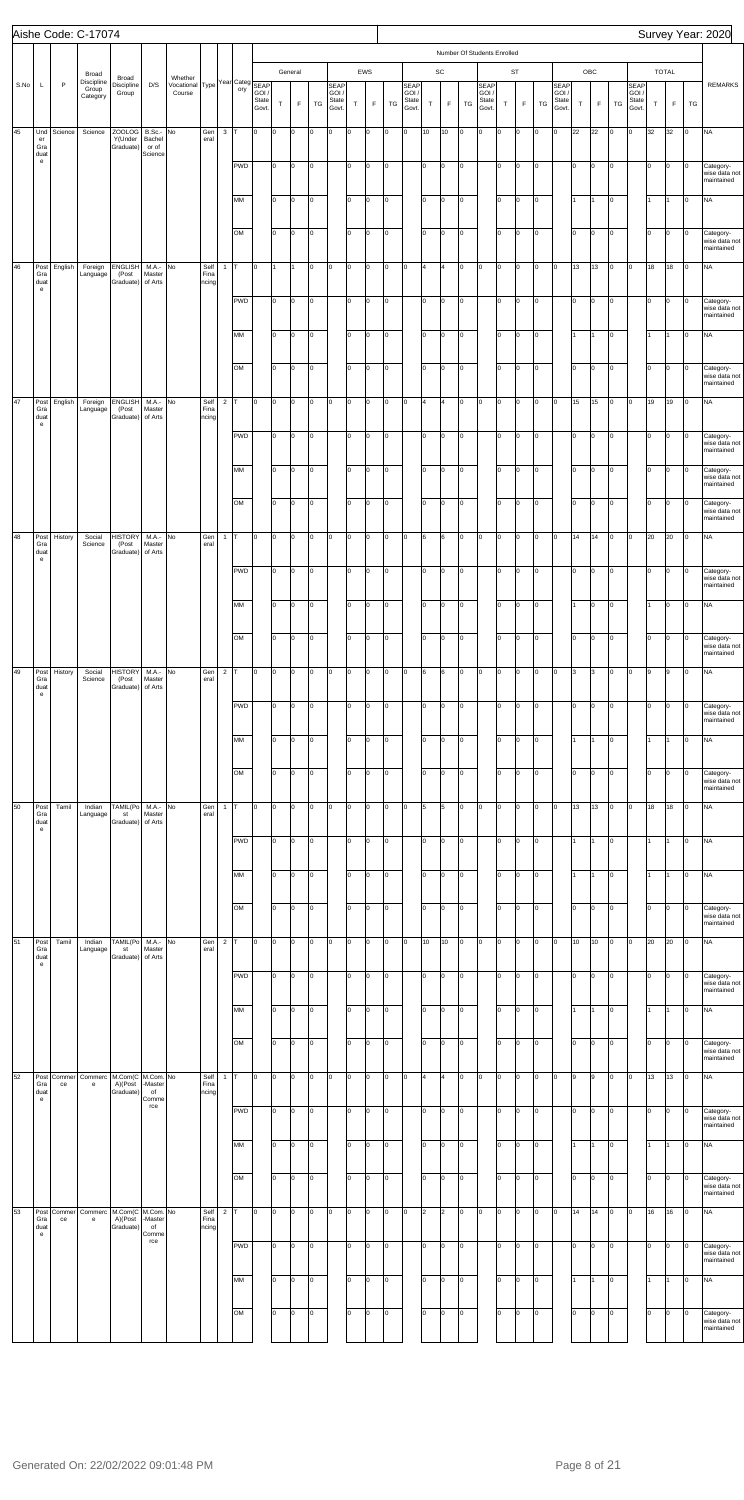|      |                                                          |               | Aishe Code: C-17074                          |                                            |                                               |                                               |                       |                |            |                         |          |                      |        |                                 |          |             |                |                                        |          |             |         |                                       |                             |             |                |                                        |             |             |          |                                 |             |              |         | Survey Year: 2020                                         |
|------|----------------------------------------------------------|---------------|----------------------------------------------|--------------------------------------------|-----------------------------------------------|-----------------------------------------------|-----------------------|----------------|------------|-------------------------|----------|----------------------|--------|---------------------------------|----------|-------------|----------------|----------------------------------------|----------|-------------|---------|---------------------------------------|-----------------------------|-------------|----------------|----------------------------------------|-------------|-------------|----------|---------------------------------|-------------|--------------|---------|-----------------------------------------------------------|
|      |                                                          |               |                                              |                                            |                                               |                                               |                       |                |            |                         |          |                      |        |                                 |          |             |                |                                        |          |             |         |                                       | Number Of Students Enrolled |             |                |                                        |             |             |          |                                 |             |              |         |                                                           |
|      |                                                          | $\mathsf{P}$  | Broad<br>Discipline                          | Broad                                      |                                               | Whether<br>Vocational Type Year Category SEAP |                       |                |            |                         |          | General              |        |                                 |          | EWS         |                |                                        |          | SC          |         |                                       |                             | ST          |                |                                        |             | OBC         |          |                                 |             | <b>TOTAL</b> |         |                                                           |
| S.No | Г                                                        |               | Group<br>Category                            | Discipline<br>Group                        | D/S                                           | Course                                        |                       |                |            | GOI /<br>State<br>Govt. | $\sf T$  | F                    | TG     | SEAP<br>GOI /<br>State<br>Govt. | $\top$   | $\mathsf F$ | TG             | <b>SEAP</b><br>GOI /<br>State<br>Govt. | $\top$   | $\mathsf F$ | TG      | <b>SEAP</b><br>GOI/<br>State<br>Govt. | $\top$                      | $\mathsf F$ | TG             | <b>SEAP</b><br>GOI /<br>State<br>Govt. | $\mathsf T$ | $\mathsf F$ | TG       | SEAP<br>GOI /<br>State<br>Govt. | $\mathsf T$ | $\mathsf F$  | TG      | <b>REMARKS</b>                                            |
| 54   | M.P<br>hil.                                              | Commer<br>ce  | Commerc<br>$\mathbf{e}% _{t}\left( t\right)$ | COMMER M.Phil.- No<br>CE(M.Phil<br>.)      | Master<br>of                                  |                                               | Self<br>Fina<br>ncing | $\mathbf{1}$   | Iт         | O                       | lo.      | O                    | O      | l0.                             | o        | O           | O              | Iо                                     | O        | O           | Iо      | o                                     | O                           | o           | I٥             | O                                      |             |             | Iо       | o                               |             |              | o       | <b>NA</b>                                                 |
|      |                                                          |               |                                              |                                            | Philoso<br>phy                                |                                               |                       |                | <b>PWD</b> |                         | lo.      | O                    | O      |                                 | lо       | o           | O              |                                        | lo.      | lо          | O       |                                       | I٥                          | O           | Iо             |                                        | I٥          | O           | Iо       |                                 | Iо          | lо           | o       | Category-<br>wise data not<br>maintained                  |
|      |                                                          |               |                                              |                                            |                                               |                                               |                       |                | MM         |                         | lo.      | O                    | O      |                                 | Iо       | o           | O              |                                        | lо       | lо          | O       |                                       | lo.                         | O           | 0              |                                        | I٥          | O           | Iо       |                                 | Iо          | lо           | o       | Category-<br>wise data not<br>maintained                  |
|      |                                                          |               |                                              |                                            |                                               |                                               |                       |                | OM         |                         | lo.      | O                    | o      |                                 | lо       | O           | O              |                                        | lо       | lо          | O       |                                       | Iо                          | o           | O              |                                        | I٥          | O           | Iо       |                                 | Iо          | lо           | o       | Category-<br>wise data not<br>maintained                  |
| 55   | M.P<br>hil.                                              | English       | Foreign<br>Language                          | ENGLISH M.Phil.- No<br>(M.Phil.)           | Master<br>of<br>Philoso                       |                                               | Self<br>Fina<br>ncing | $\mathbf{1}$   | Iт         | O                       | o        | O                    | O      | I٥                              | o        | O           | O              | lо                                     | O        | lо          | O       | ю                                     | O                           | O           | I٥             | 0                                      | O           | lо          | Iо       | o                               | Iо          | lо           | Iо      | Category-<br>wise data not<br>maintained                  |
|      |                                                          |               |                                              |                                            | phy                                           |                                               |                       |                | <b>PWD</b> |                         | lo.      | O                    | O      |                                 | lо       | O           | O              |                                        | lo.      | lо          | O       |                                       | I٥                          | o           | Iо             |                                        | lo.         | O           | Iо       |                                 | Iо          | lо           | o       | Category-<br>wise data not<br>maintained                  |
|      |                                                          |               |                                              |                                            |                                               |                                               |                       |                | MM         |                         | I٥       | O                    | O      |                                 | Iо       | o           | O              |                                        | lо       | lо          | O       |                                       | lo.                         | O           | Iо             |                                        | I٥          | O           | lо       |                                 | Iо          | lо           | o       | Category-<br>wise data not<br>maintained                  |
|      |                                                          |               |                                              |                                            |                                               |                                               |                       |                | OM         |                         | I٥       | O                    | o      |                                 | lо       | O           | Iо             |                                        | lо       | lо          | Iо      |                                       | lo.                         | o           | O              |                                        | I٥          | O           | Iо       |                                 | I٥          | lо           | o       | Category-<br>wise data not<br>maintained                  |
| 56   | M.P<br>hil.                                              | History       | Social<br>Science                            | <b>HISTORY</b><br>(M.Phil.)                | M.Phil.- No<br>Master<br>of<br>Philoso        |                                               | Self<br>Fina<br>ncing | $\mathbf{1}$   | Iт         | O                       | o        | O                    | O      | I٥                              | o        | O           | O              | Iо                                     | O        | lо          | Iо      | O                                     | O                           | O           | I٥             | O                                      |             |             | Iо       | o                               |             |              | o       | <b>NA</b>                                                 |
|      |                                                          |               |                                              |                                            | phy                                           |                                               |                       |                | <b>PWD</b> |                         | lo.      | O                    | O      |                                 | lо       | O           | O              |                                        | lo.      | lо          | O       |                                       | lо                          | o           | Iо             |                                        | lo.         | O           | Iо       |                                 | Iо          | lо           | o       | Category-<br>wise data not<br>maintained                  |
|      |                                                          |               |                                              |                                            |                                               |                                               |                       |                | MM         |                         | I٥       | O                    | O      |                                 | Iо       | o           | O              |                                        | lо       | lо          | O       |                                       | lo.                         | O           | Iо             |                                        | I٥          | O           | Iо       |                                 | Iо          | lо           | o       | Category-<br>wise data not<br>maintained                  |
|      |                                                          |               |                                              |                                            |                                               |                                               |                       |                | OM         |                         | lо       | O                    | o      |                                 | lо       | o           | Iо             |                                        | lо       | Iо          | Iо      |                                       | lo.                         | o           | O              |                                        | lo.         | Iо          | Iо       |                                 | I٥          | lо           | o       | Category-<br>wise data not<br>maintained                  |
| 57   | M.P<br>hil.                                              | Tamil         | Indian<br>Language                           | TAMIL(M.<br>Phil.)                         | M.Phil.- No<br>Master<br>of<br>Philoso<br>phy |                                               | Self<br>Fina<br>ncing | $\mathbf{1}$   | lτ<br>PWD  | O                       | O<br>lo. | O<br>$\vert 0 \vert$ | O      | I0.                             | lо<br>lо | O<br>O      | O<br>O         | Iо                                     | O<br>lo. | lо<br>lо    | O       | $\vert$ 0                             | O<br>lо                     | o<br>o      | I٥<br>Iо       | 0                                      | lo.         | 11<br>Iо    | Iо<br>Iо | o                               | lо          | I1           | o       | <b>NA</b>                                                 |
|      |                                                          |               |                                              |                                            |                                               |                                               |                       |                | MM         |                         | I٥       | o                    | O<br>O |                                 | Iо       | lo.         | o              |                                        | I٥       | Iо          | O<br>Iо |                                       | o                           | O           | l0             |                                        | I٥          | l0          | Iо       |                                 | Iо          | O<br>lо      | O<br>Iо | Category-<br>wise data not<br>harictnicm<br>Category-     |
|      |                                                          |               |                                              |                                            |                                               |                                               |                       |                | OM         |                         | I٥       | o                    | O      |                                 | Iо       | lo.         | o              |                                        | Iо       | Iо          | Iо      |                                       | Iо                          | O           | I٥             |                                        | Ιo          | lо          | Iо       |                                 | lo.         | lо           | o       | wise data not<br>maintained<br>Category-                  |
| 58   | Post                                                     | Comput        | IT &                                         | COMPUT                                     | M.Sc.- No                                     |                                               | Self                  | $\mathbf{1}$   | Iт         | O                       | O        | O                    | O      | IΟ                              | O        | l0          | lo             | Iо                                     |          |             | Iо      | Iо                                    | O                           | O           | I٥             | lо                                     | ١4          | 4           | Iо       | O                               | 5           | 5            | o       | wise data not<br>maintained<br><b>NA</b>                  |
|      | Gra<br>duat<br>$\mathsf{e}% _{t}\left( t\right)$         | er<br>Science | Computer                                     | ER<br><b>SCIENCE</b><br>(Post<br>Graduate) | Master<br>of<br>Science                       |                                               | Fina<br>ncing         |                | <b>PWD</b> |                         | I٥       | O                    | O      |                                 | Iо       | l0          | o              |                                        | lo.      | Iо          | Iо      |                                       | I٥                          | O           | I٥             |                                        | I٥          | lо          | Iо       |                                 | I٥          | Iо           | o       | Category-                                                 |
|      |                                                          |               |                                              |                                            |                                               |                                               |                       |                | MM         |                         | I٥       | o                    | O      |                                 | lо       | l0          | o              |                                        | I٥       | Iо          | Iо      |                                       | lo.                         | O           | I٥             |                                        | Ιo          | lo.         | Iо       |                                 | lo.         | Iо           | I٥      | wise data not<br>maintained<br>Category-                  |
|      |                                                          |               |                                              |                                            |                                               |                                               |                       |                | OM         |                         | I٥       | o                    | O      |                                 | Iо       | lo.         | o              |                                        | Iо       | Iо          | Iо      |                                       | Iо                          | O           | l0             |                                        | lo.         | lо          | Iо       |                                 | lo.         | Iо           | o       | wise data not<br>maintained<br>Category-<br>wise data not |
| 59   | Post<br>Gra                                              | Comput<br>er  | IT &<br>Computer                             | COMPUT<br>ER                               | $M.Sc.-No$<br>Master                          |                                               | Self<br>Fina          | $\overline{2}$ | Iт         | O                       | O        | O                    | O      | I٥                              | O        | l0          | o              | Iо                                     | 3        | 3           | Iо      | Iо                                    | O                           | O           | I٥             | lо                                     | 9           | l9          | Iо       | o                               | 12          | 12           | o       | maintained<br><b>NA</b>                                   |
|      | duat<br>$\mathsf{e}% _{t}\left( t\right)$                | Science       |                                              | <b>SCIENCE</b><br>(Post<br>Graduate)       | of<br>Science                                 |                                               | ncing                 |                | <b>PWD</b> |                         | I٥       | o                    | O      |                                 | lо       | l0          | o              |                                        | lo.      | Iо          | Iо      |                                       | I٥                          | O           | I٥             |                                        | I٥          | lо          | Iо       |                                 | lo.         | Iо           | o       | Category-<br>wise data not                                |
|      |                                                          |               |                                              |                                            |                                               |                                               |                       |                | MM         |                         | lo       | o                    | O      |                                 | lо       | l0          | o              |                                        | I٥       | l0          | Iо      |                                       | lo.                         | O           | I٥             |                                        | Ιo          | lo.         | Iо       |                                 | lo.         | Iо           | I٥      | maintained<br>Category-<br>wise data not<br>maintained    |
|      |                                                          |               |                                              |                                            |                                               |                                               |                       |                | OM         |                         | I٥       | o                    | O      |                                 | lо       | lo.         | o              |                                        | lо       | Iо          | Iо      |                                       | Iо                          | O           | l0             |                                        | lo.         | lо          | Iо       |                                 | lo.         | Iо           | o       | Category-<br>wise data not<br>maintained                  |
| 60   | Post<br>Gra<br>duat                                      | Zoology       | Science                                      | <b>ZOOLOG</b><br>Y(Post<br>Graduate)       | M.Sc.- No<br>Master<br>of                     |                                               | Gen<br>eral           | $\mathbf{1}$   | Iт         | O                       | O        | o                    | 0      | I٥                              | O        | l0          | lo             | Iо                                     | 6        | 6           | Iо      | Iо                                    | O                           | O           | l0.            | I٥                                     | 10          | 10          | Iо       | o                               | 16          | 16           | o       | <b>NA</b>                                                 |
|      | $\mathbf{e}% _{t}\left( t\right)$                        |               |                                              |                                            | Science                                       |                                               |                       |                | <b>PWD</b> |                         | I٥       | o                    | O      |                                 | lо       | I٥          | o              |                                        | lo.      | l0          | Iо      |                                       | lo.                         | O           | I٥             |                                        | lo.         | lо          | Iо       |                                 | lo.         | Iо           | o       | Category-<br>wise data not<br>maintained                  |
|      |                                                          |               |                                              |                                            |                                               |                                               |                       |                | MM         |                         | lo       | o                    | O      |                                 | lо       | l0          | o              |                                        | I٥       | l0          | Iо      |                                       | lo.                         | O           | I٥             |                                        | Ιo          | l0          | Iо       |                                 | lo.         | lо           | I٥      | Category-<br>wise data not<br>maintained                  |
|      |                                                          |               |                                              |                                            |                                               |                                               |                       |                | OM         |                         | lo.      | o                    | O      |                                 | lо       | lo.         | o              |                                        | lo.      | Iо          | o       |                                       | Iо                          | O           | l0             |                                        | lo.         | lо          | Iо       |                                 | lo.         | Iо           | o       | Category-<br>wise data not<br>maintained                  |
| 61   | Post<br>Gra<br>duat<br>$\mathbf{e}% _{t}\left( t\right)$ | Zoology       | Science                                      | <b>ZOOLOG</b><br>Y(Post<br>Graduate)       | M.Sc.- No<br>Master<br>of<br>Science          |                                               | Gen<br>eral           | $\overline{2}$ | T          | O                       | O        | O                    | O      | IΟ                              | O        | lo.         | lo             | Iо                                     | l4       | 4           | o       | O                                     | O                           | O           | l٥             | O                                      | 9           | l9          | Iо       | o                               | 13          | 13           | o       | <b>NA</b>                                                 |
|      |                                                          |               |                                              |                                            |                                               |                                               |                       |                | <b>PWD</b> |                         | I٥       | lo                   | O      |                                 | lо       | I٥          | lo             |                                        | lo.      | Iо          | Iо      |                                       | lo.                         | O           | I٥             |                                        | lo.         | lо          | Iо       |                                 | lo.         | Iо           | o       | Category-<br>wise data not<br>maintained                  |
|      |                                                          |               |                                              |                                            |                                               |                                               |                       |                | MM         |                         | lо       | O                    | o      |                                 | lо       | O           | $\overline{0}$ |                                        | I٥       | O           | O       |                                       | lо                          | o           | $\overline{0}$ |                                        | lо          | Iо          | Iо       |                                 | $\vert$ 0   | $\circ$      | O       | Category-<br>wise data not<br>maintained                  |
|      |                                                          |               |                                              |                                            |                                               |                                               |                       |                | OM         |                         | lо       | lo.                  | o      |                                 | lо       | lo.         | Iо             |                                        | lо       | lo.         | O       |                                       | lo.                         | O           | Iо             |                                        | I٥          | Iо          | Iо       |                                 | I٥          | Iо           | lo.     | Category-<br>wise data not<br>maintained                  |

| Foreign Students Enrollment:                                      |    |
|-------------------------------------------------------------------|----|
| Whether Foreign Students Enrolled Int The Institution             | No |
| Approved Intake Capacity of International Students along with NRI |    |
| <b>Regular Examination Results</b>                                |    |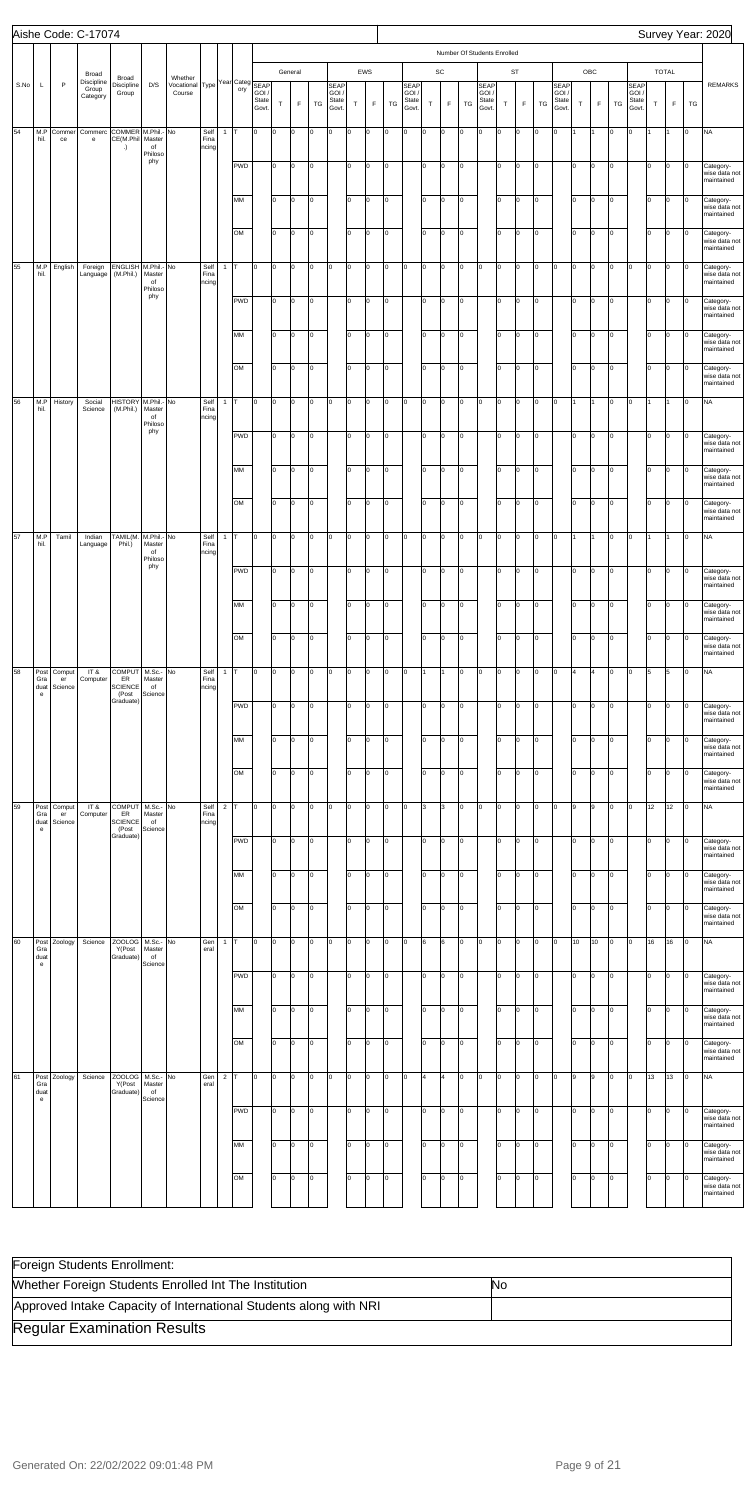|                                                              | Aishe Code: C-17074                                                                                                                                |                                            |                                                 |                                    |                                                                                    |                            |                       |            |                |         |                 |       |          |                 |                                                |                |                 |       |                         |                 |       |        |                 |       |                |                 | Survey Year: 2020                       |
|--------------------------------------------------------------|----------------------------------------------------------------------------------------------------------------------------------------------------|--------------------------------------------|-------------------------------------------------|------------------------------------|------------------------------------------------------------------------------------|----------------------------|-----------------------|------------|----------------|---------|-----------------|-------|----------|-----------------|------------------------------------------------|----------------|-----------------|-------|-------------------------|-----------------|-------|--------|-----------------|-------|----------------|-----------------|-----------------------------------------|
|                                                              |                                                                                                                                                    |                                            |                                                 |                                    | Programmes offered by Institution (Total Number of Students Appeard in Final Year) |                            |                       |            |                |         |                 |       |          |                 |                                                |                |                 |       |                         |                 |       |        |                 |       |                |                 |                                         |
| Note-<br>L-Level<br>T- Total<br>F- Female<br>TG- Transgender | D/S- Discipline/Subject<br>BDGC- Broad Discipline Group Category<br>BDGN- Broad Discipline Group Name<br>OM- Other Minority<br>MM- Muslim Minority |                                            |                                                 |                                    |                                                                                    |                            |                       |            |                |         |                 |       |          |                 |                                                |                |                 |       |                         |                 |       |        |                 |       |                |                 |                                         |
|                                                              |                                                                                                                                                    |                                            |                                                 |                                    |                                                                                    |                            |                       |            |                |         |                 |       |          |                 | Total Number of Students Appeard in Final Year |                |                 |       |                         |                 |       |        |                 |       |                |                 |                                         |
| S <sub>NO</sub>                                              | L                                                                                                                                                  | P                                          | D/S                                             | <b>BDGC</b>                        | <b>BDGN</b>                                                                        | Whether<br>Vocational Type |                       | Categor    |                | General |                 |       | EWS      |                 |                                                | SC             |                 |       | ST                      |                 |       | OBC    |                 |       | <b>TOTAL</b>   |                 | <b>REMARKS</b>                          |
|                                                              |                                                                                                                                                    |                                            |                                                 |                                    |                                                                                    | Course                     |                       | у          | Total          | Female  | Trans<br>Gender | Total | Female   | Trans<br>Gender | Total                                          | Female         | Trans<br>Gender | Total | Female                  | Trans<br>Gender | Total | Female | Trans<br>Gender | Total | Female         | Trans<br>Gender |                                         |
|                                                              |                                                                                                                                                    |                                            |                                                 |                                    |                                                                                    |                            |                       | т          | 10             | 0       |                 | I٥    | $\Omega$ | 0               | l5                                             | 5              | ln              | ۱n    | 0                       | $\mathbf 0$     | 14    | 14     | 0               | 19    | 19             | I٥              | NA                                      |
|                                                              | Post                                                                                                                                               | M.A.-                                      | <b>ENGLIS</b>                                   |                                    |                                                                                    |                            | Self                  | <b>PWD</b> | lо             | O       | lo.             | Iо    | l0       | Iо              | Iо                                             | o              | Iо              | Iо    | $\mathbf 0$             | I٥              | I٥    | lo     | 0               | lo.   | lo.            | Iо              | Category-wise<br>data not<br>maintained |
| $\mathbf{1}$                                                 | Graduate                                                                                                                                           | Master o<br>Arts                           | H(Post<br>Graduat<br>e)                         | Foreign<br>Languag<br>$\mathbf{e}$ | English                                                                            | No                         | Financi<br>ng         | MM         | lо             | 0       | I٥              | Iо    | 0        | 0               | Iо                                             | o              | Iо              | Iо    | $\mathsf{O}\xspace$     | $\mathbf 0$     | I٥    | 0      | I٥              | l0    | 0              | 0               | Category-wise<br>data not<br>maintained |
|                                                              |                                                                                                                                                    |                                            |                                                 |                                    |                                                                                    |                            |                       | OM         | Iо             | O       | lo.             | I٥    | l0       | $\mathbf 0$     | 10                                             | $\mathbf 0$    | Ιo              | I٥    | $\mathbf 0$             | Iо              | I٥    | l0     | $\mathbf 0$     | I٥    | 0              | $\Omega$        | Category-wise<br>data not<br>maintained |
|                                                              |                                                                                                                                                    |                                            |                                                 |                                    |                                                                                    |                            |                       | lт         | Iо             | lо      | lo.             | Iо    | O        | Iо              | l6                                             | 6              | Ιo              | Iо    | O                       | Iо              | l3    | l3     | 0               | l9    | 9              | lо              | <b>NA</b>                               |
|                                                              |                                                                                                                                                    |                                            | <b>HISTOR</b>                                   |                                    |                                                                                    |                            |                       | PWD        | Iо             | O       | Iо              | Iо    | O        | 0               | Iо                                             | o              | Iо              | Iо    | $\mathbf 0$             | $\mathbf 0$     | I٥    | 0      | I٥              | lo.   | $\overline{0}$ | I٥              | Category-wise<br>data not<br>maintained |
| $\overline{2}$                                               | Post<br>Graduate                                                                                                                                   | M.A.-<br>Master of<br>Arts                 | Y(Post<br>Graduat<br>e)                         | Social<br>Science                  | History                                                                            | No                         | General               | MM         | Iо             | o       | lo.             | Iо    | O        | Iо              | 10                                             | $\mathsf{o}$   | Iо              | I٥    | O                       | Iо              |       |        | $\Omega$        |       | 11             | lо              | NA                                      |
|                                                              |                                                                                                                                                    |                                            |                                                 |                                    |                                                                                    |                            |                       | OM         | Iо             | O       | lo.             | Iо    | l0       | Iо              | Iо                                             | lo.            | Ιo              | Iо    | $\mathbf 0$             | Iо              | I٥    | lo     | 0               | Iо    | $\overline{0}$ | Iо              | Category-wise<br>data not<br>maintained |
|                                                              |                                                                                                                                                    |                                            |                                                 |                                    |                                                                                    |                            |                       | т          | I٥             | o       | I٥              | Iо    | 0        | 0               | 10                                             | 10             | Iо              | 10    | $\mathbf 0$             | 0               | 10    | 10     | I٥              | 20    | 20             | I٥              | NA                                      |
|                                                              |                                                                                                                                                    |                                            | TAMIL(F                                         |                                    |                                                                                    |                            |                       | PWD        | Iо             | O       | lo.             | I٥    | l0       | $\mathbf 0$     | 10                                             | $\mathsf{o}$   | Ιo              | I٥    | $\mathbf 0$             | Iо              | I٥    | l0     | $\mathbf 0$     | I٥    | $\overline{0}$ | $\Omega$        | Category-wise<br>data not<br>maintained |
| $\mathbf{3}$                                                 | Post<br>Graduate                                                                                                                                   | M.A.-<br>Master of<br>Arts                 | ost<br>Gradua<br>e)                             | Indian<br>Languag<br>e             | Tamil                                                                              | No                         | General               | MM         | lo             | O       | lo.             | Iо    | l0       | Iо              | Iо                                             | o              | Ιo              | Iо    | $\mathbf 0$             | I٥              |       |        | 0               |       | 1              | Iо              | <b>NA</b>                               |
|                                                              |                                                                                                                                                    |                                            |                                                 |                                    |                                                                                    |                            |                       | OM         | l0             | o       | I٥              | lо    | O        | $\mathbf 0$     | I٥                                             | $\mathsf{o}$   | Iо              | lо    | $\mathbf 0$             | 0               | I٥    | 0      | Iо              | lo.   | 0              | O               | Category-wise<br>data not<br>maintained |
|                                                              |                                                                                                                                                    |                                            |                                                 |                                    |                                                                                    |                            |                       | lт         | Iо             | O       | lo.             | Iо    | l0       | Iо              | 2                                              | $\overline{2}$ | Iо              | I٥    | $\overline{\mathbf{0}}$ | Iо              | 14    | 14     | $\Omega$        | 16    | 16             | Iо              | NA                                      |
|                                                              |                                                                                                                                                    | M.Com.-                                    | M.Com(                                          |                                    |                                                                                    |                            |                       | <b>PWD</b> | $\overline{0}$ | lо      | lo.             | Iо    | l0       | Iо              | Iо                                             | lo.            | Iо              | Iо    | lо                      | Iо              | Iо    | lo     | $\Omega$        | Iо    | lo.            | lо              | Category-wise<br>data not<br>maintained |
| $\overline{4}$                                               | Post                                                                                                                                               | Master of CA)(Pos<br>Graduate Commerc<br>e | $\mathbf{t}$<br>Graduat<br>e)                   | Commer<br>ce                       | Commerce                                                                           | No                         | Self<br>Financi<br>ng | MM         | lо             | 0       | I٥              | Iо    | 0        | 0               | I٥                                             | 0              | Iо              | Iо    | $\mathsf{O}\xspace$     | $\mathbf 0$     |       | 1      | Iо              | I1    | 1              | Iо              | NA                                      |
|                                                              |                                                                                                                                                    |                                            |                                                 |                                    |                                                                                    |                            |                       | OM         | Iо             | O       | $\Omega$        | Iо    | O        | 0               | Iо                                             | $\mathsf{o}$   | Iо              | I٥    | $\mathbf 0$             | $\mathbf 0$     | I٥    | l0     | 0               | I٥    | 0              | Iо              | Category-wise<br>data not<br>maintained |
|                                                              |                                                                                                                                                    |                                            |                                                 |                                    |                                                                                    |                            |                       | Iт         | Iо             | O       | lo.             | Iо    | l0       | lo.             | l2                                             | $\overline{2}$ | Ιo              | Iо    | O                       | Iо              | 10    | 10     | $\Omega$        | 12    | 12             | lо              | <b>NA</b>                               |
|                                                              |                                                                                                                                                    |                                            | <b>COMPU</b>                                    |                                    |                                                                                    |                            |                       | PWD        | lо             | O       | I٥              | Iо    | 0        | 0               | lо                                             | o              | Iо              | Iо    | $\mathsf{O}\xspace$     | 0               | I٥    | 0      | Iо              | lo.   | 0              | Iо              | Category-wise<br>data not<br>maintained |
| $\overline{5}$                                               | Post<br>Graduate                                                                                                                                   | M.Sc.-<br>Master of<br>Science             | TER<br><b>SCIENC</b><br>E(Post<br>Graduat<br>e) | IT &<br>Compute<br>$\mathbf{r}$    | Computer<br>Science                                                                | No                         | Self<br>Financi<br>ng | MM         | lо             | O       | $\Omega$        | Iо    | l0       | $\mathbf 0$     | 10                                             | $\mathsf{o}$   | Iо              | I٥    | $\overline{\mathbf{0}}$ | Iо              | I٥    | 0      | $\Omega$        | l0    | 0              | Iо              | Category-wise<br>data not<br>maintained |
|                                                              |                                                                                                                                                    |                                            |                                                 |                                    |                                                                                    |                            |                       | OM         | Iо             | O       | lo.             | Iо    | l0       | Iо              | Iо                                             | o              | Iо              | Iо    | $\mathbf 0$             | I٥              | I٥    | lo     | 0               | lo.   | $\overline{0}$ | Iо              | Category-wise<br>data not<br>maintained |
|                                                              |                                                                                                                                                    |                                            |                                                 |                                    |                                                                                    |                            |                       | lΤ         | 10             | 0       | I٥              | Iо    | 0        | 0               | 4                                              | $\overline{4}$ | Iо              | Iо    | $\mathsf 0$             | $\mathbf 0$     | 9     | 9      | I٥              | 13    | 13             | Iо              | NA                                      |
|                                                              |                                                                                                                                                    |                                            |                                                 |                                    |                                                                                    |                            |                       | PWD        | Iо             | O       | $\Omega$        | Iо    | l0       | $\mathbf 0$     | 10                                             | $\mathsf 0$    | Iо              | I٥    | $\pmb{0}$               | Iо              | I٥    | l0     | $\mathbf 0$     | Iо    | 0              | Iо              | Category-wise<br>data not<br>maintained |
| $\,6\,$                                                      | Post<br>Graduate                                                                                                                                   | $M.Sc.-$<br>Master of GY(Post<br>Science   | ZOOLO<br>Graduat<br>e)                          | Science                            | Zoology                                                                            | No                         | General               | MM         | lо             | O       | lo.             | Iо    | l0       | Iо              | Iо                                             | lo.            | Ιo              | Iо    | O                       | lо              | lo.   | Iо     | $\Omega$        | Iо    | lo.            | Iо              | Category-wise<br>data not<br>maintained |
|                                                              |                                                                                                                                                    |                                            |                                                 |                                    |                                                                                    |                            |                       | OM         | lо             | O       | lo.             | Iо    | 0        | 0               | Iо                                             | 0              | Iо              | Iо    | $\mathbf 0$             | 0               | I٥    | O      | Iо              | lo.   | 0              | Iо              | Category-wise<br>data not<br>maintained |
|                                                              |                                                                                                                                                    |                                            |                                                 |                                    |                                                                                    |                            |                       | lτ         | lо             | O       | $\Omega$        | Iо    | l0       | $\mathbf 0$     | 13                                             | 13             | Iо              | l٥    | $\overline{\mathbf{0}}$ | Iо              | 38    | 38     | $\Omega$        | 51    | 51             | Iо              | NA                                      |
|                                                              |                                                                                                                                                    |                                            | ECONO                                           |                                    |                                                                                    |                            |                       | <b>PWD</b> | lо             | O       | lo.             | Iо    | l0       | Iо              | Iо                                             | lo.            | Iо              | Iо    | lо                      | Iо              | I٥    | lo.    | 0               | Iо    | $\overline{0}$ | Iо              | Category-wise<br>data not<br>maintained |
| $\overline{7}$                                               | Under<br>Graduate                                                                                                                                  | <b>B.A.-</b><br>Bachelor<br>of Arts        | MICS(U<br>nder<br>Graduat<br>e)                 | Arts                               | Arts                                                                               | No                         | Genera                | MM         | lо             | 0       | I٥              | Iо    | 0        | 0               | I٥                                             | 0              | Iо              | Iо    | $\mathsf 0$             | $\mathbf 0$     | 5     | 5      | Iо              | 5     | 5              | I٥              | NA                                      |
|                                                              |                                                                                                                                                    |                                            |                                                 |                                    |                                                                                    |                            |                       | OM         | Iо             | O       | lo.             | I٥    | O        | $\mathbf 0$     | 10                                             | $\mathsf{o}$   | Iо              | 10    | $\pmb{0}$               | Iо              | I٥    | O      | $\mathbf 0$     | l0    | 0              | Iо              | Category-wise<br>data not<br>maintained |
|                                                              |                                                                                                                                                    |                                            |                                                 |                                    |                                                                                    |                            |                       | lτ         | lо             | 0       | lo.             | Iо    | 0        | $\mathbf 0$     | 17                                             | 17             | I٥              | Iо    | O                       | $\mathbf 0$     | 33    | 33     | 0               | 50    | 50             | Iо              | <b>NA</b>                               |

| 8   | Under<br>Graduate | <b>B.A.-</b><br>Bachelor | English(<br>SF)(Und                 | Arts | Arts | No | Self          | PWD       | 0        | 0  |    | I٥       |    |    |    | IО | 0        | I٥ |          |    | I٥ | I٥  |    | I٥  | Category-wise<br>data not<br>maintained |
|-----|-------------------|--------------------------|-------------------------------------|------|------|----|---------------|-----------|----------|----|----|----------|----|----|----|----|----------|----|----------|----|----|-----|----|-----|-----------------------------------------|
|     |                   | of Arts                  | er<br>Graduat<br>e)                 |      |      |    | Financi<br>ng | MM        | I٥       | I٥ | I0 | $\Omega$ | n  |    | I٥ | Iо | $\Omega$ | Iо | l8       | 8  | I٥ | l8  |    | I٥  | <b>NA</b>                               |
|     |                   |                          |                                     |      |      |    |               | lом       | $\Omega$ | 0  |    | ١O       |    |    | I٥ | Iо | O        | I٥ | l٥       | in | I٥ | I٥  |    | In. | Category-wise<br>data not<br>maintained |
|     |                   |                          |                                     |      |      |    |               | ÷         |          |    | I٥ | $\Omega$ | n  | l9 | l9 | Iо | $\Omega$ | I٥ | 41       | 41 | Iо | 51  | 51 | lo. | <b>NA</b>                               |
| - 9 | Under<br>Graduate | B.A.-<br>Bachelor        | <b>ENGLIS</b><br>H(Under<br>Graduat | Arts | Arts | No | Both          | PWD       | 0        | lo |    |          |    |    |    | I٥ |          |    | $\Omega$ |    | I٥ | I٥  |    | l٥  | Category-wise<br>data not<br>maintained |
|     |                   | of Arts                  | e)                                  |      |      |    |               | <b>MM</b> | $\Omega$ | IО |    |          |    |    |    | I٥ |          |    | lя       | R  | In | l8. |    | l٥  | <b>NA</b>                               |
|     |                   |                          |                                     |      |      |    |               | Іом       | 0        | 0  | ΙO | I٥       | l0 | 10 | I٥ | Iо | $\Omega$ | Iо | l٥       | I٥ | Iо | IО  |    | l٥  | Category-wise<br>data not<br>maintained |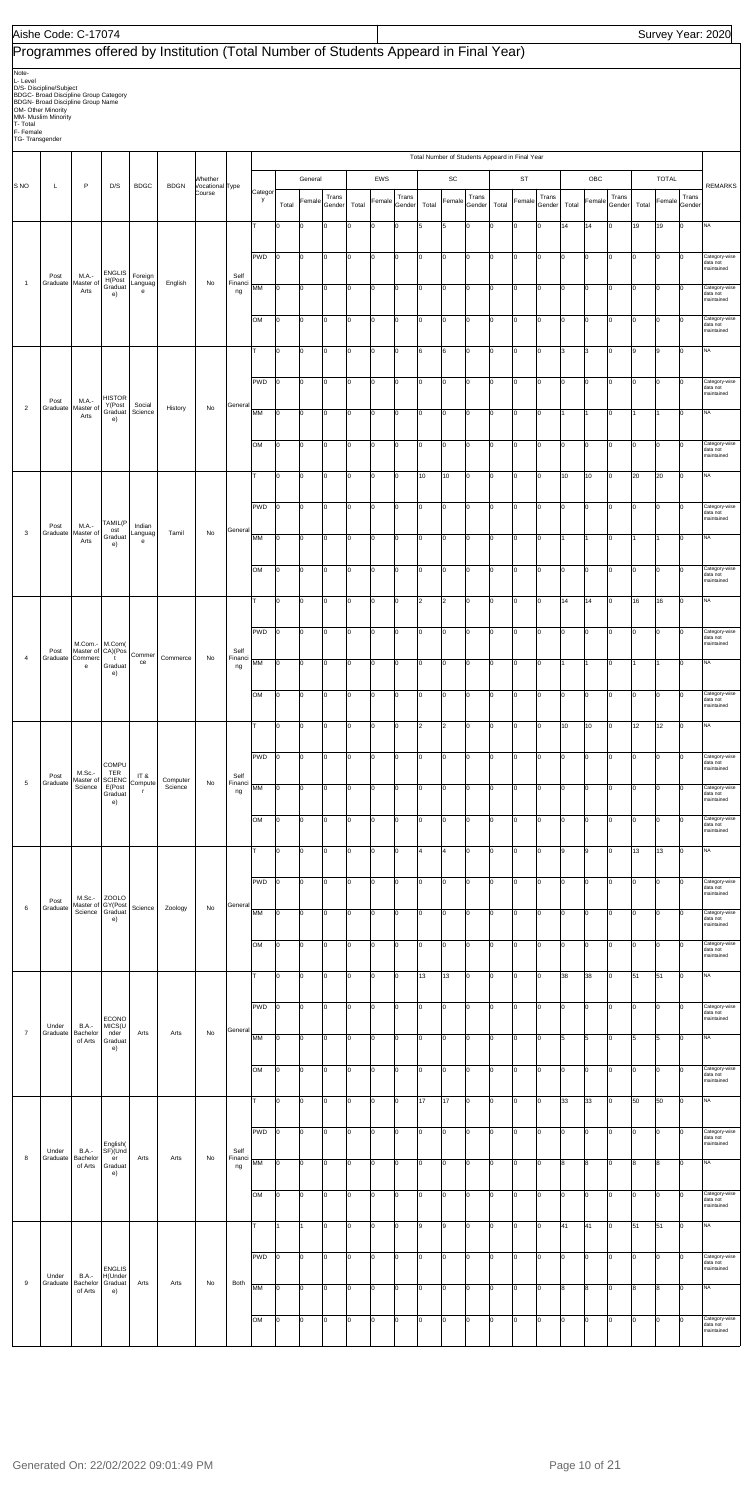|                 | Aishe Code: C-17074 |                                        |                                     |                                 |                     |                           |                       |              |                |         |             |          |        |        |       |               |        |       |                                                |        |       |                         |        |       |              |             | Survey Year: 2020                       |
|-----------------|---------------------|----------------------------------------|-------------------------------------|---------------------------------|---------------------|---------------------------|-----------------------|--------------|----------------|---------|-------------|----------|--------|--------|-------|---------------|--------|-------|------------------------------------------------|--------|-------|-------------------------|--------|-------|--------------|-------------|-----------------------------------------|
|                 |                     |                                        |                                     |                                 |                     |                           |                       |              |                |         |             |          |        |        |       |               |        |       | Total Number of Students Appeard in Final Year |        |       |                         |        |       |              |             |                                         |
|                 |                     |                                        |                                     |                                 |                     | Whether                   |                       |              |                | General |             |          | EWS    |        |       | $\mathsf{SC}$ |        |       | ST                                             |        |       | OBC                     |        |       | <b>TOTAL</b> |             |                                         |
| S <sub>NO</sub> | L                   | $\mathsf{P}$                           | D/S                                 | <b>BDGC</b>                     | <b>BDGN</b>         | Vocational Type<br>Course |                       | Categor<br>y |                | Female  | Trans       |          | Female | Trans  |       | Female        | Trans  |       | Female                                         | Trans  |       | Female                  | Trans  |       | Female       | Trans       | <b>REMARKS</b>                          |
|                 |                     |                                        |                                     |                                 |                     |                           |                       |              | Total          |         | Gender      | Total    |        | Gender | Total |               | Gender | Total |                                                | Gender | Total |                         | Gender | Total |              | Gender      |                                         |
|                 |                     |                                        |                                     |                                 |                     |                           |                       | T.           | lо             | o       | Iо          | $\Omega$ | o      | Iо     | 19    | 19            | 0      | ١o    | $\overline{0}$                                 | Iо     | 25    | 25                      | Iо     | 44    | 44           | $\mathbf 0$ | <b>NA</b>                               |
|                 |                     |                                        |                                     |                                 |                     |                           |                       | PWD          | Iо             | O       | $ 0\rangle$ | I٥       | lo     | lo.    | I٥    | lo            | Iо     | lo.   | $\mathbf 0$                                    | Iо     | lo.   | $\overline{0}$          | lо     | Iо    | lo           | $\Omega$    | Category-wise                           |
|                 | Under               | <b>B.A.-</b>                           | <b>HISTOR</b><br>Y(Under            |                                 |                     |                           |                       |              |                |         |             |          |        |        |       |               |        |       |                                                |        |       |                         |        |       |              |             | data not<br>maintained                  |
| 10              | Graduate            | Bachelor<br>of Arts                    | Graduat<br>e)                       | Arts                            | Arts                | $\mathsf{No}$             | Genera                | MM           | lо             | 0       | Iо          | O        | 0      | I٥     | I٥    | lo            | Iо     | Iо    | $\overline{0}$                                 | Iо     |       | $\overline{1}$          | lо     |       | 1            | $\Omega$    | NA                                      |
|                 |                     |                                        |                                     |                                 |                     |                           |                       |              |                |         |             |          |        |        |       |               |        |       |                                                |        |       |                         |        |       |              |             |                                         |
|                 |                     |                                        |                                     |                                 |                     |                           |                       | OM           | lо             | o       | Iо          | lо       | lo     | I٥     | lo.   | lo            | Iо     | Iо    | lo                                             | Iо     | I٥    | $\mathsf{O}$            | lо     | l0    | 0            | lo          | Category-wise<br>data not<br>maintained |
|                 |                     |                                        |                                     |                                 |                     |                           |                       |              |                |         |             |          |        |        |       |               |        |       |                                                |        |       |                         |        |       |              |             |                                         |
|                 |                     |                                        |                                     |                                 |                     |                           |                       | T.           | lо             | 0       | Iо          | I٥       | lo     | lo.    | 24    | 24            | Iо     | Iо    | 0                                              | Iо     | 22    | 22                      | lо     | 46    | 46           | lo.         | NA                                      |
|                 |                     |                                        |                                     |                                 |                     |                           |                       | PWD          | lo             | 0       | Iо          | O        | 0      | I٥     | I٥    | 10            | Iо     | Iо    | O                                              | Iо     | I٥    | lo.                     | lо     | Iо    | l0           | $\Omega$    | Category-wise                           |
|                 | Under               | <b>B.A.-</b>                           | Tamil(S<br>F)(Unde                  |                                 |                     |                           | Self                  |              |                |         |             |          |        |        |       |               |        |       |                                                |        |       |                         |        |       |              |             | data not<br>maintained                  |
| 11              | Graduate            | Bachelor<br>of Arts                    | $\mathsf{r}$<br>Graduat             | Arts                            | Arts                | No                        | Financi<br>ng         | MM           | lо             | o       | Iо          | Iо       | lo     | I٥     | lo.   | lo            | Iо     | Iо    | lo                                             | Iо     | 1     | $\overline{1}$          | Iо     |       | 1            | lо          | <b>NA</b>                               |
|                 |                     |                                        | e)                                  |                                 |                     |                           |                       |              |                |         |             |          |        |        |       |               |        |       |                                                |        |       |                         |        |       |              |             |                                         |
|                 |                     |                                        |                                     |                                 |                     |                           |                       | OM           | lо             | O       | Iо          | lo.      | 0      | I٥     | I٥    | 10            | Iо     | Iо    | 0                                              | Iо     | lo.   | lo.                     | lо     | Iо    | $ 0\rangle$  | $\Omega$    | Category-wise<br>data not<br>maintained |
|                 |                     |                                        |                                     |                                 |                     |                           |                       |              |                |         |             |          |        |        |       |               |        |       |                                                |        |       |                         |        |       |              |             |                                         |
|                 |                     |                                        |                                     |                                 |                     |                           |                       | т            |                |         | Iо          | 0        | 0      | I٥     | 19    | 19            | Iо     | Iо    | $\mathbf 0$                                    | Iо     | 29    | 29                      | lо     | 49    | 49           | $\mathbf 0$ | NA                                      |
|                 |                     |                                        |                                     |                                 |                     |                           |                       | PWD          | lо             | O       | Iо          | Ιo       | O      | I٥     | I٥    | O             | Iо     | Iо    | O                                              | Iо     | I٥    | $\mathbf 0$             | Iо     | I٥    | 0            | $\mathbf 0$ | Category-wise                           |
|                 | Under               | <b>B.A.-</b>                           | TAMIL(                              |                                 |                     |                           |                       |              |                |         |             |          |        |        |       |               |        |       |                                                |        |       |                         |        |       |              |             | data not<br>maintained                  |
| 12              | Graduate            | Bachelor<br>of Arts                    | Under<br>Graduat<br>e)              | Arts                            | Arts                | No                        | Both                  | MM           | Iо             | O       | Iо          | ١o       | I٥     | lo.    | I٥    | lo            | Iо     | Iо    | $\overline{0}$                                 | Iо     | l3.   | 3                       | Iо     | 3     | 3            | $\Omega$    | NA                                      |
|                 |                     |                                        |                                     |                                 |                     |                           |                       |              |                |         |             |          |        |        |       |               |        |       |                                                |        |       |                         |        |       |              |             |                                         |
|                 |                     |                                        |                                     |                                 |                     |                           |                       | <b>OM</b>    | lо             | 0       | Iо          | ١o       | 0      | Iо     | I٥    | lo            | Iо     | lо    | $\overline{0}$                                 | Iо     | I٥    | $\overline{0}$          | lо     | Iо    | O            | $\Omega$    | Category-wise<br>data not<br>maintained |
|                 |                     |                                        |                                     |                                 |                     |                           |                       | T.           | I٥             | o       | I٥          | I٥       | lo     | I٥     | 6     | 6             | Iо     | Iо    | $\mathbf 0$                                    | Iо     | 24    | 24                      | Iо     | 30    | 30           | lо          | <b>NA</b>                               |
|                 |                     |                                        |                                     |                                 |                     |                           |                       |              |                |         |             |          |        |        |       |               |        |       |                                                |        |       |                         |        |       |              |             |                                         |
|                 |                     | <b>B.C.A.-</b>                         |                                     |                                 |                     |                           |                       | PWD          | lо             | o       | $ 0\rangle$ | I٥       | lo     | I٥     | lo.   | lo            | Iо     | Iо    | $\overline{0}$                                 | Iо     | I٥    | lo.                     | lо     | l0    | $\vert$ 0    | $\Omega$    | Category-wise<br>data not               |
|                 | Under               | Bachelor<br>of                         | BCA(Un<br>der                       | IT &                            | Computer            |                           | Self                  |              |                |         |             |          |        |        |       |               |        |       |                                                |        |       |                         |        |       |              |             | maintained                              |
| 13              | Graduate            | Computer<br>Applicatio<br>ns           | Graduat<br>e)                       | Compute                         | Application         | No                        | Financi<br>ng         | MM           | lo             | 0       | Iо          | O        | 0      | I٥     | Iо    | 10            | Iо     | Iо    | 0                                              | Iо     |       | $\mathbf{1}$            | lо     | 1     | I1           | $\mathbf 0$ | NA                                      |
|                 |                     |                                        |                                     |                                 |                     |                           |                       |              |                |         |             |          |        |        |       |               |        |       |                                                |        |       |                         |        |       |              |             |                                         |
|                 |                     |                                        |                                     |                                 |                     |                           |                       | OМ           | 10             | 10      | 10          |          | I٥     | 10     | 10    | 0             | 10     |       | 0                                              | 10     | 10    | 10                      | 0      | 10    | 10           | IО          | ategory-wise<br>data not<br>maintained  |
|                 |                     |                                        |                                     |                                 |                     |                           |                       | lт.          | lо             | O       | Iо          | Iо       | O      | lo.    | 19    | 19            | Iо     | Iо    | 0                                              | Iо     | 36    | 36                      | Iо     | 55    | 55           | lo.         | <b>NA</b>                               |
|                 |                     |                                        |                                     |                                 |                     |                           |                       |              |                |         |             |          |        |        |       |               |        |       |                                                |        |       |                         |        |       |              |             |                                         |
|                 |                     |                                        |                                     |                                 |                     |                           |                       | PWD          | Iо             | 0       | Iо          | $\Omega$ | 0      | Iо     | I٥    | 10            | Iо     | lo    | $\Omega$                                       | Iо     | I٥    | $\overline{0}$          | Iо     | Iо    | lo           | $\Omega$    | Category-wise<br>data not               |
|                 | Under               | B.Com.-<br>Bachelor                    | B.Com(<br>CA)-                      | Commer                          |                     |                           | Self                  |              |                |         |             |          |        |        |       |               |        |       |                                                |        |       |                         |        |       |              |             | maintained                              |
| 14              | Graduate            | of<br>Commerc<br>e                     | SF(Und<br>er<br>Graduat             | ce                              | Commerce            | No                        | Financi<br>ng         | MM           | lо             | O       | Iо          | I٥       | O      | I٥     | O     | O             | 0      | ١o    | $\overline{0}$                                 | Iо     | 3     | 3                       | Iо     | 3     | 3            | $\mathbf 0$ | <b>NA</b>                               |
|                 |                     |                                        | e)                                  |                                 |                     |                           |                       | OM           | lо             | O       | Iо          | ١o       | I٥     | lo.    | I٥    | lo            | Iо     | Iо    | 0                                              | Iо     | lo.   | $\overline{0}$          | lо     | Iо    | lo           | $\Omega$    | Category-wise                           |
|                 |                     |                                        |                                     |                                 |                     |                           |                       |              |                |         |             |          |        |        |       |               |        |       |                                                |        |       |                         |        |       |              |             | data not<br>maintained                  |
|                 |                     |                                        |                                     |                                 |                     |                           |                       | т            | lо             | 0       | Iо          | ١o       | 0      | Iо     | 14    | 14            | Iо     | Iо    | $\mathbf 0$                                    | Iо     | 49    | 49                      | lо     | 63    | 63           | $\Omega$    | NA                                      |
|                 |                     |                                        |                                     |                                 |                     |                           |                       |              |                |         |             |          |        |        |       |               |        |       |                                                |        |       |                         |        |       |              |             |                                         |
|                 |                     |                                        |                                     |                                 |                     |                           |                       | PWD          | lо             | O       | I٥          | I٥       | O      | I٥     | I٥    | O             | Iо     | Iо    | O                                              | Iо     | I٥    | 0                       | Iо     | I٥    | O            | Iо          | Category-wise<br>data not               |
| 15              | Under<br>Graduate   | B.Com.- COMME<br>Bachelor RCE(Un<br>of | der                                 | Commer                          | Commerce            | No                        | Genera                |              |                |         |             |          |        |        |       |               |        |       |                                                |        |       |                         |        |       |              |             | maintained                              |
|                 |                     | Commerc Graduat<br>e                   | e)                                  | ce                              |                     |                           |                       | MM           | lо             | 0       | Iо          | ١o       | I٥     | lo.    | I٥    | 10            | Iо     | Iо    | 0                                              | Iо     | l4    | $\overline{\mathbf{4}}$ | Iо     | l4    | l4           | $\Omega$    | NA                                      |
|                 |                     |                                        |                                     |                                 |                     |                           |                       | <b>OM</b>    | lо             | 0       | Iо          | ١o       | 0      | Iо     | lo.   | 10            | Iо     | Iо    | 0                                              | Iо     | I٥    | 0                       | Iо     | Iо    | 0            | $\Omega$    | Category-wise                           |
|                 |                     |                                        |                                     |                                 |                     |                           |                       |              |                |         |             |          |        |        |       |               |        |       |                                                |        |       |                         |        |       |              |             | data not<br>maintained                  |
|                 |                     |                                        |                                     |                                 |                     |                           |                       | T.           | lо             | O       | Iо          | I٥       | lo     | I٥     | 10    | 10            | Iо     | Iо    | lo                                             | Iо     | 22    | 22                      | Iо     | 32    | 32           | Iо          | <b>NA</b>                               |
|                 |                     |                                        |                                     |                                 |                     |                           |                       |              |                |         |             |          |        |        |       |               |        |       |                                                |        |       |                         |        |       |              |             |                                         |
|                 |                     |                                        | <b>BOTAN</b>                        |                                 |                     |                           |                       | PWD          | lо             | 0       | Iо          | Iо       | O      | lo.    | I٥    | 10            | Iо     | Iо    | 0                                              | Iо     | lo.   | $\overline{0}$          | lо     | Iо    | lo           | $\Omega$    | Category-wise<br>data not<br>maintained |
| 16              | Under<br>Graduate   | B.Sc.-<br>Bachelor<br>of               | Y(Under<br>Graduat                  | Science                         | Science             | No                        | General               | MM           | lo             | 0       | Iо          | O        | 0      | I٥     | I٥    | 10            | Iо     | Iо    | $\overline{0}$                                 | Iо     |       | $\mathbf{1}$            | lо     | 1     | 1            | $\mathbf 0$ | NA                                      |
|                 |                     | Science                                | e)                                  |                                 |                     |                           |                       |              |                |         |             |          |        |        |       |               |        |       |                                                |        |       |                         |        |       |              |             |                                         |
|                 |                     |                                        |                                     |                                 |                     |                           |                       | OM           | lо             | O       | Iо          | ۱o       | O      | Iо     | I٥    | 0             | Iо     | Iо    | O                                              | Iо     | I٥    | 0                       | Iо     | I٥    | 0            | Ιo          | Category-wise<br>data not               |
|                 |                     |                                        |                                     |                                 |                     |                           |                       |              |                |         |             |          |        |        |       |               |        |       |                                                |        |       |                         |        |       |              |             | maintained                              |
|                 |                     |                                        |                                     |                                 |                     |                           |                       | T.           | lо             | 0       | Iо          | ١o       | I٥     | lo.    | 5     | 5             | Iо     | Iо    | $\Omega$                                       | Iо     | 30    | 30                      | Iо     | 35    | 35           | $\Omega$    | NA                                      |
|                 |                     |                                        |                                     |                                 |                     |                           |                       |              |                |         |             |          |        |        |       |               |        |       |                                                |        |       |                         |        |       |              |             |                                         |
|                 |                     | B.Sc.-                                 | <b>CHEMIS</b>                       |                                 |                     |                           |                       | PWD          | $\overline{0}$ | 0       | Iо          | ١o       | 0      | Iо     | I٥    | 10            | Iо     | lо    | $\Omega$                                       | Iо     | I٥    | $\overline{0}$          | Iо     | Iо    | O            | $\Omega$    | Category-wise<br>data not<br>maintained |
| 17              | Under<br>Graduate   | Bachelor<br>of                         | TRY(Un<br>der<br>Graduat            | Science                         | Science             | No                        | General               | MM           | Iо             | o       | I٥          | I٥       | l0     | I٥     | I٥    | $\mathsf{o}$  | Iо     | ١o    | $\mathbf 0$                                    | Iо     |       | $\overline{1}$          | Iо     |       | 1            | lo          | <b>NA</b>                               |
|                 |                     | Science                                | e)                                  |                                 |                     |                           |                       |              |                |         |             |          |        |        |       |               |        |       |                                                |        |       |                         |        |       |              |             |                                         |
|                 |                     |                                        |                                     |                                 |                     |                           |                       | <b>OM</b>    | Iо             | O       | Iо          | I٥       | l0     | lo.    | I٥    | lo            | Iо     | Iо    | 0                                              | Iо     | lo.   | lo.                     | Iо     | Iо    | lo           | $\Omega$    | Category-wise<br>data not               |
|                 |                     |                                        |                                     |                                 |                     |                           |                       |              |                |         |             |          |        |        |       |               |        |       |                                                |        |       |                         |        |       |              |             | maintained                              |
|                 |                     |                                        |                                     |                                 |                     |                           |                       | lτ.          | lо             | 0       | Iо          | O        | 0      | I٥     | 12    | 12            | Iо     | Iо    | 0                                              | Iо     | 13    | 13                      | lо     | 25    | 25           | I٥          | <b>NA</b>                               |
|                 |                     |                                        |                                     |                                 |                     |                           |                       |              |                |         |             |          | 0      |        |       |               |        | 10    | 10                                             | ıо     | IО    |                         |        |       | ١a           |             | ategory-wise                            |
|                 |                     | <b>B.Sc.-</b>                          | <b>COMPU</b><br><b>TER</b>          |                                 |                     |                           |                       | PWD          | 10             | 10      | 10          |          |        | 10     | 10    | 0             | 10     |       |                                                |        |       | 10                      | 0      | 10    |              |             | data not<br>maintained                  |
| 18              | Under<br>Graduate   | Bachelor<br>of                         | <b>SCIENC</b><br>E(Under<br>Graduat | IT &<br>Compute<br>$\mathsf{r}$ | Computer<br>Science | No                        | Self<br>Financi<br>ng | MM           | I٥             | O       | Iо          | Iо       | 0      | I٥     | I٥    | 10            | Iо     | Iо    | 0                                              | Iо     | lo.   | lo.                     | lо     | Iо    | $ 0\rangle$  | $\Omega$    | Category-wise<br>data not               |
|                 |                     | Science                                | e)                                  |                                 |                     |                           |                       |              |                |         |             |          |        |        |       |               |        |       |                                                |        |       |                         |        |       |              |             | maintained                              |
|                 |                     |                                        |                                     |                                 |                     |                           |                       | OM           | lo             | 0       | I٥          | O        | 0      | I٥     | I٥    | 10            | Iо     | lо    | $\mathbf 0$                                    | Iо     | I٥    | $\overline{0}$          | lо     | Iо    | O            |             | Category-wise<br>data not               |
|                 |                     |                                        |                                     |                                 |                     |                           |                       |              |                |         |             |          |        |        |       |               |        |       |                                                |        |       |                         |        |       |              |             | maintained                              |
|                 |                     |                                        |                                     |                                 |                     |                           |                       | T.           | lо             | o       | Iо          | I٥       | lo     | I٥     | 6     | 6             | Iо     | lо    | $\mathbf 0$                                    | Iо     | 23    | 23                      | Iо     | 29    | 29           | $\mathbf 0$ | <b>NA</b>                               |
|                 |                     |                                        |                                     |                                 |                     |                           |                       | PWD          | lo             | O       | $\vert$ 0   | Iо       | lo     | lo.    | I٥    | lo            | Iо     | lo.   | 0                                              | Iо     |       | $\overline{1}$          | lо     |       | I1           | $\Omega$    | <b>NA</b>                               |
|                 | Under               | B.Sc.-                                 | MATHE<br><b>MATICS</b>              |                                 |                     |                           |                       |              |                |         |             |          |        |        |       |               |        |       |                                                |        |       |                         |        |       |              |             |                                         |
| 19              | Graduate            | Bachelor<br>$\circ$<br>Science         | (Under<br>Graduat                   | Science                         | Science             | No                        | General               | MM           | lo             | 0       | Iо          | ١o       | l0     | I٥     | Iо    | lo            | Iо     | Iо    | 0                                              | Iо     | 2     | $\vert$ <sub>2</sub>    | lо     | l2    | $ 2\rangle$  | 0           | NA                                      |
|                 |                     |                                        | e)                                  |                                 |                     |                           |                       |              |                |         |             |          |        |        |       |               |        |       |                                                |        |       |                         |        |       |              |             |                                         |
|                 |                     |                                        |                                     |                                 |                     |                           |                       | OM           | 0              | o       | Iо          | O        | 0      | I٥     | lo.   | 0             | Iо     | Iо    | O                                              | Iо     | I٥    | O                       | Iо     | lo.   | $ 0\rangle$  | $\mathbf 0$ | Category-wise<br>data not               |
|                 |                     |                                        |                                     |                                 |                     |                           |                       |              |                |         |             |          |        |        |       |               |        |       |                                                |        |       |                         |        |       |              |             | maintained                              |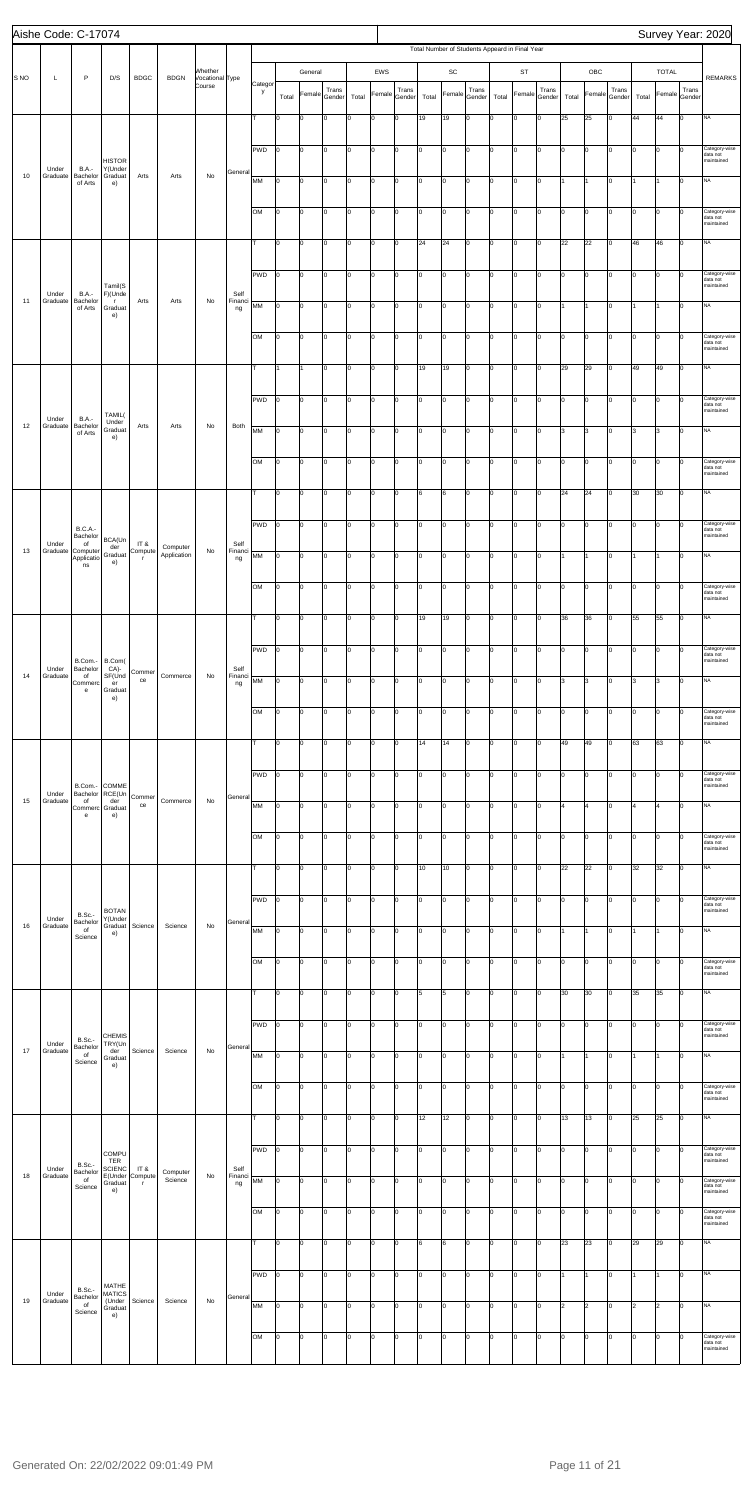|                | Aishe Code: C-17074                                                                |                           |                                  |             |                                   |                      |                                                  |                       |              |       |             |                 |       |             |                 |       |                         |                                                |       |             |                 |       |                |                 |       |                |                        | Survey Year: 2020                       |
|----------------|------------------------------------------------------------------------------------|---------------------------|----------------------------------|-------------|-----------------------------------|----------------------|--------------------------------------------------|-----------------------|--------------|-------|-------------|-----------------|-------|-------------|-----------------|-------|-------------------------|------------------------------------------------|-------|-------------|-----------------|-------|----------------|-----------------|-------|----------------|------------------------|-----------------------------------------|
|                |                                                                                    |                           |                                  |             |                                   |                      |                                                  |                       |              |       |             |                 |       |             |                 |       |                         | Total Number of Students Appeard in Final Year |       |             |                 |       |                |                 |       |                |                        |                                         |
|                |                                                                                    |                           |                                  |             |                                   |                      | Whether                                          |                       |              |       | General     |                 |       | EWS         |                 |       | SC                      |                                                |       | <b>ST</b>   |                 |       | OBC            |                 |       | <b>TOTAL</b>   |                        |                                         |
| S NO           | L                                                                                  | P                         | D/S                              | <b>BDGC</b> |                                   | <b>BDGN</b>          | Vocational Type<br>Course                        |                       | Categor<br>y |       | Female      | Trans           |       | Female      | Trans           |       | Female                  | Trans                                          |       | Female      | Trans           |       | Female         | Trans           |       |                | Trans<br>Female Gender | <b>REMARKS</b>                          |
|                |                                                                                    |                           |                                  |             |                                   |                      |                                                  |                       |              | Total |             | Gender          | Total |             | Gender          | Total |                         | Gender                                         | Total |             | Gender          | Total |                | Gender          | Total |                |                        |                                         |
|                |                                                                                    |                           |                                  |             |                                   |                      |                                                  |                       |              | O     | 0           | $\Omega$        | lо    | $\mathbf 0$ | $\Omega$        |       |                         | Iо                                             | ١o    | O           | lо              | 23    | 23             | $\Omega$        | 30    | 30             | lо                     | <b>NA</b>                               |
|                |                                                                                    |                           |                                  |             |                                   |                      |                                                  |                       | <b>PWD</b>   | I٥    | 0           | Ιo              | Iо    | O           | I٥              | O     | $\mathbf 0$             | Iо                                             | Iо    | 0           | Iо              | Iо    | O              | Iо              | O     | $\overline{0}$ | Iо                     |                                         |
|                | Under                                                                              | <b>B.Sc.-</b>             | <b>PHYSIC</b><br>S(Under         |             |                                   |                      |                                                  |                       |              |       |             |                 |       |             |                 |       |                         |                                                |       |             |                 |       |                |                 |       |                |                        | Category-wise<br>data not<br>maintained |
| 20             | Graduate                                                                           | Bachelor<br>of<br>Science | Graduat<br>e)                    | Science     |                                   | Science              | No                                               | General               | MM           | I٥    | 0           | Iо              | Iо    | O           | lo.             | I٥    | O                       | Iо                                             | I٥    | I٥          | Iо              | l2    | $\overline{2}$ | Iо              | l2    | $\overline{2}$ | lо                     | <b>NA</b>                               |
|                |                                                                                    |                           |                                  |             |                                   |                      |                                                  |                       |              |       |             |                 |       |             |                 |       |                         |                                                |       |             |                 |       |                |                 |       |                |                        |                                         |
|                |                                                                                    |                           |                                  |             |                                   |                      |                                                  |                       | OM           | I٥    | 0           | Iо              | Iо    | O           | I٥              | I٥    | O                       | Iо                                             | I٥    | $ 0\rangle$ | lо              | Iо    | O              | $\Omega$        | Iо    | lo             | lо                     | Category-wise<br>data not<br>maintained |
|                |                                                                                    |                           |                                  |             |                                   |                      |                                                  |                       |              |       |             |                 |       |             |                 |       |                         |                                                |       |             |                 |       |                |                 |       |                |                        | NA                                      |
|                |                                                                                    |                           |                                  |             |                                   |                      |                                                  |                       |              | I٥    | 0           | I٥              | lо    | O           | I٥              | 10    | 10                      | Iо                                             | Iо    | 0           | Iо              | 23    | 23             | Iо              | 33    | 33             | lо                     |                                         |
|                |                                                                                    |                           |                                  |             |                                   |                      |                                                  |                       | <b>PWD</b>   | Iо    | lo.         | lo.             | Iо    | O           | lo.             | I٥    | 0                       | Iо                                             | Iо    | 0           | Iо              | Iо    | O              | Iо              | Iо    | $\overline{0}$ | Iо                     | Category-wise<br>data not               |
|                | Under                                                                              | B.Sc.-<br>Bachelor        | <b>ZOOLO</b><br>GY(Und           |             |                                   |                      |                                                  | General               |              |       |             |                 |       |             |                 |       |                         |                                                |       |             |                 |       |                |                 |       |                |                        | maintained                              |
| 21             | Graduate                                                                           | of<br>Science             | er<br>Graduat<br>e)              | Science     |                                   | Science              | No                                               |                       | MM           | I٥    | 0           | l0              | Iо    | O           | I٥              | O     | O                       | Iо                                             | Iо    | 0           | Iо              | l1    |                | $\Omega$        |       |                | lо                     | <b>NA</b>                               |
|                |                                                                                    |                           |                                  |             |                                   |                      |                                                  |                       |              |       |             |                 |       |             |                 |       |                         |                                                |       |             |                 |       |                |                 |       |                |                        |                                         |
|                |                                                                                    |                           |                                  |             |                                   |                      |                                                  |                       | OM           | I٥    | lo.         | Ιo              | lо    | O           | I٥              | o     | $\mathbf 0$             | I٥                                             | Iо    | 0           | Iо              | Iо    | O              | $\Omega$        | o     | l0             | Iо                     | Category-wise<br>data not<br>maintained |
|                | Programmes offered by Institution (Total Number of Students Passed/Awarded Degree) |                           |                                  |             |                                   |                      |                                                  |                       |              |       |             |                 |       |             |                 |       |                         |                                                |       |             |                 |       |                |                 |       |                |                        |                                         |
|                |                                                                                    |                           |                                  |             |                                   |                      |                                                  |                       |              |       |             |                 |       |             |                 |       |                         |                                                |       |             |                 |       |                |                 |       |                |                        |                                         |
|                |                                                                                    |                           |                                  |             |                                   |                      |                                                  |                       |              |       |             |                 |       |             |                 |       |                         | Total Number of Students Passed/Awarded Degree |       |             |                 |       |                |                 |       |                |                        |                                         |
| S NO           | L                                                                                  | P                         | D/S                              |             | <b>BDGC</b>                       | <b>BDGN</b>          | Whether<br>Vocation<br>al Course <sup>Type</sup> |                       |              |       | General     |                 |       | EWS         |                 |       | SC                      |                                                |       | <b>ST</b>   |                 |       | OBC            |                 |       | <b>TOTAL</b>   |                        | <b>REMARKS</b>                          |
|                |                                                                                    |                           |                                  |             |                                   |                      |                                                  |                       | Categor<br>y | Total | Female      | Trans<br>Gender | Total | Female      | Trans<br>Gender | Total | Female                  | Trans<br>Gender                                | Total | Female      | Trans<br>Gender | Total | Female         | Trans<br>Gender | Total |                | Trans<br>Female Gender |                                         |
|                |                                                                                    |                           |                                  |             |                                   |                      |                                                  |                       | т            | I٥    | 0           | lo              | lо    | O           | I٥              | 5     | 5                       | Iо                                             | 0     | 0           | Iо              | 14    | 14             | $\Omega$        | 19    | 19             | lо                     | <b>NA</b>                               |
|                |                                                                                    |                           |                                  |             |                                   |                      |                                                  |                       |              |       |             |                 |       |             |                 |       |                         |                                                |       |             |                 |       |                |                 |       |                |                        |                                         |
|                |                                                                                    |                           |                                  |             |                                   |                      |                                                  |                       | <b>PWD</b>   | I٥    | 0           | Ιo              | lо    | O           | I٥              | O     | $\mathbf 0$             | Iо                                             | Iо    | 0           | Iо              | Iо    | O              | $\Omega$        | o     | $\overline{0}$ | Iо                     | Category-wise<br>data not               |
|                | Post                                                                               | M.A.-                     | <b>ENGLISH(P</b>                 |             | Foreign                           |                      |                                                  | Self                  |              |       |             |                 |       |             |                 |       |                         |                                                |       |             |                 |       |                |                 |       |                |                        | maintained                              |
| $\overline{1}$ | Graduate                                                                           | Master of<br>Arts         | ost<br>Graduate)                 |             | Languag<br>e                      | English              | No                                               | Financi<br>ng         | MM           | I٥    | 0           | Iо              | Iо    | O           | lo.             | I٥    | 0                       | Iо                                             | I٥    | $ 0\rangle$ | lо              | Iо    | O              | Iо              | Iо    | $\overline{0}$ | Iо                     | Category-wise<br>data not<br>maintained |
|                |                                                                                    |                           |                                  |             |                                   |                      |                                                  |                       |              |       |             |                 |       |             |                 |       |                         |                                                |       |             |                 |       |                |                 |       |                |                        |                                         |
|                |                                                                                    |                           |                                  |             |                                   |                      |                                                  |                       | OM           | I٥    | 0           | Iо              | lо    | O           | lo.             | I٥    | O                       | Iо                                             | Iо    | 0           | lо              | Iо    | 0              |                 | I٥    | O              | l٥                     | Category-wise<br>data not<br>maintained |
|                |                                                                                    |                           |                                  |             |                                   |                      |                                                  |                       |              |       |             |                 |       |             |                 |       |                         |                                                |       |             |                 |       |                |                 |       | 19             | 10                     | ΝA                                      |
|                |                                                                                    |                           |                                  |             |                                   |                      |                                                  |                       |              |       |             |                 |       |             |                 |       |                         |                                                |       |             |                 |       |                |                 |       |                |                        |                                         |
|                |                                                                                    |                           |                                  |             |                                   |                      |                                                  |                       | PWD          | Iо    | lo.         | I٥              | Iо    | O           | lo.             | I٥    | 0                       | Iо                                             | Iо    | lo.         | Iо              | Iо    | 0              | Iо              | I٥    | l0             | Iо                     | Category-wise<br>data not               |
| $\overline{2}$ | Post                                                                               | M.A.-<br>Master of        | HISTORY(<br>Post                 |             | Social                            | History              | No                                               | General               |              |       |             |                 |       |             |                 |       |                         |                                                |       |             |                 |       |                |                 |       |                |                        | maintained                              |
|                | Graduate                                                                           | Arts                      | Graduate)                        |             | Science                           |                      |                                                  |                       | ΜМ           | I٥    | 0           | l0              | lо    | 0           | I٥              | O     | 0                       | Iо                                             | o     | 0           | Iо              | 11    |                | $\Omega$        | 1     |                | Iо                     | <b>NA</b>                               |
|                |                                                                                    |                           |                                  |             |                                   |                      |                                                  |                       | OM           | I٥    | $\Omega$    | lo              | lо    | 0           | I٥              | O     | $\mathbf 0$             | Iо                                             | 0     | 0           | Iо              | Iо    | 0              | Iо              | 0     | l0             | Iо                     | Category-wise                           |
|                |                                                                                    |                           |                                  |             |                                   |                      |                                                  |                       |              |       |             |                 |       |             |                 |       |                         |                                                |       |             |                 |       |                |                 |       |                |                        | data not<br>maintained                  |
|                |                                                                                    |                           |                                  |             |                                   |                      |                                                  |                       |              | I٥    | lo.         | lo.             | Iо    | O           | lo.             | 10    | 10                      | Iо                                             | Iо    | lo.         | Iо              | 10    | 10             | lo.             | 20    | 20             | Iо                     | <b>NA</b>                               |
|                |                                                                                    |                           |                                  |             |                                   |                      |                                                  |                       |              |       |             |                 |       |             |                 |       |                         |                                                |       |             |                 |       |                |                 |       |                |                        |                                         |
|                |                                                                                    |                           |                                  |             |                                   |                      |                                                  |                       | <b>PWD</b>   | I٥    | 0           | l0              | lо    | 0           | I٥              | O     | O                       | Iо                                             | Iо    | O           | Iо              | Iо    | 0              | $\Omega$        | I٥    | O              | Iо                     | Category-wise<br>data not<br>maintained |
| 3              | Post<br>Graduate                                                                   | M.A.-<br>Master of        | TAMIL(Post<br>Graduate)          |             | Indian<br>Languag                 | Tamil                | No                                               | General               | ΜМ           | I٥    | $\Omega$    | lo              | lо    | 0           | I٥              | 0     | $\mathbf 0$             | Iо                                             | l0    | 0           | Iо              |       |                | Iо              | 1     |                | Iо                     | <b>NA</b>                               |
|                |                                                                                    | Arts                      |                                  |             | $\mathsf{e}% _{t}\left( t\right)$ |                      |                                                  |                       |              |       |             |                 |       |             |                 |       |                         |                                                |       |             |                 |       |                |                 |       |                |                        |                                         |
|                |                                                                                    |                           |                                  |             |                                   |                      |                                                  |                       | OM           | I٥    | lo.         | l0              | Iо    | 0           | lo.             | lo.   | 0                       | Iо                                             | Iо    | lo.         | Iо              | Iо    | 0              | Iо              | I٥    | l0             | Iо                     | Category-wise<br>data not               |
|                |                                                                                    |                           |                                  |             |                                   |                      |                                                  |                       |              |       |             |                 |       |             |                 |       |                         |                                                |       |             |                 |       |                |                 |       |                |                        | maintained                              |
|                |                                                                                    |                           |                                  |             |                                   |                      |                                                  |                       | T            | I٥    | 0           | l0              | lо    | O           | I٥              | 2     | 2                       | Iо                                             | Iо    | 0           | Iо              | 14    | 14             | $\Omega$        | 16    | 16             | lо                     | <b>NA</b>                               |
|                |                                                                                    |                           |                                  |             |                                   |                      |                                                  |                       | <b>PWD</b>   |       | $\Omega$    | lo              |       |             |                 |       | $\mathbf 0$             |                                                |       |             | Iо              | Iо    |                | $\mathbf 0$     |       | l0             |                        | Category-wise                           |
|                |                                                                                    | M.Com.-                   |                                  |             |                                   |                      |                                                  |                       |              | I٥    |             |                 | lо    | 0           | I٥              | o     |                         | Iо                                             | Iо    | 0           |                 |       | 0              |                 | 0     |                | Iо                     | data not<br>maintained                  |
| $\overline{a}$ | Post<br>Graduate                                                                   | Master of<br>Commerc      | M.Com(CA)<br>(Post<br>Graduate)  |             | e                                 | Commerc Comme<br>rce | No                                               | Self<br>Financi<br>ng | МM           | I٥    | lo.         | Iо              | Iо    | O           | lo.             | I٥    | $\mathbf 0$             | Iо                                             | Iо    | lo.         | Iо              | l1    |                | Iо              | 1     |                | Iо                     | <b>NA</b>                               |
|                |                                                                                    | e                         |                                  |             |                                   |                      |                                                  |                       |              |       |             |                 |       |             |                 |       |                         |                                                |       |             |                 |       |                |                 |       |                |                        |                                         |
|                |                                                                                    |                           |                                  |             |                                   |                      |                                                  |                       | OM           | I٥    | 0           | Iо              | lо    | 0           | I٥              | I٥    | O                       | Iо                                             | Iо    | 0           | Iо              | Iо    | 0              | $\mathbf 0$     | Iо    | O              | Iо                     | Category-wise<br>data not               |
|                |                                                                                    |                           |                                  |             |                                   |                      |                                                  |                       |              |       |             |                 |       |             |                 |       |                         |                                                |       |             |                 |       |                |                 |       |                |                        | maintained                              |
|                |                                                                                    |                           |                                  |             |                                   |                      |                                                  |                       |              | O     | 0           | Iо              | O     | 0           | I٥              | 2     | $\overline{2}$          | Iо                                             | l0    | 0           | Iо              | 10    | 10             | Iо              | 12    | 12             | Iо                     | <b>NA</b>                               |
|                |                                                                                    |                           |                                  |             |                                   |                      |                                                  |                       | <b>PWD</b>   | I٥    | O           | I٥              | Iо    | O           | lo.             | lo.   | $\Omega$                | Iо                                             | Iо    | 0           | Iо              | Iо    | 0              | Iо              | I٥    | l0             | Iо                     | Category-wise                           |
|                |                                                                                    | M.Sc.-                    | COMPUTE                          |             | IT&                               | Comput               |                                                  | Self                  |              |       |             |                 |       |             |                 |       |                         |                                                |       |             |                 |       |                |                 |       |                |                        | data not<br>maintained                  |
| $\,$ 5 $\,$    | Post<br>Graduate                                                                   | Master of<br>Science      | $\mathsf{R}$<br>SCIENCE(<br>Post |             | Computer                          | er<br>Science        | No                                               | Financi<br>ng         | МM           | I٥    | 0           | lo              | lо    | 0           | I٥              | o     | O                       | Iо                                             | Iо    | 0           | Iо              | Iо    | 0              | $\Omega$        | lo    | O              | Iо                     | Category-wise<br>data not               |
|                |                                                                                    |                           | Graduate)                        |             |                                   |                      |                                                  |                       |              |       |             |                 |       |             |                 |       |                         |                                                |       |             |                 |       |                |                 |       |                |                        | maintained                              |
|                |                                                                                    |                           |                                  |             |                                   |                      |                                                  |                       | OM           | 10    | $\Omega$    | lo              | lо    | 0           | I٥              | o     | $\mathbf 0$             | Iо                                             | 0     | 0           | Iо              | Iо    | 0              | Iо              | 0     | $\overline{0}$ | Iо                     | Category-wise<br>data not<br>maintained |
|                |                                                                                    |                           |                                  |             |                                   |                      |                                                  |                       | lτ           | I٥    | lo.         | lo.             | lо    | O           | lo.             | l4    | $\overline{\mathbf{4}}$ | Iо                                             | Iо    | 0           | Iо              | l9    | 9              | Iо              | 13    | 13             | lо                     | <b>NA</b>                               |
|                |                                                                                    |                           |                                  |             |                                   |                      |                                                  |                       |              |       |             |                 |       |             |                 |       |                         |                                                |       |             |                 |       |                |                 |       |                |                        |                                         |
|                |                                                                                    |                           |                                  |             |                                   |                      |                                                  |                       | PWD          | ١o    | $\mathbf 0$ | $\Omega$        | lо    | O           | $\Omega$        | ١o    | $\mathbf 0$             | Iо                                             | 0     | 0           | l0              | Iо    | $\overline{0}$ |                 | lo    | 0              | Iо                     | Category-wise<br>data not               |

| 6              | Post     | Master of         | M.Sc.- ZOOLOGY(<br>Post    | Science | Zoology | No | General |            |    |    |    |    |    |    |    |    |    |     |    |    |    |    |    |          |     | maintained                              |
|----------------|----------|-------------------|----------------------------|---------|---------|----|---------|------------|----|----|----|----|----|----|----|----|----|-----|----|----|----|----|----|----------|-----|-----------------------------------------|
|                | Graduate | Science           | Graduate)                  |         |         |    |         | <b>IMM</b> | In | lo | l٥ |    |    |    |    | O  | I٥ | 10  |    |    | I٥ |    |    | $\Omega$ | Iо  | Category-wise<br>data not<br>maintained |
|                |          |                   |                            |         |         |    |         | lом        |    | I٥ | ın |    |    |    |    |    |    | ın  |    |    |    |    |    |          | lo. | Category-wise<br>data not<br>maintained |
|                |          |                   |                            |         |         |    |         | $\sim$     |    | Iо | Iо | 10 | I٥ | 13 | 13 | Ιo | Iо | 0   | 10 | 38 | 38 | l0 | 51 | 51       | Iо  | <b>NA</b>                               |
| $\overline{7}$ | Under    | B.A.-<br>Bachelor | <b>ECONOMI</b><br>CS(Under | Arts    | Arts    | No | General | PWD        |    | I٥ | ın |    |    |    |    |    | I٥ | I0. |    |    |    |    |    |          | I٥  | Category-wise<br>data not<br>maintained |
|                | Graduate | of Arts           | Graduate)                  |         |         |    |         | <b>IMM</b> | lo | Iо | Iо | ю  | I٥ |    |    | ı٥ | I٥ | 10  |    | l5 | 5  |    | l5 | 5        | lo. | NA                                      |
|                |          |                   |                            |         |         |    |         | lом        |    | I٥ | ın |    |    |    |    |    |    | חו  |    |    |    |    |    |          | I٥  | Category-wise<br>data not<br>maintained |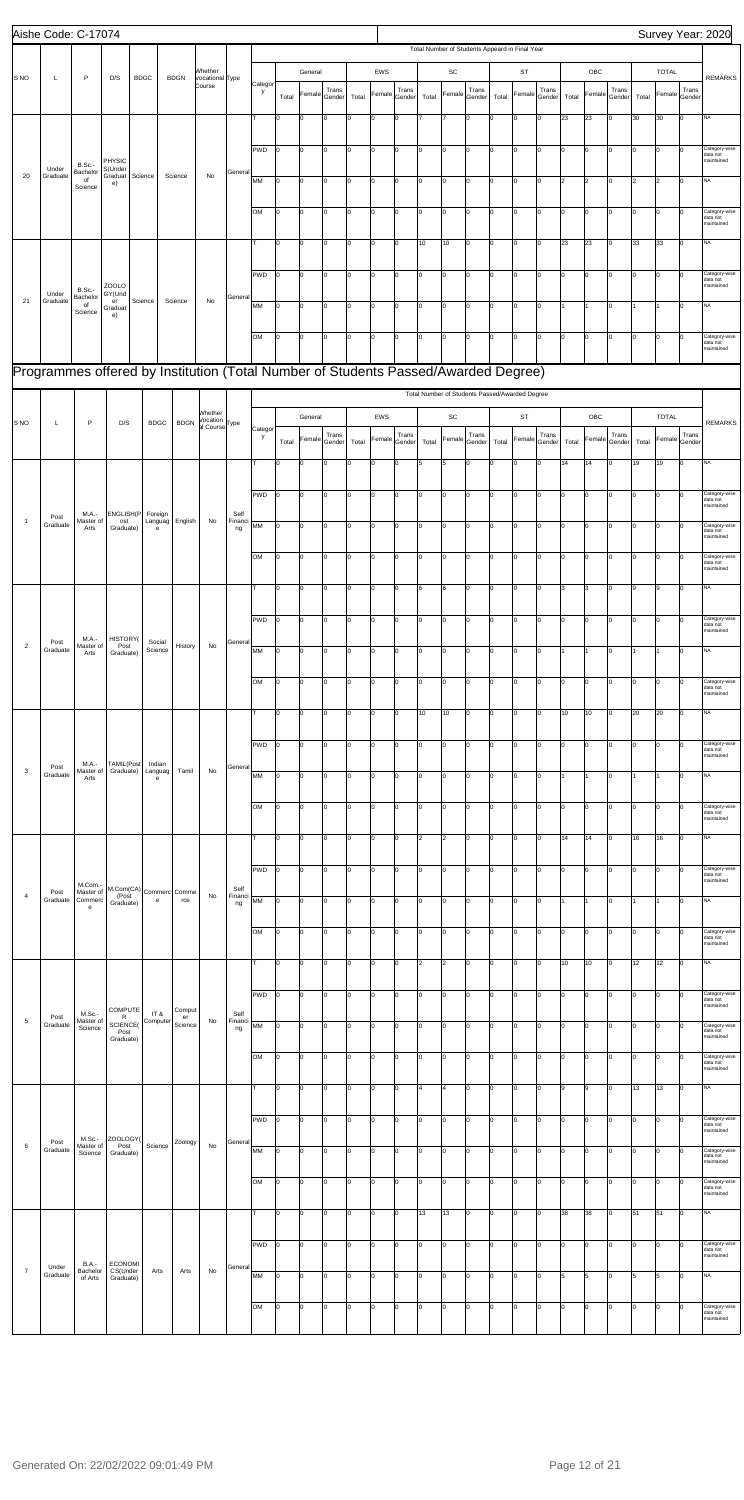|                  | Aishe Code: C-17074 |                                                  |                                         |                                   |                       |                                                  |                       |            |                 |             |                 |                 |        |                 |                                                |             |                 |       |        |                 |       |             |                 |       |                |             | Survey Year: 2020                       |
|------------------|---------------------|--------------------------------------------------|-----------------------------------------|-----------------------------------|-----------------------|--------------------------------------------------|-----------------------|------------|-----------------|-------------|-----------------|-----------------|--------|-----------------|------------------------------------------------|-------------|-----------------|-------|--------|-----------------|-------|-------------|-----------------|-------|----------------|-------------|-----------------------------------------|
|                  |                     |                                                  |                                         |                                   |                       |                                                  |                       |            |                 |             |                 |                 |        |                 | Total Number of Students Passed/Awarded Degree |             |                 |       |        |                 |       |             |                 |       |                |             |                                         |
| S <sub>NO</sub>  | Г                   | $\mathsf P$                                      | D/S                                     | <b>BDGC</b>                       | <b>BDGN</b>           | Whether<br>/ocation<br>al Course <sup>Type</sup> |                       | Categor    |                 | General     |                 |                 | EWS    |                 |                                                | SC          |                 |       | ST     |                 |       | OBC         |                 |       | <b>TOTAL</b>   |             | <b>REMARKS</b>                          |
|                  |                     |                                                  |                                         |                                   |                       |                                                  |                       | y          | Total           | Female      | Trans<br>Gender | Total           | Female | Trans<br>Gender | Total                                          | Female      | Trans<br>Gender | Total | Female | Trans<br>Gender | Total | Female      | Trans<br>Gender | Total | Female Gender  | Trans       |                                         |
|                  |                     |                                                  |                                         |                                   |                       |                                                  |                       | т          | I٥              | 0           | Iо              | lо              | 0      | Iо              | 17                                             | 17          | I٥              | lо    | 0      | Iо              | 33    | 33          | Iо              | 50    | 50             | lо          | NA                                      |
|                  |                     |                                                  |                                         |                                   |                       |                                                  |                       |            |                 |             |                 |                 |        |                 |                                                |             |                 |       |        |                 |       |             |                 |       |                |             |                                         |
|                  |                     |                                                  | English(SF)                             |                                   |                       |                                                  |                       | PWD        | I٥              | lo          | Iо              | Iо              | O      | I٥              | I٥                                             | 0           | Iо              | lo.   | lo     | I٥              | Iо    | O           | Iо              | I٥    | lо             | Iо          | Category-wise<br>data not<br>maintained |
| 8                | Under<br>Graduate   | B.A.-<br>Bachelor<br>of Arts                     | (Under<br>Graduate)                     | Arts                              | Arts                  | No                                               | Self<br>Financi<br>ng | МM         | I٥              | lo          | Iо              | Iо              | l0     | Iо              | I٥                                             | o           | Iо              | lo.   | lo     | lo.             | 8     | 8           | Iо              | 8     | 8              | lо          | <b>NA</b>                               |
|                  |                     |                                                  |                                         |                                   |                       |                                                  |                       |            |                 |             |                 |                 |        |                 |                                                |             |                 |       |        |                 |       |             |                 |       |                |             |                                         |
|                  |                     |                                                  |                                         |                                   |                       |                                                  |                       | OМ         | I٥              | l0          | Iо              | Iо              | 0      | I٥              | O                                              | o           | Iо              | Iо    | lo     | Iо              | I٥    | 0           | Iо              | I٥    | lo             | lо          | Category-wise<br>data not<br>maintained |
|                  |                     |                                                  |                                         |                                   |                       |                                                  |                       | т          |                 |             | lo.             | Iо              | O      | lо              | l9                                             | l9          | Iо              | Iо    | 0      | lo.             | 41    | 41          | Iо              | 51    | 51             | lо          | <b>NA</b>                               |
|                  |                     |                                                  |                                         |                                   |                       |                                                  |                       |            |                 |             |                 |                 |        |                 |                                                |             |                 |       |        |                 |       |             |                 |       |                |             |                                         |
|                  |                     |                                                  |                                         |                                   |                       |                                                  |                       | PWD        | I٥              | lo.         | Iо              | Iо              | l0     | Iо              | I٥                                             | o           | Iо              | lo.   | lo     | lo.             | lо    | lo.         | Iо              | Iо    | lо             | lо          | Category-wise<br>data not<br>maintained |
| $\boldsymbol{9}$ | Under<br>Graduate   | <b>B.A.-</b><br>Bachelor                         | ENGLISH(<br>Under                       | Arts                              | Arts                  | No                                               | Both                  |            |                 |             |                 |                 |        |                 |                                                |             |                 |       |        |                 |       |             |                 |       |                |             | <b>NA</b>                               |
|                  |                     | of Arts                                          | Graduate)                               |                                   |                       |                                                  |                       | MM         | I٥              | lo          | Iо              | Iо              | O      | I٥              | I٥                                             | 0           | Iо              | Iо    | lo     | I٥              | 8     | 8           | Iо              | 8     | 8              | lо          |                                         |
|                  |                     |                                                  |                                         |                                   |                       |                                                  |                       | OM         | O               | lо          | Iо              | Iо              | O      | I٥              | I٥                                             | 0           | I٥              | Iо    | 0      | I٥              | I٥    | O           | Iо              | I٥    | lо             | Iо          | Category-wise<br>data not               |
|                  |                     |                                                  |                                         |                                   |                       |                                                  |                       |            |                 |             |                 |                 |        |                 |                                                |             |                 |       |        |                 |       |             |                 |       |                |             | maintained                              |
|                  |                     |                                                  |                                         |                                   |                       |                                                  |                       | T          | lo              | lo.         | Iо              | Iо              | l0     | Iо              | 19                                             | 19          | Iо              | lo.   | lo     | lo.             | 25    | 25          | Iо              | 44    | 44             | lо          | <b>NA</b>                               |
|                  |                     |                                                  |                                         |                                   |                       |                                                  |                       | PWD        | l0              | l0          | Iо              | Iо              | 0      | I٥              | O                                              | 0           | Iо              | Iо    | lo     | I٥              | I٥    | 0           | Iо              | I٥    | $\overline{0}$ | lо          | Category-wise                           |
|                  | Under               | <b>B.A.-</b>                                     | HISTORY(                                |                                   |                       |                                                  | Genera                |            |                 |             |                 |                 |        |                 |                                                |             |                 |       |        |                 |       |             |                 |       |                |             | data not<br>maintained                  |
| 10               | Graduate            | Bachelor<br>of Arts                              | Under<br>Graduate)                      | Arts                              | Arts                  | No                                               |                       | MM         | O               | 0           | Iо              | Iо              | l0     | O               | lo.                                            | o           | lo.             | lo.   | lo     | lo.             | 1     |             | lо              |       | 1              | lо          | NA                                      |
|                  |                     |                                                  |                                         |                                   |                       |                                                  |                       | OM         | I٥              | lo.         | Iо              | Iо              | l0     | I٥              | o                                              | o           | lo.             | lo.   | lo     | lo.             | I٥    | l0          | Iо              | Iо    | Iо             | lо          | Category-wise                           |
|                  |                     |                                                  |                                         |                                   |                       |                                                  |                       |            |                 |             |                 |                 |        |                 |                                                |             |                 |       |        |                 |       |             |                 |       |                |             | data not<br>maintained                  |
|                  |                     |                                                  |                                         |                                   |                       |                                                  |                       | т          | I٥              | lо          | Iо              | Iо              | O      | I٥              | 24                                             | 24          | Iо              | Iо    | lo     | I٥              | 22    | 22          | Iо              | 46    | 46             | lo          | <b>NA</b>                               |
|                  |                     |                                                  |                                         |                                   |                       |                                                  |                       |            |                 |             |                 |                 |        |                 |                                                |             |                 |       |        |                 |       |             |                 |       |                |             |                                         |
|                  |                     |                                                  |                                         |                                   |                       |                                                  |                       | PWD        | I٥              | lо          | Iо              | Iо              | O      | Iо              | lо                                             | 0           | Iо              | I٥    | lo     | I٥              | lо    | O           | Iо              | I٥    | lо             | Iо          | Category-wise<br>data not<br>maintained |
| 11               | Under<br>Graduate   | <b>B.A.-</b><br>Bachelor<br>of Arts              | Tamil(SF)(<br>Under<br>Graduate)        | Arts                              | Arts                  | No                                               | Self<br>Financi<br>ng | МM         | I٥              | $\vert$ 0   | Iо              | Iо              | O      | lo.             | lo.                                            | o           | Iо              | I٥    | lo     | I٥              | I1.   | 1           | Iо              |       | I1             | lо          | <b>NA</b>                               |
|                  |                     |                                                  |                                         |                                   |                       |                                                  |                       |            |                 |             |                 |                 |        |                 |                                                |             |                 |       |        |                 |       |             |                 |       |                |             |                                         |
|                  |                     |                                                  |                                         |                                   |                       |                                                  |                       | OM         | $\overline{0}$  | $ 0\rangle$ | $\vert 0 \vert$ | $\vert 0 \vert$ | 0      | $\vert 0 \vert$ | 10                                             | 0           | $\overline{0}$  | 10    | 0      | Iо              | 10    | 0           | 10              | 10    | $\overline{0}$ | $ 0\rangle$ | Category-wise<br>data not<br>maintained |
|                  |                     |                                                  |                                         |                                   |                       |                                                  |                       | T          |                 |             | Iо              | Iо              | O      | 0               | 19                                             | 19          | Iо              | Iо    | lo     | I٥              | 29    | 29          | Iо              | 49    | 49             | lо          | <b>NA</b>                               |
|                  |                     |                                                  |                                         |                                   |                       |                                                  |                       |            |                 |             |                 |                 |        |                 |                                                |             |                 |       |        |                 |       |             |                 |       |                |             |                                         |
|                  |                     |                                                  |                                         |                                   |                       |                                                  |                       | PWD        | Iо              | lо          | Iо              | Iо              | l0     | I٥              | I٥                                             | o           | Iо              | lo.   | lo     | lo.             | I٥    | I٥          | Iо              | Iо    | lо             | lо          | Category-wise<br>data not               |
| 12               | Under               | <b>B.A.-</b><br>Bachelor                         | TAMIL(Und<br>er                         | Arts                              | Arts                  | No                                               | Both                  |            |                 |             |                 |                 |        |                 |                                                |             |                 |       |        |                 |       |             |                 |       |                |             | maintained                              |
|                  | Graduate            | of Arts                                          | Graduate)                               |                                   |                       |                                                  |                       | MM         | I٥              | lо          | Iо              | Iо              | 0      | I٥              | I٥                                             | 0           | I٥              | Iо    | 0      | I٥              | lЗ    | 3           | Iо              | lз    | 3              | lо          | <b>NA</b>                               |
|                  |                     |                                                  |                                         |                                   |                       |                                                  |                       | OM         | O               | 0           | lo.             | Iо              | O      | I٥              | I٥                                             | 0           | I٥              | lo.   | 0      | I٥              | lо    | O           | Iо              | I٥    | lо             | lо          | Category-wise<br>data not               |
|                  |                     |                                                  |                                         |                                   |                       |                                                  |                       |            |                 |             |                 |                 |        |                 |                                                |             |                 |       |        |                 |       |             |                 |       |                |             | maintained                              |
|                  |                     |                                                  |                                         |                                   |                       |                                                  |                       | lτ         | lo              | lо          | lo.             | Iо              | O      | Iо              | 6                                              | 6           | Iо              | lo.   | lo     | lo.             | 24    | 24          | Iо              | 30    | 30             | lо          | <b>NA</b>                               |
|                  |                     |                                                  |                                         |                                   |                       |                                                  |                       | <b>PWD</b> | I٥              | lо          | Iо              | Iо              | 0      | I٥              | O                                              | O           | Iо              | Iо    | lo     | I٥              | I٥    | $\mathbf 0$ | Iо              | I٥    | $\overline{0}$ | lо          | Category-wise                           |
|                  |                     | <b>B.C.A.-</b><br>Bachelor<br>of                 | BCA(Under                               | IT &                              | Comput                |                                                  | Self                  |            |                 |             |                 |                 |        |                 |                                                |             |                 |       |        |                 |       |             |                 |       |                |             | data not<br>maintained                  |
| 13               | Under<br>Graduate   | Computer<br>Applicatio<br>ns                     | Graduate) Computer                      |                                   | er<br>Applicati<br>on | No                                               | Financi<br>ng         | MM         | lо              | lо          | Iо              | Iо              | O      | lо              | I٥                                             | 0           | I٥              | Iо    | 0      | I٥              | 1     |             | Iо              |       | 1              | Iо          | <b>NA</b>                               |
|                  |                     |                                                  |                                         |                                   |                       |                                                  |                       |            |                 |             |                 |                 |        |                 |                                                |             |                 |       |        |                 |       |             |                 |       |                |             |                                         |
|                  |                     |                                                  |                                         |                                   |                       |                                                  |                       | OM         | Iо              | lо          | lo.             | Iо              | l0     | I٥              | lo.                                            | o           | Iо              | lo.   | lo     | lo.             | lо    | lo.         | Iо              | Iо    | lо             | lо          | Category-wise<br>data not<br>maintained |
|                  |                     |                                                  |                                         |                                   |                       |                                                  |                       | T.         | I٥              | lо          | Iо              | Iо              | 0      | I٥              | 19                                             | 19          | Iо              | I٥    | O      | I٥              | 36    | 36          | Iо              | 55    | 55             | lо          | <b>NA</b>                               |
|                  |                     |                                                  |                                         |                                   |                       |                                                  |                       |            |                 |             |                 |                 |        |                 |                                                |             |                 |       |        |                 |       |             |                 |       |                |             |                                         |
|                  |                     | B.Com.-                                          | B.Com(CA)                               |                                   |                       |                                                  |                       | PWD        | O               | O           | Iо              | lо              | O      | lо              | I٥                                             | 0           | I٥              | Iо    | 0      | lo.             | I٥    | O           | Iо              | I٥    | lо             | Iо          | Category-wise<br>data not<br>maintained |
| 14               | Under<br>Graduate   | Bachelor<br>of<br>Commerc                        | -SF(Under Commerc Comme<br>Graduate)    | $\mathsf{e}% _{t}\left( t\right)$ | rce                   | No                                               | Self<br>Financi<br>ng | MM         | lо              | $\vert$ 0   | Iо              | Iо              | O      | Iо              | lo.                                            | o           | Iо              | lo.   | O      | lо              | 3     | 3           | Iо              | 3     | 3              | lо          | <b>NA</b>                               |
|                  |                     | e                                                |                                         |                                   |                       |                                                  |                       |            |                 |             |                 |                 |        |                 |                                                |             |                 |       |        |                 |       |             |                 |       |                |             |                                         |
|                  |                     |                                                  |                                         |                                   |                       |                                                  |                       | OM         | I٥              | 0           | Iо              | Iо              | 0      | I٥              | I٥                                             | O           | Iо              | Iо    | 0      | I٥              | I٥    | 0           | Iо              | I٥    | $\overline{0}$ | lо          | Category-wise<br>data not<br>maintained |
|                  |                     |                                                  |                                         |                                   |                       |                                                  |                       | T          | I٥              | 0           | Iо              | Iо              | O      | O               | 14                                             | 14          | I٥              | lo.   | 0      | lо              | 49    | 49          | Iо              | 63    | 63             | lо          | <b>NA</b>                               |
|                  |                     |                                                  |                                         |                                   |                       |                                                  |                       |            |                 |             |                 |                 |        |                 |                                                |             |                 |       |        |                 |       |             |                 |       |                |             |                                         |
|                  |                     |                                                  |                                         |                                   |                       |                                                  |                       | PWD        | Iо              | lo          | lo.             | Iо              | l0     | I٥              | lo.                                            | o           | lo.             | lo.   | lo     | lo.             | I٥    | l0          | Iо              | Iо    | Iо             | lо          | Category-wise<br>data not               |
| 15               | Under               | B.Com.-<br>Bachelor<br>of                        | <b>COMMERC</b><br>E(Under               | Commerc Comme                     |                       | No                                               | General               |            |                 |             |                 |                 |        |                 |                                                |             |                 |       |        |                 |       |             |                 |       |                |             | maintained                              |
|                  | Graduate            | Commerc<br>$\mathbf{e}$                          | Graduate)                               | e                                 | rce                   |                                                  |                       | MM         | I٥              | lo          | Iо              | Iо              | O      | I٥              | lo.                                            | $\mathsf 0$ | Iо              | Iо    | lo     | I٥              | 4     | 4           | Iо              | 4     | $\overline{4}$ | lо          | <b>NA</b>                               |
|                  |                     |                                                  |                                         |                                   |                       |                                                  |                       | OM         | O               | 0           | Iо              | Iо              | O      | lо              | $\overline{10}$                                | 0           | Iо              | I٥    | 0      | lo.             | lо    | lo.         | 0               | I٥    | lо             | lо          | Category-wise<br>data not               |
|                  |                     |                                                  |                                         |                                   |                       |                                                  |                       |            |                 |             |                 |                 |        |                 |                                                |             |                 |       |        |                 |       |             |                 |       |                |             | maintained                              |
|                  |                     |                                                  |                                         |                                   |                       |                                                  |                       | Iт         | l0              | $\vert$ 0   | Iо              | Iо              | O      | lo.             | 10                                             | 10          | $ 0\rangle$     | I٥    | O      | I٥              | 22    | 22          | lо              | 32    | 32             | lо          | <b>NA</b>                               |
|                  |                     |                                                  |                                         |                                   |                       |                                                  |                       | PWD        | 10              | lо          | $\overline{0}$  | 10              | 0      | $\vert 0 \vert$ | 0                                              | 0           | $\overline{0}$  | 10    | 0      | Iо              | 10    | 0           | Iо              | Iо    | 10             | Iо          | Category-wise                           |
|                  |                     | <b>B.Sc.-</b>                                    | BOTANY(U                                |                                   |                       |                                                  |                       |            |                 |             |                 |                 |        |                 |                                                |             |                 |       |        |                 |       |             |                 |       |                |             | data not<br>maintained                  |
| 16               | Under<br>Graduate   | Bachelor<br>of Science                           | nder<br>Graduate)                       | Science                           | Science               | No                                               | General               | MM         | $\vert 0 \vert$ | lo          | Iо              | Iо              | l0     | I٥              | I٥                                             | 0           | Iо              | lo.   | 0      | lo.             | 1     |             | Iо              |       |                | Iо          | <b>NA</b>                               |
|                  |                     |                                                  |                                         |                                   |                       |                                                  |                       |            |                 |             |                 |                 |        |                 |                                                |             |                 |       |        |                 |       |             |                 |       |                |             |                                         |
|                  |                     |                                                  |                                         |                                   |                       |                                                  |                       | OM         | I٥              | lo.         | Iо              | Iо              | l0     | Iо              | $\overline{10}$                                | o           | Iо              | lo.   | lo     | lo.             | Iо    | lo.         | Iо              | lo.   | Iо             | lо          | Category-wise<br>data not<br>maintained |
|                  |                     |                                                  |                                         |                                   |                       |                                                  |                       |            | I٥              | 0           | Iо              | Iо              | 0      | I٥              | 5                                              | 5           | Iо              | Iо    | 0      | Iо              | 30    | 30          | Iо              | 35    | 35             | lо          | <b>NA</b>                               |
|                  |                     |                                                  |                                         |                                   |                       |                                                  |                       |            |                 |             |                 |                 |        |                 |                                                |             |                 |       |        |                 |       |             |                 |       |                |             |                                         |
|                  |                     |                                                  |                                         |                                   |                       |                                                  |                       | PWD        | I٥              | 0           | lo.             | Iо              | O      | Iо              | Iо                                             | o           | I٥              | lo.   | 0      | I٥              | Iо    | 0           | Iо              | I٥    | lо             | I٥          | Category-wise<br>data not<br>maintained |
| 17               | Under               | <b>B.Sc.-</b><br>Bachelor<br>Graduate of Science | <b>CHEMISTR</b><br>Y(Under<br>Graduate) | Science                           | Science               | No                                               | General               | МM         | I٥              | lo          | Iо              | Iо              | l0     | Iо              | lo.                                            | o           | Iо              | lo.   | lo     | lo.             | I1.   | 1           | Iо              |       | 1              | Ιo          | <b>NA</b>                               |
|                  |                     |                                                  |                                         |                                   |                       |                                                  |                       |            |                 |             |                 |                 |        |                 |                                                |             |                 |       |        |                 |       |             |                 |       |                |             |                                         |
|                  |                     |                                                  |                                         |                                   |                       |                                                  |                       | OM         | I٥              | 0           | Iо              | Iо              | 0      | I٥              | O                                              | 0           | Iо              | Iо    | 0      | I٥              | I٥    | $\mathbf 0$ | Iо              | Iо    | $\overline{0}$ | Iо          | Category-wise<br>data not               |
|                  |                     |                                                  |                                         |                                   |                       |                                                  |                       |            |                 |             |                 |                 |        |                 |                                                |             |                 |       |        |                 |       |             |                 |       |                |             | maintained                              |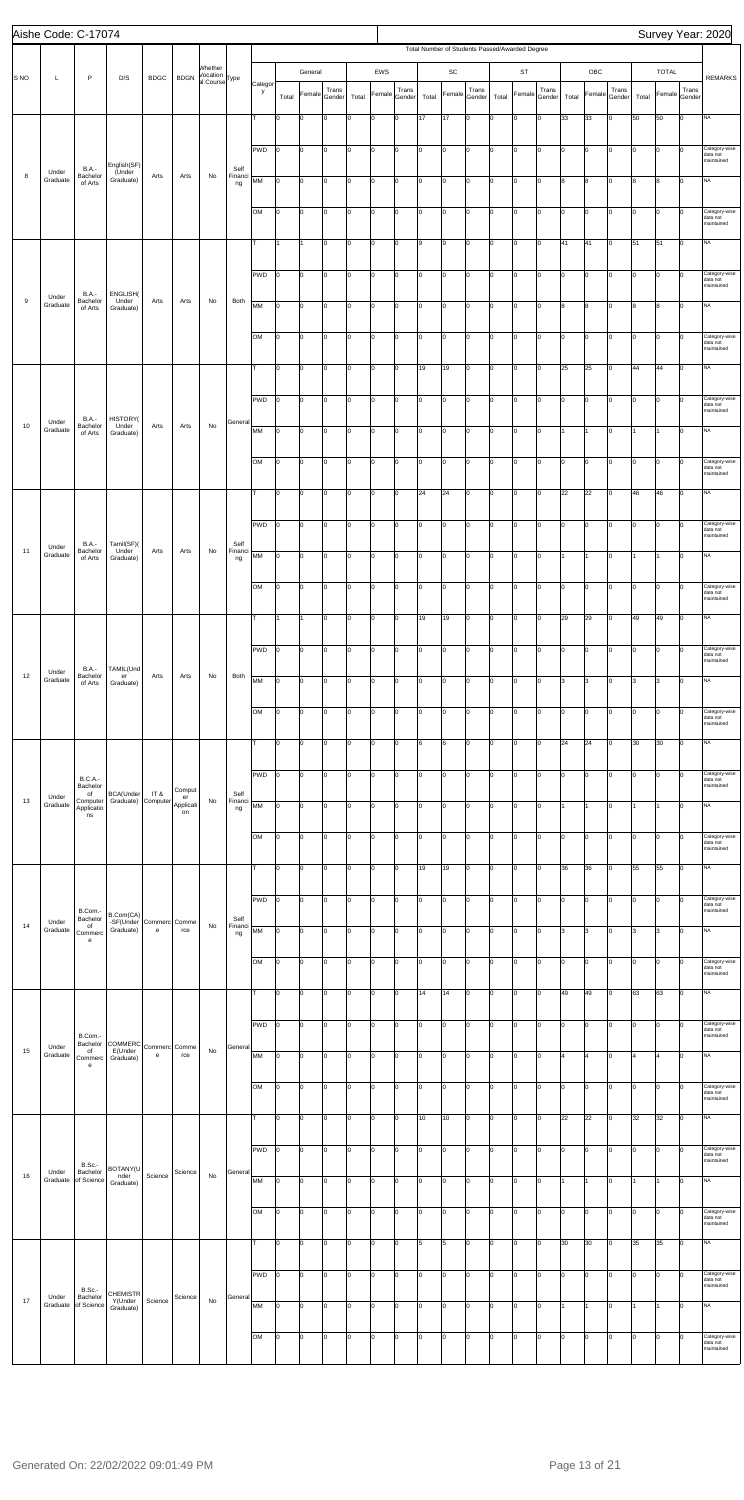|                 | Aishe Code: C-17074 |                                 |                                                                                               |                     |               |                                                  |                       |              |                |                |                 |       |                |                 |       |                     |                                                           |       |                |                 |       |                      |                 |                |                      |                 | Survey Year: 2020                       |
|-----------------|---------------------|---------------------------------|-----------------------------------------------------------------------------------------------|---------------------|---------------|--------------------------------------------------|-----------------------|--------------|----------------|----------------|-----------------|-------|----------------|-----------------|-------|---------------------|-----------------------------------------------------------|-------|----------------|-----------------|-------|----------------------|-----------------|----------------|----------------------|-----------------|-----------------------------------------|
|                 |                     |                                 |                                                                                               |                     |               |                                                  |                       |              |                |                |                 |       |                |                 |       |                     | Total Number of Students Passed/Awarded Degree            |       |                |                 |       |                      |                 |                |                      |                 |                                         |
| S <sub>NO</sub> | L                   | $\sf P$                         | D/S                                                                                           | <b>BDGC</b>         | <b>BDGN</b>   | Whether<br>Vocation<br>al Course <sup>Type</sup> |                       | Categor      |                | General        |                 |       | EWS            |                 |       | SC                  |                                                           |       | <b>ST</b>      |                 |       | OBC                  |                 |                | <b>TOTAL</b>         |                 | <b>REMARKS</b>                          |
|                 |                     |                                 |                                                                                               |                     |               |                                                  |                       | у            | Total          | Female         | Trans<br>Gender | Total | Female         | Trans<br>Gender | Total | Female              | Trans<br>Gender                                           | Total | Female         | Trans<br>Gender | Total | Female               | Trans<br>Gender | Total          | Female               | Trans<br>Gender |                                         |
|                 |                     |                                 |                                                                                               |                     |               |                                                  |                       | T.           | I٥             | 0              | Iо              | l0.   | l0             | I٥              | 12    | 12                  | Iо                                                        | lо    | 0              | Iо              | 13    | 13                   | lo.             | 25             | 25                   | Iо              | <b>NA</b>                               |
|                 |                     |                                 |                                                                                               |                     |               |                                                  |                       |              |                |                |                 |       |                |                 |       |                     |                                                           |       |                |                 |       |                      |                 |                |                      |                 |                                         |
|                 |                     | <b>B.Sc.-</b>                   | COMPUTE                                                                                       |                     | Comput        |                                                  |                       | PWD          | Ιo             | 0              | Iо              | I٥    | lo             | Iо              | lo.   | $\mathsf{O}\xspace$ | Iо                                                        | lо    | O              | Iо              | lо    | O                    | Iо              | O              | l0                   | Iо              | Category-wise<br>data not<br>maintained |
| 18              | Under<br>Graduate   | Bachelor                        | $\mathsf{R}$<br>of Science SCIENCE(<br>Under                                                  | IT&<br>Computer     | er<br>Science | No                                               | Self<br>Financi<br>ng | MM           | Iо             | l0             | lo.             | I٥    | lo             | Iо              | I٥    | o                   | Iо                                                        | lо    | lo.            | Iо              | I٥    | 0                    | lo.             | I٥             | 0                    | I٥              | Category-wise<br>data not               |
|                 |                     |                                 | Graduate)                                                                                     |                     |               |                                                  |                       |              |                |                |                 |       |                |                 |       |                     |                                                           |       |                |                 |       |                      |                 |                |                      |                 | maintained                              |
|                 |                     |                                 |                                                                                               |                     |               |                                                  |                       | OM           | Iо             | l0             | Iо              | I٥    | O              | Iо              | I٥    | 0                   | lо                                                        | lо    | 0              | lo.             | lо    | 0                    | $\Omega$        | I٥             | 0                    | lo.             | Category-wise<br>data not<br>maintained |
|                 |                     |                                 |                                                                                               |                     |               |                                                  |                       |              | I٥             | $\mathbf 0$    | I٥              | I٥    | lo             | Iо              | 6     | 6                   | Iо                                                        | I٥    | O              | lo.             | 23    | 23                   | lо              | 29             | 29                   | lо              | <b>NA</b>                               |
|                 |                     |                                 |                                                                                               |                     |               |                                                  |                       |              |                |                |                 |       |                |                 |       |                     |                                                           |       |                |                 |       |                      |                 |                |                      |                 |                                         |
|                 |                     | <b>B.Sc.-</b>                   | MATHEMA                                                                                       |                     |               |                                                  |                       | PWD          | Iо             | l0             | lo.             | Iо    | lo             | Iо              | lo.   | o                   | Iо                                                        | lо    | lo.            | Iо              |       | 11                   | lo.             | 1              |                      | Iо              | NA                                      |
| 19              | Under<br>Graduate   | Bachelor<br>of Science          | TICS(Under<br>Graduate)                                                                       | Science             | Science       | No                                               | General               | MM           | Iо             | lо             | Iо              | I٥    | lo             | I٥              | I٥    | 0                   | Iо                                                        | I٥    | 0              | lo              | 2     | $\overline{2}$       | Iо              | 2              | $\vert$ <sub>2</sub> | Iо              | <b>NA</b>                               |
|                 |                     |                                 |                                                                                               |                     |               |                                                  |                       |              |                |                |                 |       |                |                 |       |                     |                                                           |       |                |                 |       |                      |                 |                |                      |                 |                                         |
|                 |                     |                                 |                                                                                               |                     |               |                                                  |                       | OM           | lо             | 0              | I٥              | lo.   | lo             | Iо              | I٥    | 0                   | Iо                                                        | I٥    | $\mathbf 0$    | Iо              | lо    | O                    | Iо              | O              | $\overline{0}$       | Iо              | Category-wise<br>data not<br>maintained |
|                 |                     |                                 |                                                                                               |                     |               |                                                  |                       | т            | lо             | l0             | lo.             | I٥    | lo             | Iо              |       | $\overline{7}$      | I٥                                                        | lо    | $\overline{0}$ | Iо              | 23    | 23                   | lo.             | 30             | 30                   | Iо              | NA                                      |
|                 |                     |                                 |                                                                                               |                     |               |                                                  |                       |              |                |                |                 |       |                |                 |       |                     |                                                           |       |                |                 |       |                      |                 |                |                      |                 |                                         |
|                 |                     | B.Sc.-                          | PHYSICS(                                                                                      |                     |               |                                                  |                       | PWD          | Iо             | lo             | Iо              | I٥    | O              | I٥              | I٥    | 0                   | lо                                                        | lо    | 0              | Iо              | lо    | 0                    | lo.             | I٥             | 0                    | Iо              | Category-wise<br>data not<br>maintained |
| 20              | Under               | Bachelor<br>Graduate of Science | Under<br>Graduate)                                                                            | Science             | Science       | No                                               | General               | MM           | I٥             | $\mathsf 0$    | I٥              | I٥    | lo             | Iо              | I٥    | $\mathsf{O}\xspace$ | Iо                                                        | I٥    | $\mathbf 0$    | Iо              | 2     | $\vert$ <sub>2</sub> | lо              | $\overline{2}$ | $\overline{2}$       | lо              | <b>NA</b>                               |
|                 |                     |                                 |                                                                                               |                     |               |                                                  |                       |              |                |                |                 |       |                |                 |       |                     |                                                           |       |                |                 |       |                      |                 |                |                      |                 |                                         |
|                 |                     |                                 |                                                                                               |                     |               |                                                  |                       | lом          | I٥             | l0             | lo.             | Iо    | lo             | Iо              | lo.   | lо                  | Iо                                                        | lо    | O              | Iо              | lо    | O                    | lo.             | Iо             | l0                   | Iо              | Category-wise<br>data not<br>maintained |
|                 |                     |                                 |                                                                                               |                     |               |                                                  |                       | T.           | lo             | lо             | Iо              | lo.   | lo             | Iо              | 10    | 10                  | Iо                                                        | I٥    | 0              | Iо              | 23    | 23                   | Iо              | 33             | 33                   | Iо              | <b>NA</b>                               |
|                 |                     |                                 |                                                                                               |                     |               |                                                  |                       |              |                |                |                 |       |                |                 |       |                     |                                                           |       |                |                 |       |                      |                 |                |                      |                 |                                         |
|                 |                     | B.Sc.                           | ZOOLOGY(                                                                                      |                     |               |                                                  |                       | PWD          | I٥             | lо             | Iо              | I٥    | $\overline{0}$ | Iо              | lo.   | $\mathsf{O}\xspace$ | Iо                                                        | I٥    | O              | Iо              | lо    | O                    | Iо              | lo.            | O                    | Iо              | Category-wise<br>data not<br>maintained |
| 21              | Under<br>Graduate   | Bachelor<br>of Science          | Under<br>Graduate)                                                                            | Science             | Science       | No                                               | General               | MM           | Iо             | l0             | Iо              | I٥    | O              | Iо              | I٥    | O                   | Iо                                                        | l0    | $\mathbf 0$    | Iо              |       |                      | lo.             | 1              |                      | Iо              | NA                                      |
|                 |                     |                                 |                                                                                               |                     |               |                                                  |                       |              |                |                |                 | lo    |                |                 |       | $\mathbf 0$         |                                                           |       | 0              | lo              | ١o    | $\overline{0}$       |                 |                | 0                    | 0               | Category-wise                           |
|                 |                     |                                 |                                                                                               |                     |               |                                                  |                       | OM           | 10             | $\overline{0}$ | Iо              |       | 0              | Iо              | I٥    |                     | Iо                                                        | Iо    |                |                 |       |                      |                 | Iо             |                      |                 | data not<br>maintained                  |
|                 |                     |                                 | Programmes offered by Institution (Out of Total, Number of Students Passed with 60% or above) |                     |               |                                                  |                       |              |                |                |                 |       |                |                 |       |                     |                                                           |       |                |                 |       |                      |                 |                |                      |                 |                                         |
|                 |                     |                                 |                                                                                               |                     |               |                                                  |                       |              |                |                |                 |       |                |                 |       |                     | Out of Total, Number of Students Passed with 60% or above |       |                |                 |       |                      |                 |                |                      |                 |                                         |
|                 |                     |                                 |                                                                                               |                     |               | Whether<br>Vocation                              |                       |              |                | General        |                 |       | EWS            |                 |       | SC                  |                                                           |       | <b>ST</b>      |                 |       | OBC                  |                 |                | <b>TOTAL</b>         |                 |                                         |
| S <sub>NO</sub> | L                   | P                               | D/S                                                                                           | <b>BDGC</b>         | <b>BDGN</b>   | al Course <sup>Type</sup>                        |                       | Categor<br>у | Total          | Female         | Trans<br>Gender | Total | Female         | Trans<br>Gender | Total | Female              | Trans<br>Gender                                           | Total | Female         | Trans<br>Gender | Total | Female               | Trans<br>Gender | Total          | Female               | Trans<br>Gender | <b>REMARKS</b>                          |
|                 |                     |                                 |                                                                                               |                     |               |                                                  |                       | т            | lo             | 0              | lo.             | I٥    | O              | lo.             | 5     | 5                   | Iо                                                        | I٥    | $\mathbf 0$    | lo.             | 14    | 14                   | $\Omega$        | 19             | 19                   | Iо              | NA                                      |
|                 |                     |                                 |                                                                                               |                     |               |                                                  |                       |              |                |                |                 |       |                |                 |       |                     |                                                           |       |                |                 |       |                      |                 |                |                      |                 |                                         |
|                 |                     |                                 |                                                                                               |                     |               |                                                  |                       | PWD          | Iо             | lo             | Iо              | I٥    | O              | I٥              | I٥    | 0                   | Iо                                                        | lо    | 0              | lo.             | lо    | 0                    | $\Omega$        | O              | 0                    | Iо              | Category-wise<br>data not<br>naintained |
| $\mathbf{1}$    | Post<br>Graduate    | M.A.-<br>Master of<br>Arts      | <b>ENGLISH</b><br>(Post<br>Graduate)                                                          | Foreign<br>Language | English       | No                                               | Self<br>Financi       | MM           | I٥             | $\mathsf 0$    | lo.             | lo.   | lo             | Iо              | I٥    | 0                   | Iо                                                        | I٥    | $\mathbf 0$    | lo.             | lо    | O                    | $\Omega$        | O              | $\overline{0}$       | $\Omega$        | Category-wise                           |
|                 |                     |                                 |                                                                                               |                     |               |                                                  | ng                    |              |                |                |                 |       |                |                 |       |                     |                                                           |       |                |                 |       |                      |                 |                |                      |                 | data not<br>maintained                  |
|                 |                     |                                 |                                                                                               |                     |               |                                                  |                       | OM           | I٥             | 0              | lo.             | lo    | lo.            | Iо              | I٥    | o                   | Iо                                                        | lо    | $\mathbf 0$    | Iо              | I٥    | 0                    | $\Omega$        | I٥             | l0                   | $\Omega$        | Category-wise<br>data not<br>maintained |
|                 |                     |                                 |                                                                                               |                     |               |                                                  |                       | т            | 0              | 0              | Iо              | lo.   | lo.            | I٥              | 6     | 6                   | Iо                                                        | lo.   | 0              | lo              | 3     | 3                    | $\Omega$        | 9              | 9                    | Iо              | <b>NA</b>                               |
|                 |                     |                                 |                                                                                               |                     |               |                                                  |                       |              |                |                |                 |       |                |                 |       |                     |                                                           |       |                |                 |       |                      |                 |                |                      |                 |                                         |
|                 |                     |                                 |                                                                                               |                     |               |                                                  |                       | PWD          | I٥             | 0              | lo.             | I٥    | lo             | I٥              | I٥    | 0                   | Iо                                                        | I٥    | $\mathbf 0$    | Iо              | Iо    | 0                    | 0               | O              | 0                    | 0               | Category-wise<br>data not<br>maintained |
| $\overline{2}$  | Post<br>Graduate    | M.A.-<br>Master of<br>Arts      | <b>HISTORY</b><br>(Post<br>Graduate)                                                          | Social<br>Science   | History       | No                                               | Genera                | MM           | I٥             | 0              | lo.             | I٥    | I٥             | Iо              | I٥    | o                   | Iо                                                        | lо    | $\mathbf 0$    | lo.             |       |                      | $\Omega$        | 1              |                      | lo.             | NA                                      |
|                 |                     |                                 |                                                                                               |                     |               |                                                  |                       |              |                |                |                 |       |                |                 |       |                     |                                                           |       |                |                 |       |                      |                 |                |                      |                 |                                         |
|                 |                     |                                 |                                                                                               |                     |               |                                                  |                       | <b>OM</b>    | Iо             | l0             | Iо              | I٥    | l0             | I٥              | I٥    | 0                   | Iо                                                        | lо    | $\mathbf 0$    | Iо              | Iо    | 0                    | $\Omega$        | I٥             | 0                    | Iо              | Category-wise<br>data not<br>maintained |
|                 |                     |                                 |                                                                                               |                     |               |                                                  |                       |              | I٥             | $\mathbf 0$    | lo.             | I٥    | lo             | Iо              | 10    | 10                  | Iо                                                        | I٥    | $\mathbf 0$    | lo.             | 10    | 10                   | lo.             | 20             | 20                   | lо              | <b>NA</b>                               |
|                 |                     |                                 |                                                                                               |                     |               |                                                  |                       |              |                |                |                 |       |                |                 |       |                     |                                                           |       |                |                 |       |                      |                 |                |                      |                 |                                         |
|                 |                     |                                 | TAMIL(Po                                                                                      |                     |               |                                                  |                       | PWD          | l٥             | l0             | lo.             | lo    | lo             | Iо              | lo.   | o                   | Iо                                                        | lо    | $\mathbf 0$    | Iо              | Iо    | O                    | lo.             | I٥             | l0                   | Iо              | Category-wise<br>data not<br>maintained |
| 3               | Post<br>Graduate    | M.A.-<br>Master of<br>Arts      | st<br>Graduate)                                                                               | Indian<br>Language  | Tamil         | No                                               | Genera                | MM           | lo             | 0              | Iо              | I٥    | 0              | I٥              | I٥    | 0                   | Iо                                                        | lo.   | 0              | Iо              |       | 11                   | $\Omega$        | 11             |                      | Iо              | <b>NA</b>                               |
|                 |                     |                                 |                                                                                               |                     |               |                                                  |                       |              |                |                |                 |       |                |                 |       |                     |                                                           |       |                |                 |       |                      |                 |                |                      |                 |                                         |
|                 |                     |                                 |                                                                                               |                     |               |                                                  |                       | OM           | I٥             | 0              | I٥              | I٥    | l0             | Iо              | I٥    | $\mathsf{O}\xspace$ | Iо                                                        | l0    | 0              | Iо              | Iо    | 0                    | 0               | O              | 0                    | Iо              | Category-wise<br>data not<br>maintained |
|                 |                     |                                 |                                                                                               |                     |               |                                                  |                       | T.           | I٥             | l0             | lo.             | I٥    | 0              | Iо              | 2     | $\overline{2}$      | Iо                                                        | lо    | $\mathbf 0$    | Iо              | 14    | 14                   | lo.             | 16             | 16                   | Iо              | NA                                      |
|                 |                     |                                 |                                                                                               |                     |               |                                                  |                       |              |                |                |                 |       |                |                 |       |                     |                                                           |       |                |                 |       |                      |                 |                |                      |                 |                                         |
|                 |                     | M.Com.-                         | M.Com(C                                                                                       |                     |               |                                                  |                       | PWD          | Iо             | 0              | I٥              | lo.   | l0             | lo.             | lo.   | 0                   | Iо                                                        | I٥    | $\mathbf 0$    | lo.             | I٥    | $\Omega$             |                 | O              | 0                    | 10              | Category-wise<br>data not<br>maintained |
| 4               | Post<br>Graduate    | Master of<br>Commerc<br>e       | A)(Post<br>Graduate) Commerce                                                                 |                     | Comme<br>rce  | No                                               | Self<br>Financi<br>ng | MM           | Iо             | 0              | Iо              | 10    | 0              | 10              | 10    | 0                   | 10                                                        | 10    | 0              | Iо              |       |                      | 0               |                |                      | lо              | NA                                      |
|                 |                     |                                 |                                                                                               |                     |               |                                                  |                       |              |                |                |                 |       |                |                 |       |                     |                                                           |       |                |                 |       |                      |                 |                |                      |                 |                                         |
|                 |                     |                                 |                                                                                               |                     |               |                                                  |                       | OM           | Iо             | 0              | lo.             | I٥    | lo.            | Iо              | lo.   | lо                  | lo.                                                       | lо    | $\mathbf 0$    | lo              | I٥    | 0                    | lo.             | Iо             | lo.                  | Iо              | Category-wise<br>data not<br>maintained |
|                 |                     |                                 |                                                                                               |                     |               |                                                  |                       | т            | lo             | 0              | Iо              | lo.   | lo.            | I٥              | 2     | $\overline{2}$      | lo                                                        | I٥    | 0              | Iо              | 10    | 10                   | Iо              | 12             | 12                   | Iо              | <b>NA</b>                               |
|                 |                     |                                 |                                                                                               |                     |               |                                                  |                       |              |                |                |                 |       |                |                 |       |                     |                                                           |       |                |                 |       |                      |                 |                |                      |                 |                                         |
|                 | Post                | M.Sc.-                          | <b>COMPUT</b><br>ER                                                                           |                     | Comput        |                                                  | Self                  | PWD          | $\overline{0}$ | 0              | Iо              | I٥    | 10             | Iо              | I٥    | $\mathsf{O}\xspace$ | Iо                                                        | l0    | $\mathbf 0$    | Iо              | lо    | 0                    | Iо              | I٥             | 0                    | 0               | Category-wise<br>data not<br>maintained |
| $\overline{5}$  | Graduate            | Master of<br>Science            | <b>SCIENCE</b><br>(Post<br>Graduate)                                                          | IT &<br>Computer    | er<br>Science | No                                               | Financi<br>ng         | MM           | lo             | 0              | lo.             | I٥    | lo             | Iо              | lo.   | o                   | Iо                                                        | lо    | lo.            | lo.             | I٥    | 0                    | lo.             | Iо             | 0                    | lo.             | Category-wise<br>data not               |
|                 |                     |                                 |                                                                                               |                     |               |                                                  |                       |              |                |                |                 |       |                |                 |       |                     |                                                           |       |                |                 |       |                      |                 |                |                      |                 | maintained<br>Category-wise             |
|                 |                     |                                 |                                                                                               |                     |               |                                                  |                       | OM           | lo             | lо             | Iо              | lo.   | 0              | Iо              | I٥    | 0                   | Iо                                                        | I٥    | 0              | Iо              | I٥    | 0                    | Iо              | I٥             | lo.                  | Iо              | data not<br>maintained                  |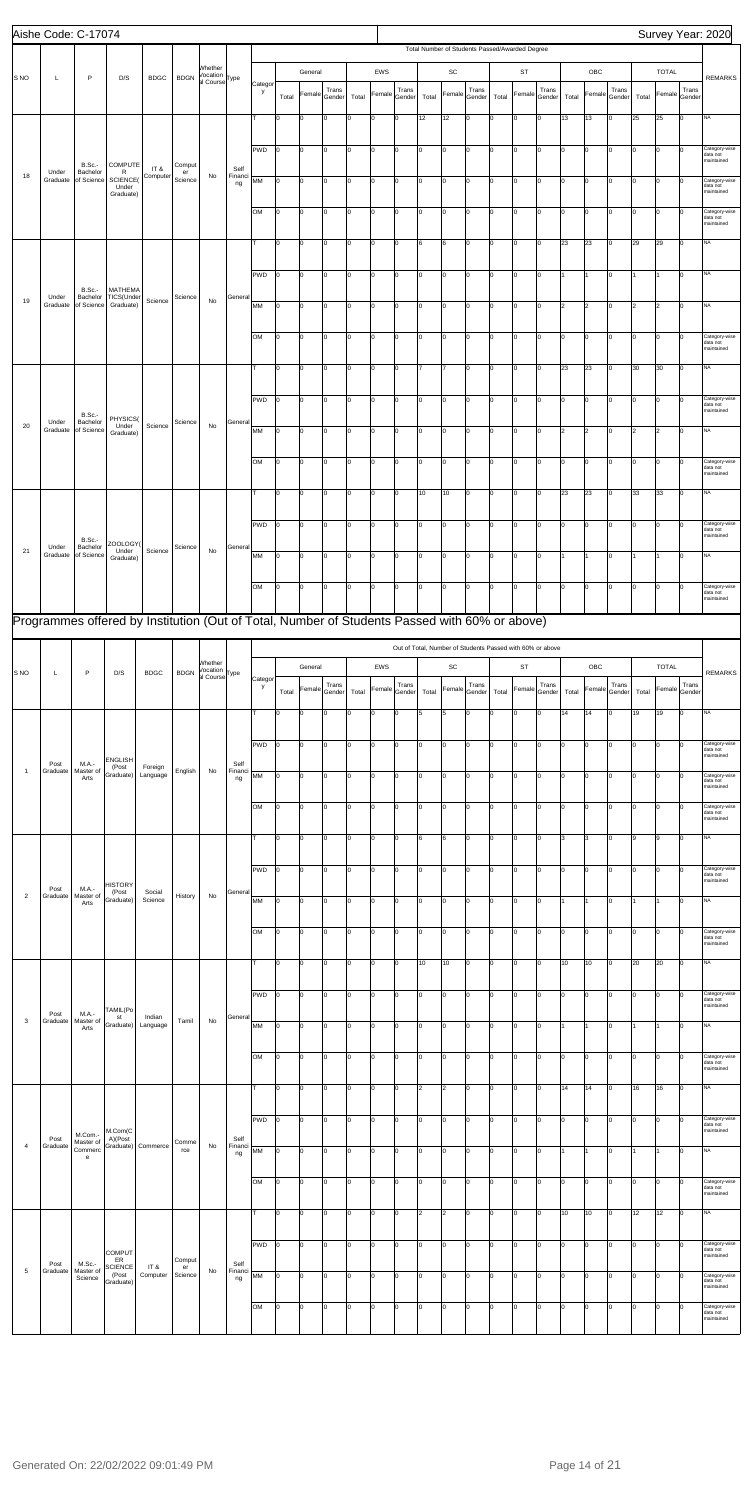|                  | Aishe Code: C-17074 |                                     |                               |                    |                 |                           |                 |              |       |                |                |       |        |        |                                                           |                              |        |          |        |        |                           |                |        |       |               |       | Survey Year: 2020                       |
|------------------|---------------------|-------------------------------------|-------------------------------|--------------------|-----------------|---------------------------|-----------------|--------------|-------|----------------|----------------|-------|--------|--------|-----------------------------------------------------------|------------------------------|--------|----------|--------|--------|---------------------------|----------------|--------|-------|---------------|-------|-----------------------------------------|
|                  |                     |                                     |                               |                    |                 |                           |                 |              |       |                |                |       |        |        | Out of Total, Number of Students Passed with 60% or above |                              |        |          |        |        |                           |                |        |       |               |       |                                         |
|                  |                     |                                     |                               |                    |                 | Whether<br>Vocation       |                 |              |       | General        |                |       | EWS    |        |                                                           | $\operatorname{\textsf{SC}}$ |        |          | ST     |        |                           | OBC            |        |       | <b>TOTAL</b>  |       |                                         |
| S <sub>NO</sub>  | L                   | P                                   | D/S                           | <b>BDGC</b>        | <b>BDGN</b>     | al Course <sup>Type</sup> |                 | Categor<br>y |       |                | Trans          |       |        | Trans  |                                                           |                              | Trans  |          |        | Trans  |                           |                | Trans  |       |               | Trans | <b>REMARKS</b>                          |
|                  |                     |                                     |                               |                    |                 |                           |                 |              | Total | Female         | Gender         | Total | Female | Gender | Total                                                     | Female                       | Gender | Total    | Female | Gender | Total                     | Female         | Gender | Total | Female Gender |       |                                         |
|                  |                     |                                     |                               |                    |                 |                           |                 | т            | O     | 0              | $\overline{0}$ | Iо    | O      | 0      | l4                                                        | $\overline{4}$               | 0      | lo       | O      | I٥     | 9                         | 9              | Iо     | 13    | 13            | lо    | <b>NA</b>                               |
|                  |                     |                                     |                               |                    |                 |                           |                 |              |       |                |                |       |        |        |                                                           |                              |        |          |        |        |                           |                |        |       |               |       |                                         |
|                  |                     |                                     |                               |                    |                 |                           |                 | PWD          | I٥    | 0              | lo.            | Iо    | O      | Iо     | lо                                                        | O                            | Iо     | lo.      | lo     | lo.    | Iо                        | $\mathbf 0$    | Iо     | Iо    | lo            | lо    | Category-wise<br>data not               |
|                  | Post                | M.Sc.-                              | ZOOLOG<br>Y(Post              |                    | Zoology         |                           | General         |              |       |                |                |       |        |        |                                                           |                              |        |          |        |        |                           |                |        |       |               |       | maintained                              |
| $\,6\,$          | Graduate            | Master of<br>Science                | Graduate)                     | Science            |                 | No                        |                 | MM           | I٥    | $\circ$        | I٥             | Iо    | O      | Iо     | Iо                                                        | O                            | lо     | lо       | O      | I٥     | Iо                        | 0              | Iо     | Iо    | 0             | Iо    | Category-wise<br>data not               |
|                  |                     |                                     |                               |                    |                 |                           |                 |              |       |                |                |       |        |        |                                                           |                              |        |          |        |        |                           |                |        |       |               |       | maintained                              |
|                  |                     |                                     |                               |                    |                 |                           |                 | lом          | I٥    | 0              | I٥             | Iо    | O      | lo.    | lо                                                        | O                            | lо     | Iо       | O      | I٥     | I٥                        | lo.            | Iо     | Iо    | lo            | lo    | Category-wise<br>data not<br>maintained |
|                  |                     |                                     |                               |                    |                 |                           |                 |              |       |                |                |       |        |        |                                                           |                              |        |          |        |        |                           |                |        |       |               |       |                                         |
|                  |                     |                                     |                               |                    |                 |                           |                 | lτ           | I٥    | 0              | 0              | Iо    | l0     | Iо     | 13                                                        | 13                           | Iо     | lo.      | 0      | lo.    | 33                        | 33             | Iо     | 46    | 46            | lо    | <b>NA</b>                               |
|                  |                     |                                     |                               |                    |                 |                           |                 |              |       |                |                |       |        |        |                                                           |                              |        |          |        |        |                           |                |        |       |               |       | Category-wise                           |
|                  |                     |                                     | <b>ECONOM</b>                 |                    |                 |                           |                 | PWD          | Iо    | 0              | O              | I٥    | O      | Iо     | Iо                                                        | 0                            | lо     | l٥       | O      | I٥     | I٥                        | O              | Iо     | Iо    | lo            | Iо    | data not<br>maintained                  |
| $\overline{7}$   | Under<br>Graduate   | <b>B.A.-</b><br>Bachelor            | ICS(Unde<br>- r               | Arts               | Arts            | No                        | General         | MM           | l0    | 0              | I٥             | lо    | O      | lo.    | lо                                                        | $\overline{\mathbf{0}}$      | lо     | Iо       | O      | I٥     | 5                         | 5              | Iо     | 5     | 5             | lо    | <b>NA</b>                               |
|                  |                     | of Arts                             | Graduate)                     |                    |                 |                           |                 |              |       |                |                |       |        |        |                                                           |                              |        |          |        |        |                           |                |        |       |               |       |                                         |
|                  |                     |                                     |                               |                    |                 |                           |                 | lом          | I٥    | $\circ$        | O              | Iо    | O      | Iо     | Iо                                                        | O                            | lо     | lo.      | lo     | I٥     | Iо                        | $\overline{0}$ | Iо     | Iо    | Iо            | lо    | Category-wise                           |
|                  |                     |                                     |                               |                    |                 |                           |                 |              |       |                |                |       |        |        |                                                           |                              |        |          |        |        |                           |                |        |       |               |       | data not<br>maintained                  |
|                  |                     |                                     |                               |                    |                 |                           |                 | lτ           | I٥    | lo.            | 0              | I٥    | 0      | Iо     | 17                                                        | 17                           | lо     | lо       | 0      | I٥     | 33                        | 33             | Iо     | 50    | 50            | lо    | <b>NA</b>                               |
|                  |                     |                                     |                               |                    |                 |                           |                 |              |       |                |                |       |        |        |                                                           |                              |        |          |        |        |                           |                |        |       |               |       |                                         |
|                  |                     |                                     |                               |                    |                 |                           |                 | PWD          | I٥    | 0              | I٥             | Iо    | O      | lo.    | lо                                                        | O                            | Iо     | Iо       | O      | I٥     | I٥                        | lo.            | Iо     | Iо    | 0             | lо    | Category-wise<br>data not               |
|                  | Under               | <b>B.A.-</b>                        | English(S<br>F)(Under         |                    |                 |                           | Self            |              |       |                |                |       |        |        |                                                           |                              |        |          |        |        |                           |                |        |       |               |       | maintained                              |
| 8                | Graduate            | Bachelor<br>of Arts                 | Graduate)                     | Arts               | Arts            | No                        | Financi<br>ng   | MM           | Iо    | 0              | O              | Iо    | l0     | I٥     | lо                                                        | O                            | Iо     | Iо       | lo     | lo.    | 8                         | 8              | Iо     | 8     | 8             | lо    | <b>NA</b>                               |
|                  |                     |                                     |                               |                    |                 |                           |                 |              |       |                |                |       |        |        |                                                           |                              |        |          |        |        |                           |                |        |       |               |       |                                         |
|                  |                     |                                     |                               |                    |                 |                           |                 | lом          | I٥    | O              | 0              | I٥    | 0      | I٥     | Iо                                                        | 0                            | Iо     | $\Omega$ | O      | lo.    | o                         | 0              | Iо     | Iо    | lo            | Iо    | Category-wise<br>data not<br>maintained |
|                  |                     |                                     |                               |                    |                 |                           |                 |              |       |                |                |       |        |        |                                                           |                              |        |          |        |        |                           |                |        |       |               |       |                                         |
|                  |                     |                                     |                               |                    |                 |                           |                 | lΤ           |       | 1              | I٥             | lо    | O      | lo.    | l9                                                        | 9                            | Iо     | lо       | O      | I٥     | 41                        | 41             | Iо     | 51    | 51            | lо    | <b>NA</b>                               |
|                  |                     |                                     |                               |                    |                 |                           |                 |              |       |                |                |       |        |        |                                                           |                              |        |          |        |        |                           |                |        |       |               |       |                                         |
|                  |                     |                                     | <b>ENGLISH</b>                |                    |                 |                           |                 | PWD          | I٥    | $\vert$ 0      | lo.            | Iо    | O      | Iо     | I٥                                                        | $\overline{\mathbf{0}}$      | lо     | Iо       | lo     | I٥     | Iо                        | $\overline{0}$ | Iо     | Iо    | l0            | lо    | Category-wise<br>data not<br>maintained |
| $\boldsymbol{9}$ | Under<br>Graduate   | <b>B.A.-</b><br>Bachelor            | (Under<br>Graduate)           | Arts               | Arts            | No                        | Both            | MM           | I٥    | $\overline{0}$ | Iо             | Iо    | lo     | Iо     | 0                                                         | 0                            | lо     | Iо       | O      | I٥     | 8                         | 8              | Iо     | 8     | 8             | lо    | <b>NA</b>                               |
|                  |                     | of Arts                             |                               |                    |                 |                           |                 |              |       |                |                |       |        |        |                                                           |                              |        |          |        |        |                           |                |        |       |               |       |                                         |
|                  |                     |                                     |                               |                    |                 |                           |                 | ЮM           | 10    | $ 0\rangle$    | IО             | 10    | 0      | 10     | 10                                                        | 0                            |        |          | 0      | 10     | $\mathsf{I}^{\mathsf{o}}$ | 0              | 10     | 10    | 10            | 10    | Category-wise                           |
|                  |                     |                                     |                               |                    |                 |                           |                 |              |       |                |                |       |        |        |                                                           |                              |        |          |        |        |                           |                |        |       |               |       | data not<br>maintained                  |
|                  |                     |                                     |                               |                    |                 |                           |                 | lτ           | O     | 0              | lo.            | Iо    | O      | Iо     | 19                                                        | 19                           | Iо     | lo.      | lo     | lo.    | 25                        | 25             | Iо     | 44    | 44            | lо    | <b>NA</b>                               |
|                  |                     |                                     |                               |                    |                 |                           |                 |              |       |                |                |       |        |        |                                                           |                              |        |          |        |        |                           |                |        |       |               |       |                                         |
|                  |                     |                                     |                               |                    |                 |                           |                 | PWD          | I٥    | 0              | 0              | I٥    | 0      | I٥     | Iо                                                        | 0                            | Iо     | $\Omega$ | O      | I٥     | o                         | 0              | Iо     | Iо    | O             | Iо    | Category-wise<br>data not               |
|                  | Under               | <b>B.A.-</b>                        | <b>HISTORY</b><br>(Under      |                    |                 |                           | General         |              |       |                |                |       |        |        |                                                           |                              |        |          |        |        |                           |                |        |       |               |       | maintained                              |
| 10               | Graduate            | Bachelor<br>of Arts                 | Graduate)                     | Arts               | Arts            | No                        |                 | MM           | O     | 0              | Iо             | Iо    | 0      | 0      | lо                                                        | $\overline{\mathbf{0}}$      | Iо     | lо       | lo     | I٥     | 1                         | 1              | Iо     |       | 11            | lо    | <b>NA</b>                               |
|                  |                     |                                     |                               |                    |                 |                           |                 |              |       |                |                |       |        |        |                                                           |                              |        |          |        |        |                           |                |        |       |               |       |                                         |
|                  |                     |                                     |                               |                    |                 |                           |                 | lом          | I٥    | lo.            | lo.            | Iо    | l0     | Iо     | I٥                                                        | O                            | lо     | lo.      | lo     | I٥     | Iо                        | $\overline{0}$ | Iо     | Iо    | l0            | lо    | Category-wise<br>data not<br>maintained |
|                  |                     |                                     |                               |                    |                 |                           |                 |              |       |                |                |       |        |        |                                                           |                              |        |          |        |        |                           |                |        |       |               |       |                                         |
|                  |                     |                                     |                               |                    |                 |                           |                 | lτ           | I٥    | 0              | lo.            | I٥    | 0      | Iо     | 24                                                        | 24                           | lо     | lо       | 0      | I٥     | 22                        | 22             | Iо     | 46    | 46            | lо    | <b>NA</b>                               |
|                  |                     |                                     |                               |                    |                 |                           |                 |              |       |                |                |       |        |        |                                                           |                              |        |          |        |        |                           |                |        |       |               |       | Category-wise                           |
|                  |                     |                                     | Tamil(SF)                     |                    |                 |                           |                 | PWD          | I٥    | 0              | Iо             | Iо    | O      | lo.    | lо                                                        | O                            | Iо     | Iо       | lo     | I٥     | o                         | lo.            | Iо     | Iо    | l0            | lо    | data not<br>maintained                  |
| 11               | Under<br>Graduate   | <b>B.A.-</b><br>Bachelor<br>of Arts | (Under<br>Graduate)           | Arts               | Arts            | No                        | Self<br>Financi | MM           | lо    | 0              | 0              | Iо    | O      | Iо     | I٥                                                        | O                            | Iо     | lo.      | 0      | lo.    | 1                         | 1              | Iо     |       | 1             | lо    | <b>NA</b>                               |
|                  |                     |                                     |                               |                    |                 |                           | ng              |              |       |                |                |       |        |        |                                                           |                              |        |          |        |        |                           |                |        |       |               |       |                                         |
|                  |                     |                                     |                               |                    |                 |                           |                 | lом          | I٥    | 0              | 0              | I٥    | 0      | I٥     | Iо                                                        | 0                            | lо     | l0       | O      | I٥     | I٥                        | lо             | Iо     | I٥    | O             | Iо    | Category-wise                           |
|                  |                     |                                     |                               |                    |                 |                           |                 |              |       |                |                |       |        |        |                                                           |                              |        |          |        |        |                           |                |        |       |               |       | data not<br>maintained                  |
|                  |                     |                                     |                               |                    |                 |                           |                 | lт           |       | 11             | I٥             | Iо    | O      | lo.    | 19                                                        | 19                           | Iо     | Iо       | lo     | I٥     | 29                        | 29             | Iо     | 49    | 49            | lо    | <b>NA</b>                               |
|                  |                     |                                     |                               |                    |                 |                           |                 |              |       |                |                |       |        |        |                                                           |                              |        |          |        |        |                           |                |        |       |               |       |                                         |
|                  |                     |                                     |                               |                    |                 |                           |                 | PWD          | Iо    | 0              | lo.            | Iо    | O      | Iо     | I٥                                                        | O                            | lо     | lo.      | 0      | I٥     | Iо                        | $\overline{0}$ | Iо     | Iо    | I٥            | lо    | Category-wise<br>data not               |
|                  | Under               | <b>B.A.-</b>                        | TAMIL(Un<br>der               |                    |                 |                           |                 |              |       |                |                |       |        |        |                                                           |                              |        |          |        |        |                           |                |        |       |               |       | maintained                              |
| 12               | Graduate            | Bachelor<br>of Arts                 | Graduate)                     | Arts               | Arts            | No                        | Both            | MM           | Iо    | lo.            | lo.            | I٥    | O      | Iо     | Iо                                                        | 0                            | lо     | lо       | 0      | I٥     | 3                         | 3              | Iо     | 13    | 3             | lо    | <b>NA</b>                               |
|                  |                     |                                     |                               |                    |                 |                           |                 |              |       |                |                |       |        |        |                                                           |                              |        |          |        |        |                           |                |        |       |               |       |                                         |
|                  |                     |                                     |                               |                    |                 |                           |                 | lом          | O     | 0              | I٥             | lо    | O      | lo.    | lо                                                        | $\overline{\mathbf{0}}$      | Iо     | Iо       | O      | lo.    | I٥                        | O              | Iо     | Iо    | 0             | lо    | Category-wise<br>data not<br>maintained |
|                  |                     |                                     |                               |                    |                 |                           |                 | Iт           |       | lo.            | 0              |       | O      | lo.    |                                                           |                              | Iо     | Iо       | lo     | I٥     |                           | 24             |        |       |               | lо    | <b>NA</b>                               |
|                  |                     |                                     |                               |                    |                 |                           |                 |              | l0    |                |                | Iо    |        |        | 6                                                         | 6                            |        |          |        |        | 24                        |                | Iо     | 30    | 30            |       |                                         |
|                  |                     |                                     |                               |                    |                 |                           |                 | PWD          | I٥    | 0              | 0              | I٥    | 0      | I٥     | Iо                                                        | 0                            | Iо     | lo       | O      | I٥     | o                         | 0              | Iо     | Iо    | O             | Iо    | Category-wise                           |
|                  | Under               | <b>B.C.A.-</b><br>Bachelor<br>of    | BCA(Und                       |                    | Comput          |                           | Self            |              |       |                |                |       |        |        |                                                           |                              |        |          |        |        |                           |                |        |       |               |       | data not<br>maintained                  |
| 13               | Graduate            | Computer<br>Applicatio              | er<br>Graduate)               | IT &<br>Computer   | er<br>Applicati | No                        | Financi<br>ng   | MM           | l0    | 0              | Iо             | Iо    | 0      | 0      | lо                                                        | $\overline{\mathbf{0}}$      | Iо     | lо       | lo     | I٥     | 1                         | 1              | Iо     |       | 11            | lо    | <b>NA</b>                               |
|                  |                     | ns                                  |                               |                    | on              |                           |                 |              |       |                |                |       |        |        |                                                           |                              |        |          |        |        |                           |                |        |       |               |       |                                         |
|                  |                     |                                     |                               |                    |                 |                           |                 | lом          | I٥    | 0              | lo.            | Iо    | O      | Iо     | I٥                                                        | O                            | lо     | lo.      | lo     | I٥     | Iо                        | $\overline{0}$ | Iо     | Iо    | l0            | lо    | Category-wise<br>data not               |
|                  |                     |                                     |                               |                    |                 |                           |                 |              |       |                |                |       |        |        |                                                           |                              |        |          |        |        |                           |                |        |       |               |       | maintained                              |
|                  |                     |                                     |                               |                    |                 |                           |                 | Iт.          | I٥    | lo.            | lo.            | I٥    | lo     | 0      | 19                                                        | 19                           | Iо     | Iо       | 0      | I٥     | 36                        | 36             | Iо     | 55    | 55            | lо    | <b>NA</b>                               |
|                  |                     |                                     |                               |                    |                 |                           |                 |              |       |                |                |       |        |        |                                                           |                              |        |          |        |        |                           |                |        |       |               |       |                                         |
|                  |                     |                                     |                               |                    |                 |                           |                 | PWD          | 10    | 10             | IО             | 10    | 0      | 10     | 10                                                        | 0                            |        |          | I٥     | IО     | 10                        | 0              | 10     | 10    | 10            | ıо    | Category-wise<br>data not               |
|                  | Under               | Bachelor                            | B.Com.- B.Com(C<br>A)-        |                    | Comme           |                           | Self            |              |       |                |                |       |        |        |                                                           |                              |        |          |        |        |                           |                |        |       |               |       | maintained                              |
| 14               | Graduate            | of<br>е                             | SF(Under<br>Commerc Graduate) | Commerce           | rce             | No                        | Financi<br>ng   | MM           | lо    | $\overline{0}$ | lo.            | Iо    | l0     | Iо     | I٥                                                        | O                            | Iо     | lo.      | lo     | lo.    | 3                         | 3              | Iо     | 3     | l3            | lо    | <b>NA</b>                               |
|                  |                     |                                     |                               |                    |                 |                           |                 |              |       |                |                |       |        |        |                                                           |                              |        |          |        |        |                           |                |        |       |               |       |                                         |
|                  |                     |                                     |                               |                    |                 |                           |                 | lом          | lо    | 0              | 0              | Iо    | O      | Iо     | Iо                                                        | 0                            | lо     | lo       | O      | I٥     | I٥                        | 0              | Iо     | Iо    | O             | Iо    | Category-wise<br>data not<br>maintained |
|                  |                     |                                     |                               |                    |                 |                           |                 |              |       |                |                |       |        |        |                                                           |                              |        |          |        |        |                           |                |        |       |               |       |                                         |
|                  |                     |                                     |                               |                    |                 |                           |                 |              | l0    | 0              | I٥             | lо    | O      | lo.    | 14                                                        | 14                           | Iо     | Iо       | lo     | I٥     | 49                        | 49             | Iо     | 63    | 63            | lо    | <b>NA</b>                               |
|                  |                     |                                     |                               |                    |                 |                           |                 | $PWD$ $ 0$   |       | $\vert$ 0      | lo.            | Iо    | O      | Iо     | I٥                                                        | O                            | Iо     | lo.      | lo     | lo.    | Iо                        | $\overline{0}$ | Iо     | lo.   | I٥            | Iо    | Category-wise                           |
|                  |                     |                                     | B.Com.- COMMER                |                    |                 |                           |                 |              |       |                |                |       |        |        |                                                           |                              |        |          |        |        |                           |                |        |       |               |       | data not<br>maintained                  |
| 15               | Under<br>Graduate   | Bachelor<br>of<br>Commerc           | CE(Under                      | Graduate) Commerce | Comme<br>rce    | No                        | General         | MM           | lo.   | $\overline{0}$ | lo.            | Iо    | lo     | Iо     | lo                                                        | lo                           | lо     | Iо       | O      | I٥     | 4                         | 4              | Iо     | l4    | 4             | Iо    | <b>NA</b>                               |
|                  |                     | $\mathbf{e}% _{t}\left( t\right)$   |                               |                    |                 |                           |                 |              |       |                |                |       |        |        |                                                           |                              |        |          |        |        |                           |                |        |       |               |       |                                         |
|                  |                     |                                     |                               |                    |                 |                           |                 | OM           | O     | 0              | Iо             | lо    | 0      | lo.    | Iо                                                        | $\overline{\mathbf{0}}$      | lо     | Iо       | O      | I٥     | I٥                        | lo.            | Iо     | Iо    | lo            | lо    | Category-wise                           |
|                  |                     |                                     |                               |                    |                 |                           |                 |              |       |                |                |       |        |        |                                                           |                              |        |          |        |        |                           |                |        |       |               |       | data not<br>maintained                  |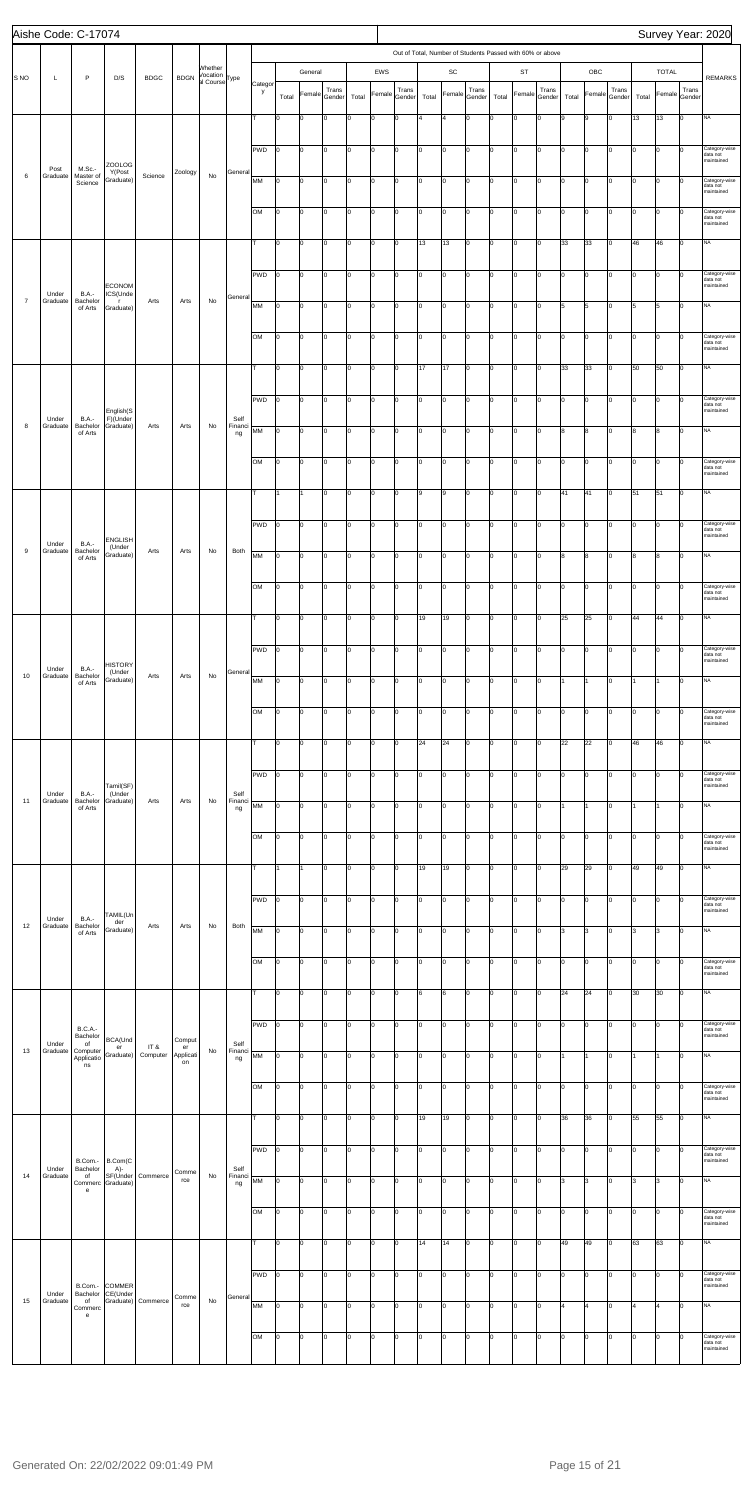|                                   |                    | Aishe Code: C-17074              |                              |                                   |                                 |        |                                  |                       |                         |                |         |                          |                   |                |                                   |                   |                                                           |                          |       |                                 |                             |              |                      |                                |                      |                      |                 | Survey Year: 2020                       |
|-----------------------------------|--------------------|----------------------------------|------------------------------|-----------------------------------|---------------------------------|--------|----------------------------------|-----------------------|-------------------------|----------------|---------|--------------------------|-------------------|----------------|-----------------------------------|-------------------|-----------------------------------------------------------|--------------------------|-------|---------------------------------|-----------------------------|--------------|----------------------|--------------------------------|----------------------|----------------------|-----------------|-----------------------------------------|
|                                   |                    |                                  |                              |                                   |                                 |        |                                  |                       |                         |                |         |                          |                   |                |                                   |                   | Out of Total, Number of Students Passed with 60% or above |                          |       |                                 |                             |              |                      |                                |                      |                      |                 |                                         |
| S NO                              | L                  | P                                | D/S                          | <b>BDGC</b>                       | <b>BDGN</b>                     |        | Whether<br>Vocation<br>al Course | Type                  | Categor                 |                | General |                          |                   | EWS            |                                   |                   | SC                                                        |                          |       | <b>ST</b>                       |                             |              | OBC                  |                                |                      | <b>TOTAL</b>         |                 | <b>REMARKS</b>                          |
|                                   |                    |                                  |                              |                                   |                                 |        |                                  |                       | у                       | Total          | Female  | Trans<br>Gender          | Total             | Female         | Trans<br>Gender                   | Total             | Female                                                    | Trans<br>Gender          | Total | Female                          | Trans<br>Gender             | Total        | Female               | Trans<br>Gender                | Total                | Female               | Trans<br>Gender |                                         |
|                                   |                    |                                  |                              |                                   |                                 |        |                                  |                       | T                       | lо             | O       | I٥                       | I٥                | $\mathbf 0$    | Iо                                | 10                | 10                                                        | Iо                       | ۱n    | O                               | lo.                         | 22           | 22                   | $\Omega$                       | 32                   | 32                   | lо              | <b>NA</b>                               |
|                                   |                    |                                  |                              |                                   |                                 |        |                                  |                       |                         |                |         |                          |                   |                |                                   |                   |                                                           |                          |       |                                 |                             |              |                      |                                |                      |                      |                 |                                         |
|                                   | Under              | <b>B.Sc.-</b>                    | <b>BOTANY</b>                |                                   |                                 |        |                                  |                       | <b>PWD</b>              | Iо             | 0       | I٥                       | I٥                | 0              | Iо                                | Iо                | O                                                         | Iо                       | I٥    | 0                               | Iо                          | $\Omega$     | O                    | I٥                             | Iо                   | $\overline{0}$       | Ιo              | Category-wise<br>data not<br>naintained |
| 16                                | Graduate           | Bachelor<br>of Science Graduate) | Under                        | Science                           | Science                         |        | No                               | General               | MM                      | I٥             | O       | I٥                       | I٥                | 0              | Iо                                | I٥                | lo                                                        | Iо                       | O     | 0                               | Iо                          |              | 1                    | 0                              |                      |                      | lо              | NA                                      |
|                                   |                    |                                  |                              |                                   |                                 |        |                                  |                       |                         |                |         |                          |                   |                |                                   |                   |                                                           |                          |       |                                 |                             |              |                      |                                |                      |                      |                 |                                         |
|                                   |                    |                                  |                              |                                   |                                 |        |                                  |                       | OM                      | I٥             | O       | Iо                       | I٥                | 0              | Iо                                | I٥                | O                                                         | Iо                       | I٥    | O                               | lo.                         | lo.          | $\overline{0}$       | 0                              | I٥                   | lo                   | $\Omega$        | Category-wise<br>data not<br>maintained |
|                                   |                    |                                  |                              |                                   |                                 |        |                                  |                       | lτ                      | Iо             | 0       | I٥                       | I٥                | $\mathbf 0$    | Iо                                | 5                 | 5                                                         | Iо                       | I٥    | 0                               | Iо                          | 30           | 30                   | Iо                             | 35                   | 35                   | Iо              | <b>NA</b>                               |
|                                   |                    |                                  |                              |                                   |                                 |        |                                  |                       |                         |                |         |                          |                   |                |                                   |                   |                                                           |                          |       |                                 |                             |              |                      |                                |                      |                      |                 |                                         |
|                                   |                    | <b>B.Sc.-</b>                    | <b>CHEMIST</b>               |                                   |                                 |        |                                  |                       | PWD                     | I٥             | o       | I٥                       | I٥                | 0              | Iо                                | I٥                | O                                                         | Iо                       | o     | o                               | I٥                          | lo           | $\overline{0}$       | 0                              | Iо                   | O                    | Iо              | Category-wise<br>data not<br>maintained |
| 17                                | Under<br>Graduate  | Bachelor<br>of Science           | RY(Under<br>Graduate)        | Science                           | Science                         |        | No                               | General               | MM                      | Iо             | O       | Iо                       | I٥                | 0              | Iо                                | I٥                | lo                                                        | Iо                       | I٥    | 0                               | lo.                         |              | 1                    | $\Omega$                       |                      |                      | lо              | <b>NA</b>                               |
|                                   |                    |                                  |                              |                                   |                                 |        |                                  |                       |                         |                |         |                          |                   |                |                                   |                   |                                                           |                          |       |                                 |                             |              |                      |                                |                      |                      |                 |                                         |
|                                   |                    |                                  |                              |                                   |                                 |        |                                  |                       | OM                      | Iо             | 0       | lo                       | I٥                | 0              | Iо                                | I٥                | $\mathbf 0$                                               | Iо                       | I٥    | 0                               | Iо                          | $\Omega$     | O                    | 0                              | Iо                   | $\overline{0}$       | O               | Category-wise<br>data not<br>naintained |
|                                   |                    |                                  |                              |                                   |                                 |        |                                  |                       | т                       | I٥             | O       | I٥                       | lо                | 0              | Iо                                | 12                | 12                                                        | Iо                       | o     | lo                              | I٥                          | 13           | 13                   | 0                              | 25                   | 25                   | Iо              | <b>NA</b>                               |
|                                   |                    |                                  |                              |                                   |                                 |        |                                  |                       |                         |                |         |                          |                   |                |                                   |                   |                                                           |                          |       |                                 |                             |              |                      |                                |                      |                      |                 |                                         |
|                                   |                    | <b>B.Sc.-</b>                    | <b>COMPUT</b><br>ER          |                                   | Comput                          |        |                                  |                       | PWD                     | lо             | O       | Iо                       | I٥                | $\mathbf 0$    | Iо                                | I٥                | O                                                         | Iо                       | lo.   | lo                              | lo.                         | $\Omega$     | $\overline{0}$       | $\Omega$                       | I٥                   | lo                   | $\Omega$        | Category-wise<br>data not<br>maintained |
| 18                                | Under<br>Graduate  | Bachelor<br>of Science           | <b>SCIENCE</b><br>(Under     | IT&<br>Computer                   | er<br>Science                   |        | No                               | Self<br>Financi<br>ng | MM                      | lo             | 0       | lo                       | I٥                | $\mathbf 0$    | Iо                                | I٥                | O                                                         | Iо                       | ١o    | 0                               | Iо                          | $\Omega$     | O                    | 0                              | Iо                   | $ 0\rangle$          | <sup>0</sup>    | Category-wise<br>data not               |
|                                   |                    |                                  | Graduate)                    |                                   |                                 |        |                                  |                       |                         |                |         |                          |                   |                |                                   |                   |                                                           |                          |       |                                 |                             |              |                      |                                |                      |                      |                 | maintained                              |
|                                   |                    |                                  |                              |                                   |                                 |        |                                  |                       | OM                      | lo             | O       | I٥                       | lо                | 0              | Iо                                | I٥                | O                                                         | Iо                       | o     | o                               | I٥                          | lo           | $\overline{0}$       | 0                              | Iо                   | lо                   | Iо              | Category-wise<br>data not<br>maintained |
|                                   |                    |                                  |                              |                                   |                                 |        |                                  |                       | lт                      | lo             | O       | Iо                       | I٥                | 0              | Iо                                | 6                 | 6                                                         | Iо                       | I٥    | Iо                              | lo.                         | 23           | 23                   | Iо                             | 29                   | 29                   | lo.             | <b>NA</b>                               |
|                                   |                    |                                  |                              |                                   |                                 |        |                                  |                       |                         |                |         |                          |                   |                |                                   |                   |                                                           |                          |       |                                 |                             |              |                      |                                |                      |                      |                 |                                         |
|                                   |                    | <b>B.Sc.-</b>                    | MATHEM                       |                                   |                                 |        |                                  |                       | PWD                     | lo             | 0       | l0                       | I٥                | 0              | Iо                                | Iо                | O                                                         | Iо                       | I٥    | 0                               | Iо                          |              | 1                    | I٥                             | I1                   |                      | Iо              | NA                                      |
| 19                                | Under<br>Graduate  | Bachelor<br>of Science           | ATICS(Un<br>der<br>Graduate) | Science                           | Science                         |        | No                               | General               | MM                      | lo             | O       | I٥                       | lо                | 0              | Iо                                | I٥                | lo                                                        | Iо                       | O     | 0                               | I٥                          | 2            | $\overline{2}$       | 0                              | l2                   | $\vert$ <sub>2</sub> | Iо              | NA                                      |
|                                   |                    |                                  |                              |                                   |                                 |        |                                  |                       |                         |                |         |                          |                   |                |                                   |                   |                                                           |                          |       |                                 |                             |              |                      |                                |                      |                      |                 |                                         |
|                                   |                    |                                  |                              |                                   |                                 |        |                                  |                       | OM                      | lo             | lo      | Iо                       | lо                | o              | lо                                | Iо                | O                                                         | Iо                       | lо    | O                               | lо                          | Iо           | $\mathsf 0$          | lо                             | lо                   | $ 0\rangle$          | lо              | Category-wise<br>data not<br>maintained |
|                                   |                    |                                  |                              |                                   |                                 |        |                                  |                       | т                       | I٥             | 0       | Iо                       | I٥                | 0              | 0                                 |                   |                                                           | I٥                       | ١o    | 0                               | Iо                          | 23           | 23                   | Iо                             | 30                   | 30                   | Iо              | <b>NA</b>                               |
|                                   |                    |                                  |                              |                                   |                                 |        |                                  |                       |                         |                |         |                          |                   |                |                                   |                   |                                                           |                          |       |                                 |                             |              |                      |                                |                      |                      |                 |                                         |
|                                   |                    | <b>B.Sc.-</b>                    | <b>PHYSICS</b>               |                                   |                                 |        |                                  |                       | PWD                     | lo             | o       | Iо                       | I٥                | 0              | Iо                                | lo.               | lo                                                        | I٥                       | O     | lo.                             | I٥                          | I٥           | $\overline{0}$       | 0                              | Iо                   | lo                   | lо              | Category-wise<br>data not<br>maintained |
| 20                                | Under<br>Graduate  | Bachelor<br>of Science           | (Under<br>Graduate)          | Science                           | Science                         |        | No                               | General               | MM                      | lо             | o       | Iо                       | lо                | O              | lо                                | lo.               | o                                                         | Iо                       | lо    | lo                              | Iо                          | 2            | $\overline{2}$       | lo.                            | 2                    | $\vert$ <sub>2</sub> | lо              | <b>NA</b>                               |
|                                   |                    |                                  |                              |                                   |                                 |        |                                  |                       |                         |                |         |                          |                   |                |                                   |                   |                                                           |                          |       |                                 |                             |              |                      |                                |                      |                      |                 |                                         |
|                                   |                    |                                  |                              |                                   |                                 |        |                                  |                       | OM                      | lo             | 0       | Iо                       | I٥                | 0              | 0                                 | Iо                | O                                                         | Iо                       | I٥    | 0                               | Iо                          | lo           | 0                    | I٥                             | Iо                   | $ 0\rangle$          | Iо              | Category-wise<br>data not<br>naintained |
|                                   |                    |                                  |                              |                                   |                                 |        |                                  |                       | т                       | I٥             | O       | Ιo                       | I٥                | 0              | Iо                                | 10                | 10                                                        | Iо                       | O     | O                               | I٥                          | 23           | 23                   | I٥                             | 33                   | 33                   | Iо              | <b>NA</b>                               |
|                                   |                    |                                  |                              |                                   |                                 |        |                                  |                       |                         |                |         |                          |                   |                |                                   |                   |                                                           |                          |       |                                 |                             |              |                      |                                |                      |                      |                 |                                         |
|                                   |                    | <b>B.Sc.-</b>                    | <b>ZOOLOG</b>                |                                   |                                 |        |                                  |                       | PWD                     | Iо             | o       | Iо                       | I٥                | O              | Iо                                | lo.               | lo                                                        | Iо                       | I٥    | lo                              | I٥                          | lo           | $\circ$              | 0                              | Iо                   | lо                   | $\mathbf 0$     | Category-wise<br>data not<br>maintained |
| 21                                | Under<br>Graduate  | Bachelor<br>of Science Graduate) | Y(Under                      | Science                           | Science                         |        | No                               | General               | MM                      | $\overline{0}$ | lo      | Iо                       | I٥                | 0              | Iо                                | I٥                | O                                                         | Iо                       | I٥    | 0                               | Iо                          |              | 11                   | 0                              |                      |                      | Iо              | <b>NA</b>                               |
|                                   |                    |                                  |                              |                                   |                                 |        |                                  |                       |                         |                |         |                          |                   |                |                                   |                   |                                                           |                          |       |                                 |                             |              |                      |                                |                      |                      |                 |                                         |
|                                   |                    |                                  |                              |                                   |                                 |        |                                  |                       | OM                      | lo.            | O       | Iо                       | I٥                | 0              | Iо                                | lo.               | O                                                         | Iо                       | 0     | O                               | I٥                          | lo           | $\circ$              | 0                              | Iо                   | lо                   | Iо              | Category-wise<br>data not<br>maintained |
|                                   |                    |                                  |                              | Whether They Have Placement Cell: |                                 |        |                                  |                       |                         |                |         |                          |                   |                |                                   |                   |                                                           |                          |       |                                 |                             |              |                      |                                |                      |                      |                 |                                         |
|                                   |                    | No Of Students Placed            |                              |                                   |                                 |        |                                  |                       | Median Salary Of Placed |                |         |                          |                   |                |                                   |                   | No Of Students Selected For Higher Studies                |                          |       |                                 |                             |              |                      |                                |                      |                      |                 |                                         |
|                                   |                    |                                  |                              |                                   |                                 |        |                                  |                       |                         |                |         |                          |                   |                |                                   |                   |                                                           |                          |       |                                 |                             |              |                      |                                |                      |                      |                 |                                         |
| 17                                |                    |                                  |                              |                                   |                                 | 120000 |                                  |                       |                         |                |         |                          |                   |                |                                   | 153               |                                                           |                          |       |                                 |                             |              |                      |                                |                      |                      |                 |                                         |
|                                   |                    | Teaching Staff:                  |                              |                                   |                                 |        |                                  |                       |                         |                |         |                          |                   |                |                                   |                   |                                                           |                          |       |                                 |                             |              |                      |                                |                      |                      |                 |                                         |
|                                   |                    |                                  |                              | Name Of                           |                                 |        |                                  |                       | Religious               |                |         |                          |                   |                | Date of                           |                   |                                                           | Additional/Elig          |       | Broad                           | Broad                       |              | Whether              | Year<br>Spent                  |                      | Date Of              |                 |                                         |
| Country<br>S.N<br>Name<br>$\circ$ | Passport<br>Number | Department<br>Name               | The                          | Employee                          | Designation Gender DOB Category |        |                                  | Social                | Communit<br><b>V</b>    | PWD            |         | Nature Of<br>Appointment | Selection<br>Mode | <b>DOJ</b>     | Joining<br>Teaching<br>Profession |                   | Highest<br>Qualificati<br>$\mathsf{n}$                    | ibility<br>Qualification |       | Discipline<br>Group<br>Category | Discipline<br>Group<br>Name |              | Vocational<br>Course | Eclusively<br>In Other<br>Than | Job<br><b>Status</b> | Change Ir<br>Status  | Mobile<br>No    | Email                                   |
| <b>INDIA</b>                      | <b>NA</b>          | <b>ECONOMI</b>                   |                              | A.Gnanas Assistant                |                                 | Male   | 1962                             | SC                    | Hindu                   | No             | Regular |                          | Direct            | 2019-          |                                   | 2019-06-17 Ph.D.  |                                                           |                          |       | Social                          |                             | Economic No  |                      | 26                             | Contin               |                      | 904718          | agnana                                  |
|                                   |                    | <b>CS</b><br>(AIDED)             | ekaran                       | Professor                         |                                 |        | $-06-$<br>20                     |                       |                         |                |         |                          |                   | 06-17          |                                   |                   |                                                           |                          |       | Science                         |                             |              |                      |                                | lue                  |                      | 0055            | sekarar<br>20@gm<br>ail.                |
| <b>INDIA</b><br>$\overline{2}$    | <b>NA</b>          | <b>CHEMIST</b>                   |                              | A.Menaha Assistant                |                                 | Femal  | 1981                             | SC                    | Hindu                   | No             | Regular |                          | Direct            | 2009-          |                                   | 2009-01-31 M.Phil |                                                           |                          |       | Science                         |                             | Chemistry No |                      |                                | Contin               |                      | 962662          | senthilk                                |
|                                   |                    | <b>RY</b><br>(AIDED)             | devi                         | Professor                         |                                 |        | $-04-$<br>20                     |                       |                         |                |         |                          |                   | 01-31          |                                   |                   |                                                           |                          |       |                                 |                             |              |                      |                                | lue                  |                      | 0060            | aru@ya<br>hoo.co.                       |
| <b>INDIA</b><br>3                 | <b>NA</b>          | PHYSICS<br>(AIDED)               | A.Santhi                     | Associate<br>Professor            |                                 | Femal  | 1963<br>-09-                     | OBC                   | Hindu                   | No             | Regular |                          | Direct            | 1997-<br>01-10 |                                   | 1997-01-10 M.Phil |                                                           |                          |       | Science                         | Physics                     | No           |                      |                                | Contin<br>lue        |                      | 948624<br>5021  | santhic<br>hinnash                      |
|                                   |                    |                                  |                              |                                   |                                 |        | 08                               |                       |                         |                |         |                          |                   |                |                                   |                   |                                                           |                          |       |                                 |                             |              |                      |                                |                      |                      |                 | ri@gma                                  |

| <b>NA</b><br>1988 OBC<br>Hindu<br>N <sub>o</sub><br>2016-10-18 M.Phil<br><b>No</b><br><b>INDIA</b><br>TAMIL(AID C.Avanya Temporary<br>Femal<br>2016-<br>Indian<br>l8<br>Direct<br>Tamil<br>Contin<br>Temporary<br>Teacher<br>$-08-$<br>ED)<br>10-18<br>Language<br>ue<br>18<br>IT &<br>B.Sc (CS)<br><b>INDIA</b><br><b>NA</b><br>C.Jeyabh<br>Assistant<br>Femal<br>1977 OBC<br>Hindu<br>2001-06-20 Ph.D.<br><b>No</b><br>Ad-hoc<br>2001-<br>Computer No<br>l9<br>Direct<br>Contin<br>Professor<br>06-20<br>$-06-$<br>Computer<br>(SF)<br>arathi<br>Science<br>ue<br>05<br>1983 OBC<br>Hindu<br>10 INDIA<br><b>NA</b><br><b>ECONOMI</b><br>C.Navam<br>No<br>2018-07-24 M.Phil<br>Social<br>Economic No<br>Femal<br>Direct<br>2018-<br>Contin<br>Temporary<br>Temporary<br>CS<br>Teacher<br>07-24<br>$-05-$<br>Science<br>lani<br>ue<br>(AIDED)<br>14<br><b>NA</b><br><b>ENGLISH</b><br>C.Priya<br>1981 OBC<br>Hindu<br><b>No</b><br>11 INDIA<br>lNo.<br>2015-<br>2015-01-14 Ph.D.<br>Assistant<br>Femal<br>English<br>Contin<br>Regular<br>Direct<br>Foreign<br>$-04-$<br>(AIDED)<br>Professor<br>01-14<br>Language<br>ue<br>25 |                                   |                          |                                |                                   |
|--------------------------------------------------------------------------------------------------------------------------------------------------------------------------------------------------------------------------------------------------------------------------------------------------------------------------------------------------------------------------------------------------------------------------------------------------------------------------------------------------------------------------------------------------------------------------------------------------------------------------------------------------------------------------------------------------------------------------------------------------------------------------------------------------------------------------------------------------------------------------------------------------------------------------------------------------------------------------------------------------------------------------------------------------------------------------------------------------------------------------------|-----------------------------------|--------------------------|--------------------------------|-----------------------------------|
|                                                                                                                                                                                                                                                                                                                                                                                                                                                                                                                                                                                                                                                                                                                                                                                                                                                                                                                                                                                                                                                                                                                                |                                   | l6                       | 5                              |                                   |
|                                                                                                                                                                                                                                                                                                                                                                                                                                                                                                                                                                                                                                                                                                                                                                                                                                                                                                                                                                                                                                                                                                                                | <b>INDIA</b>                      | <b>INDIA</b>             | <b>INDIA</b>                   | <b>INDIA</b>                      |
|                                                                                                                                                                                                                                                                                                                                                                                                                                                                                                                                                                                                                                                                                                                                                                                                                                                                                                                                                                                                                                                                                                                                | <b>NA</b>                         | <b>NA</b>                | <b>NA</b>                      | <b>NA</b>                         |
|                                                                                                                                                                                                                                                                                                                                                                                                                                                                                                                                                                                                                                                                                                                                                                                                                                                                                                                                                                                                                                                                                                                                | BCA(SF)                           | TAMIL(AID B.Umama<br>ED) | <b>COMMER</b><br>СE<br>(AIDED) | BCA(SF)                           |
|                                                                                                                                                                                                                                                                                                                                                                                                                                                                                                                                                                                                                                                                                                                                                                                                                                                                                                                                                                                                                                                                                                                                | C.Aruna                           | heswari                  | <b>B.Sharmil</b><br>la         | <b>B.Arunad</b><br>levi           |
|                                                                                                                                                                                                                                                                                                                                                                                                                                                                                                                                                                                                                                                                                                                                                                                                                                                                                                                                                                                                                                                                                                                                | Assistant<br>Professor            | Temporary<br>Teacher     | Temporary<br>Teacher           | Temporary<br>Teacher              |
|                                                                                                                                                                                                                                                                                                                                                                                                                                                                                                                                                                                                                                                                                                                                                                                                                                                                                                                                                                                                                                                                                                                                | Femal                             | Femal<br>le.             | Femal                          | Femal                             |
|                                                                                                                                                                                                                                                                                                                                                                                                                                                                                                                                                                                                                                                                                                                                                                                                                                                                                                                                                                                                                                                                                                                                | $-10-$<br>02                      | $-06-$<br>02             | $-05-$<br>30                   | 1991 SC<br>$-12-$<br>06           |
|                                                                                                                                                                                                                                                                                                                                                                                                                                                                                                                                                                                                                                                                                                                                                                                                                                                                                                                                                                                                                                                                                                                                | 1982 OBC                          | 1986 OBC                 | 1982 OBC                       |                                   |
|                                                                                                                                                                                                                                                                                                                                                                                                                                                                                                                                                                                                                                                                                                                                                                                                                                                                                                                                                                                                                                                                                                                                | Hindu                             | Hindu                    | Hindu                          | Hindu                             |
|                                                                                                                                                                                                                                                                                                                                                                                                                                                                                                                                                                                                                                                                                                                                                                                                                                                                                                                                                                                                                                                                                                                                | No.                               | <b>INo</b>               | N <sub>o</sub>                 | No                                |
|                                                                                                                                                                                                                                                                                                                                                                                                                                                                                                                                                                                                                                                                                                                                                                                                                                                                                                                                                                                                                                                                                                                                | Ad-hoc                            | Temporary                | Ad-hoc                         | Ad-hoc                            |
|                                                                                                                                                                                                                                                                                                                                                                                                                                                                                                                                                                                                                                                                                                                                                                                                                                                                                                                                                                                                                                                                                                                                | Direct                            | Direct                   | Direct                         | Direct                            |
|                                                                                                                                                                                                                                                                                                                                                                                                                                                                                                                                                                                                                                                                                                                                                                                                                                                                                                                                                                                                                                                                                                                                | 2009-<br>08-04                    | 2018-<br>10-26           | 2019-<br>07-22                 | 2019-<br>12-11                    |
|                                                                                                                                                                                                                                                                                                                                                                                                                                                                                                                                                                                                                                                                                                                                                                                                                                                                                                                                                                                                                                                                                                                                | 2009-08-04 M.Phil                 | 2018-10-26 M.Phil        | 2019-07-22 Ph.D.               | 2019-12-11 M.Phil                 |
|                                                                                                                                                                                                                                                                                                                                                                                                                                                                                                                                                                                                                                                                                                                                                                                                                                                                                                                                                                                                                                                                                                                                |                                   |                          |                                |                                   |
|                                                                                                                                                                                                                                                                                                                                                                                                                                                                                                                                                                                                                                                                                                                                                                                                                                                                                                                                                                                                                                                                                                                                | IT &<br>Computer                  | Indian<br>Language       | Commerce                       | IT &<br>Computer                  |
|                                                                                                                                                                                                                                                                                                                                                                                                                                                                                                                                                                                                                                                                                                                                                                                                                                                                                                                                                                                                                                                                                                                                | Computer No<br>Science            | Tamil                    | Commerc No                     | Computer <sup>No</sup><br>Science |
|                                                                                                                                                                                                                                                                                                                                                                                                                                                                                                                                                                                                                                                                                                                                                                                                                                                                                                                                                                                                                                                                                                                                |                                   | <b>No</b>                |                                |                                   |
|                                                                                                                                                                                                                                                                                                                                                                                                                                                                                                                                                                                                                                                                                                                                                                                                                                                                                                                                                                                                                                                                                                                                |                                   |                          |                                | ln.                               |
|                                                                                                                                                                                                                                                                                                                                                                                                                                                                                                                                                                                                                                                                                                                                                                                                                                                                                                                                                                                                                                                                                                                                | Contin<br>ue                      | Contin<br>ue             | Contin<br>ue                   | Contin<br>ue                      |
|                                                                                                                                                                                                                                                                                                                                                                                                                                                                                                                                                                                                                                                                                                                                                                                                                                                                                                                                                                                                                                                                                                                                |                                   |                          |                                |                                   |
| 989410 avanya<br>3037<br>984226<br>0709<br>996587<br>7750<br>995220 k.priyak<br>4064                                                                                                                                                                                                                                                                                                                                                                                                                                                                                                                                                                                                                                                                                                                                                                                                                                                                                                                                                                                                                                           | 917154<br>9994                    | 950071 kerusan<br>1307   | 979040 sharmi.<br>7876         | 979187<br>7115                    |
| 103037i<br>@gmail<br>bharath<br>i_guhan<br>@yaho<br>nidhars<br>hanasa<br>ran@g<br>mail.<br>alai@g                                                                                                                                                                                                                                                                                                                                                                                                                                                                                                                                                                                                                                                                                                                                                                                                                                                                                                                                                                                                                              | arunab<br>abu82<br>@gmail<br>.com | ya@gm<br>ail.com         | vcas@<br>gmail.                | deviaru<br>na104<br>@gmail        |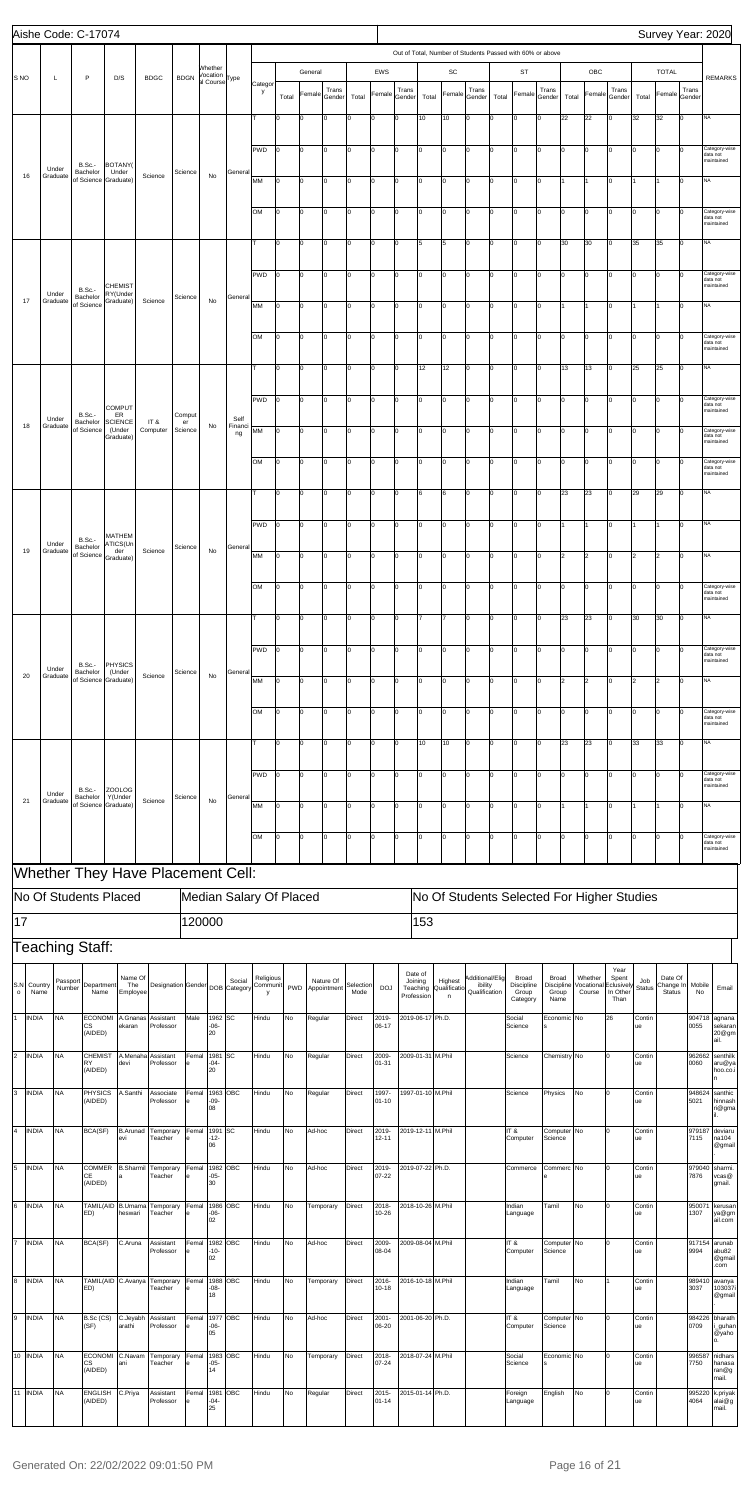|         |                      |                        | Aishe Code: C-17074                          |                             |                                         |                      |                                      |               |                           |          |                          |                  |                             |                                      |                        |                            |                                         |                                |                       |                             |                        | Survey Year: 2020    |                      |                                                              |
|---------|----------------------|------------------------|----------------------------------------------|-----------------------------|-----------------------------------------|----------------------|--------------------------------------|---------------|---------------------------|----------|--------------------------|------------------|-----------------------------|--------------------------------------|------------------------|----------------------------|-----------------------------------------|--------------------------------|-----------------------|-----------------------------|------------------------|----------------------|----------------------|--------------------------------------------------------------|
| S.N     | Country              | Passport<br>Number     | Department                                   | Name Of<br>The              | Designation Gender DOB Category         |                      |                                      | Social        | Religious<br>Communit PWD |          | Nature Of<br>Appointment | Selection        | <b>DOJ</b>                  | Date of<br>Joining<br>Teaching       | Highest<br>Qualificati | Additional/Elig<br>ibility | Broad<br><b>Discipline</b>              | Broad<br>Discipline            | Whether<br>/ocational | Year<br>Spent<br>Eclusively | Job<br><b>Status</b>   | Date Of<br>Change In | Mobile               | Email                                                        |
| $\circ$ | Name<br>12 INDIA     | <b>NA</b>              | Name<br><b>ENGLISH</b><br>(AIDED)            | Employee<br>C.Selvi         | Temporary<br>Teacher                    | Femal                | 1993 SC<br>$-06-$<br>12              |               | v<br>Hindu                | No       | Ad-hoc                   | Mode<br>Direct   | 2019-<br>$07 - 17$          | Profession<br>2019-07-17 Ph.D.       | $\mathsf{n}$           | Qualification              | Group<br>Category<br>Foreign<br>anguage | Group<br>Name<br>English       | Course<br>No          | In Other<br>Than            | Contin<br>ue           | <b>Status</b>        | No<br>958557<br>8835 | selvi12<br>0673c<br>@gmail                                   |
|         | 13 INDIA             | <b>NA</b>              | B.Sc (CS)<br>(SF)                            | C.Sivaga<br>misundari       | Assistant<br>Professor                  | Femal                | 1981<br>$-01-$<br>11                 | ОВС           | Hindu                     | No       | Ad-hoc                   | Direct           | 2005-<br>07-01              | 2005-07-01                           | M.Phil                 |                            | IT&<br>Computer                         | Computer<br>Science            | No                    |                             | Contin<br>ue           |                      | 915058<br>6959       | .com<br>sundari<br>sivaga<br>mics@                           |
|         | 14 INDIA             | <b>NA</b>              | B.Sc (CS)<br>(SF)                            | C.Sivaran<br>jani           | Temporary<br>Teacher                    | Femal                | 1992<br>$-05-$<br>03                 | OBC           | Hindu                     | No       | Temporary                | Direct           | 2015-<br>12-02              | 2015-12-02 M.Phil                    |                        |                            | IT&<br>Computer                         | Computer<br>Science            | No                    |                             | Contin<br>ue           |                      | 971575<br>6896       | gmail.<br>c.s.ranj<br>ani@g<br>mail.co                       |
|         | 15 INDIA             | <b>NA</b>              | TAMIL(AID C.Vasuki<br>ED)                    |                             | Associate<br>Professor                  | Femal                | 1965<br>$-06-$<br>06                 | SC            | Hindu                     | No       | Regular                  | Direct           | 1997-<br>$01 - 11$          | 1997-01-11 Ph.D.                     |                        |                            | Indian<br>Language                      | Tamil                          | No                    |                             | Contin<br>ue           |                      | 969893<br>8862       | m<br>cavasu<br>ki1965<br>@gmail                              |
|         | 16 INDIA             | <b>NA</b>              | B.Com<br>(SF)                                | D.Jeyakk<br>odi             | Assistant<br>Professor                  | Femal                | 1982<br>$-06-$<br>02                 | OBC           | Hindu                     | No       | Ad-hoc                   | Direct           | 2006-<br>08-11              | 2006-08-11 Ph.D.                     |                        |                            | Commerce                                | Commerc                        | No                    |                             | Contin<br>ue           |                      | 979108<br>2606       | .com<br>kumarja<br>yakkodi<br>@gmail                         |
|         | 17 INDIA             | <b>NA</b>              | <b>ENGLISH</b><br>(AIDED)                    | E.Manime<br>galai           | Temporary<br>Teacher                    | Femal                | 1990<br>$-04-$<br>07                 | OBC           | Hindu                     | No       | Temporary                | Direct           | 2015-<br>06-22              | 2015-06-22 M.Phil                    |                        |                            | Foreign<br>Language                     | English                        | No                    |                             | Contin<br>ue           |                      | 950094<br>2251       | emanim<br>egalai7<br>@gmail                                  |
|         | 18 INDIA             | <b>NA</b>              | COMMER E.Rajesw<br>СE<br>(AIDED)             | ari                         | Temporary<br>Teacher                    | Femal                | 1984<br>$-09-$<br>26                 | OBC           | Hindu                     | No       | Temporary                | Direct           | 2019-<br>07-24              | 2019-07-24 M.Phil                    |                        |                            | Commerce                                | Commerc No                     |                       |                             | Contin<br>ue           |                      | 890340<br>9565       | rajiguna<br>84@gm<br>ail.com                                 |
|         | 19 INDIA             | <b>NA</b>              | B.Sc (CS)<br>(SF)                            | ha                          | J.Sangeet Temporary<br>Teacher          | Femal                | 1991<br>$-06-$<br>07                 | OBC           | Hindu                     | No       | Temporary                | Direct           | 2019-<br>$12 - 11$          | 2019-12-11 M.Phil                    |                        |                            | Science                                 | Mathemat No<br>ics             |                       |                             | Contin<br>ue           |                      | 994313<br>4640       | geetha<br>7691@<br>gmail.c                                   |
|         | 20 INDIA             | <b>NA</b>              | CHEMIST K.Anitha<br>RY<br>(AIDED)            |                             | Assistant<br>Professor                  | Femal                | 1972 OBC<br>$-12-$<br>26             |               | Hindu                     | No       | Regular                  | Direct           | 2009-<br>02-02              | 2009-02-02 Ph.D.                     |                        |                            | Science                                 | Chemistry No                   |                       | 11                          | Contin<br>ue           |                      | 994429<br>3695       | om<br>animad<br>hav78<br>@yaho<br>o.in                       |
|         | 21 INDIA             | <b>NA</b>              | BCA(SF)                                      | K.Kungu<br>maraj            | Assistant<br>Professor                  | Male                 | 1972<br>$-05-$<br>05                 | OBC           | Hindu                     | No       | Ad-hoc                   | Direct           | 2000-<br>08-05              | 2000-08-05 Ph.D.                     |                        |                            | IT&<br>Computer                         | Computer No<br>Science         |                       |                             | Contin<br>ue           |                      | 904751<br>1264       | kungum<br>araj72<br>@gmail                                   |
|         | 22 INDIA             | <b>NA</b>              | TAMIL(AID K.Mahes<br>ED)                     | wari                        | Assistant<br>Professor                  | Femal                | 1976 SC<br>$-03-$<br>14              |               | Hindu                     | No       | Regular                  | Direct           | 2009-<br>$01 - 31$          | 2009-01-31 Ph.D.                     |                        |                            | Indian<br>Language                      | Tamil                          | No                    |                             | Contin<br>ue           |                      | 763987<br>3201       | kmahes<br>wari201<br>8@gma                                   |
|         | 23 INDIA             | <b>NA</b>              | MATHEMA K.Meena<br><b>TICS</b><br>(AIDED)    |                             | Assistant<br>Professor                  | Femal                | 1976<br>$-06-$<br>18                 | OBC           | Hindu                     | No       | Regular                  | Direct           | 2009-<br>02-02              | 2009-02-02 Ph.D.                     |                        |                            | Science                                 | Mathemat No<br>ics             |                       | 10                          | Contin<br>ue           |                      | 997681<br>9489       | meenas<br>enthil12<br>67@gm<br>ail.                          |
|         | 24 INDIA             | <b>NA</b>              | ED)                                          | ani                         | TAMIL(AID K.Muthum Temporary<br>Teacher | Femal                | 1986<br>$-06-$<br>02                 | SC            | Hindu                     | No       | Temporary                | Direct           | 2017-<br>09-01              | 2017-09-01 M.Phil                    |                        |                            | Indian<br>Language                      | Tamil                          | No                    |                             | Contin<br>ue           |                      | 975001<br>5819       | kathirm<br>uthu@g<br>mail.co                                 |
| 25      | <b>INDIA</b>         | <b>NA</b>              | <b>HISTORY</b><br>(AIDED)                    | K.Parijath<br>am            | Temporary<br>Teacher                    | Femal<br>le          | 1980 OBC<br>$-04-$<br>05             |               | Hindu                     | No       | Temporary                | Direct           | 2019-<br>07-24              | 2019-07-24 M.Phil                    |                        |                            | Social<br>Science                       | History                        | NO                    |                             | ∪ontin<br>ue           |                      | 770847<br>1723       | parijath<br>am113<br>@gmail                                  |
|         | 26 INDIA             | <b>NA</b>              | ZOOLOGY K.P.Sasik<br>(AIDED)                 | ala                         | Temporary<br>Teacher                    | Femal                | 1990 OBC<br>$-03-$<br>25             |               | Hindu                     | No       | Temporary                | Direct           | 2019-<br>12-11              | 2019-12-11 M.Phil                    |                        | PG Diploma                 | Science                                 | Zoology                        | No                    |                             | Contin<br>ue           |                      | 638311<br>9095       | sasikal<br>ajeyam<br>@gmail                                  |
|         | 27 INDIA             | <b>NA</b>              | <b>HISTORY</b><br>(AIDED)                    | K.Rajesw<br>lari            | Temporary<br>Teacher                    | Femal<br>le          | 1985 SC<br>$-01-$<br>23              |               | Hindu                     | No       | Temporary                | Direct           | 2019-<br>07-26              | 2019-07-26 M.Phil                    |                        |                            | Social<br>Science                       | History                        | No                    |                             | Contin<br>ue           |                      | 994097<br>2124       | kmraji<br>@yaho<br>o.com                                     |
|         | 28 INDIA             | <b>NA</b>              | ZOOLOGY K.Sathya<br>(AIDED)                  |                             | Temporary<br>Teacher                    | Femal                | 1993<br>$-04-$<br>28                 | OBC           | Hindu                     | No       | Temporary                | Direct           | 2018-<br>$01 - 20$          | 2018-01-20 M.Phil                    |                        |                            | Science                                 | Zoology                        | No                    |                             | Contin<br>ue           |                      | 805655<br>7610       | sathyan<br>arayani<br>2015@<br>gmai                          |
|         | 29 INDIA             | <b>NA</b>              | TAMIL(AID K.Thirum<br>ED)                    | agal                        | Assistant<br>Professor                  | Femal                | $-06-$<br>03                         | 1963 OBC      | Hindu                     | No       | Regular                  | Direct           | 2015-<br>$01 - 14$          | 2015-01-14 Ph.D.                     |                        |                            | Indian<br>Language                      | Tamil                          | No                    | 10                          | Contin<br>ue           |                      | 979042<br>1255       | thiruma<br>galsund<br>aryasan<br>@g                          |
|         | 30 INDIA             | <b>NA</b>              | B.Com<br>(SF)                                | K.Umama<br>heswari          | Assistant<br>Professor                  | Femal                | 1978 SC<br>$-05-$<br>12              |               | Hindu                     | No       | Ad-hoc                   | Direct           | 2010-<br>08-18              | 2010-08-18 M.Phil                    |                        |                            | IT&<br>Computer                         | Computer No<br>Science         |                       |                             | Contin<br>ue           |                      | 944589<br>8091       | uma.sa<br>my2017<br>@gmail                                   |
|         | 31 INDIA             | <b>NA</b>              | <b>ENGLISH</b><br>(AIDED)                    | L.Karthiya Ad hoc<br>yini   | Teacher                                 | Femal<br>le          | 1988<br>$-08-$<br>25                 | General Hindu |                           | No       | Temporary                | Direct           | 2012-<br>09-12              | 2012-09-12 M.Phil                    |                        |                            | Foreign<br>Language                     | English                        | No                    |                             | Contin<br>ue           |                      | 807290<br>3201       | karthilk.<br>english<br>@gmai                                |
|         | 32 INDIA             | <b>NA</b>              | <b>ENGLISH</b><br>(AIDED)                    | M.Dhanal<br>akshmi          | Temporary<br>Teacher                    | Femal                | 1992 SC<br>$-01-$<br>11              |               | Hindu                     | No       | Temporary                | Direct           | 2016-<br>06-05              | 2016-06-05 M.Phil                    |                        |                            | Foreign<br>Language                     | English                        | No                    |                             | Contin<br>ue           |                      | 848948<br>0895       | aradha<br>n91111<br>@gmail                                   |
|         | 33 INDIA             | <b>NA</b>              | (SF)                                         |                             | B.Sc (CS) M.Geetha Temporary<br>Teacher | Femal                | 1991<br>$-06-$<br>20                 | ОВС           | Hindu                     | No       | Temporary                | Direct           | 2018-<br>$01 - 20$          | 2018-01-20 M.Phil                    |                        |                            | IT&<br>Computer                         | Computer No<br>Science         |                       |                             | Contin<br>ue           |                      | 720051<br>5300       | geetha<br>apac20<br>@gmail                                   |
|         | 34 INDIA             | <b>NA</b>              | ZOOLOGY M.Lathas<br>(AIDED)                  | anthi                       | Assistant<br>Professor                  | Femal                | 1965<br>$-10-$<br>05                 | OBC           | Hindu                     | No       | Regular                  | Direct           | 2009-<br>07-08              | 2009-07-08 M.Phil                    |                        |                            | Science                                 | Zoology                        | No                    |                             | Contin<br>ue           |                      | 915949<br>5913       | latha.su<br>rian@g<br>mail.co<br>m.                          |
|         | 35 INDIA             | <b>NA</b>              | B.Com<br>(SF)                                | M.Manim<br>egalai           | Assistant<br>Professor                  | Femal                | $-05-$<br>02                         | 1982 OBC      | Hindu                     | No       | Ad-hoc                   | Direct           | 2009-<br>08-04              | 2009-08-04 M.Phil                    |                        | PG Diploma Commerce        |                                         | Commerc No                     |                       |                             | Contin<br>ue           |                      | 999400<br>9620       | manime<br>galaim9<br>6@yah  <br>00.                          |
|         | 36 INDIA             | <b>NA</b>              | ZOOLOGY M.Mohan<br>(AIDED)                   | asundari                    | Temporary<br>Teacher                    | Femal                | 1978 OBC<br>$-04-$<br>07             |               | Hindu                     | No       | Temporary                | Direct           | 2019-<br>08-01              | 2019-08-01 Ph.D.                     |                        |                            | Science                                 | Zoology                        | No                    |                             | Contin<br>ue           |                      | 827003<br>0764       | mohan<br>amylsa<br>my@ya<br>hoo.                             |
|         | 37 INDIA             | <b>NA</b>              | TAMIL(AID M.Muthu<br>ED)                     | hmi                         | Assistant<br>vijayalaks Professor       | Femal                | $-05-$<br>15                         | 1967 OBC      | Hindu                     | No       | Regular                  | Direct           | 2009-<br>02-02              | 2009-02-02 Ph.D.                     |                        |                            | Indian<br>Language                      | Tamil                          | No                    | 15                          | Contin<br>ue           |                      | 978934<br>2181       | muthu_<br>vijayala<br>kshmi<br>@redif                        |
|         | 38 INDIA             | <b>NA</b>              | (AIDED)                                      |                             | ZOOLOGY M.Sabitha Temporary<br>Teacher  | Femal                | 1997<br>$-02-$<br>02                 | OBC           | Hindu                     | No       | Temporary                | Direct           | 2019-<br>$07 - 22$          | 2019-07-22 M.Phil                    |                        |                            | Science                                 | Zoology                        | No                    |                             | Contin<br>ue           |                      | 882543<br>3831       | sabitha<br>ashok0<br>8@gma                                   |
|         | 39 INDIA             | <b>NA</b>              | TAMIL(AID M.Sentha<br>ED)                    | mil Selvi                   | Assistant<br>Professor                  | Femal                | 1977 OBC<br>$-06-$<br>16             |               | Hindu                     | No       | Regular                  | Direct           | 2009-<br>$01 - 31$          | 2009-01-31 Ph.D.                     |                        |                            | Indian<br>Language                      | Tamil                          | No                    |                             | Contin<br>ue           |                      | 864309<br>6812       | sentha<br>milselvi<br>apa@g<br>mail.                         |
|         | 40 INDIA             | <b>NA</b>              | CHEMIST M.S.Muth<br><b>RY</b><br>(AIDED)     | ulakshmi                    | Associate<br>Professor                  | Femal 1964 OBC<br>le | $-08-$<br>01                         |               | Hindu                     | (No      | Regular                  | Direct           | 1996-<br>06-26              | 1991-06-26 Post                      | Graduate               |                            | Science                                 | Chemistry No                   |                       |                             | Contin<br>lue          |                      | 9201                 | 892528 msmch<br>emapac<br>wpalani<br>@g                      |
|         | 41 INDIA             | <b>NA</b>              | <b>HISTORY</b><br>(AIDED)                    | M.Thamg<br>am               | Assistant<br>Professor                  | Femal                | $-01-$<br>31                         | 1983 OBC      | Hindu                     | No       | Regular                  | Direct           | 2015-<br>$01 - 14$          | 2015-01-14 Ph.D.                     |                        |                            | Social<br>Science                       | History                        | No                    |                             | Contin<br>ue           |                      | 8032                 | 915013 mthang<br>ampala<br>ni@gm<br>ail.                     |
|         | 42 INDIA<br>43 INDIA | <b>NA</b><br><b>NA</b> | TAMIL(AID N.Lakshm Assistant<br>ED)<br>B.Com | N.Mahala                    | Professor<br>Assistant                  | Femal<br>Femal       | 1980 OBC<br>$-06-$<br>09<br>1979 OBC |               | Hindu<br>Hindu            | No<br>No | Regular<br>Ad-hoc        | Direct<br>Direct | 2015-<br>$01 - 19$<br>2004- | 2015-01-19 Ph.D.<br>2004-05-21 Ph.D. |                        |                            | Indian<br>Language<br>Commerce          | Tamil<br>Commerc <sup>No</sup> | No                    | $\Omega$<br>0               | Contin<br>ue<br>Contin |                      | 3872                 | 909500 shreera<br>jaguru1<br>980@g<br>mai<br>709403 swithira |
|         | 44 INDIA             | <b>NA</b>              | (SF)<br><b>ENGLISH</b>                       | kshmi                       | Professor<br>N.Nagapu Temporary         | Femal                | $-08-$<br>31<br>1990 SC              |               | Hindu                     | No       | Temporary                | Direct           | $05 - 21$<br>2017-          | 2017-07-17 M.Phil                    |                        |                            | Foreign                                 | English                        | No                    |                             | ue<br>Contin           |                      | 6328                 | j77@g<br>mail.co  <br>m<br>978685 pushpa                     |
|         | 45 INDIA             | <b>NA</b>              | (AIDED)<br><b>BOTANY</b>                     | shpam                       | Teacher<br>N.Parimal Temporary          | Femal                | $-11-$<br>14<br>1987 OBC             |               | Hindu                     | No       | Temporary                | Direct           | $07 - 17$<br>2018-          | 2018-07-05 Ph.D.                     |                        |                            | Language<br>Science                     | Botany                         | No                    | 0                           | ue<br>Contin           |                      | 4193                 | map14<br>@gmail<br>915992 parimal                            |
|         | 46 INDIA             | <b>NA</b>              | (AIDED)<br>No                                | adevi<br>N.Puvane Principal | Teacher                                 | Femal                | $-02-$<br>17<br>1966 OBC             |               | Hindu                     | No       | Regular                  | Direct           | 07-05<br>1990-              | 1990-03-01 Ph.D.                     |                        |                            | Science                                 | Zoology                        | No                    |                             | ue<br>Contin           |                      | 8383<br>984211       | araj87<br>@gmail<br>.com<br>varshap                          |
|         | 47 INDIA             | <b>NA</b>              | Departmen swari<br>COMMER N.Sumithr          |                             | Assistant                               | Femal                | $-07-$<br>02<br>1975 OBC             |               | Hindu                     | No       | Regular                  | Direct           | 03-01<br>2015-              | 2015-01-14 Ph.D.                     |                        |                            | Commerce                                | Commerc <sup>No</sup>          |                       |                             | ue<br>Contin           |                      | 1125                 | uvan@<br>yahoo.c<br>om<br>997672 suminik                     |
|         |                      |                        | CE<br>(AIDED)                                | adevi                       | Professor                               |                      | $-05-$<br>26                         |               |                           |          |                          |                  | $01 - 14$                   |                                      |                        |                            |                                         |                                |                       |                             | ue                     |                      | 1910                 | il@gma<br>il.com                                             |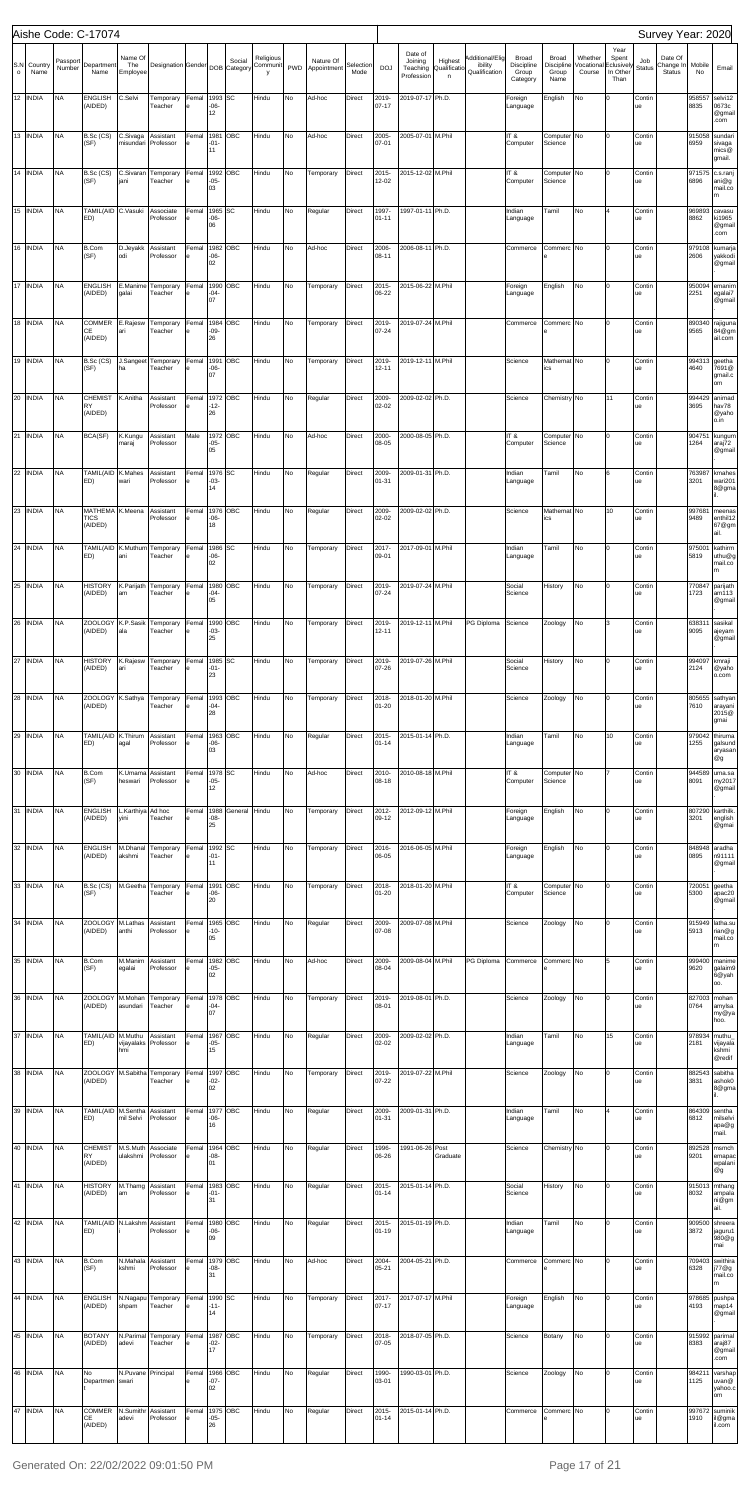|                     |                       |                        | Aishe Code: C-17074                        |                            |                                                        |                      |                       |                        |                       |     |                          |                   |                    |                                              |                             |                                             |                                          |                                             |                                 |                                                 |                      | Survey Year: 2020                     |                          |                                            |
|---------------------|-----------------------|------------------------|--------------------------------------------|----------------------------|--------------------------------------------------------|----------------------|-----------------------|------------------------|-----------------------|-----|--------------------------|-------------------|--------------------|----------------------------------------------|-----------------------------|---------------------------------------------|------------------------------------------|---------------------------------------------|---------------------------------|-------------------------------------------------|----------------------|---------------------------------------|--------------------------|--------------------------------------------|
| S.N<br>$\mathsf{o}$ | Country<br>Name       | Passport<br>Number     | Department<br>Name                         | Name Of<br>The<br>Employee | <b>Designation Gender</b>                              |                      |                       | Social<br>DOB Category | Religious<br>Communit | PWD | Nature Of<br>Appointment | Selection<br>Mode | <b>DOJ</b>         | Date of<br>Joining<br>Teaching<br>Profession | Highest<br>Qualificati<br>n | Additional/Elig<br>ibility<br>Qualification | Broad<br>Discipline<br>Group<br>Category | <b>Broad</b><br>Discipline<br>Group<br>Name | Whether<br>/ocational<br>Course | Year<br>Spent<br>Eclusively<br>In Other<br>Than | Job<br><b>Status</b> | Date Of<br>Change In<br><b>Status</b> | Mobile<br>No             | Email                                      |
| 48                  | <b>INDIA</b>          | <b>NA</b>              | <b>ECONOMI</b><br>СS<br>(AIDED)            | P.Gnanas<br>oundhari       | Ad hoc<br>Teacher                                      | Femal<br>le          | 1983<br>$-04-$<br>17  | OBC                    | Hindu                 | No  | Temporary                | Direct            | 2006-<br>$07 - 10$ | 2006-07-10 Ph.D.                             |                             |                                             | Social<br>Science                        | Economic No                                 |                                 | I٥                                              | Contin<br>ue         |                                       | 4362                     | 997612 pgnana<br>soundh<br>ari13@<br>gm    |
| 49                  | <b>INDIA</b>          | <b>NA</b>              | <b>B.Com</b><br>(SF)                       | P.Jeyasel                  | Assistant<br>Professor                                 | Femal                | 1983<br>-06-<br>05    | OBC                    | Hindu                 | No  | Ad-hoc                   | Direct            | 2007-<br>12-05     | 2007-12-05 M.Phil                            |                             | <b>NET</b>                                  | Commerce                                 | Commerc No                                  |                                 | O                                               | Contin<br>ue         |                                       | 997671<br>9221           | jeyasel<br><br>viugc@<br>gmail.c<br>om     |
| 50                  | <b>INDIA</b>          | <b>NA</b>              | B.Sc (CS)<br>(SF)                          | P.Kavitha                  | Temporary<br>Teacher                                   | Femal                | 1986<br>$-04-$<br>25  | OBC                    | Hindu                 | No  | Temporary                | Direct            | 2016-<br>02-07     | 2016-02-07 M.Phil                            |                             |                                             | IT&<br>Computer                          | Computer No<br>Science                      |                                 | l0                                              | Contin<br>ue         |                                       | 887094<br>0565           | kavitha<br>mca@g<br>mail.co<br>m           |
| 51                  | <b>INDIA</b>          | <b>NA</b>              | TAMIL(AID P.Kavitha<br>ED)                 |                            | Assistant<br>Professor                                 | Femal                | 1977 SC<br>-11-<br>13 |                        | Hindu                 | No  | Regular                  | Direct            | 2015-<br>$01 - 14$ | 2015-01-14 Ph.D.                             |                             |                                             | Indian<br>Language                       | Tamil                                       | No                              |                                                 | Contin<br>ue         |                                       | 984267<br>3531           | kavimai<br>11977@<br>gmail.                |
| 52                  | <b>INDIA</b>          | <b>NA</b>              | <b>BOTANY</b><br>(AIDED)                   | priya                      | P.Mohana Temporary<br>Teacher                          | Femal                | 1991<br>$-06-$<br>02  | <b>SC</b>              | Hindu                 | No  | Temporary                | Direct            | 2016-<br>$06-16$   | 2016-06-16 M.Phil                            |                             |                                             | Science                                  | Botany                                      | No                              | I٥                                              | Contin<br>ue         |                                       | 750285<br>2524           | mohan<br>apriyap<br>91@gm<br>ail.          |
| 53                  | <b>INDIA</b>          | <b>NA</b>              | <b>ZOOLOGY</b><br>(AIDED)                  | P.Pavath<br>arini          | Assistant<br>Professor                                 | Femal                | 1985<br>$-05-$<br>30  | OBC                    | Hindu                 | No  | Regular                  | Direct            | 2009-<br>02-02     | 2009-02-02 M.Phil                            |                             |                                             | Science                                  | Zoology                                     | No                              | I٥                                              | Contin<br>ue         |                                       | 958571<br>5559           | drpavat<br>harani2<br>017@g<br>mail.       |
| 54                  | <b>INDIA</b>          | <b>NA</b>              | B.Sc (CS)<br>(SF)                          | P.Pavithr                  | Temporary<br>Teacher                                   | Femal                | 1988<br>$-01-$<br>01  | <b>SC</b>              | Hindu                 | No  | Temporary                | Direct            | 2015-<br>$06-18$   | 2015-06-18 M.Phil                            |                             |                                             | Foreign<br>Language                      | English                                     | No                              | I٥                                              | Contin<br>ue         |                                       | 944232<br>7436           | pavithra<br>eswari<br>@gmail<br>.com       |
| 55                  | <b>INDIA</b>          | <b>NA</b>              | TAMIL(AID P.Sathya<br>ED)                  |                            | Assistant<br>Professor                                 | Femal                | 1981<br>$-04-$<br>03  | OBC                    | Hindu                 | No  | Regular                  | Direct            | 2015-<br>$01 - 14$ | 2015-01-14 Ph.D.                             |                             |                                             | Indian<br>Language                       | Tamil                                       | No                              | 10                                              | Contin<br>ue         |                                       | 997643<br>4820           | psathya<br>thamar<br>ai1981<br>@g          |
| 56                  | <b>INDIA</b>          | <b>NA</b>              | <b>ENGLISH</b><br>(AIDED)                  | P.Selvi                    | Associate<br>Professor                                 | Femal                | 1964<br>$-07-$<br>21  | OBC                    | Hindu                 | No  | Regular                  | Direct            | 1997-<br>$01 - 08$ | 1997-01-08 M.Phil                            |                             |                                             | Foreign<br>Language                      | English                                     | No                              | O                                               | Contin<br>ue         |                                       | 984298<br>5766           | selviap<br>acw@g<br>mail.co<br>m           |
| 57                  | <b>INDIA</b>          | <b>NA</b>              | TAMIL(AID P.Sudhar<br>ED)                  | ani                        | Assistant<br>Professor                                 | Femal                | 1979<br>-06-<br>01    | OBC                    | Hindu                 | No  | Regular                  | Direct            | 2015-<br>$01 - 14$ | 2015-01-14 Ph.D.                             |                             |                                             | Indian<br>Language                       | Tamil                                       | No                              | 11                                              | Contin<br>ue         |                                       | 740206<br>5557           | sudham<br>athi@g<br>mail.co<br>m           |
| 58                  | <b>INDIA</b>          | <b>NA</b>              | <b>PHYSICS</b><br>(AIDED)                  | P.Umaran                   | Associate<br>Professor                                 | Femal                | 1962<br>$-05-$<br>26  | OBC                    | Hindu                 | No  | Regular                  | Direct            | 1986-<br>12-24     | 1986-12-24 M.Phil                            |                             |                                             | Science                                  | Physics                                     | No                              | O                                               | Contin<br>ue         |                                       | 944022<br>7814           | umaval<br>avan@<br>gmail.c<br>om           |
| 59                  | <b>INDIA</b>          | <b>NA</b>              | <b>HISTORY</b><br>(AIDED)                  | P.Valarm<br>athi           | Temporary<br>Teacher                                   | Femal                | 1983<br>-06-<br>19    | OBC                    | Hindu                 | No  | Temporary                | Direct            | 2016-<br>09-10     | 2016-09-10 Ph.D.                             |                             |                                             | Social<br>Science                        | History                                     | No                              | I٥                                              | Contin<br>ue         |                                       | 997631<br>0364           | valarch<br>aran@g<br>mail.co<br>m          |
| 60                  | <b>INDIA</b>          | <b>NA</b>              | <b>ENGLISH</b><br>(AIDED)                  | P.Vanitha                  | Assistant<br>Professor                                 | Femal                | 1970<br>-08-<br>15    | OBC                    | Hindu                 | No  | Regular                  | Direct            | 2009-<br>01-31     | 2009-01-31 Ph.D.                             |                             |                                             | Foreign<br>Language                      | English                                     | No                              | O                                               | Contin<br>ue         |                                       | 978613<br>8506           | palaniv<br>anitha<br>@ymail                |
| 61                  | <b>INDIA</b>          | N <sub>A</sub>         | HISTORY P.Vijayala Ad hoc<br>(AIDED)       | kshmi                      | Teacher                                                | Femal 1983 OBC<br>le | $-05-$<br>07          |                        | Hindu                 | No  | Temporary                | Direct            | 2010-<br>08-17     | 2010-08-17 M.Phil                            |                             |                                             | Social<br>Science                        | History                                     | No                              |                                                 | Contin<br>ue         |                                       | 962656<br>9616           | shrikaar<br>ul2012<br>@gmail               |
|                     | 62 INDIA              | <b>NA</b>              | PHYSICS<br>(AIDED)                         | R.Arulmo<br>zhi            | Assistant<br>Professor                                 | Femal                | 1975<br>-06-<br>03    | OBC                    | Hindu                 | No  | Regular                  | Direct            | 2009-<br>02-02     | 2009-02-02 M.Phil                            |                             |                                             | Science                                  | Physics                                     | No                              | O                                               | Contin<br>ue         |                                       | 986530<br>6672           | arulapa<br>phy@g<br>mail.co<br>m           |
|                     | 63 INDIA              | <b>NA</b>              | TAMIL(AID R.Banum<br>ED)                   | athi                       | Assistant<br>Professor                                 | Femal<br>e           | 1964<br>-10-<br>01    | General Hindu          |                       | No  | Regular                  | Direct            | 2004-<br>06-24     | 2004-06-24 M.Phil                            |                             |                                             | Indian<br>Language                       | Tamil                                       | <b>No</b>                       | 14                                              | Contin<br>ue         |                                       | 5487                     | 753880 raviban<br>u2129<br>@gmail          |
|                     | 64 INDIA              | <b>NA</b>              | <b>B.Com</b><br>(SF)                       | R.Bhagya<br>lakshmi        | Temporary<br>Teacher                                   | Femal<br>le          | 1992<br>-02-<br>10    | OBC                    | Hindu                 | No  | Temporary                | Direct            | 2017-<br>08-30     | 2017-08-30 M.Phil                            |                             |                                             | Commerce                                 | Commerc No                                  |                                 | I٥                                              | Left                 |                                       | 978804<br>8083           | bhagya<br>rsr555<br>@gmail                 |
|                     | 65 INDIA              | <b>NA</b>              | B.Com<br>(SF)                              | R.Deepa                    | Temporary<br>Teacher                                   | Femal<br>le          | 1992<br>-05-<br>16    | OBC                    | Hindu                 | No  | Temporary                | Direct            | 2016-<br>07-27     | 2016-07-27 M.Phil                            |                             |                                             | IT &<br>Computer                         | Computer No<br>Science                      |                                 | O                                               | Contin<br>ue         |                                       | 763933<br>0318           | deepa7<br>0933@<br>gmail.c<br>om           |
|                     | 66 INDIA              | <b>NA</b>              | B.Sc (CS)<br>(SF)                          | R.Johny<br>Archana         | Assistant<br>Professor                                 | Femal                | 1985<br>-05-<br>02    | <b>SC</b>              | Hindu                 | No  | Ad-hoc                   | Direct            | 2008-<br>07-01     | 2008-07-01 M.Phil                            |                             |                                             | IT&<br>Computer                          | Computer No<br>Science                      |                                 | O                                               | Contin<br>ue         |                                       | 996507<br>5497           | rjohnya<br>rchana<br>@gmail                |
|                     | 67 INDIA              | <b>NA</b>              | ED)                                        | ni                         | TAMIL(AID R.Kasima Temporary<br>Teacher                | Male                 | 1975<br>-05-<br>06    | OBC                    | Hindu                 | No  | Temporary                | Direct            | 2006-<br>08-01     | 2006-08-01 Ph.D.                             |                             |                                             | Indian<br>Language                       | Tamil                                       | No                              | 11                                              | Contin<br>ue         |                                       | 978823<br>3674           | drkasim<br>ani@g<br>mail.co<br>m           |
|                     | 68 INDIA              | <b>NA</b>              | <b>BOTANY</b><br>(AIDED)                   | R.Prema                    | Assistant<br>Professor                                 | Femal                | 1974<br>-01-<br>22    | OBC                    | Hindu                 | No  | Regular                  | Direct            | 2009-<br>01-31     | 2009-01-31 M.Phil                            |                             |                                             | Science                                  | Botany                                      | No                              | 2                                               | Contin<br>ue         |                                       | 994440<br>2922           | rprema<br>@gmail<br>.com                   |
| 69                  | <b>INDIA</b>          | <b>NA</b>              | <b>ENGLISH</b><br>(AIDED)                  | devi                       | R.Renuka Temporary<br>Teacher                          | Femal<br>le          | 1990<br>-05-<br>19    | OBC                    | Hindu                 | No  | Temporary                | Direct            | 2018-<br>$07-13$   | 2018-07-13 Ph.D.                             |                             |                                             | Foreign<br>Language                      | English                                     | No                              | O                                               | Contin<br>ue         |                                       | 759803<br>1252           | deviren<br>u90@g<br>mail.co<br>m           |
|                     | 70 INDIA<br>71 INDIA  | <b>NA</b><br><b>NA</b> | <b>ZOOLOGY</b><br>(AIDED)<br>PHYSICS       | R.Umama<br>heswari         | Assistant<br>Professor                                 | Femal                | 1974<br>-11-<br>02    | OBC                    | Hindu                 | No  | Regular                  | Direct            | 2018-<br>07-02     | 2018-07-02 Ph.D.                             |                             |                                             | Science                                  | Zoology                                     | No                              | Iз<br>l0                                        | Contin<br>ue         |                                       | 978771<br>5110<br>977823 | druma<br>mahes<br>wari@g<br>mail.          |
|                     |                       |                        | (AIDED)                                    | R.Valliam<br>mal           | Associate<br>Professor                                 | Femal                | 1965<br>-01-<br>05    | General Hindu          |                       | No  | Regular                  | Direct            | 1991-<br>06-26     | 1991-06-26 Ph.D.                             |                             |                                             | Science                                  | Physics                                     | No                              |                                                 | Contin<br>ue         |                                       | 3683                     | rvalliku<br>mar@y<br>ahoo.co<br>m          |
|                     | 72 INDIA              | <b>NA</b>              | MATHEMA R.Vasant<br><b>TICS</b><br>(AIDED) | hi                         | Assistant<br>Professor                                 | Femal                | 1982<br>-06-<br>02    | OBC                    | Hindu                 | No  | Regular                  | Direct            | 2009-<br>02-02     | 2009-02-02 Ph.D.                             |                             |                                             | Science                                  | Mathemat No<br>ics                          |                                 | I٥                                              | Contin<br>ue         |                                       | 638174<br>0093           | vasanth<br>iapacw<br>82@gm<br>ail.         |
|                     | $\overline{73}$ INDIA | <b>NA</b>              | B.Com<br>(SF)                              | S.<br>Babitha              | Temporary<br>Teacher                                   | Femal<br>le          | 1981<br>-10-<br>16    | OBC                    | Hindu                 | No  | Temporary                | Direct            | 2018-<br>$01 - 18$ | 2018-01-18 M.Phil                            |                             |                                             | Commerce                                 | Commerc No                                  |                                 | l0                                              | Contin<br>ue         |                                       | 6509                     | 975133 yesbabi<br>thavika<br>sh@gm<br>ail. |
|                     | 74 INDIA              | <b>NA</b>              | <b>HISTORY</b><br>(AIDED)                  | S.Jeyathi<br>mala          | Assistant<br>Professor                                 | Femal                | 1968<br>-05-<br>02    | OBC                    | Hindu                 | No  | Regular                  | Direct            | 2006-<br>07-05     | 2006-07-05 Ph.D.                             |                             |                                             | Social<br>Science                        | History                                     | No                              | I٥                                              | Contin<br>ue         |                                       | 975157<br>2920           | jayanthi<br>mala79<br>1@gma                |
|                     | 75 INDIA              | <b>NA</b>              | <b>HISTORY</b><br>(AIDED)                  | S.Krishna Ad hoc<br>veni   | Teacher                                                | Femal<br>le          | 1982<br>-03-<br>25    | OBC                    | Hindu                 | No  | Temporary                | Direct            | 2012-<br>09-12     | 2012-09-12 M.Phil                            |                             |                                             | Social<br>Science                        | History                                     | No                              | O                                               | Contin<br>ue         |                                       | 892544<br>9350           | vvkveni<br>@gmail<br>.com                  |
|                     | 76 INDIA              | N <sub>A</sub>         | (AIDED)                                    | kshmi                      | ZOOLOGY S.Muthula Associate Femal 1962 SC<br>Professor | le                   | $-05-$<br>15          |                        | Hindu                 | No  | Regular                  | Direct            | 03-28              | 1988- 1988-03-28 Ph.D.                       |                             |                                             | Science                                  | Zoology                                     | ٧о                              |                                                 | Contin<br>ue         |                                       | 948697<br>3010           | smuthul<br>akshmi.<br>raju@g               |
|                     | 77 INDIA              | <b>NA</b>              | ED)                                        | kshmi                      | TAMIL(AID S.Muthula Temporary<br>Teacher               | Femal<br>e           | 1981 SC<br>-04-<br>03 |                        | Hindu                 | No  | Temporary                | Direct            | 2006-<br>$07 - 10$ | 2006-07-10 M.Phil                            |                             |                                             | Indian<br>Language                       | Tamil                                       | No                              |                                                 | Contin<br>ue         |                                       | 8334                     | 975062 bharath<br>i.mullai<br>2@gm         |
|                     | 78 INDIA              | <b>NA</b>              | ECONOMI S.Sekar<br>СS<br>(AIDED)           |                            | Assistant<br>Professor                                 | Male                 | 1963<br>-05-<br>15    | SC                     | Hindu                 | No  | Regular                  | Direct            | 2017-<br>02-05     | 2017-02-05 M.Phil                            |                             |                                             | Social<br>Science                        | Economic No                                 |                                 | 29                                              | Contin<br>ue         |                                       | 3707                     | 944254 sekarap<br>ac@red<br>iffmail.       |
|                     | 79 INDIA              | <b>NA</b>              | ZOOLOGY S.Subhas<br>(AIDED)                | hini                       | Assistant<br>Professor                                 | Femal                | 1978<br>-05-<br>25    | OBC                    | Hindu                 | No  | Regular                  | Direct            | 2015-<br>$01 - 14$ | 2015-01-14 Ph.D.                             |                             |                                             | Science                                  | Zoology                                     | No                              | O                                               | Contin<br>ue         |                                       | 1127                     | 994143 subhas<br>hinikaru<br>nandhi<br>@gm |
|                     | 80 INDIA              | <b>NA</b>              | TAMIL(AID S.Tamilar<br>ED)                 | asi                        | Assistant<br>Professor                                 | Femal                | 1982<br>-03-<br>12    | OBC                    | Hindu                 | No  | Regular                  | Direct            | 2015-<br>01-14     | 2015-01-14 Ph.D.                             |                             |                                             | Indian<br>Language                       | Tamil                                       | No                              | 3                                               | Contin<br>ue         |                                       | 2564                     | 909503 tmlsund<br>ar@gm<br>ail.com         |
|                     | 81 INDIA              | <b>NA</b>              | CHEMIST<br>RY<br>(AIDED)                   | S.Ushara                   | Temporary<br>Teacher                                   | Femal<br>e           | 1980<br>-04-<br>15    | OBC                    | Hindu                 | No  | Temporary                | Direct            | 2009-<br>12-11     | 2009-12-11 Ph.D.                             |                             |                                             | Science                                  | Chemistry No                                |                                 | O                                               | Contin<br>ue         |                                       | 948757<br>2703           | susham<br>oorthy1<br>5@gma                 |
|                     | 82 INDIA              | <b>NA</b>              | CHEMIST<br>RY<br>(AIDED)                   | T.Ananthi                  | Temporary<br>Teacher                                   | Femal<br>e           | 1988<br>-08-<br>11    | OBC                    | Hindu                 | No  | Temporary                | Direct            | 2018-<br>07-25     | 2018-07-25 M.Phil                            |                             |                                             | Science                                  | Chemistry No                                |                                 | l4                                              | Contin<br>ue         |                                       | 9838                     | 962999 ananthi<br>ch88@<br>gmail.c<br>om   |
|                     | 83 INDIA              | <b>NA</b>              | <b>ENGLISH</b><br>(AIDED)                  | T.Chandr                   | Ad hoc<br>Teacher                                      | Femal<br>le          | 1975<br>-10-<br>15    | OBC                    | Hindu                 | No  | Temporary                | Direct            | 2010-<br>08-17     | 2010-08-17 Ph.D.                             |                             |                                             | Foreign<br>Language                      | English                                     | No                              | O                                               | Contin<br>ue         |                                       | 915957<br>9998           | chandr<br>eewave<br>s@gma                  |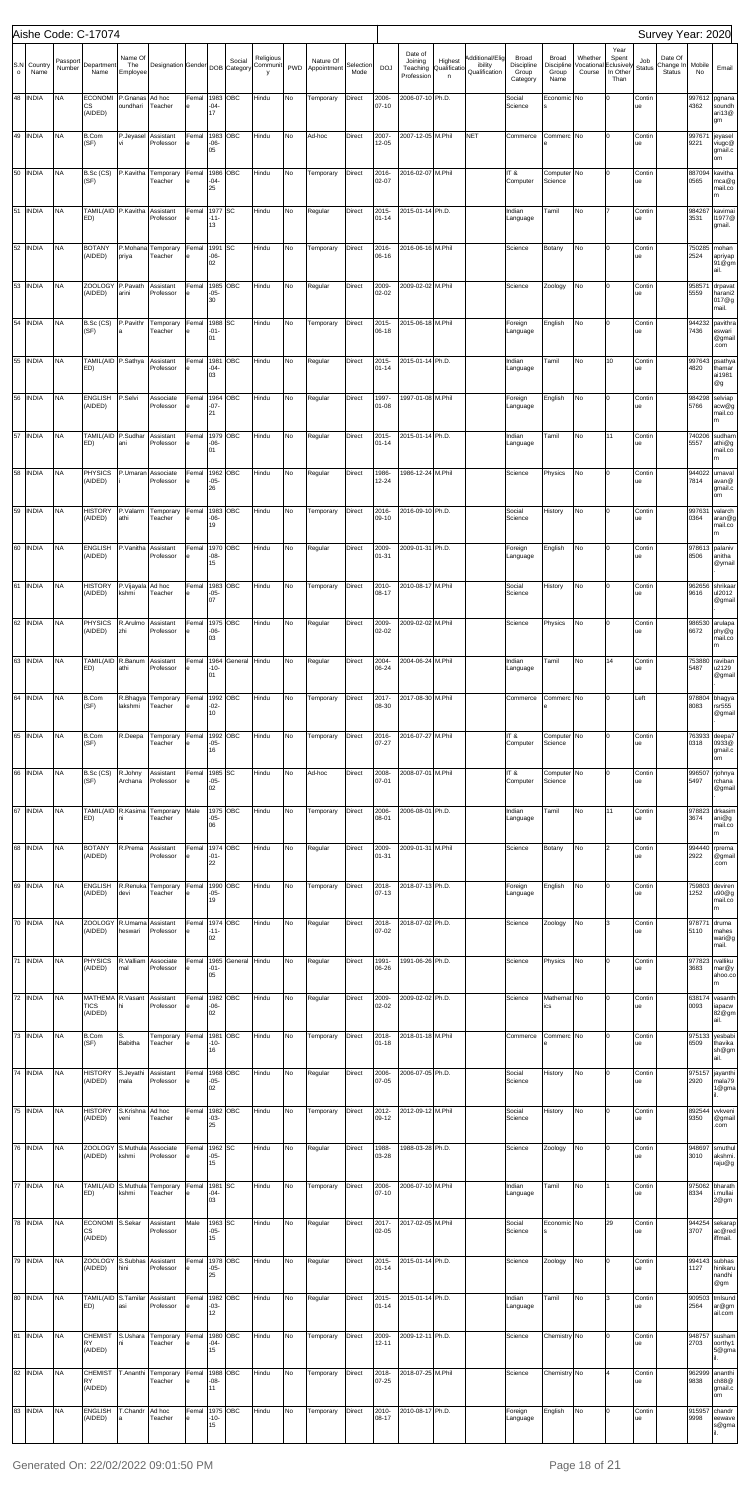|              |                     |                    | Aishe Code: C-17074                         |                                         |                                       |       |                      |           |                            |             |                              |                   |                    |                                              |                              |                                             |                                          |                                      |                                |                                                |                      | Survey Year: 2020                     |                |                                      |
|--------------|---------------------|--------------------|---------------------------------------------|-----------------------------------------|---------------------------------------|-------|----------------------|-----------|----------------------------|-------------|------------------------------|-------------------|--------------------|----------------------------------------------|------------------------------|---------------------------------------------|------------------------------------------|--------------------------------------|--------------------------------|------------------------------------------------|----------------------|---------------------------------------|----------------|--------------------------------------|
| $\mathbf{o}$ | S.N Country<br>Name | Passport<br>Number | Department<br>Name                          | Name Of<br>The<br>Employee              | Designation Gender DOB Category       |       |                      | Social    | Religious<br>Communit<br>У |             | Nature Of<br>PWD Appointment | Selection<br>Mode | <b>DOJ</b>         | Date of<br>Joining<br>Teaching<br>Profession | Highest<br>Qualificatio<br>n | Additional/Elig<br>ibility<br>Qualification | Broad<br>Discipline<br>Group<br>Category | Broad<br>Discipline<br>Group<br>Name | Whether<br>/ocationa<br>Course | Year<br>Spent<br>Eclusivel<br>In Other<br>Than | Job<br><b>Status</b> | Date Of<br>Change In<br><b>Status</b> | Mobile<br>No   | Email                                |
|              | 84 INDIA            | <b>NA</b>          | <b>HISTORY</b><br>(AIDED)                   | T.Kumuth<br>avalli                      | Ad hoc<br>Teacher                     | Femal | $-04-$<br>10         | 1985 OBC  | Hindu                      | No          | Temporary                    | Direct            | 2010-<br>08-17     | 2010-08-17 M.Phil                            |                              |                                             | Social<br>Science                        | History                              | No                             | I٥                                             | Contin<br>Je         |                                       | 996561<br>0401 | kumuth<br>asiva20<br>13@gm<br>ail.   |
|              | 85 INDIA            | <b>NA</b>          | PHYSICS<br>(AIDED)                          | T.M.Selva<br>kumari                     | Assistant<br>Professor                | Femal | 1974<br>$-06-$<br>01 | ОВС       | Hindu                      | No          | Regular                      | <b>Direct</b>     | 2015-<br>01-19     | 2015-01-19 Ph.D.                             |                              |                                             | Science                                  | Physics                              | No                             |                                                | Contin<br>ue         |                                       | 944349<br>5933 | tms_ku<br>mari@r<br>ediffmai         |
|              | 86 INDIA            | <b>NA</b>          | B.Sc (CS)<br>(SF)                           | T.Nandhi                                | Temporary<br>Teacher                  | Femal | 1991<br>$-07-$<br>14 | ОВС       | Hindu                      | No          | Temporary                    | Direct            | 2019-<br>$12 - 11$ | 2019-12-11 M.Phil                            |                              |                                             | IT&<br>Computer                          | Computer No<br>Applicatio            |                                |                                                | Contin<br>ue         |                                       | 915917<br>9984 | nandhir<br>ics8@g<br>mail.co<br>m    |
| 87           | <b>INDIA</b>        | NA                 | COMMER<br>CE<br>(AIDED)                     | T.Tamilse<br>lvi                        | Associate<br>Professor                | Femal | 1962<br>$-08-$<br>02 | ОВС       | Hindu                      | No          | Regular                      | Direct            | 1988-<br>03-28     | 1988-03-28 Ph.D.                             |                              |                                             | Commerce                                 | Commerc No                           |                                |                                                | Contin<br>Je         |                                       | 944350<br>5234 | tamilsel<br>vi.apa<br>@gmail         |
| 88           | <b>INDIA</b>        | <b>NA</b>          | TAMIL(AID U.Sarany<br>ED)                   |                                         | Temporary<br>Teacher                  | Femal | 1987<br>$-03-$<br>24 | ОВС       | Hindu                      | No          | Temporary                    | Direct            | 2015-<br>03-20     | 2015-03-20 M.Phil                            |                              |                                             | Indian<br>Language                       | Tamil                                | <b>No</b>                      |                                                | Contin<br>Je.        |                                       | 759838<br>4716 | 87sara<br>nyasakt<br>hivel@<br>gmai  |
| 89           | <b>INDIA</b>        | NA                 | <b>ENGLISH</b><br>(AIDED)                   | V.Jothima                               | Temporary<br>Teacher                  | Femal | 1985<br>$-03-$<br>25 | ОВС       | Hindu                      | No          | Temporary                    | Direct            | 2014-<br>06-18     | 2014-06-18 M.Phil                            |                              |                                             | Foreign<br>Language                      | English                              | No                             |                                                | Contin<br>Je         |                                       | 978730<br>2043 | jothi.en<br>glit@g<br>mail.co<br>m   |
| 90           | <b>INDIA</b>        | NA                 | MATHEMA V.P.Anuja<br><b>TICS</b><br>(AIDED) |                                         | Assistant<br>Professor                | Femal | 1982<br>$-04-$<br>12 | <b>SC</b> | Hindu                      | No          | Regular                      | Direct            | 2009-<br>02-02     | 2009-02-02 Ph.D.                             |                              |                                             | Science                                  | Mathemat No<br>ics                   |                                |                                                | Contin<br>ue         |                                       | 984313<br>4174 | mkuma<br>rananu<br>@yaho<br>о.       |
| 91           | <b>INDIA</b>        | <b>NA</b>          | <b>BOTANY</b><br>(AIDED)                    | V.Vanitha                               | Assistant<br>Professor                | Femal | 1979<br>$-06-$<br>06 | ОВС       | Hindu                      | No          | Regular                      | Direct            | 2009-<br>02-02     | 2009-02-02 M.Phil                            |                              |                                             | Science                                  | Botany                               | No                             |                                                | Contin<br>Je         |                                       | 894604<br>8492 | vanitha<br>apa@g<br>mail.co<br>m     |
| 92           | <b>INDIA</b>        | <b>NA</b>          | ZOOLOGY Dr S<br>(AIDED)                     | Subhashi<br>ni                          | Assistant<br>Professor                | Femal | 1978<br>$-05-$<br>25 | ОВС       | Hindu                      | No          | Regular                      | Direct            | 2015-<br>01-14     | 2015-01-14 Ph.D.                             |                              | PG Diploma                                  | Science                                  | Zoology                              | No                             | I٥                                             | Contin<br>Je         |                                       | 994143<br>1127 | subhas<br>hinikaru<br>nanidhi<br>@gm |
|              | 93 INDIA            | NA                 | <b>PHYSICS</b><br>(AIDED)                   | Dr T M<br><b>SELVAK</b><br><b>UMARI</b> | Assistant<br>Professor                | Femal | 1974<br>$-06-$<br>01 | OBC       | Hindu                      | No          | Regular                      | Direct            | 2015-<br>01-19     | 2015-01-19 Ph.D.                             |                              | Diploma                                     | Science                                  | Physics                              | <b>No</b>                      | I٥                                             | Contin<br>Je         |                                       | 908049<br>9443 | selvaku<br>mari@a<br>pacwo<br>me     |
|              |                     |                    |                                             |                                         | Designation-Wise Sanctioned Strength: |       |                      |           |                            |             |                              |                   |                    |                                              |                              |                                             |                                          |                                      |                                |                                                |                      |                                       |                |                                      |
|              | $C$ N <sub>1</sub>  |                    | <b>Decianction</b>                          |                                         | Sanctioned Strength                   |       |                      |           |                            | In Dooition |                              |                   |                    | In Vocational Courses                        |                              |                                             |                                          |                                      |                                |                                                |                      |                                       |                |                                      |

|  | Non<br>Teachin                   | g Staff<br>Excludin Group D | $\overline{2}$ | PWD                | I٥  | ln.      | I٥ | lo.      | I٥       | I٥  | $\sim$     | I٥ | I٥       | $\Omega$ | I٥ | I∩       | I٥ | Iо  | Category-<br>wise data not<br>maintained |
|--|----------------------------------|-----------------------------|----------------|--------------------|-----|----------|----|----------|----------|-----|------------|----|----------|----------|----|----------|----|-----|------------------------------------------|
|  | g Lib &<br>Phy<br>Educatio<br>n. |                             |                | Muslim<br>Minority |     | $\Omega$ | I٥ | $\Omega$ |          | In. |            |    | O        |          | I٥ |          |    | I٥  | Category-<br>wise data not<br>maintained |
|  |                                  |                             |                | Other<br>Minority  | I٥  | ln.      | I٥ | ln.      |          | I٥  | $\Omega$   | I∩ | $\Omega$ | n        | I٥ | $\Omega$ |    | lo. | Category-<br>wise data not<br>maintained |
|  |                                  |                             |                | Total              | lo. | $\Omega$ | l٥ | In.      | $\Omega$ | I٥  |            | I∩ | $\Omega$ | n        | I٥ |          |    | I٥  | <b>NA</b>                                |
|  | Non<br>Teachin<br>g Staff        | Excludin Group B            | $\mathbf{1}$   | PWD                | ln. | $\Omega$ | I٥ | In.      |          | ln. |            | I٥ | $\Omega$ |          | In |          |    | ln. | Category-<br>wise data not<br>maintained |
|  | g Lib &<br>Phy<br>Educatio<br>n. |                             |                | Muslim<br>Minority | l٥  | ln.      | I∩ | In.      |          | ln. | $\sqrt{2}$ |    | $\Omega$ | n        | I∩ |          |    | lo. | Category-<br>wise data not<br>maintained |
|  |                                  |                             |                | Other<br>Minority  | I٥  | $\Omega$ | I٥ | In.      |          | I٥  |            | I∩ | $\Omega$ |          | I٥ |          |    | l٥  | Category-<br>wise data not<br>maintained |
|  | Non Teaching Staff Count:        |                             |                |                    |     |          |    |          |          |     |            |    |          |          |    |          |    |     |                                          |

 $\overline{\phantom{a}}$ 

 $\mathbf{I}$ 

|      |                                                                           |                  | ັ<br>$\overline{\phantom{0}}$ |                    |                   |                   |                   |       |          |                 |          |          |                 |                    |             |                 |       |                |                 |                |        |                 |                                          |                                          |
|------|---------------------------------------------------------------------------|------------------|-------------------------------|--------------------|-------------------|-------------------|-------------------|-------|----------|-----------------|----------|----------|-----------------|--------------------|-------------|-----------------|-------|----------------|-----------------|----------------|--------|-----------------|------------------------------------------|------------------------------------------|
|      |                                                                           |                  |                               |                    |                   |                   |                   |       |          |                 |          |          |                 | Number Of Position |             |                 |       |                |                 |                |        |                 |                                          |                                          |
| S.No | Staff<br>Type                                                             | Group            | Sanctioned<br>Strength        | Category           |                   | General           |                   |       | EWS      |                 |          | SC       |                 | ST                 |             | OBC             |       |                | <b>TOTAL</b>    |                |        | <b>REMARKS</b>  |                                          |                                          |
|      |                                                                           |                  |                               |                    | Total             | Female            | Trans<br>Gender   | Total | Female   | Trans<br>Gender | Total    | Female   | Trans<br>Gender | Total              | Female      | Trans<br>Gender | Total | Female         | Trans<br>Gender | Total          | Female | Trans<br>Gender |                                          |                                          |
|      | Non<br>Teachin<br>g Staff<br>Excludin<br>g Lib &<br>Phy<br>Educatio<br>n. | Group C          |                               |                    | Total             |                   | lo.               | I٥    | Iо       | I٥              | O        | l2       | O               | Ιo                 | lo.         | lo              | lo.   | Iо             | $\Omega$        | I٥             | l6.    | I٥              | l٥                                       | <b>NA</b>                                |
|      |                                                                           |                  |                               | PWD                | I٥                | lo.               | I٥                | Iо    | I٥       | lo.             | lo       | Iо       | Iо              | lo.                | O           | lo.             | I٥    | $\overline{0}$ | l٥              | l٥             | I٥     | lo.             | Category-<br>wise data not<br>maintained |                                          |
|      |                                                                           |                  | 34                            | Muslim<br>Minority | l٥                | I٥                | I٥                | lо    | $\Omega$ | 0               | I٥       | O        | Iо              | lo                 | $\mathbf 0$ | Iо              | I٥    | $\Omega$       | $\Omega$        | ln.            | l٥     | l∩              | Category-<br>wise data not<br>maintained |                                          |
|      |                                                                           |                  |                               |                    |                   | Other<br>Minority | I٥                | lo.   | I٥       | Iо              | $\Omega$ | lo.      | I٥              | Iо                 | Iо          | l٥              | O     | lo.            | I٥              | $\overline{0}$ | l٥     | l٥              | I٥                                       | l٥                                       |
|      | Physical                                                                  | Educatio Group A |                               | Total              | I٥                | lo.               | I٥                | Iо    | $\Omega$ | lo.             | l٥       | lo       | Iо              | lo.                | O           | lo.             | I٥    |                | l٥              |                |        | l٥              | NA                                       |                                          |
|      |                                                                           |                  |                               | PWD                | I٥                | lo.               | $\Omega$          | Iо    | $\Omega$ | O               | lo       | $\Omega$ | I٥              | l٥                 | $\Omega$    | lo.             | I٥    | $\Omega$       | $\Omega$        | l٥             | I٥     | lo              | Category-<br>wise data not<br>maintained |                                          |
| 2    | n Staff                                                                   |                  | $\mathbf{1}$                  | Muslim<br>Minority | l٥                | lo.               | $\Omega$          | Iо    | $\Omega$ | O               | lo       | lo       | Iо              | lo                 | $\Omega$    | lo.             | I٥    | $\Omega$       | $\Omega$        |                | I٥     | $\Omega$        | Category-<br>wise data not<br>maintained |                                          |
|      |                                                                           |                  |                               |                    |                   |                   | Other<br>Minority | I٥    | lo.      | I٥              | lо       | $\Omega$ | Iо              | I٥                 | Iо          | Iо              | lo.   | l0             | lo.             | I٥             | 0      | I٥              | ln.                                      | lo.                                      |
|      |                                                                           |                  |                               | Total              | I٥                | I٥                | I٥                | lо    | lo.      | Iо              | l٥       | Iо       | Ιo              | lo.                | <b>O</b>    | lo.             | I٥    |                | I۵              |                |        | lo.             | NA                                       |                                          |
|      | Library                                                                   | Group A          |                               | PWD                | I٥                | lo.               | I٥                | Iо    | lo.      | Iо              | I٥       | Iо       | Iо              | I٥                 | $\Omega$    | Iо              | lo.   | $\mathbf 0$    | l٥              | l٥             | I٥     | lo.             | Category-<br>wise data not<br>maintained |                                          |
| 3    | Staff                                                                     |                  | $\overline{1}$                | Muslim<br>Minority | l٥                | lo.               | I٥                | Iо    | l0.      | O               | l٥       | Iо       | Iо              | lo                 | $\Omega$    | lo.             | I٥    | 0              | l <sub>0</sub>  | ln.            | l0.    | l0.             | Category-<br>wise data not<br>maintained |                                          |
|      |                                                                           |                  |                               |                    | Other<br>Minority | I٥                | lo.               | I٥    | Iо       | I٥              | lo.      | Iо       | lo              | Iо                 | lo.         | lo.             | Iо    | Iо             | lo.             | Iо             | l٥     | lo              | lo.                                      | Category-<br>wise data not<br>maintained |
|      |                                                                           |                  |                               | Total              | lo.               | I٥                | lo.               | lо    | lo       | Iо              | 1        | lo       | Iо              | Iо                 | lo.         | lо              | Iо    |                | lо              | 2              |        | Iо              | NA                                       |                                          |

| S.No | Designation           | Sanctioned Strength | In Position | In Vocational Courses |
|------|-----------------------|---------------------|-------------|-----------------------|
|      | Ad hoc Teacher        | 10                  |             |                       |
|      | Assistant Professor 0 |                     | 42          |                       |
| l3   | Associate Professor 0 |                     |             |                       |
|      | Principal             |                     |             |                       |
| l5   | Temporary Teacher 0   |                     | 35          |                       |

## Non Teaching Staff: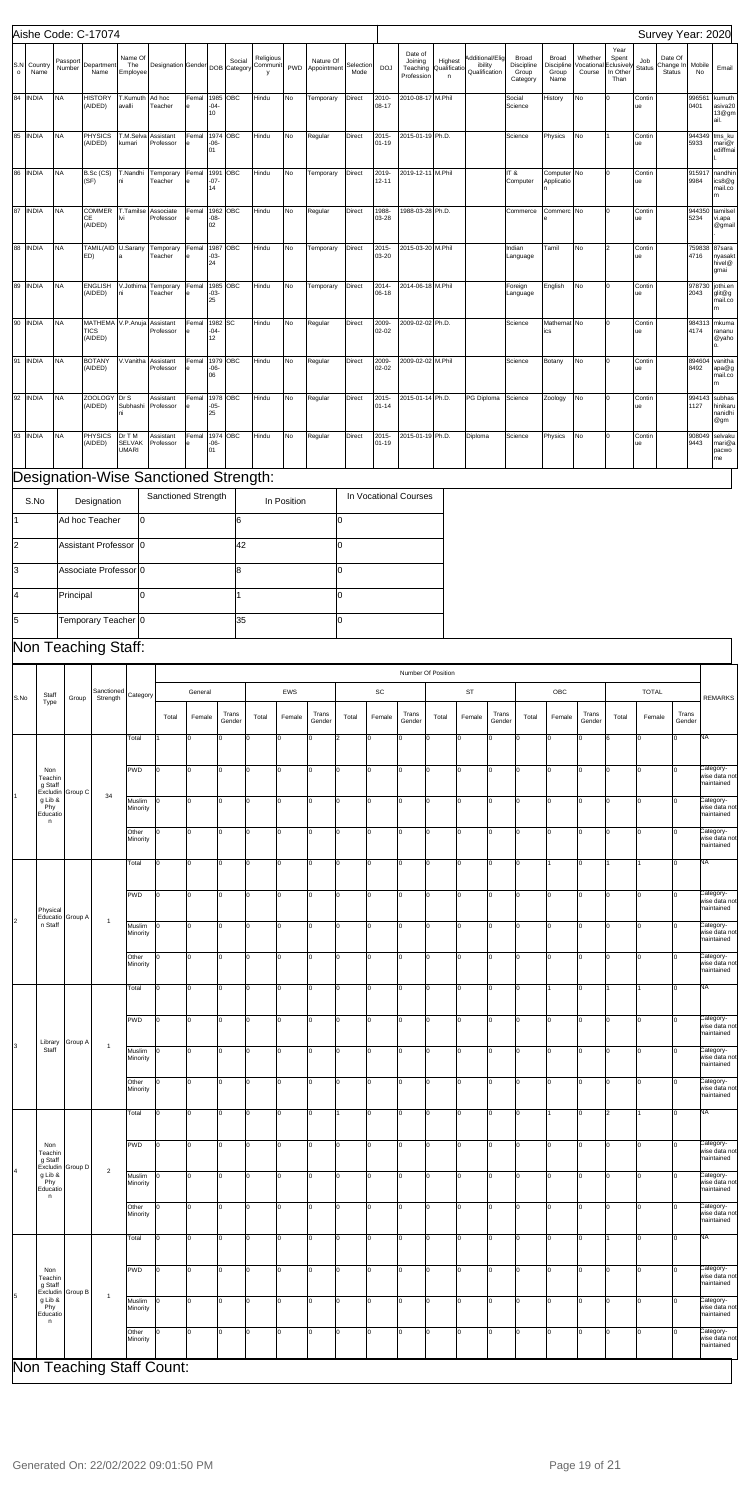| Infrastructure: |
|-----------------|
|-----------------|

|                | Aishe Code: C-17074                                   |                            | Survey Year: 2020 |  |
|----------------|-------------------------------------------------------|----------------------------|-------------------|--|
|                | Total Number of non Teaching Staff                    |                            | 11                |  |
|                | Total Number of Males in non Teaching Staff           |                            | 8                 |  |
|                | Total Number of Females In non Teaching Staff         |                            | 3                 |  |
|                | Total Number of Transgender in non Teaching Staff     |                            | l0                |  |
|                | Financial income:                                     |                            |                   |  |
| S.No           | Items                                                 | Amount In Thousands        |                   |  |
| $\mathbf{1}$   | <b>Grants Recieved From</b>                           |                            |                   |  |
| (i)            | University Grants Commission                          | 0.0                        |                   |  |
| (ii)           | Distance education Council                            | 0.0                        |                   |  |
| (iii)          | Other Central Government Departmnts                   | 55.0                       |                   |  |
| 2              | Grants recieved From State government                 | 0.0                        |                   |  |
| 3              | <b>Grants Recieved From University</b>                | 0.0                        |                   |  |
| 4              | Grants Recieved From Local Bodies                     | 0.0                        |                   |  |
| 5              | Donations                                             | 346.0                      |                   |  |
| 6              | <b>Tuition Fee</b>                                    | 5727.379                   |                   |  |
| (i)            | Indian students in regular education mode             |                            |                   |  |
| (ii)           | Foreign students in regular education                 |                            |                   |  |
| (iii)          | Indian students in distance education                 |                            |                   |  |
| (iv)           | Foreign students in distance education                |                            |                   |  |
| $\overline{7}$ | Other Fees                                            | 8590.044                   |                   |  |
| 8              | Interests                                             | 213.137                    |                   |  |
| 9              | Sale Of Application Form                              | 109.164                    |                   |  |
| 10             | Other Income                                          | 0.0                        |                   |  |
| (i)            | Payment on lodging and boarding from Indian students  |                            |                   |  |
| (ii)           | Payment on lodging and boarding from foreign students |                            |                   |  |
| (iii)          | Income from faculties visiting abroad                 |                            |                   |  |
| (iv)           | Other sources                                         |                            |                   |  |
| 11             | Total                                                 | 15040.724                  |                   |  |
|                | <b>Financial Expenditure:</b>                         |                            |                   |  |
| S.No           | Items                                                 | <b>Amount In Thousands</b> |                   |  |
| $\mathbf{1}$   | Salary, Allowances & Retirement Benefits              | 60384.145                  |                   |  |
| 2              | Buldings (Construction And Maintainence)              | 500                        |                   |  |
| 3              | Library And Laboratory                                | 4520.067                   |                   |  |
|                | <b>Research Activities</b>                            | n                          |                   |  |
| 4              | Scholarships                                          | 4156.194                   |                   |  |
| 5              |                                                       |                            |                   |  |

0

6

**Other Expenses** 

7 Total 69560.406

Generated On: 22/02/2022 09:01:50 PM **Page 20 of 21**